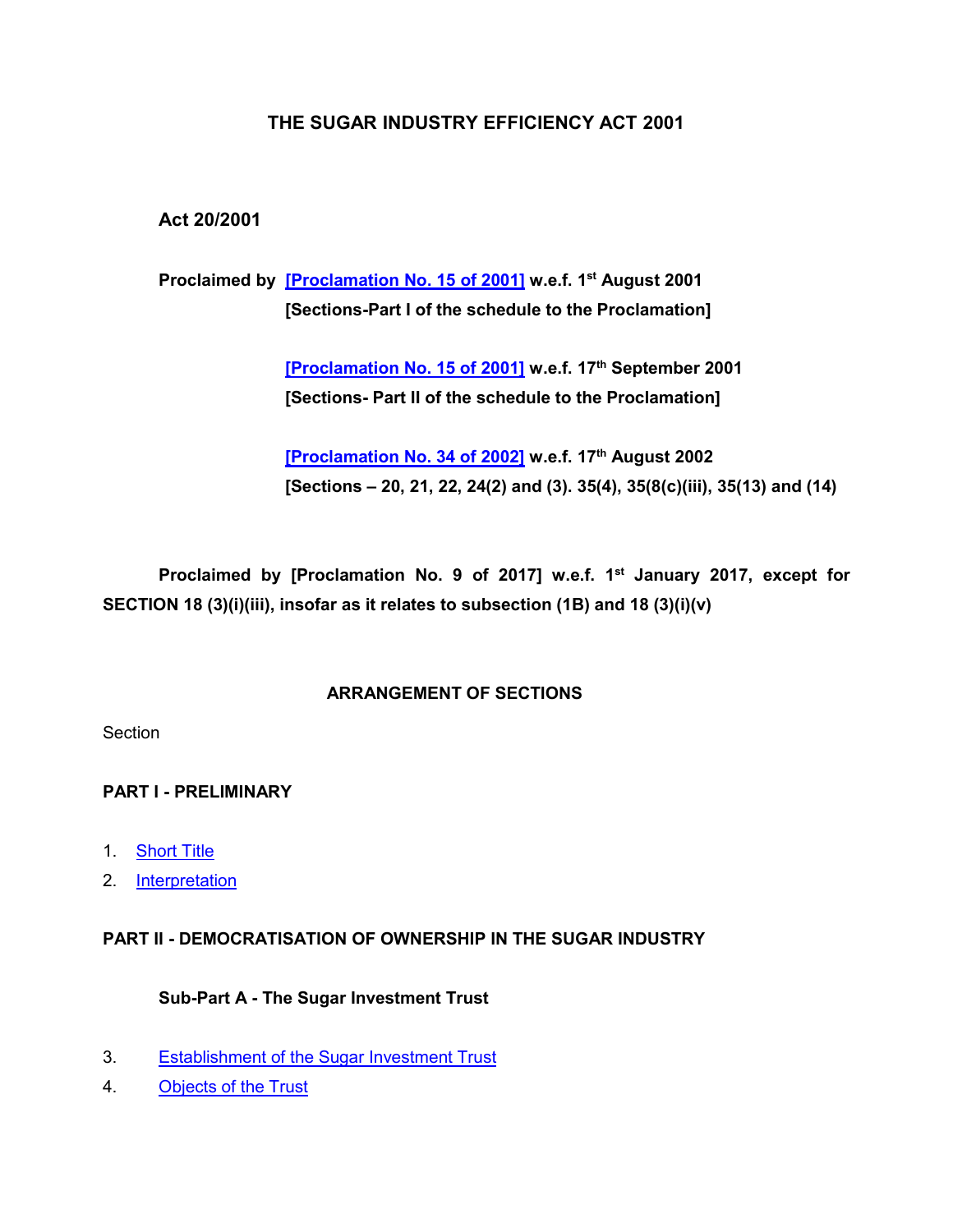- 5. [The Board of Directors](#page-7-0)
- 6. [Assembly of Delegates](#page-7-1)
- 7. [Representatives of Trust on Board of Directors of sugar milling company](#page-8-0)
- 8. [Appointment of staff](#page-9-0)
- 9. [Interpretation of Sub-Part A](#page-9-1)

#### **Sub-Part B - Incentives for transfer of land**

10. **[Incentives for transfer of land](#page-9-2)** 

### **Sub-Part C- Acquisition and disposal of land**

11. [Acquisition and disposal of land](#page-13-0)

### **PART III - PROVISIONS RELATING TO EFFICIENCY AND VIABILITY OF SUGAR INDUSTRY**

#### **Sub-Part A - Mergers and takeovers**

12. [Conditions for mergers and takeovers](#page-17-0)

### **Sub-Part B - Incentives to planters and millers**

- 13. [Bagasse Transfer Price Fund](#page-19-0)
- 14. [Incentives on implementation of schemes](#page-21-0)
- 15. Enhancement of value added products

### **Sub-Part C - Modernisation and Agricultural Diversification Reserve**

- 16. [Establishment of Modernisation and Agricultural Diversification Reserve](#page-30-0)
- 17. [Promotion of agricultural diversification](#page-30-1)
- 18. [Annual return](#page-32-0)

#### **Sub-Part D - Lease of land to metayers**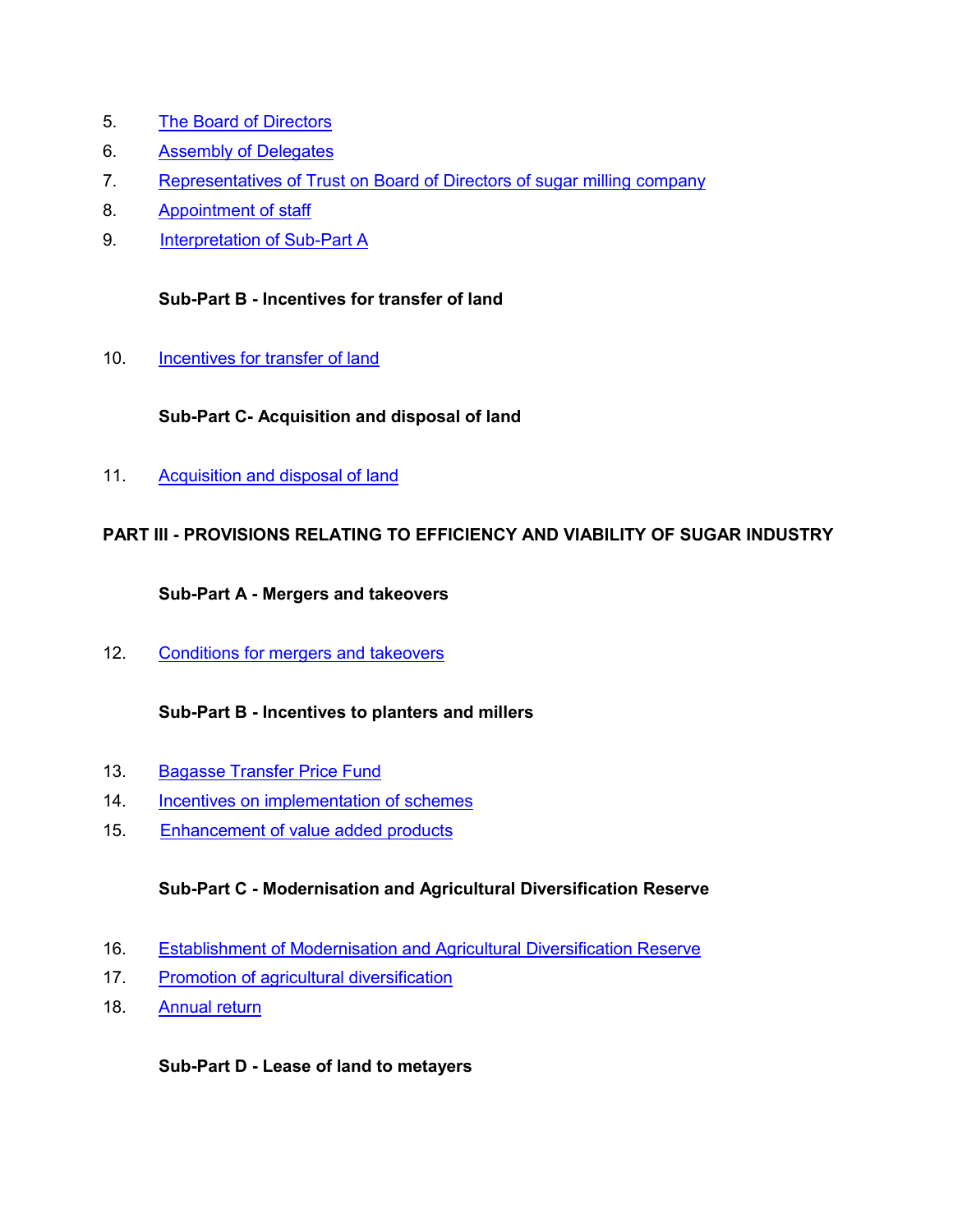19. [Lease of land to metayers for production of sugar cane](#page-32-1)

## **PART IV - CONDITIONS OF EMPLOYMENT AND INCENTIVES TO WORKERS**

- 20. [Continued employment of existing workers in the sugar industry](#page-35-0)
- 21. [Workers employed by job contractor](#page-35-1)
- 22. [Retirement age and payment of gratuity](#page-38-0)
- 23. [The Voluntary Retirement Scheme](#page-38-1)
- 24. [Entitlement to contributory retirement pension](#page-42-0)
- 25. [Schemes deemed to be development in accordance with socioeconomic policies of](#page-44-0)  **[Government](#page-44-0)**
- 26. [Incentives to occupiers of former sugar estate camps and to workers on transfer of land](#page-45-0)

# **PART V - LAND CONVERSION**

- 27. [Interpretation of Part V](#page-47-0)
- 28. [Land conversion and payment of land conversion tax](#page-50-0)
- 29. [Instances where land conversion tax is not payable](#page-64-0)
- 30. [Recovery of land conversion tax](#page-69-0)

### **PART VI - MISCELLANEOUS**

- 31. [Exemption to specified entity](#page-69-1)
- 32. [Offences](#page-69-2)
- 33. [Jurisdiction](#page-70-0)
- 34. [Regulations](#page-70-1)
- 34A [Transitional Provisions](#page-70-2)
- 35 [Consequential amendments](#page-70-3)
- 36 [Repeal and savings](#page-89-0)
- 37 [Commencement](#page-89-1)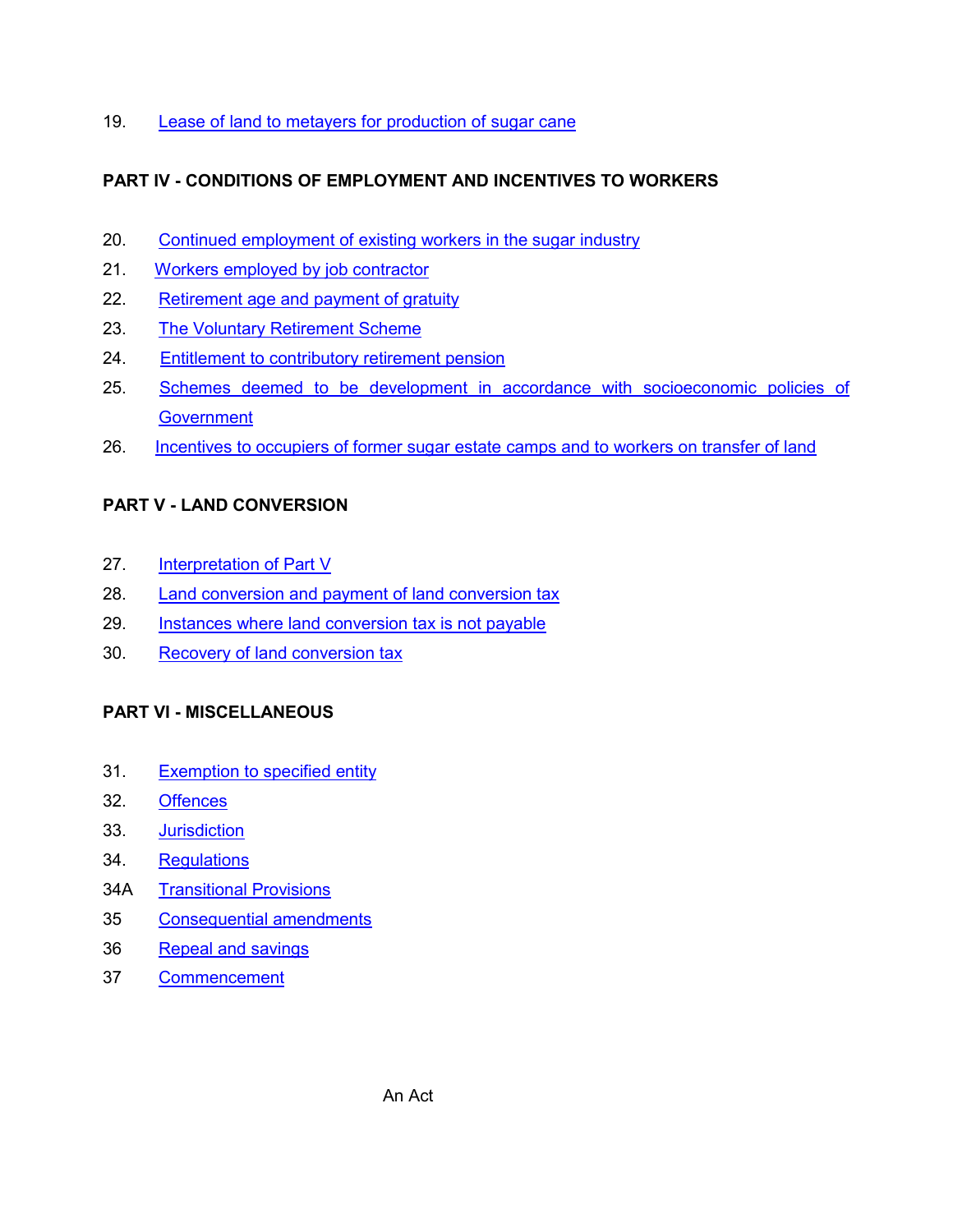To consolidate, amend and streamline the laws relating to the package of incentives applicable to the sugar sector with a view to further facilitating the democratisation of ownership in the sugar industry, restoring and maintaining the efficiency and viability of the sugar industry, and supporting the socio-economic development of Mauritius

ENACTED by the Parliament of Mauritius, as follows –

#### **PART I - PRELIMINARY**

#### <span id="page-3-0"></span>**1. Short title**

This Act may be cited as the **Sugar Industry Efficiency Act 2001**.

#### <span id="page-3-1"></span>**2. Interpretation**

In this Act –

"crop year" has the same meaning as in the Mauritius Cane Industry Authority Act;

"Early Retirement Scheme" means the Early Retirement Scheme referred to in section 23A;

"Economic Development Board" means the Economic Development Board established under the Economic Development Board Act 2017;

"ERS" means the Early Retirement Scheme;

### **Added by [\[Act No. 3 of 2007\]](https://supremecourt.govmu.org/get-doc-link/Act_No._3_of_2007)**

"factory area" has the same meaning as in the Mauritius Cane Industry Authority Act 2011

"fob" means free on board;

"ICUMSA" means the International Commission for Uniform Methods of Sugar Analysis;

"LCR" means Land Conversion Right;

"manufactured" in respect of sugar, means sugar of any polarisation obtained from a mill or refinery where the starting raw materials are canes cultivated and harvested in Mauritius;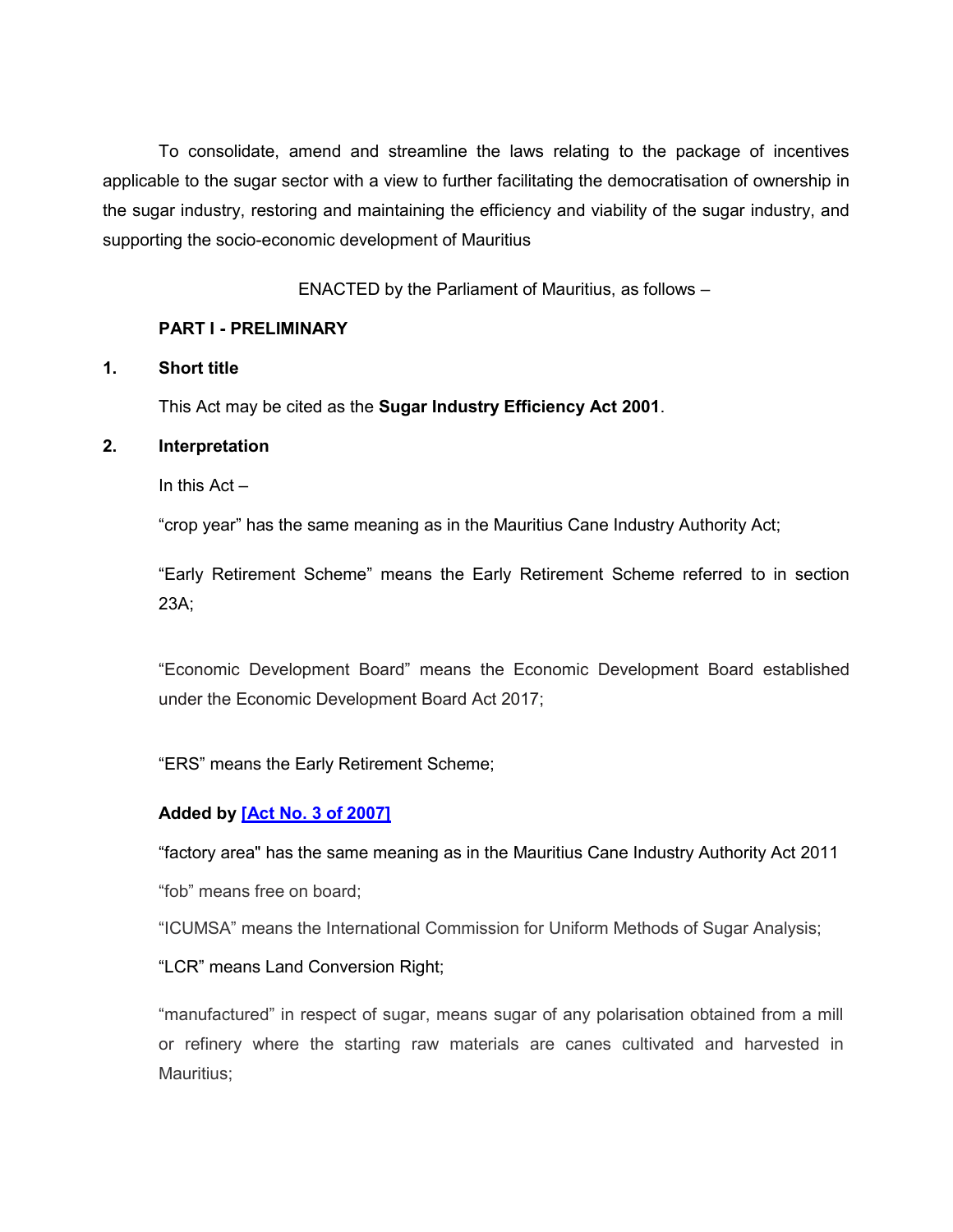"Mauritius Cane Industry Authority" means the Mauritius Cane Industry Authority established under section 3 of the Mauritius Cane Industry Authority Act 2011;

**Added by [\[Act No. 40 of 2011\]](https://supremecourt.govmu.org/get-doc-link/Act_No._40_of_2011)**

"Mauritius Standards Bureau" means the Mauritius Standards Bureau established under section 3 of the Mauritius Standards Bureau Act;

"miller" means any person, or group of persons, operating a factory and includes any person acting as manager for that person or group of persons;

"Minister" means the Minister to whom responsibility for the subject of agriculture is assigned;

"Ministry" means the Ministry responsible for the subject of agriculture;

"MS 193/2016" means the Mauritian Standard specification for white sugar declared by the Mauritius Standards Bureau;

"planter" means any person, or group of persons, growing sugar cane in one or more factory areas and includes any person, acting as manager for that person or group of persons;

"producer", in relation to Sub-Part A of Part II and Sub- Part C of Part III, has the meaning specified in Part III of the Third Schedule;

"raw sugar"–

(a) means sugar which does not fall within MS 193/2016; and

(b) includes plantation white sugar with very high polarization (VHP) sugar and very very high polarisation (VVHP) sugar;

"Registrar-General" has the meaning assigned to it in the Registrar-General Act;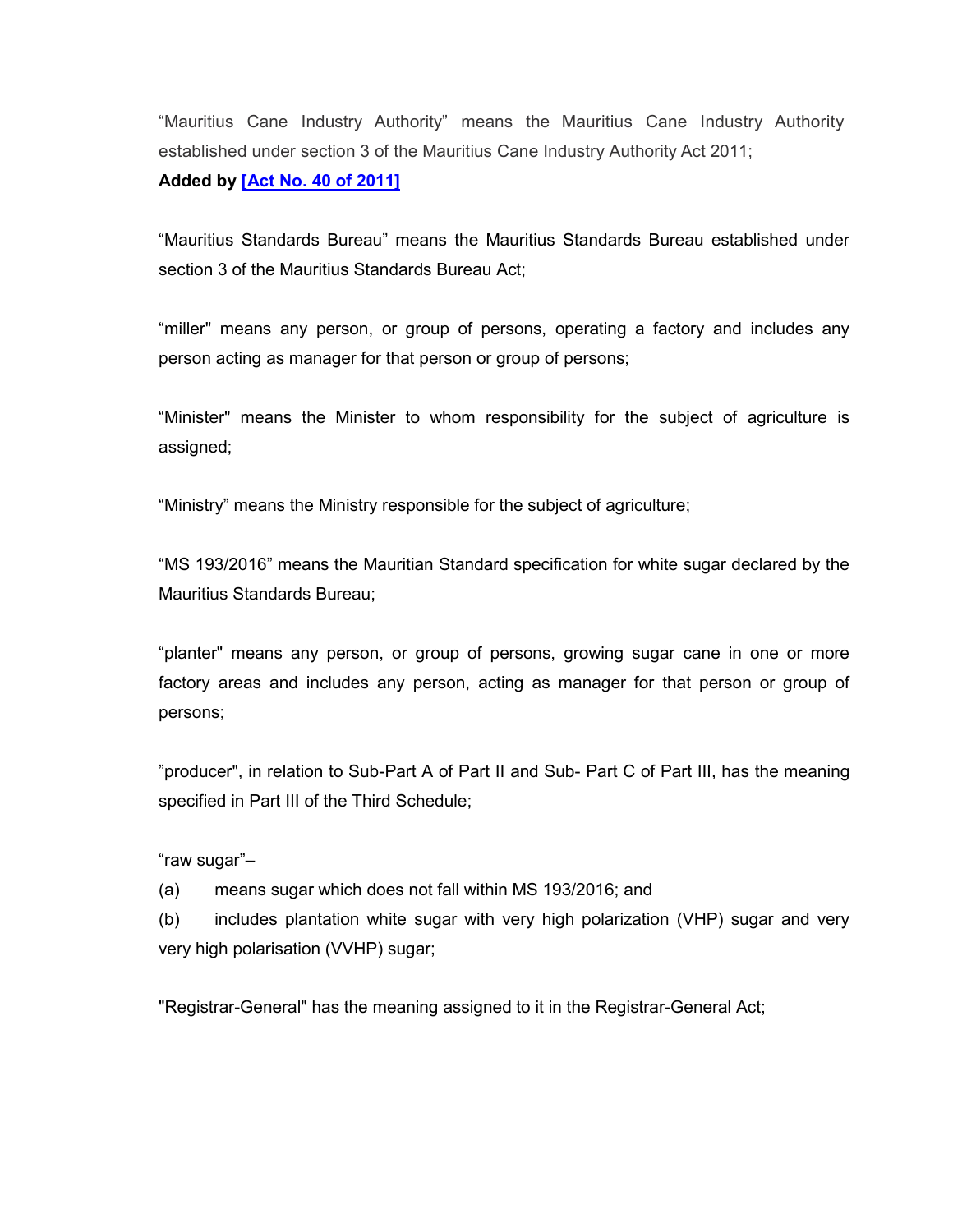"specialised financial return" means the specialised financial return issued by the Mauritius Cane Industry Authority in accordance with its Accounting Systems and Standardisation Manual;

"specified entity" means any entity specified in the Fourth Schedule;

"SPRP" means the Sugarcane Planters Regrouping Project referred to in the Mauritius Cane Industry Authority Act;

"Sugar Investment Trust" means the Sugar Investment Trust established under section 3;

"sugar reform" means a policy measure recommended pursuant to the Sugar Sector Strategic Plan, the Multi Annual Adaptation Strategy or the Blue Print on the centralisation of sugar factories;

"Trust" means the Sugar Investment Trust;

"Voluntary Retirement Scheme" means the Voluntary Retirement Scheme referred to in section 23;

"VRS" means the Voluntary Retirement Scheme.

**Amended by [\[Act No. 20 of 2002\];](https://supremecourt.govmu.org/get-doc-link/Act_No._20_of_2002) [\[Act No. 32 of 2003\];](https://supremecourt.govmu.org/get-doc-link/Act_No._32_of_2003) [\[Act No. 3 of 2007\];](https://supremecourt.govmu.org/get-doc-link/Act_No._3_of_2007) [\[Act No.](https://supremecourt.govmu.org/get-doc-link/Act_No._34_of_2016)  [34 of 2016\];](https://supremecourt.govmu.org/get-doc-link/Act_No._34_of_2016) [ Act No. 11 of 2017]**

### **PART II - DEMOCRATISATION OF OWNERSHIP IN THE SUGAR INDUSTRY**

#### **Sub-Part A - The Sugar Investment Trust**

#### <span id="page-5-0"></span>**3. Establishment of the Sugar Investment Trust**

- (1) The Sugar Investment Trust established under the Sugar Industry Efficiency Act 1988 shall be deemed to have been established under this Act.
- (2) The Trust shall be a body corporate.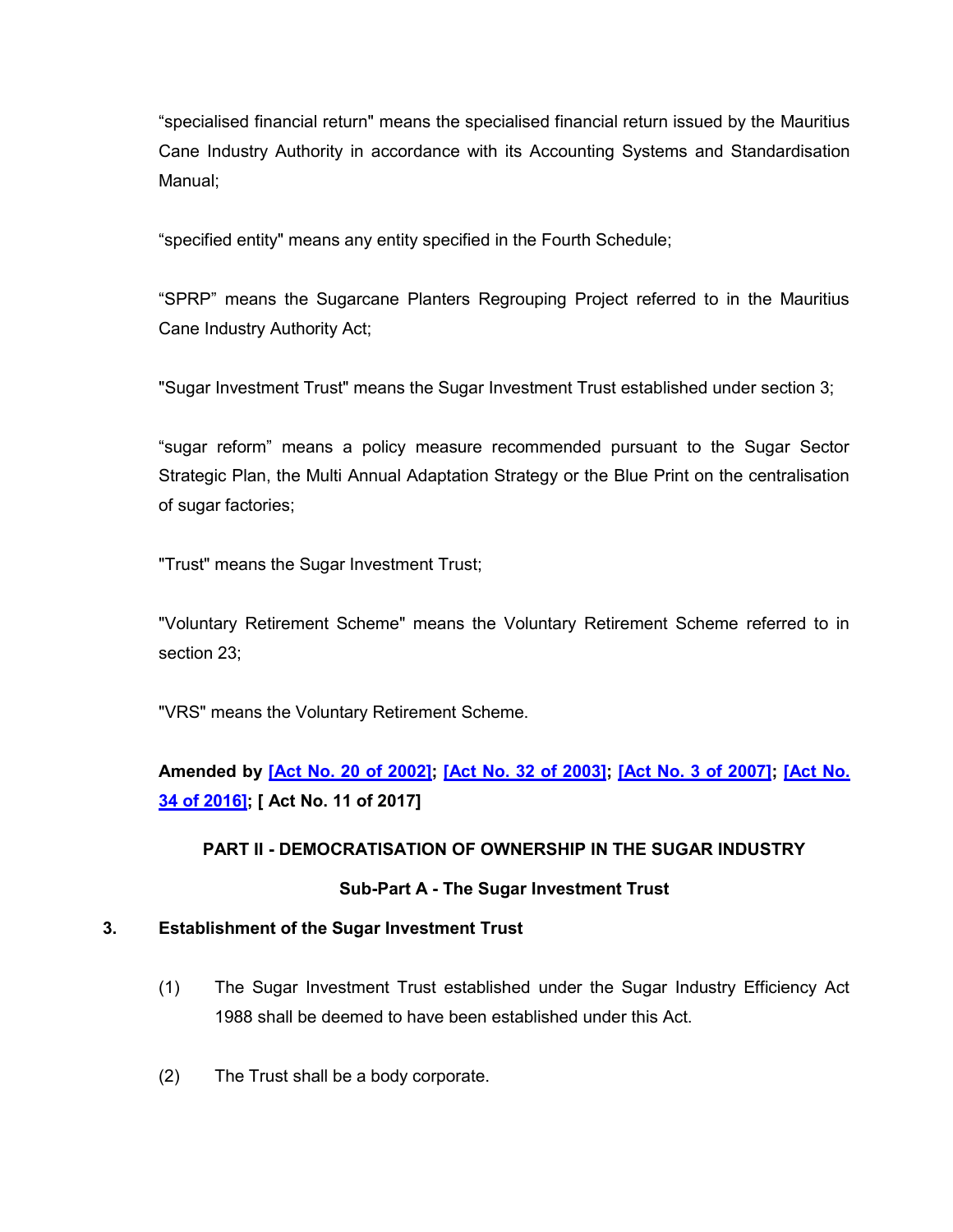- (3) The Trust shall, for the purposes of the Companies Act 1984 and the Companies Act 2001, be deemed to be a company.
- (4) The issued share capital of the Trust shall be determined by the Board of Directors.
- (5) Subject to subsections (6) and (7), the Companies Act 1984 and the Companies Act 2001 shall apply to the Trust and any reference to a company in those Acts shall include a reference to the Trust.
- (6) The sections of the Companies Act 1984 and the Companies Act 2001 specified in the First Schedule shall not apply to the Trust.
- (7) Notwithstanding the Companies Act 1984 and the Companies Act 2001, the provisions of this Act shall prevail over any provision of those Acts which is inconsistent with this Act.
- $(8)$  For the purpose of subsections  $(5)$  and  $(6)$  "Trust" includes such subsidiary of the Trust as may be prescribed.

### **Amended by [\[Act No. 15 of 2006\];](https://supremecourt.govmu.org/get-doc-link/Act_No._15_of_2006) [\[Act No. 7 of 2020\]](https://supremecourt.govmu.org/get-doc-link/Act_No._7_of_2020)**

#### <span id="page-6-0"></span>**4. Objects of the Trust**

- (1) The objects of the Trust shall be to invest, directly or through a body controlled by it -
	- (a) in sugar cane growing activities;
	- (b) in sugar milling activities;
	- (c) in activities relating to the use of sugar cane by-products; and
	- (d) in such other activities specified in Part I of the Second Schedule.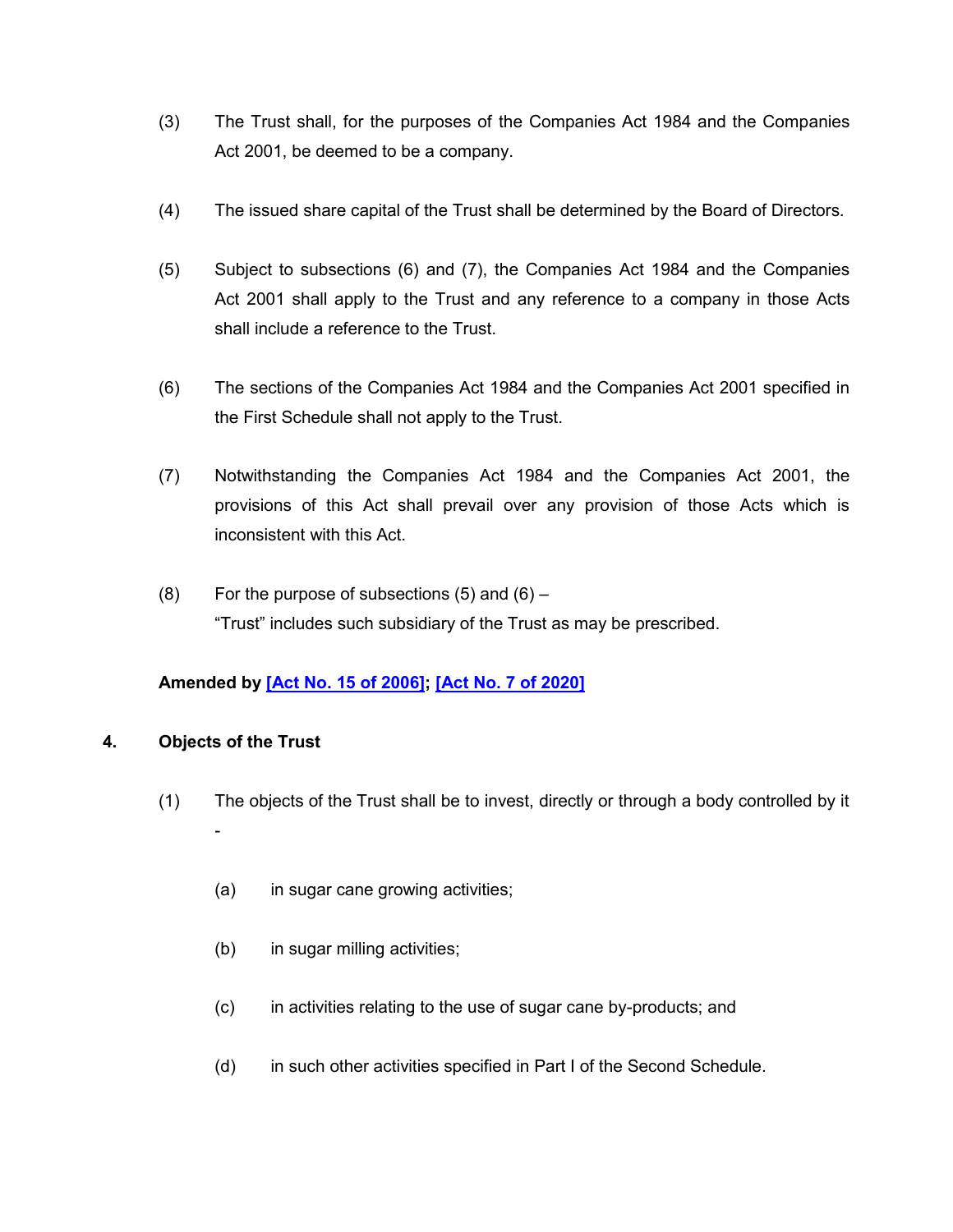(2) The Board of Directors may, with the approval of the Minister, make such rules as it deems fit for the attainment of its objects and the conduct of its business.

#### <span id="page-7-0"></span>**5. The Board of Directors**

- (1) The Trust shall be administered and managed by a Board of Directors.
- (2) The Board of Directors shall consist of 9 persons of whom
	- (a) 2 shall be elected by planters who are delegates elected under section  $6(2)(a);$
	- (b) one shall be elected by planters who are delegates elected under section  $6(2)(b)$ ;
	- (c) one shall be elected by employees who are delegates elected under section  $6(2)(c)$ ;
	- (d) one shall be elected by employees who are delegates elected under section  $6(2)(d);$
	- (e) one shall be elected by employees who are delegates elected under section 6(2)(e); and
	- (f) 3 shall be appointed by the Minister from persons having wide experience in administrative, economic, financial or commercial matters, or in matters relating to the sugar industry.
- (3) The Directors shall be elected under subsection (2) in such manner as may be prescribed and shall hold office on such terms and conditions as the Board of Directors may determine.

#### <span id="page-7-1"></span>**6. Assembly of Delegates**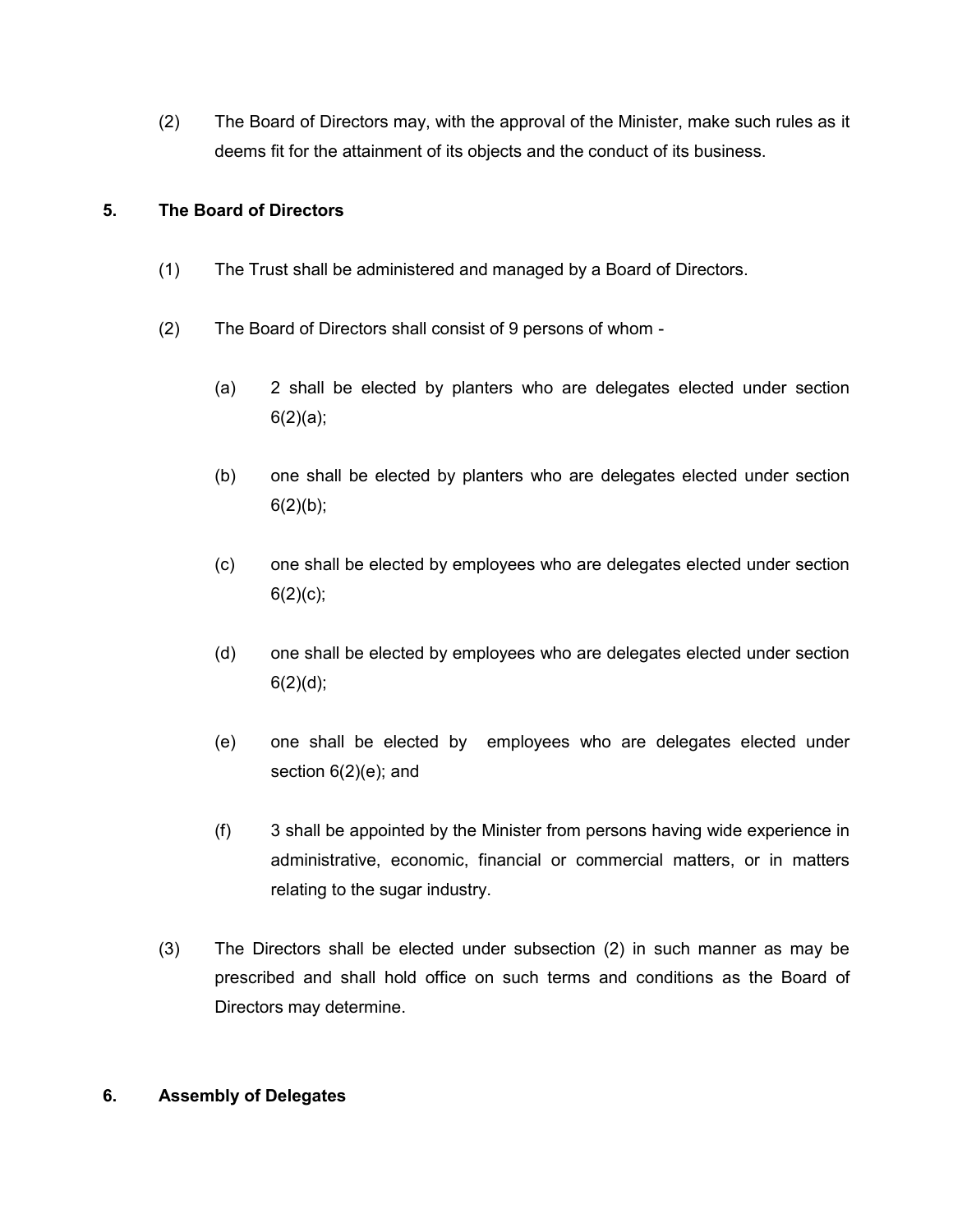- (1) There shall be an Assembly of delegates which shall consist of 6 representatives from each factory area elected by the shareholders of the Trust in such manner as may be prescribed.
- (2) The 6 representatives referred to in subsection (1) shall be shareholders of the Trust and shall consist of -
	- (a) 2 persons elected by the planters cultivating less than 5 hectares of land;
	- (b) one person elected by planters cultivating 5 hectares of land or more;
	- (c) one person elected by employees as defined in Part I (a)(i), (iii) and (iv) of the Third Schedule;
	- (d) one person elected by the employees as defined Part I (a)(ii) of the Third Schedule;
	- (e) one person elected by the employees as defined Part I (a)(v) of the Third Schedule.
- (3) No person who has held office as representative for 2 or more consecutive terms shall be eligible to stand as candidate for election as representative under subsections (1) and (2) at the election which is held immediately after the expiry of those 2 or more terms.

### **Added by [\[Act No. 2 of 2012\]](https://supremecourt.govmu.org/get-doc-link/Act_No._2_of_2012)**

#### <span id="page-8-0"></span>**7. Representatives of Trust on Board of directors of sugar milling company**

- (1) Subject to subsections (2) and (3), the Board of Directors shall appoint at least one planter and one employee, elected under section 6(2), who shall be from the factory area of the sugar milling company, to represent the Trust on the Board of Directors of the respective sugar milling company.
	- (2) Where no planter has been elected under section 6(2) in any factory area, the Board of Directors may designate a planter who is a shareholder of the Trust to represent the Trust on the Board of Directors of the sugar milling company in that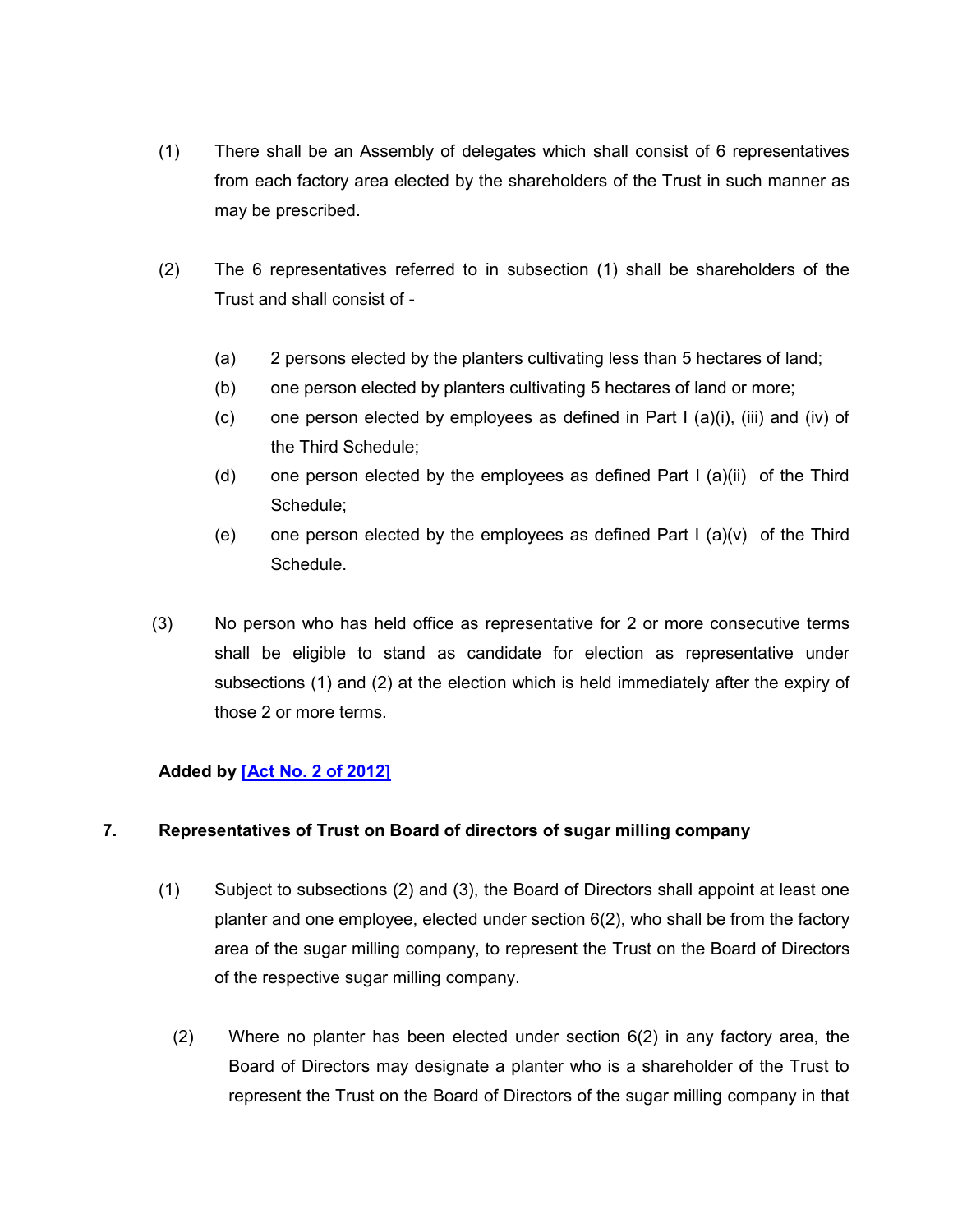factory area.

(3) Where no employee has been elected under section  $6(2)$  in any factory area, the Board of Directors may designate an employee who is a shareholder of the Trust to represent the Trust on the Board of directors of the sugar milling company in that factory area.

#### <span id="page-9-0"></span>**8. Appointment of staff**

The Trust may employ on such terms and conditions as it may determine such staff as may be necessary for the conduct of its business.

#### <span id="page-9-1"></span>**9. Interpretation of Sub-Part A**

In this Sub-Part -

"Assembly of Delegates" means the Assembly of Delegates referred to in section 6;

"Board of Directors" means the Board of Directors referred to in section 5;

"delegate" means a person elected pursuant to section 6;

"employee" has the meaning specified in Part I of the Third Schedule;

"planter" has the meaning specified in Part II of the Third Schedule;

"sugar milling company" means a public company which carries on milling activities as specified in the Mauritus Cane Industry Authority Act 2011.

**Amended by [\[Act No. 40 of 2011\]](https://supremecourt.govmu.org/get-doc-link/Act_No._40_of_2011)**

#### **Sub-Part B - Incentives for transfer of land**

#### <span id="page-9-2"></span>**10. Incentives for transfer of land**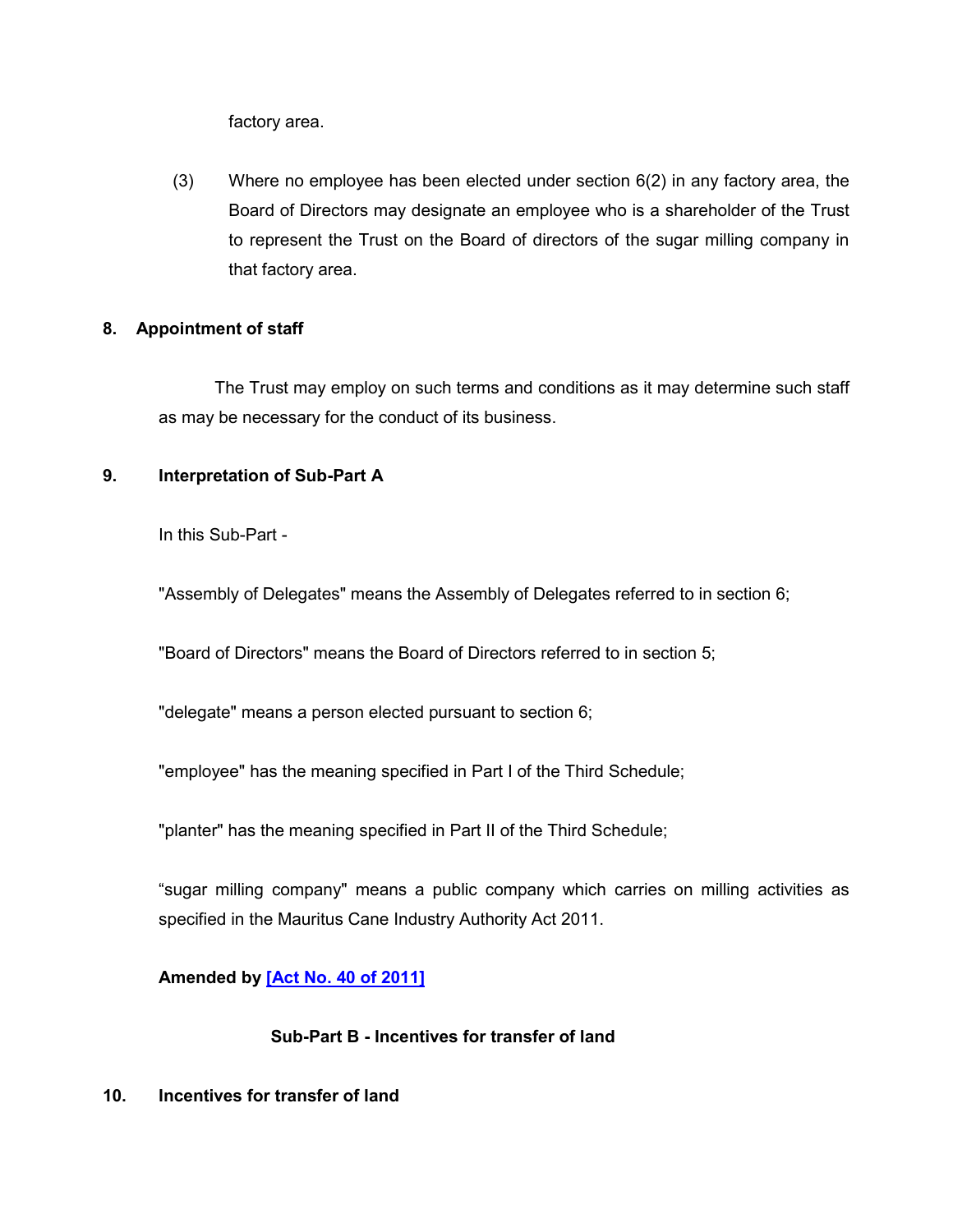- (1) Subsection (2) and (2A) shall apply to a deed witnessing the transfer of land by way of one or more transactions -
	- (a) to the Trust or a body controlled by it;
	- (b) by the Trust or a body controlled by it to any person specified in Part II of the Second Schedule; or
	- (c) subject to subsection (8), to any person, of one or more portions of land under sugar cane cultivation of an extent not exceeding 21.1044 hectares (50 arpents) in the aggregate.

#### **Amended by [\[Act No. 26 of 2001\]](https://supremecourt.govmu.org/get-doc-link/Act_No._26_of_2001)**

- (2) Notwithstanding the Land (Duties and Taxes) Act, a deed referred to in subsection (1), which is presented for registration, shall, where the conditions specified in subsection (3) are satisfied, be subject to the tax leviable under Part III of that Act at the rate of 5 per cent.
- (2A) Notwithstanding the Morcellement Act, where land is transferred under subsection (1) and the transferor applies for and is issued with a morcellement permit in respect of that land, he shall be exempted from payment of the fees payable under section 9 of that Act.

#### **Amended by [\[Act No. 15 of 2006\]](https://supremecourt.govmu.org/get-doc-link/Act_No._15_of_2006)**

- (3) Subject to subsection (6), the conditions to be satisfied or the purposes of Subsection (2) and (2A) shall be as follows -
	- (a) the deed of transfer shall contain a certificate from the Sugar Insurance Fund certifying that the land transferred has been under sugar cane cultivation for a period of not less than 2 years during the 10 years immediately preceding the date of transfer;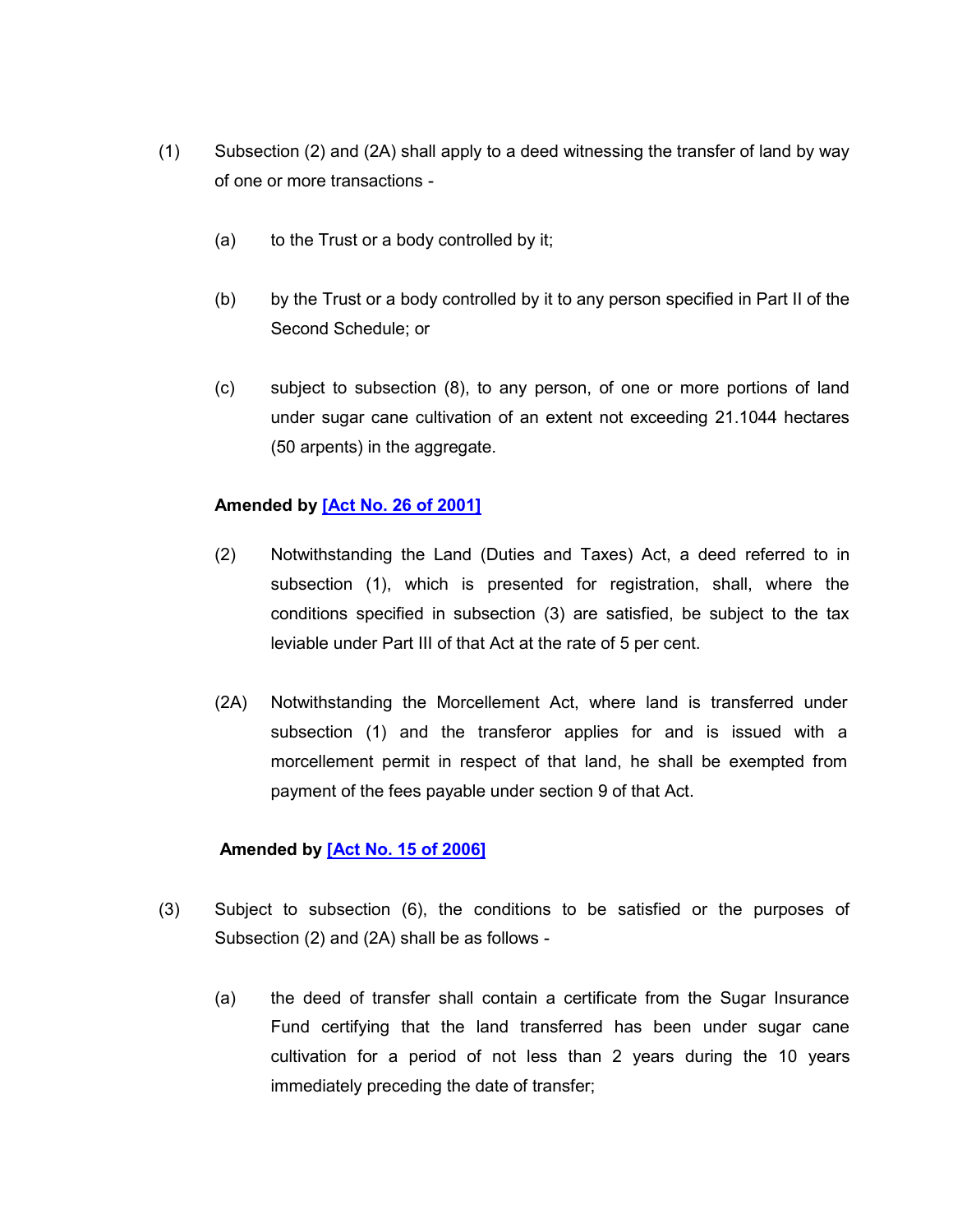- (b) the deed of transfer from a planter to a metayer shall contain a certificate from the Sugar Insurance Fund to the effect that the land being transferred is under metayage;
- (c) the transferor shall declare in the deed of transfer that he has not, by means of any one or more deeds registered after 1 April 1985, transferred to the transferee, land under sugar cane cultivation exceeding 21.1044 hectares (50 arpents) in the aggregate;
- (d) the transferee shall specify in the deed the extent of all lands under sugar cane cultivation acquired by him by means of any deed registered after 1 April 1985;
- (e) every declaration made under this subsection shall contain a reference, where applicable, to any transcription volume;
- (f) where the transferor or transferee is a body controlled by the Trust, the deed of transfer shall contain a certificate from the Trust certifying that the transferor or transferee is a body controlled by it.
- (4) Notwithstanding subsection (2) and (2A), where a deed does not contain the certificate and the declarations specified in subsection (3), the duties and taxes leviable under any enactment relating to the transfer of the land shall be due and payable under that enactment.
- (5) Notwithstanding subsection (2) and (2A), where after the registration of a deed of transfer, the Registrar-General is satisfied that the declarations contained in the deed and specified in subsection (3)(c) and (d) are incorrect, he shall, by written notice sent by registered post, claim from the transferor or the transferee, as the case may be, the difference between the duty and taxes which would otherwise have been leviable and the duty and taxes actually paid together with a penalty equal to twice the amount of the difference.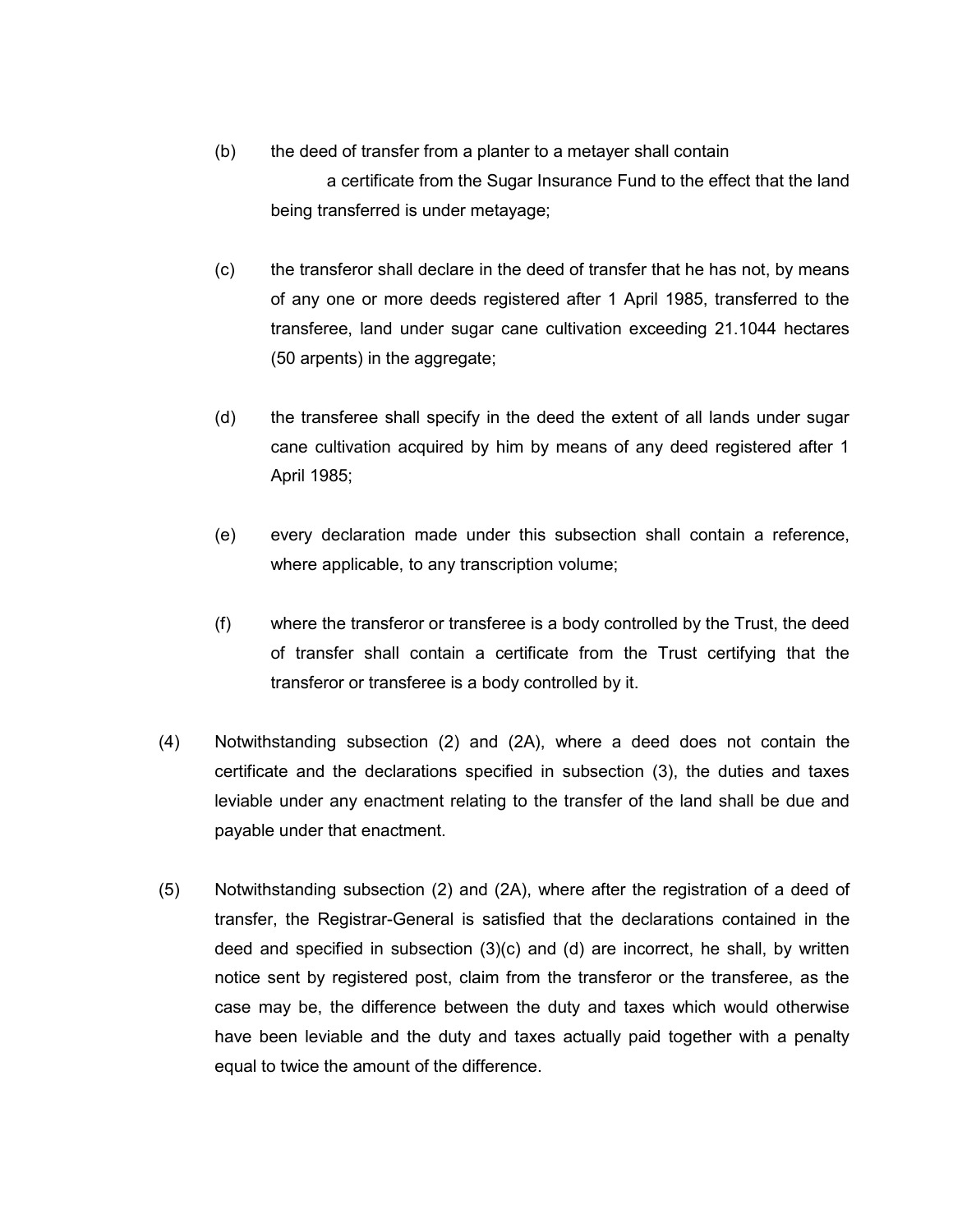- (6) Subsection (3)(a), (b), (c), (d) and (e) shall not apply where the transferor or transferee is the Trust or a body controlled by it.
- (7) Section 42 of the Land (Duties and Taxes) Act 1984 shall apply to the recovery of duties and taxes under this section.
- (8) Subject to subsection (1)(a) and (b), this section shall not apply
	- (a) where the transferee is a corporate body or a partnership;
	- (b) **Repealed by [\[Act No. 14 of 2005\]](https://supremecourt.govmu.org/get-doc-link/Act_No._14_of_2005)**
	- (c) where the deed was drawn up before, and not registered within 6 months of the commencement of this Act;
	- (d) to a transferor where the transferor transfers to one and the same person, land exceeding 21.1044 hectares (50 arpents) in the aggregate; or
	- (e) to a transferee where the transferee acquires land exceeding 21.1044 hectares (50 arpents) in the aggregate.
- (9) For the purposes of determining the value of any land transferred, section 28 of the Land (Duties and Taxes) Act 1984 shall apply.
- (10) In this section -

"deed of transfer" means a deed witnessing the transfer of land for consideration or by way of donation;

"duty and taxes" includes the penalty referred to in subsection (5);

"land" includes stone heaps, in-field access roads and any building used for the purposes of agricultural production;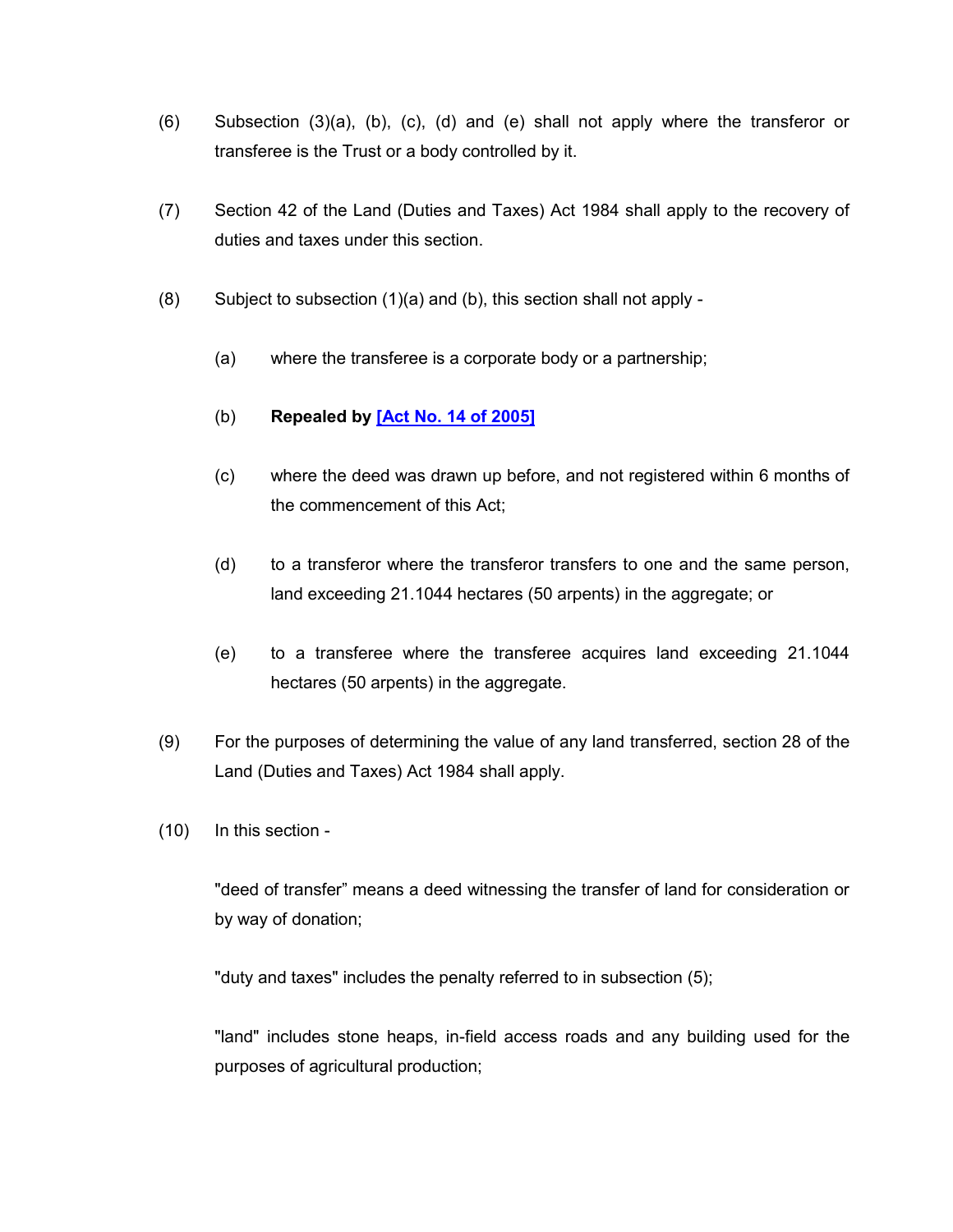"metayer" has the meaning assigned to it in the Sugar Insurance Fund Act;

"Sugar Insurance Fund" means the Sugar Insurance Fund established under the Sugar Insurance Fund Act;

"transfer" includes the transfer of land from a planter to a metayer.

### **Amended by [\[Act No. 15 of 2006\]](https://supremecourt.govmu.org/get-doc-link/Act_No._15_of_2006)**

#### **Sub-Part C - Acquisition and disposal of land**

#### <span id="page-13-0"></span>**11. Acquisition and disposal of land**

- (1) This section shall apply to the acquisition and disposal of land by-
	- (a) the Trust or a body controlled by it;
	- (b) the Government; or
	- (c) any specified entity.

(2) Subject to the approval of the Minister and to subsection (8), a person may convert 2 units of acreage for every unit of acreage sold to Government or any entity designated by Government, provided that the sale is effected at a nominal price of one rupee and he undertakes to plough back the proceeds arising from the conversion to any economic activity in Mauritius.

(2A) The total acreage of land to be acquired by Government to which subsection (2) applies shall not exceed 100 hectares (236.918 arpents) in the aggregate or such other increased acreage as may be prescribed.

#### **Amended by [\[Act No. 15 of 2006\]](https://supremecourt.govmu.org/get-doc-link/Act_No._15_of_2006)**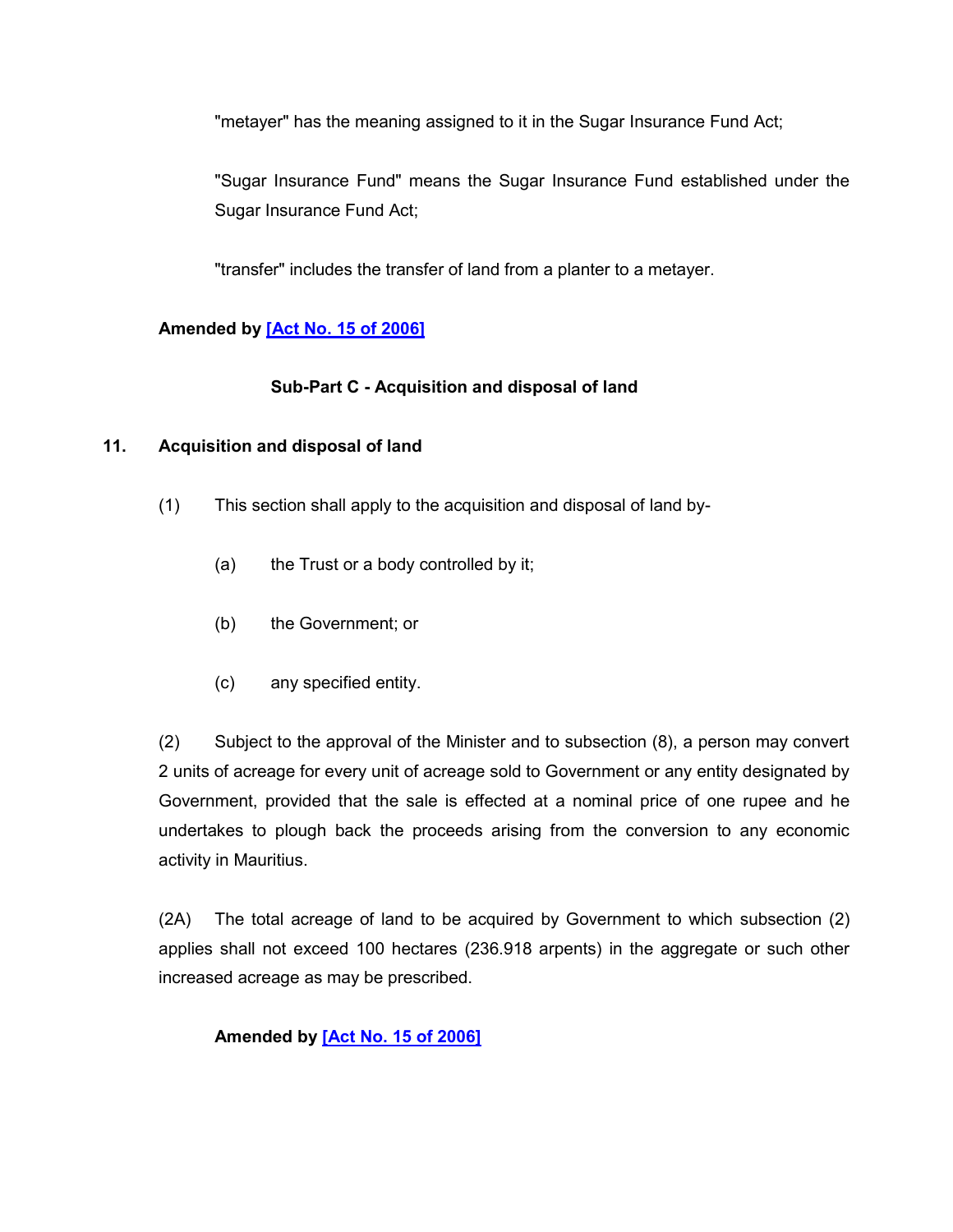- (3) Subject to subsections (4), (5), (6) and (8), a person may convert 3 units of acreage for every unit of acreage sold to Government or any specified entity provided that the sale is effected at nominal rates, within a period of 6 months of the application for land conversion is granted and he undertakes -
	- (a) to plough back at least 60 per cent of the proceeds arising from the conversion of which, at least half to sugar production or diversification within sugar in Mauritius in the schemes specified in the Fifth Schedule and the remainder to any other economic activity in Mauritius; or
	- (b) to use part or the whole of the proceeds arising from the conversion to recoup the expenditure incurred in the context of the VRS pursuant to section 23.
- (3A) (a) The supervising officer of the Ministry responsible for the subject of planning and development of land, or the vendor of the land, shall notify the supervising officer of the Ministry in writing of the date of registration of the deed of sale of the land to Government under this section, within 15 days of the date of the registration.
	- (b) The Minister shall, within 15 days of receipt of a notification under paragraph (a), grant written authority for conversion of the land under section 28.

#### **Amended by [\[Act No. 20 of 2011\]](https://supremecourt.govmu.org/get-doc-link/Act_No._20_of_2011)**

- (4) The total acreage of land to which subsection (3) applies shall not exceed 1181.8800 hectares (2,800 arpents) in the aggregate.
- (5) No application for the first 844.2000 hectares (2,000 arpents) of the acreage referred to in subsection (4) shall be entertained after 31 July 2003.
- (6) No application for the remaining 337.6800 hectares (800 arpents) of the acreage referred to in subsection (4) shall be entertained after 31 July 2006.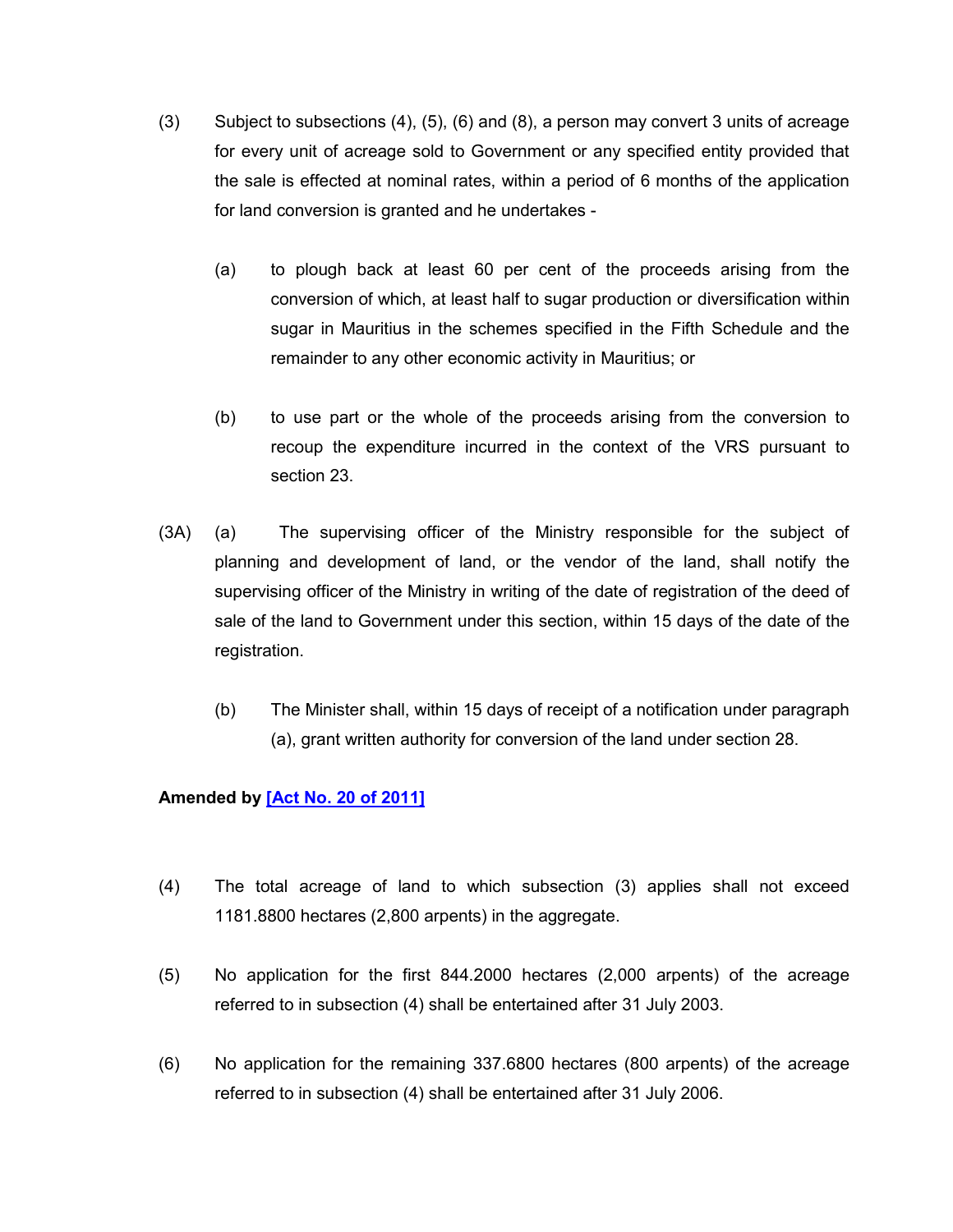(7) Notwithstanding subsection (2) and (3), but subject to subsection (8), the Trust or a body controlled by it may, in respect of land acquired by it pursuant to sections 10 and 12, convert up to 20 per cent of that land.

(8) The conversions referred to in subsection (2), (3), (7) or (11A) shall be subject to the conditions specified in Part V, but shall be exempted from payment of land conversion tax payable under that part.

#### **Amended by [\[Act No. 15 of 2006\]](https://supremecourt.govmu.org/get-doc-link/Act_No._15_of_2006)**

- (9) Notwithstanding, the Land (Duties and Taxes) Act 1984, where a deed containing the authorisation for land conversion under Part V and witnessing the transfer of land pursuant to the conversions referred to in -
	- (a) subsection (2) or (3) is presented for registration, it shall be subject to the tax leviable under Part III of the Land (Duties and Taxes) Act at the rate of 5 per cent;

**Amended by [\[Act No. 15 of 2006\]](https://supremecourt.govmu.org/get-doc-link/Act_No._15_of_2006)**

(b) subsection (7) is presented for registration, it shall be exempted from the payment of the tax leviable under Part III of the Land (Duties and Taxes) Act 1984.

#### **Amended by [\[Act No. 15 of 2006\]](https://supremecourt.govmu.org/get-doc-link/Act_No._15_of_2006)**

- (10) Notwithstanding subsection (9), where the deed is in respect of an acquisition or disposal by a body controlled by the Trust, subsection (9) shall not apply unless the Trust issues a certificate to the effect that the body is controlled by it and that the certificate is contained in the deed.
- (11) Any land acquired by Government or any specified entity under subsection (2), (3) or (13) may be exchanged with a person who offers such extent of land as may be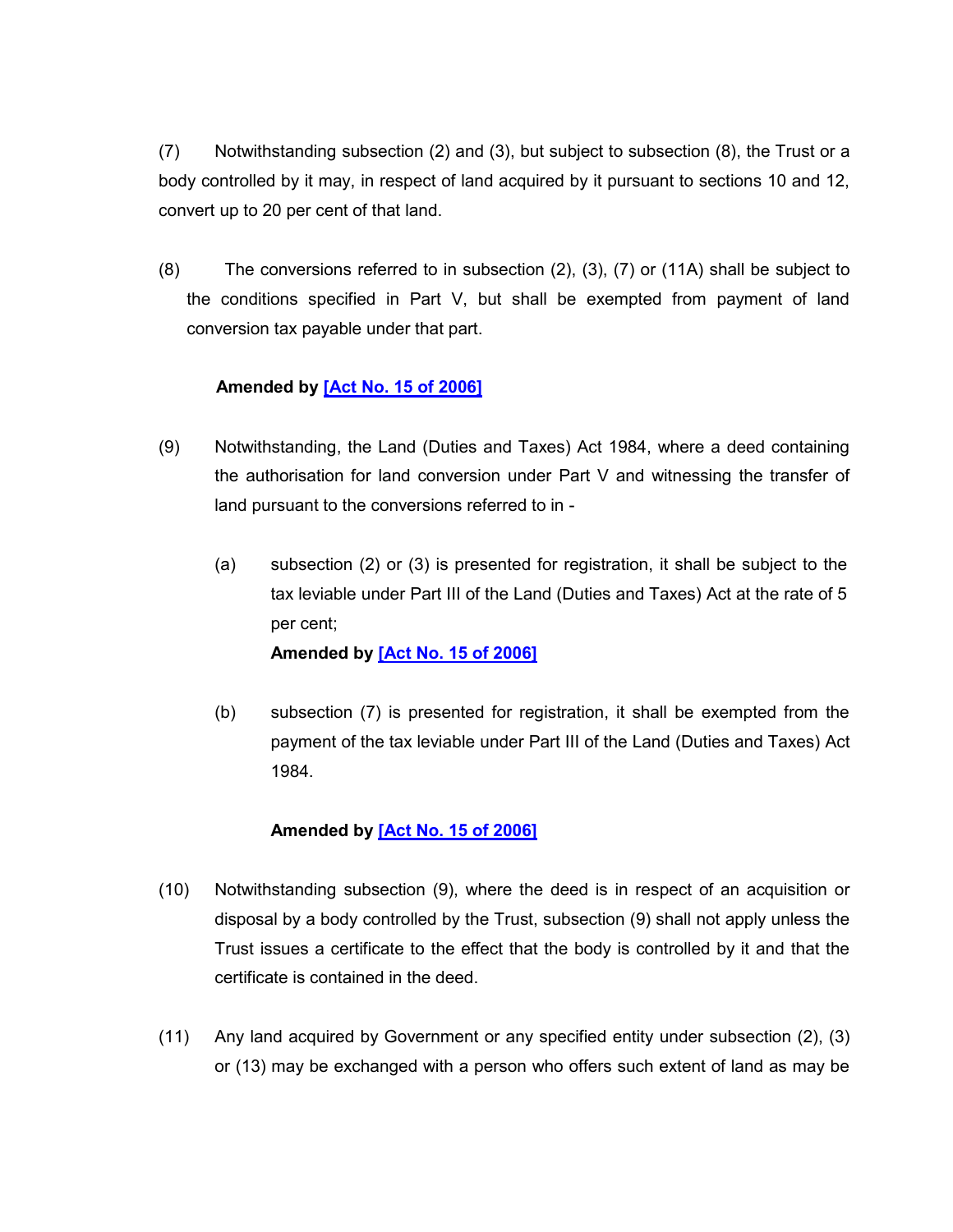mutually agreed after effecting the appropriate valuation exercise, both transactions being effected for a nominal price of one rupee.

### **Amended by [\[Act No. 15 of 2006\]](https://supremecourt.govmu.org/get-doc-link/Act_No._15_of_2006)**

(11A) Notwithstanding the Land (Duties and Taxes) Act, where the person subsequently converts and sells the land obtained in exchange under subsection (11), the deed containing the authorisation for land conversion under Part V and witnessing the transfer of land by that person shall be subject to the tax leviable under Part III of the Land (Duties and Taxes) Act at the rate of 5 per cent.

#### **Added by [\[Act No. 15 of 2006\]](https://supremecourt.govmu.org/get-doc-link/Act_No._15_of_2006)**

- (12) Notwithstanding the Land (Duties and Taxes) Act 1984
	- (a) an exchange referred to in subsection (11) shall be exempted from payment of the duty or tax leviable under Part II and Part III of that Act,
	- (b) any body corporate complying with subsection (2) which transfers its leasehold rights in State land to any of its subsidiaries shall be exempted from payment of the tax under Part VIA of the Land (Duties and Taxes) Act where the deed witnessing the transfer contains an authorisation for land conversion under Part V; or
	- (c) where the person referred to in subsection (2) sells land at concessionary prices to Government, a specified entity or any entity designated by Government, the deed witnessing the transfer shall be exempted from payment of the duty or tax leviable under Part II and Part III of that Act.

**Repealed by [\[Act No. 15 of 2013\]](https://supremecourt.govmu.org/get-doc-link/Act_No._15_of_2013)**

**Amended by [\[Act No. 15 of 2006\]](https://supremecourt.govmu.org/get-doc-link/Act_No._15_of_2006)**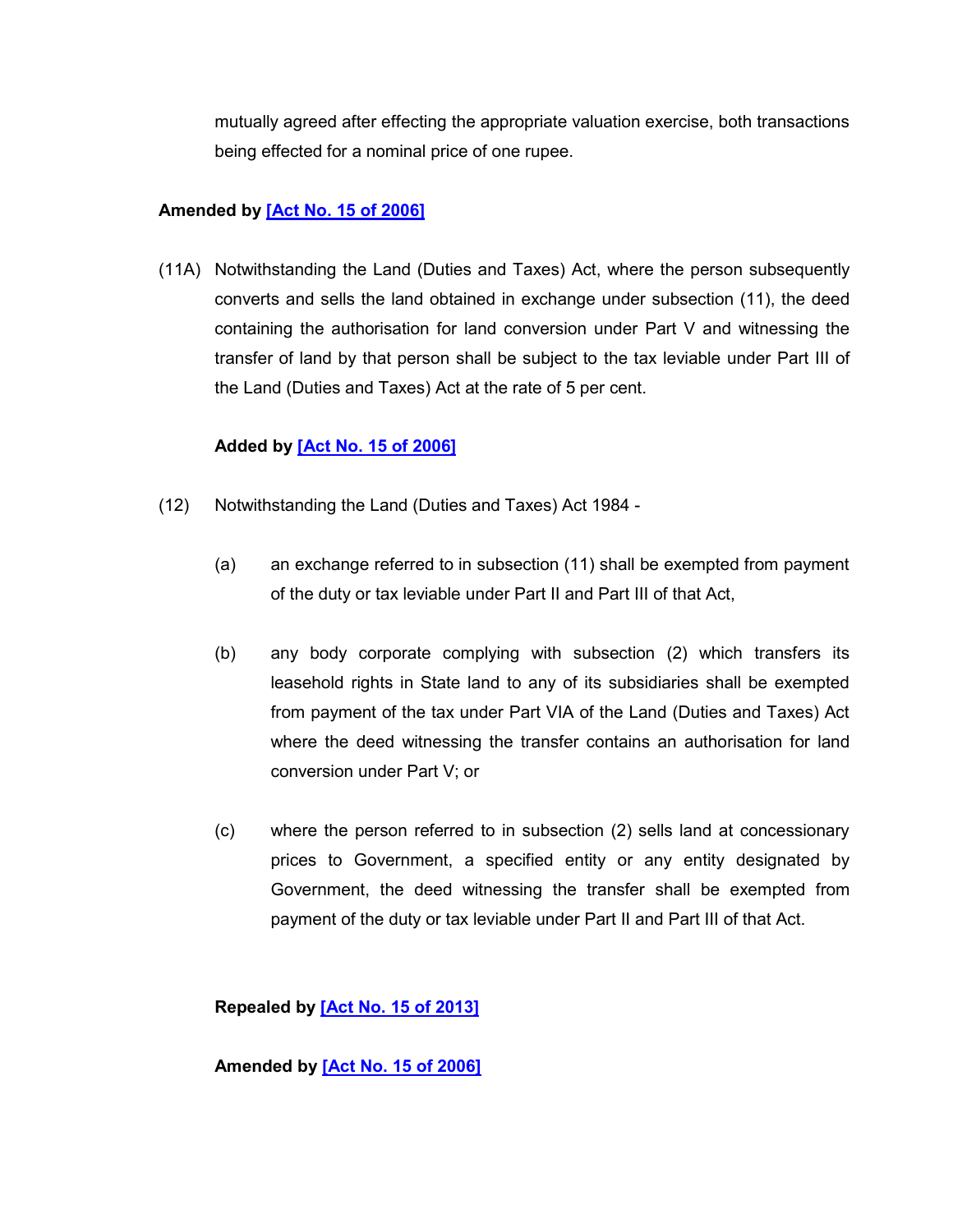(13) Notwithstanding the Land (Duties and Taxes) Act 1984, where a person sells land, other than land referred to in the preceding subsections, to Government or a specified entity at a nominal price of one rupee or at a price of less than 50 per cent of a mutually agreed market value of the land, the deed witnessing the transfer shall be exempted from payment of the duty or tax leviable under Part II and Part III of that Act.

#### **Amended by [\[Act No. 26 of 2001\];](https://supremecourt.govmu.org/get-doc-link/Act_No._26_of_2001) [\[Act No. 15 of 2006\]](https://supremecourt.govmu.org/get-doc-link/Act_No._15_of_2006)**

(14) No land shall be exchanged under subsection (11) or sold to the specified entity in item 5 of the Fourth Schedule under subsection (13), unless the exchange or sale is approved by the Minister to whom responsibility for the subject of finance is assigned.

**Amended by [\[Act No. 17 of 2007\]](https://supremecourt.govmu.org/get-doc-link/Act_No._17_of_2007)**

### **Amended by [\[Act No. 15 of 2013\];](https://supremecourt.govmu.org/get-doc-link/Act_No._15_of_2013) [\[Act No. 34 of 2016\]](https://supremecourt.govmu.org/get-doc-link/Act_No._34_of_2016)**

# **PART III - PROVISIONS RELATING TO EFFICIENCY AND VIABILITY OF SUGAR INDUSTRY**

#### **Sub-Part A - Mergers and takeovers**

#### <span id="page-17-0"></span>**12. Conditions for mergers and takeovers**

 $(1)$  Where  $-$ 

- (a) 2 or more companies or body corporates, engaged in the growing of sugar cane, the milling of sugar or any activity relating to the use of sugar cane byproducts decide to merge to form only one company and that company gives an undertaking in writing to the Minister that the company shall -
	- (i) be listed on the Stock Exchange; and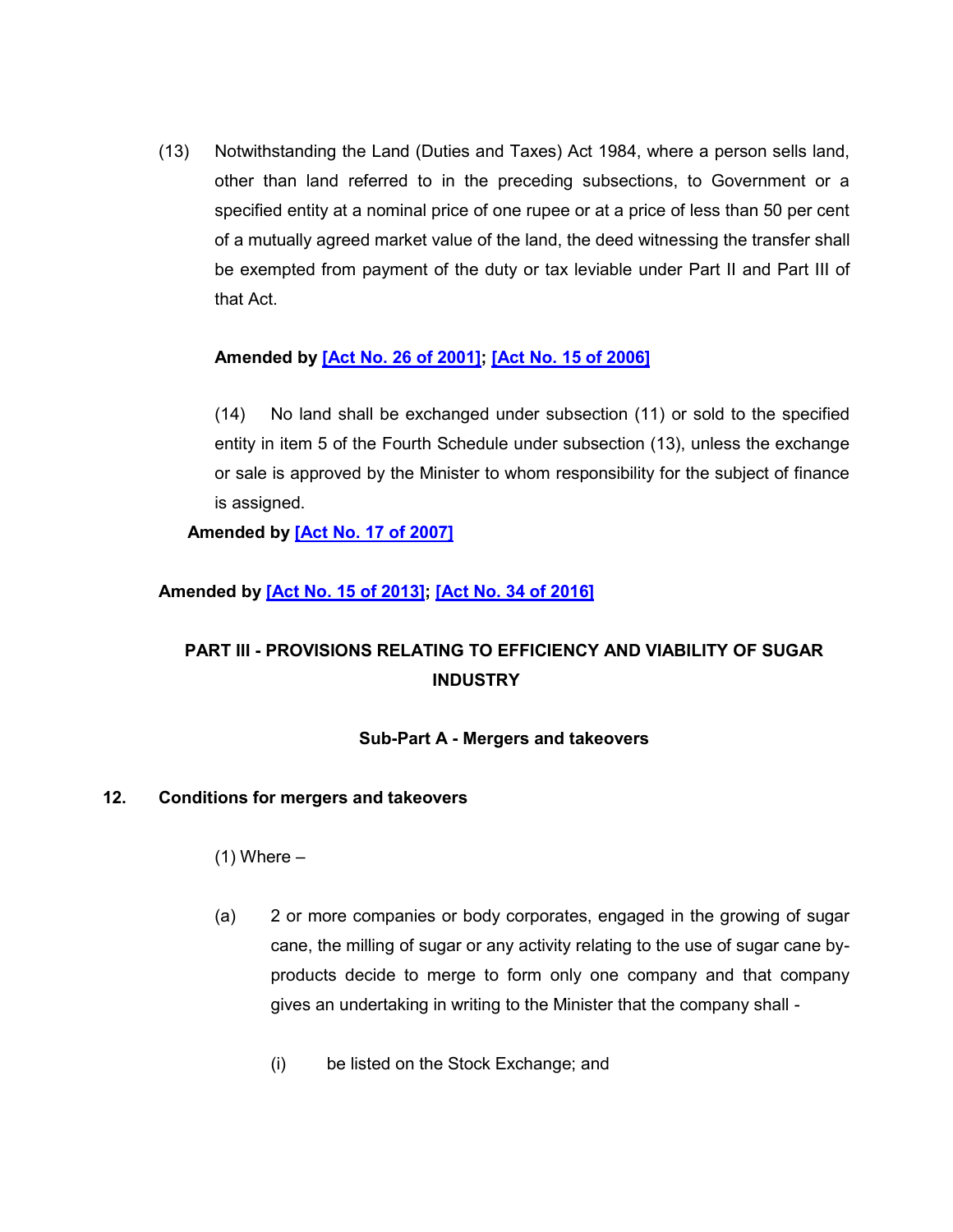- (ii) have the Trust, or any body controlled by the Trust, or any specified entity, as a shareholder holding, with the concurrence of the Mauritius Cane Industry Authority, a mutually agreed percentage of the shareholding of the company for a total consideration of one rupee; or
- (iii) sell, a mutually agreed extent of its lands with the concurrence of the Mauritius Cane Industry Authority, to the Trust, or any body controlled by the Trust, or any specified entity, at a nominal price of one rupee,

within a period of 2 years of the date of the merger; or

- (b) one company, engaged in the growing of sugar cane, the milling of sugar or any activity relating to the use of sugar cane by-products decides to take over another company or any other body corporate engaged in any of the aforesaid activities and the company or its holding company gives an undertaking in writing to the Minister that the company or its holding company shall -
	- (i) be listed on the Stock Exchange; and
	- (ii) have the Trust, or any body controlled by the Trust, or any specified entity, as a shareholder holding, with the concurrence of the Mauritius Cane Industry Authority, a mutually agreed percentage of the shareholding of the company for a total consideration of one rupee; or
	- (iii) sell, a mutually agreed extent of its lands with the concurrence of the Mauritius Cane Industry Authority, to the Trust, or any body controlled by the Trust, or any specified entity, at a nominal price of one rupee,

within a period of 2 years of the date of the takeover,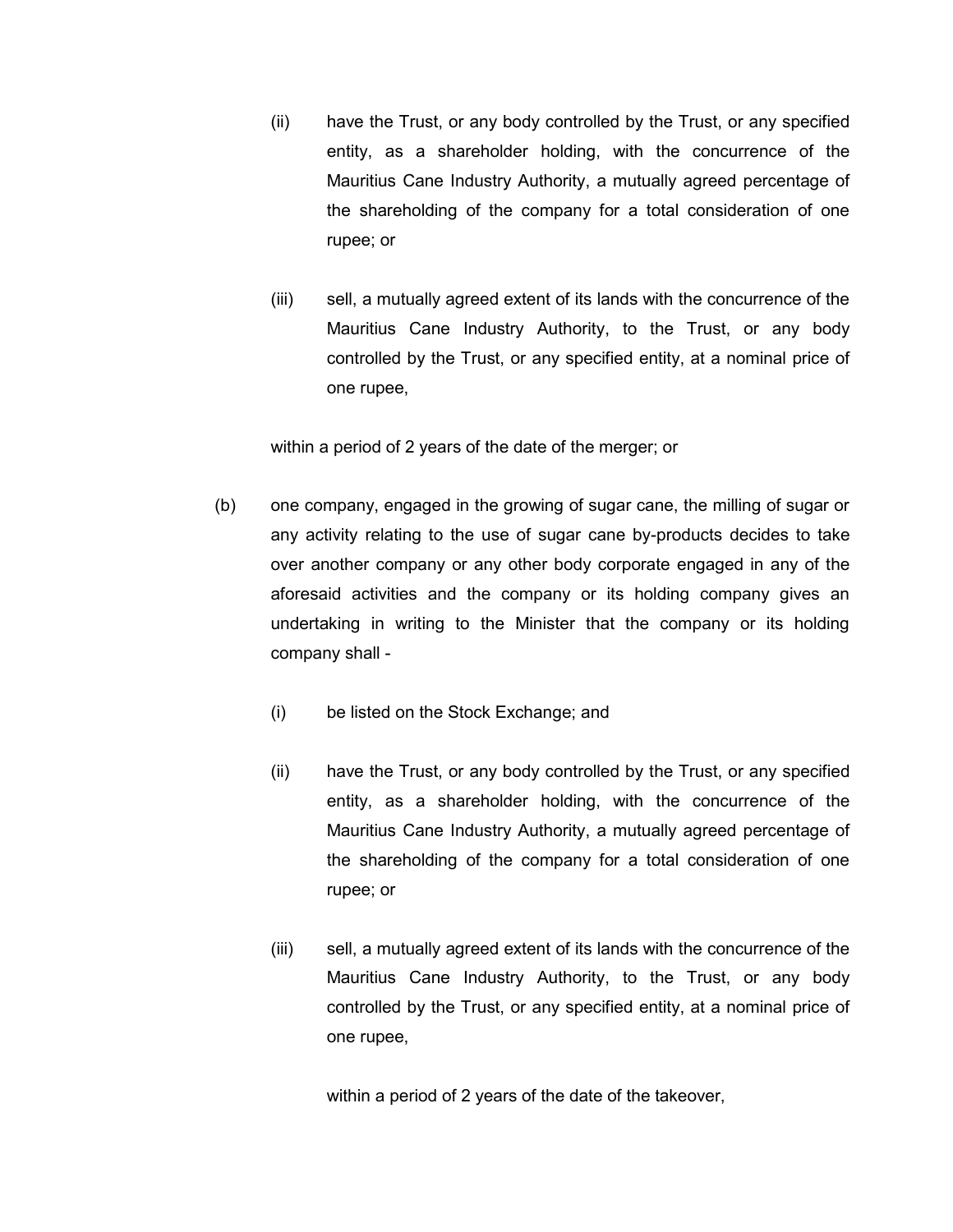subsection (2) shall apply.

### **Amended by [\[Act No. 15 of 2006\]](https://supremecourt.govmu.org/get-doc-link/Act_No._15_of_2006)**

(2) Notwithstanding anything to the contrary, no duty or tax shall be levied on the transfer of assets under the Registration Duty Act, the Transcription and Mortgage Act or the Land (Duties and Taxes) Act 1984, as the case may be, provided that the deed witnessing the merger or take over is accompanied by a copy of the undertaking referred to in subsection (1)(a) or (b) duty certified by the Permanent Secretary of the Ministry responsible for the subject of agriculture.

#### (3) – (4) **Repealed by [\[Act No. 15 of 2006\]](https://supremecourt.govmu.org/get-doc-link/Act_No._15_of_2006)**

(5) In this section -

"holding company" has the same meaning as in the Companies Act 2001;

"Stock Exchange" means the Stock Exchange established under the Stock Exchange Act 1988.

#### **Amended by [\[Act No. 20 of 2002\];](https://supremecourt.govmu.org/get-doc-link/Act_No._20_of_2002) [\[Act No. 15 of 2013\]](https://supremecourt.govmu.org/get-doc-link/Act_No._15_of_2013)**

**Sub-part B - incentives to planters and millers** 

#### <span id="page-19-0"></span>**13. Bagasse Transfer Price Fund** – **Repealed by [\[Act No. 15 of 2021\]](https://supremecourt.govmu.org/get-doc-link/Act_No._15_of_2021)**

#### **13A. Sugar Cane Sustainability Fund**

- (1) There shall be a Sugar Cane Sustainability Fund for the purposes of fostering the production of biomass from such sources as may be prescribed.
- (2) The Sugar Cane Sustainability Fund shall be managed by the Mauritius Cane Industry Authority.
- (3) (a) Any contributions made on a yearly basis by such bodies as may be prescribed and the proceeds from any trash commodity shall be credited to the Sugar Cane Sustainability Fund and operated and managed under different portfolios for different types of biomass.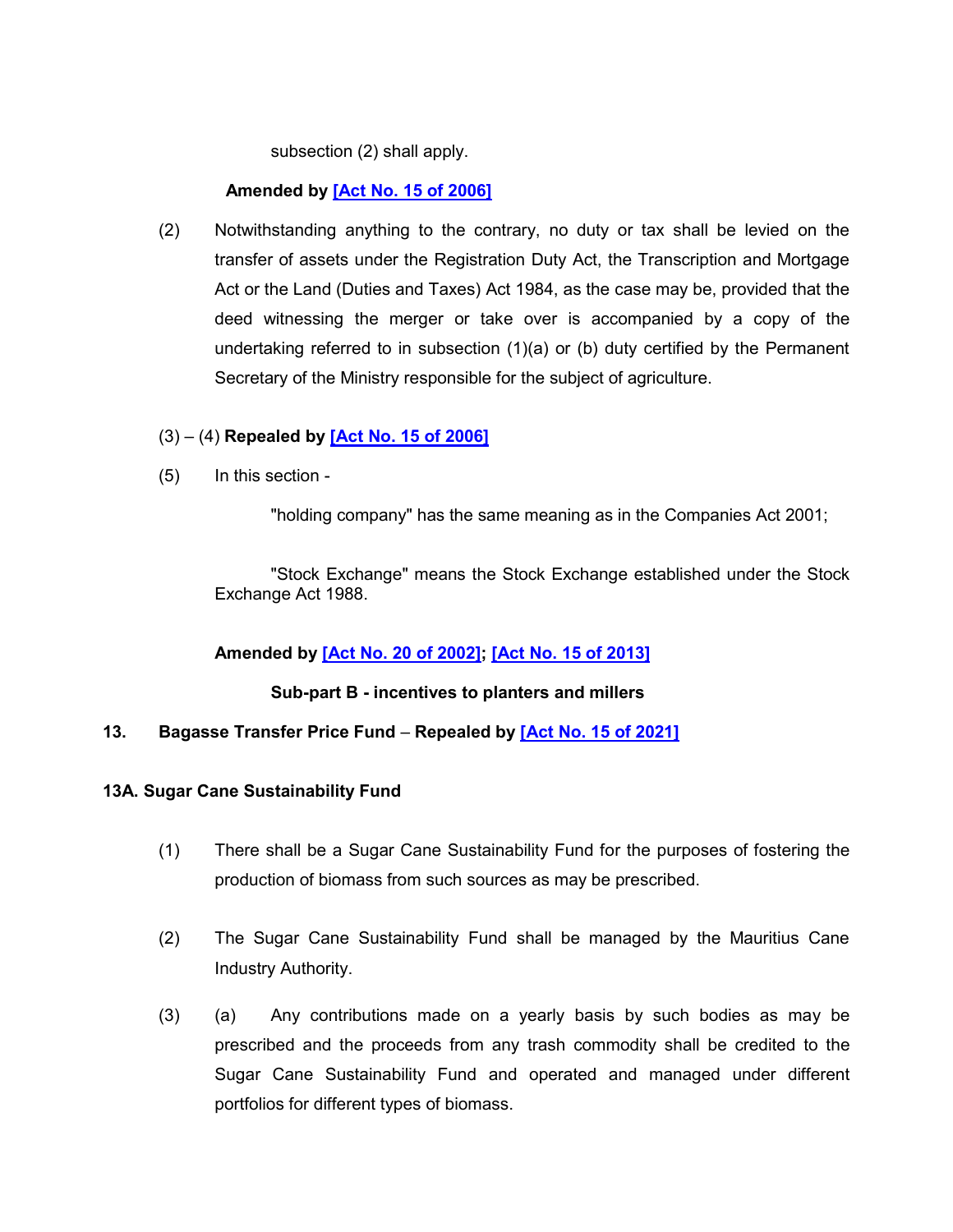(b) Any contribution referred to in paragraph (a) shall be made on or before 1 March of every year and in such amount shall be prescribed for the different types of biomass.

- (4) Subject to subsection (6), the Mauritius Cane Industry Authority shall, on such terms and conditions as may be prescribed, effect payment to planters or producers, as the case may be on or before 31 March of every year.
- (5) Where the Mauritius Cane Industry Authority is satisfied that a planter has registered himself with the Sugar Insurance Fund as from crop year 2015 for the sole purpose of obtaining payments under this section, it shall not effect such payment to the planter.
- (6) Any planter in a regrouping scheme under SPRP shall, for the purpose of any payment under this section, be considered on an individual basis.
- $(7)$  In this section –

"planter" means a planter registered with the Sugar Insurance Fund on or before 31 May 2015 or any planter producing biomass from such sources as may be prescribed.

#### **Amended by [\[Act No. 15 of 2021\]](https://supremecourt.govmu.org/get-doc-link/Act_No._15_of_2021)**

#### **13B. Renewable National Biomass Framework – Amended by [\[Act No. 15 of 2021\]](https://supremecourt.govmu.org/get-doc-link/Act_No._15_of_2021)**

(1) The Mauritius Cane Industry Authority shall develop and monitor a framework to be known as the Renewable National Biomass Framework to promote production of energy from such sources of biomass as may be prescribed, including sugar cane, cane trash, high fibre cane, fuel canes, gramineae and other related biomass.

(2) The Renewable National Biomass Framework shall include such items and such incentives as may be prescribed.

#### **Amended by [Act No. [34 of 2016\];](https://supremecourt.govmu.org/get-doc-link/Act_No._34_of_2016) [\[Act No. 15 of 2021\]](https://supremecourt.govmu.org/get-doc-link/Act_No._15_of_2021)**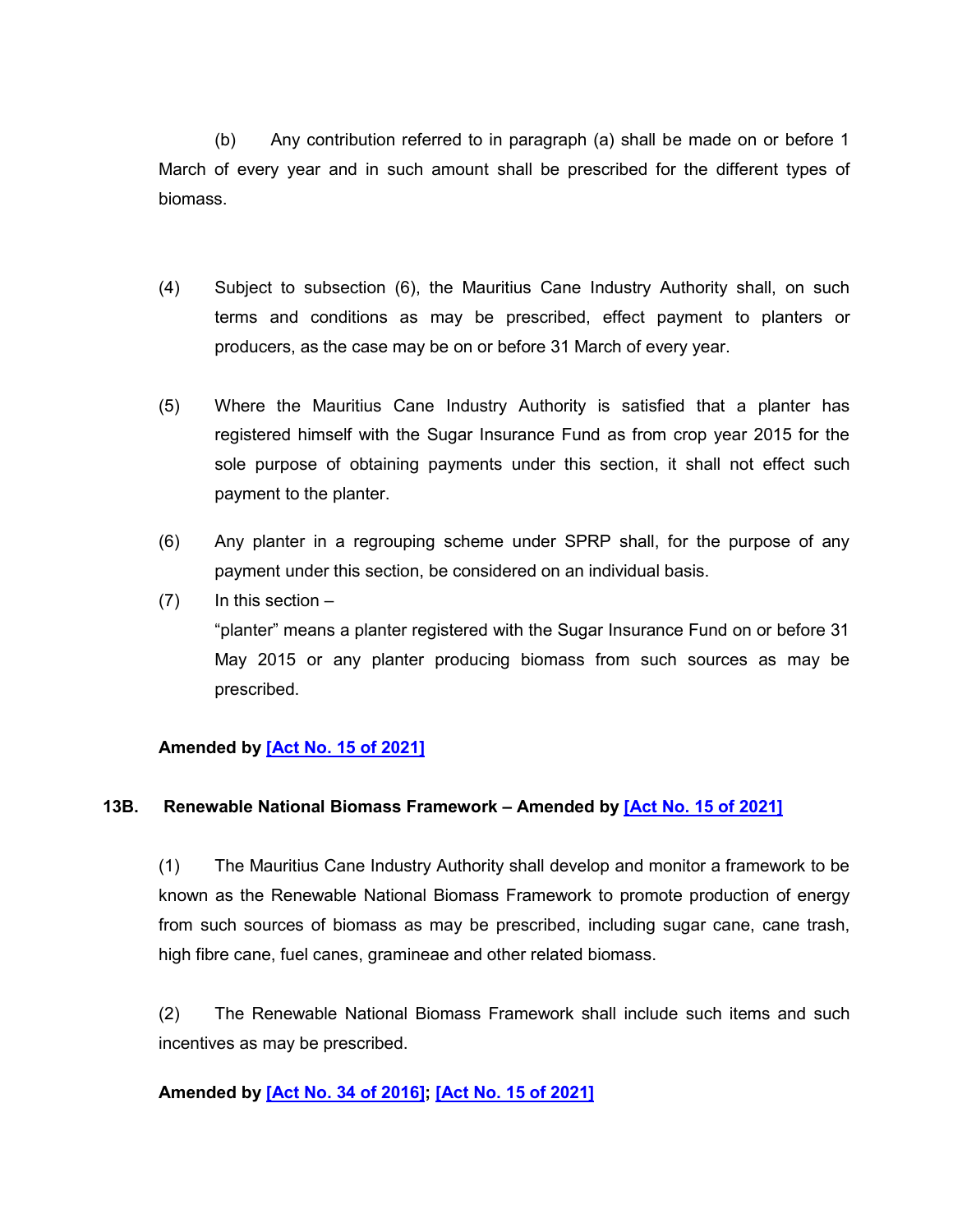#### **14. Incentives on implementation of schemes**

<span id="page-21-0"></span>(1) Notwithstanding the Land (Duties and Taxes) Act 1984, where a milling company or a power company having the Trust as a shareholder implements the schemes specified in section  $29(1)(c)(ii)$ , (d) or (f) or a planter implements the scheme specified in section 29(1)(d), the deed containing the authorization for land conversion under Part V in furtherance of the schemes and witnessing.

#### **Amended by [\[Act No. 15 of 2006\]](https://supremecourt.govmu.org/get-doc-link/Act_No._15_of_2006)**

- (2) Notwithstanding this Act and the Land (Duties and Taxes) Act 1984, where a planter for the purposes of the VRS or the ERS sells land to a person to the extent required and uses the proceeds of the sale for the implementation of the VRS and thereafter the person acquiring the land subsequently converts and sells the land -
	- (a) the deed witnessing the transfer of the land by the planter shall be exempted from payment of the duty or tax leviable under Part II and Part III of the Land (Duties and Taxes) Act 1984;

#### **Amended by [\[Act No. 15 of 2006\]](https://supremecourt.govmu.org/get-doc-link/Act_No._15_of_2006)**

- (b) no land conversion tax under Part V shall be payable on the land converted;
- (c) the deed containing the authorisation for land conversion under Part V and witnessing the transfer of land by the person shall be subject to the tax leviable under Part III of the Land (Duties and Taxes) Act at the rate of 5 per cent.

### **Amended by [\[Act No. 15 of 2006\]](https://supremecourt.govmu.org/get-doc-link/Act_No._15_of_2006)**

- (d) **Repealed by [\[Act No. 15 of 2006\]](https://supremecourt.govmu.org/get-doc-link/Act_No._15_of_2006)**
- (3) Where
	- (a) in the implementation of the schemes specified in section  $29(1)(c)(ii)$ , (d) or (f), a milling company, or a power company, having the Trust as shareholder, or a planter;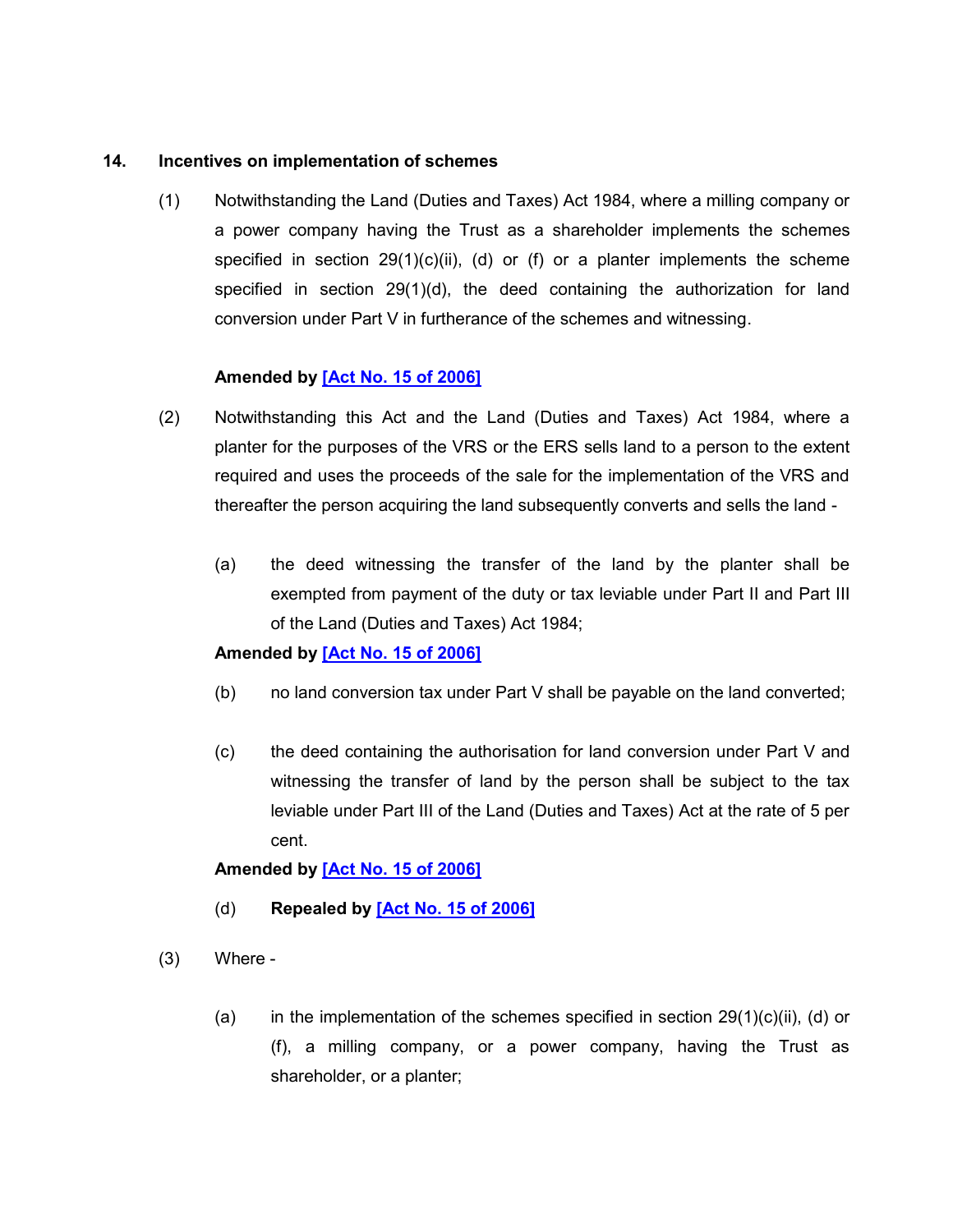- (b) a person selling land pursuant to subsection  $(2)$ ,  $(5)$ ,  $(6)$  or  $(8)$ ;
- (c) a person converting land pursuant to section 11(3) or (13);
- (d) a specified entity; or
- (e) the Trust or a body controlled by it,

has received the letter of intent under section 6 of the Morcellement Act 1990, the company, the planter, the person, the specified entity, or the Trust or the body controlled by the Trust may, after furnishing a bank guarantee equivalent to the estimated value as the case may be, of the infrastructural works, referred to in that section, enter into an agreement to sell and receive payment not exceeding the amount covered by the bank guarantee.

#### **Amended by [\[Act No. 26 of 2001\];](https://supremecourt.govmu.org/get-doc-link/Act_No._26_of_2001) [\[Act No. 20 of 2002\]](https://supremecourt.govmu.org/get-doc-link/Act_No._20_of_2002)**

- (4) Notwithstanding subsection (2)(a), the exemption shall not apply unless the deed contains a certificate from the Mauritius Cane Industry Authority to the effect that the transaction is in the context of the VRS or the ERS.
- (5) Notwithstanding the Land (Duties and Taxes) Act, where a person intends to make an offer under section 23 or 23A but is not owner of land, he may acquire land to the extent required by him for the purposes of implementing a VRS or an ERS from another person who owns land and is implementing a VRS under section 23 or an ERS under section 23A and -
	- (a) the deed witnessing the transfer of land by the other person shall be exempted from the payment of the duty or tax leviable under Part II and Part III of the Land (Duties and Taxes) Act;
	- (b) the deed witnessing the transfer of land by the person and containing the authorisation for land conversion under Part V shall be subject to the tax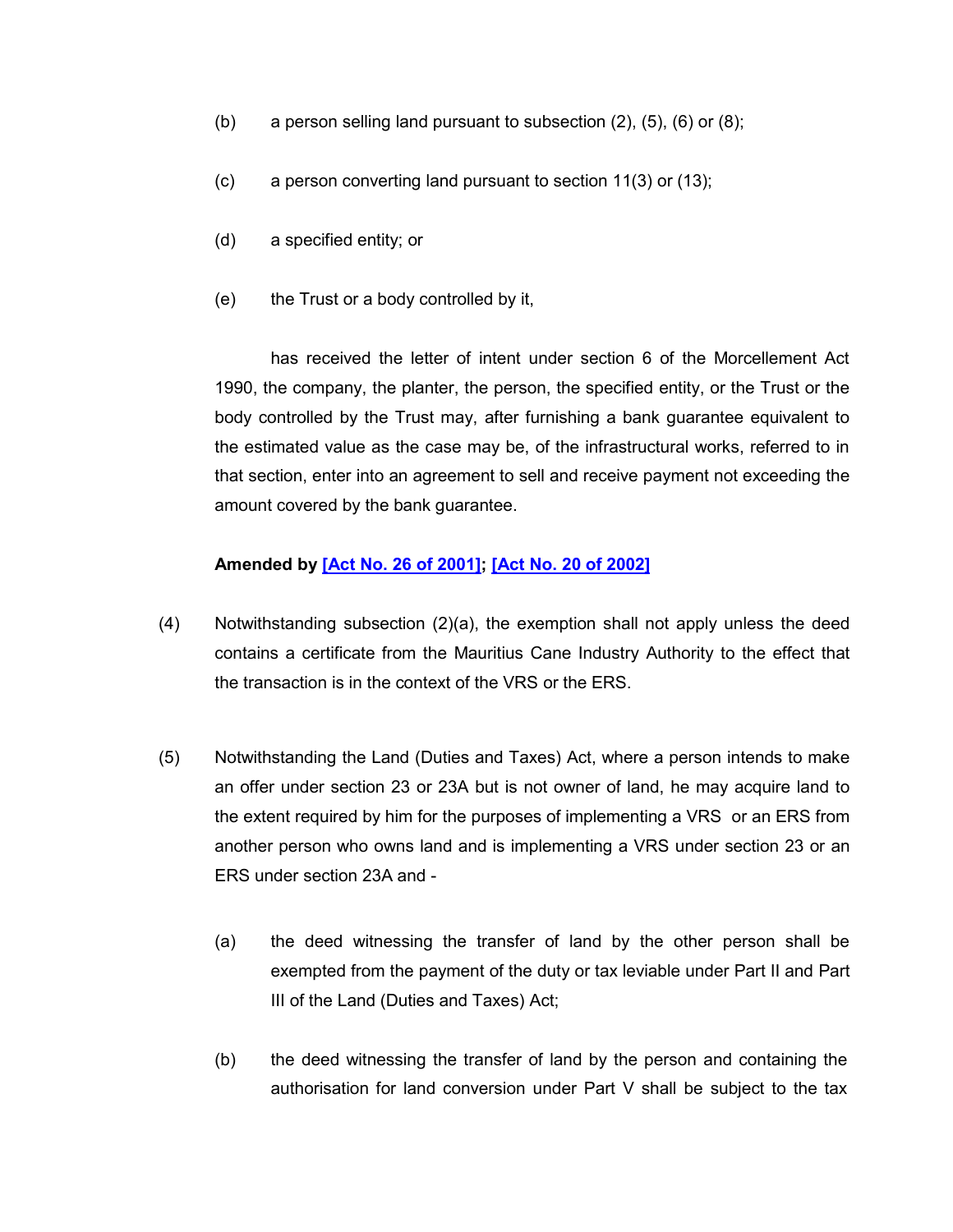leviable under Part III of the Land (Duties and Taxes) Act at the rate of 5 per cent.

### **Amended by [\[Act No. 15 of 2006\]](https://supremecourt.govmu.org/get-doc-link/Act_No._15_of_2006)**

- (6) Notwithstanding the Land (Duties and Taxes) Act, where one or more persons intend to make an offer under section 23 or 23A and are owners of land, they may agree that one or more of them shall acquire from one or more of the other persons, land to the extent required for the purposes of implementing a VRS under section 23 or an ERS under section 23A and –
	- *(a)* the deed witnessing the transfer of land by the other persons shall be exempted from the payment of the duty or tax leviable under Part II and Part III of the Land (Duties and Taxes) Act; **Amended by [\[Act No. 15 of 2006\]](https://supremecourt.govmu.org/get-doc-link/Act_No._15_of_2006)**
	- (b) the deed witnessing the transfer of land by the persons and containing the authorisation for land conversion under Part V shall be subject to the tax leviable under Part III of the Land (Duties and Taxes) Act at the rate of 5 per cent.

### **Amended by [\[Act No. 15 of 2006\]](https://supremecourt.govmu.org/get-doc-link/Act_No._15_of_2006)**

- (7) Notwithstanding the Land (Duties and Taxes) Act, where a person sells land to a milling company, or a power company, having the Trust as a shareholder and such land is converted pursuant to section  $29(1)(c)(ii)$  or (f), the deed witnessing the transfer of the land shall be exempted from the payment of the duty or tax leviable under Part II and Part III of the Land (Duties and, Taxes) Act. **Amended by [\[Act No. 15 of 2006\]](https://supremecourt.govmu.org/get-doc-link/Act_No._15_of_2006)**
- (8) Notwithstanding the Land (Duties and Taxes) Act, where
	- *(a)* any person and the Trust or a body controlled by the Trust are shareholders of a milling company or a power company;
	- (b) the milling company or the power company, as the case may be, has, directly or through a company or *société*, wholly owned by one such or more milling companies or power companies, implemented after 1 July 1997 or implements the scheme referred to in section 29(1)(c)(ii) or (f);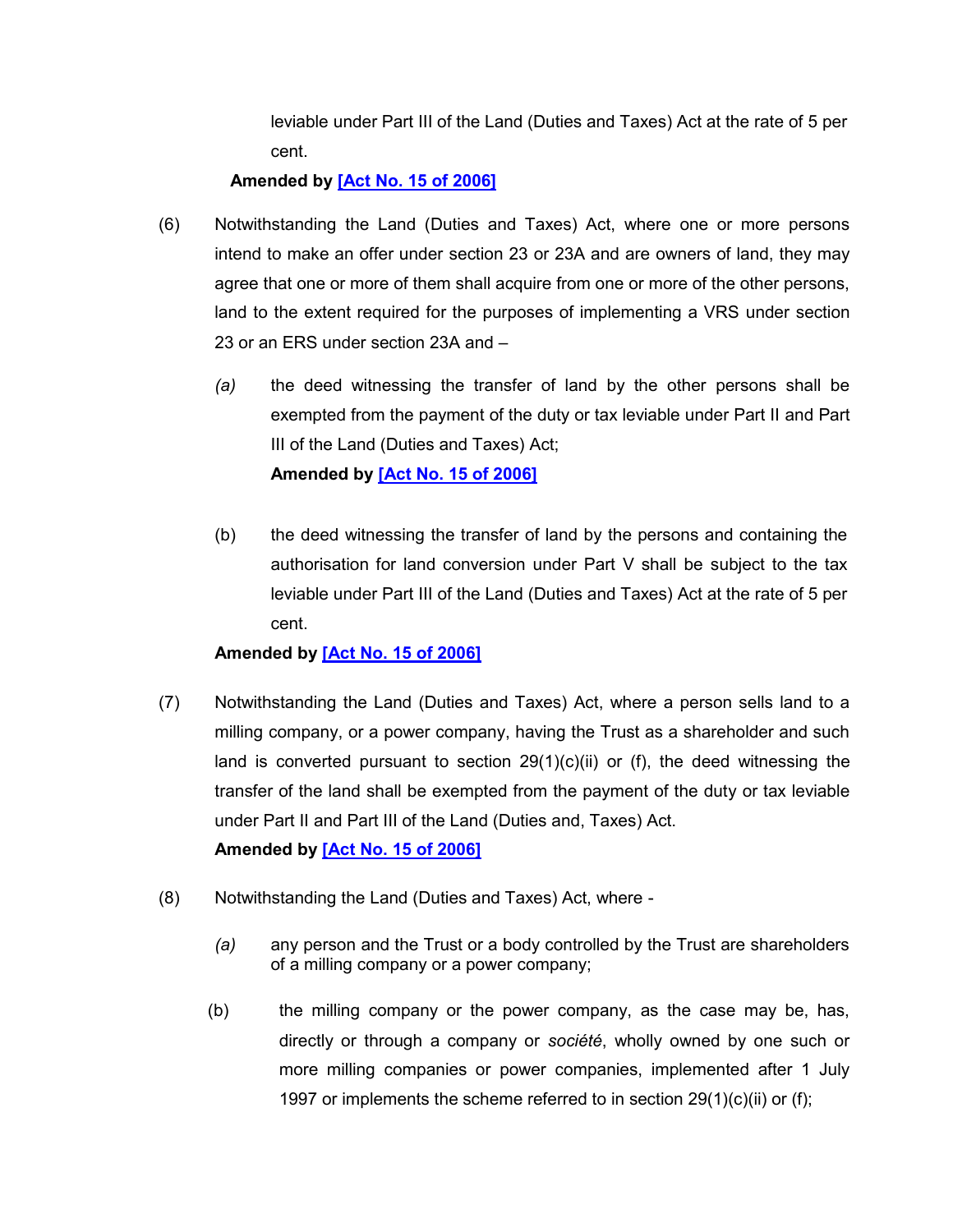### **Amended by [\[Act No. 1 of 2009\]](https://supremecourt.govmu.org/get-doc-link/Act_No._1_of_2009)**

- (c) the person or the Trust or the body controlled by the Trust intends to sell its own land or land acquired from another person to recoup the costs in respect of the scheme referred to in section  $29(1)(c)(ii)$ , (e) or (f); and
- (d) the costs referred to in paragraph (c) are to be recouped by the milling company or the power company or by its shareholders in proportion to their respective shareholding in the milling company or the power company, as the case may be –

#### **Amended by [\[Act No. 1 of 2009\]](https://supremecourt.govmu.org/get-doc-link/Act_No._1_of_2009)**

(i) the deed witnessing the transfer of land by the other person referred to in paragraph (c) shall be exempted from the payment of the duty or tax leviable under Part II and Part III of the Land (Duties and Taxes) Act;

#### **Amended by [Act No. [15 of 2006\]](https://supremecourt.govmu.org/get-doc-link/Act_No._15_of_2006)**

(ii) the deed witnessing the transfer of land by the person or the Trust or the body controlled by the Trust and containing the authorisation for land conversion under Part V shall be subject to the tax leviable under Part III of the Land (Duties and Taxes) Act at the rate of 5 per cent.

#### **Amended by [\[Act No. 15 of 2006\]](https://supremecourt.govmu.org/get-doc-link/Act_No._15_of_2006)**

- (9) Where a person converts and sells land pursuant to section  $29(1)(i)$ , the deed containing the authorisation for land conversion and witnessing the transfer of the land shall be exempted from the payment of  $-$ 
	- (a) the tax leviable under Part III of the Land (Duties and Taxes) Act;

**Amended by [\[Act No. 15 of 2006\]](https://supremecourt.govmu.org/get-doc-link/Act_No._15_of_2006)**

(b) **Repealed by [\[Act No. 15 of 2006\]](https://supremecourt.govmu.org/get-doc-link/Act_No._15_of_2006)**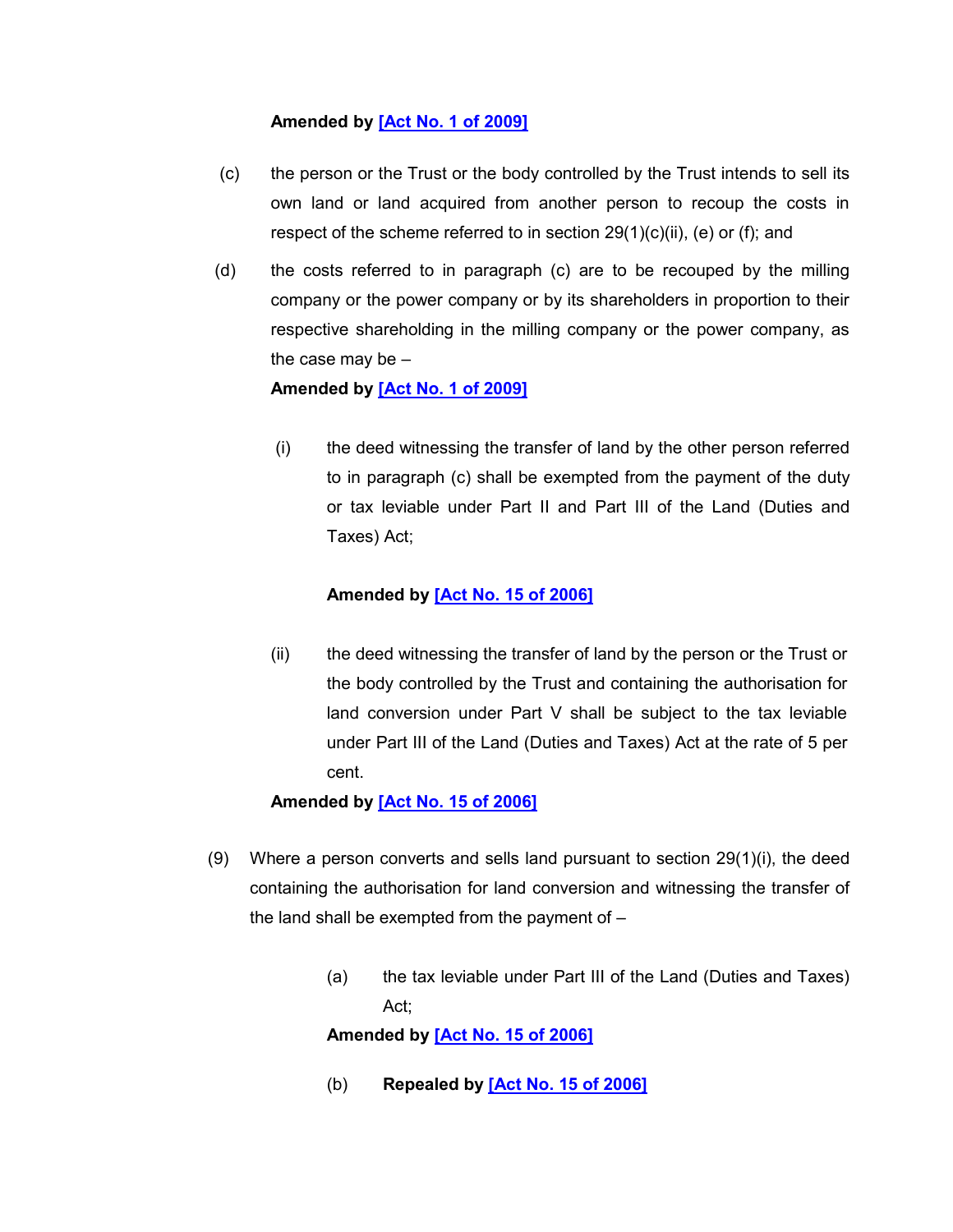(c) the transcription duty leviable under the Transcription and Mortgage Act.

### **Added by [\[Act No. 14 of 2005\]](https://supremecourt.govmu.org/get-doc-link/Act_No._14_of_2005)**

 (10) Notwithstanding the Morcellement Act, where the person referred to in subsection (9) applies for and is issued with a morcellement permit in respect of the land referred to in that subsection, he shall be exempted from payment of the fees payable under section 9 of that Act.

**Amended by [\[Act No. 20 of 2002\];](https://supremecourt.govmu.org/get-doc-link/Act_No._20_of_2002) [\[Act No. 14 of 2005\];](https://supremecourt.govmu.org/get-doc-link/Act_No._14_of_2005) [\[Act No. 15 of 2006\];](https://supremecourt.govmu.org/get-doc-link/Act_No._15_of_2006) [\[Act No. 1 of 2009\];](https://supremecourt.govmu.org/get-doc-link/Act_No._1_of_2009) [\[Act No. 15 of 2013\];](https://supremecourt.govmu.org/get-doc-link/Act_No._15_of_2013) Added by [\[Act No. 34 of 2016\]](https://supremecourt.govmu.org/get-doc-link/Act_No._34_of_2016)**

### **15. Ensuring quality products**

(1) No person shall sell or otherwise deal with or refer to sugar as white sugar unless such sugar –

- (a) is referred to EEC Grades 1 and 2 sugar; and
- (b) has the characteristics specified in MS 193/2016.

(2) All sugars for home consumption which do not fall within MS 193/2016 shall be considered as raw sugar.

- (3) Raw sugar for home consumption shall include –
- (a) raw sugar of polarisation not exceeding 99.5; and
- (b) special sugars as may be prescribed.

(4) The Mauritius Standards Bureau shall be responsible for the testing of samples of sugar to determine whether such samples qualify as white sugar or raw sugar.

(5) Any importer or refiner, or any other person dealing in sugar shall, as and when required by the Mauritius Cane Industry Authority, submit samples of sugar destined for home consumption for testing to the Mauritius Standards Bureau.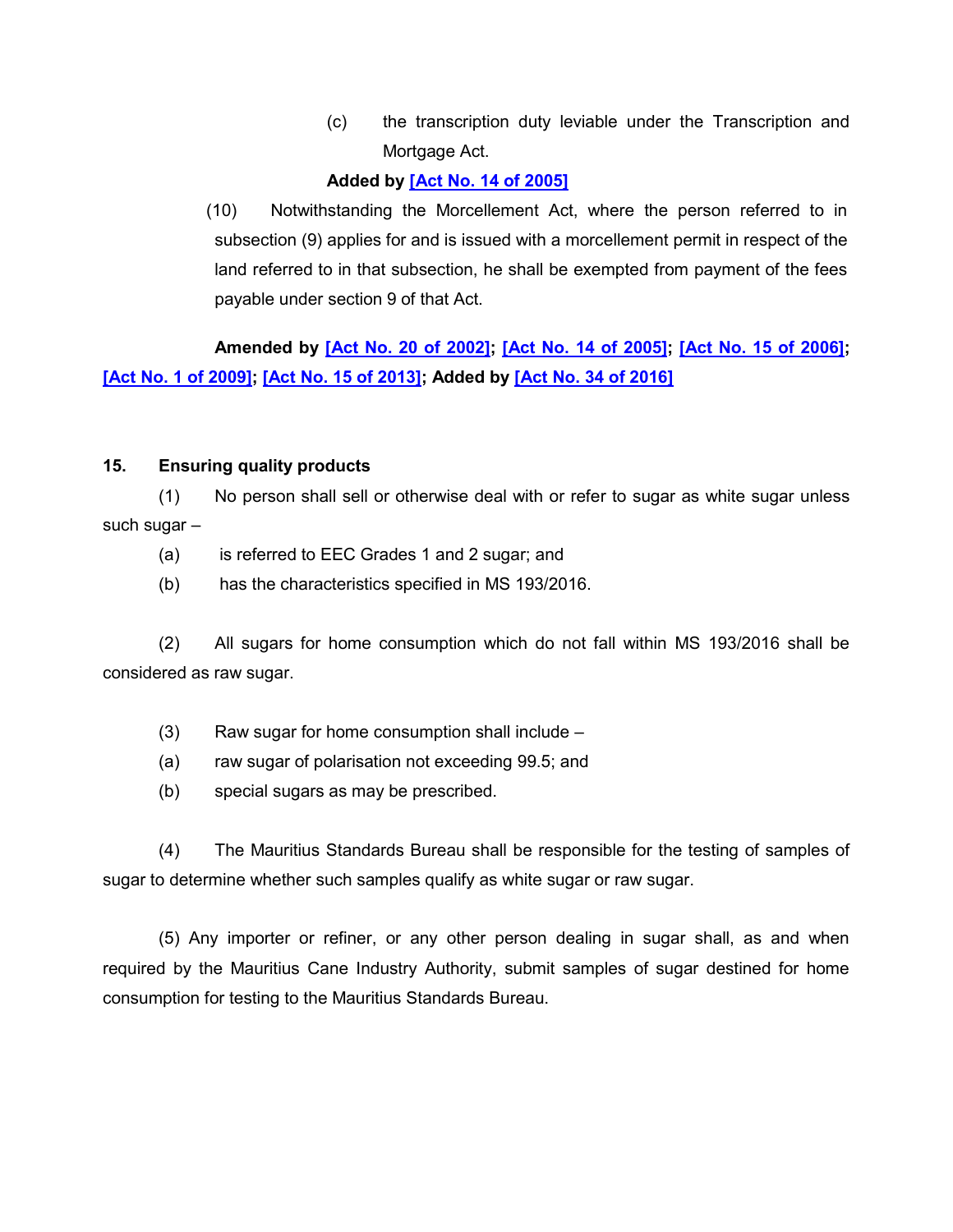(6) The Mauritius Standards Bureau shall, where it is satisfied that a consignment of sugar destined for home consumption responds to the food and hygiene standards of HACCP, issue a certificate regarding the suitability of the product for human consumption.

(7) Any sugar which is put on sale shall be labelled by clearly specifying the following –

- (a) its country of origin;
- (b) the weight, date of expiry, name of packer and distributor according to the Consumer Protection Act and the Legal Metrology Act;
- (c) whether it is from cane or beet;
- (d) whether it is manufactured, processed or imported;
- (e) whether it is white or raw;
- (f) its polarisation and ICUMSA colour; and
- (g) details on the certificate of suitability for human consumption issued by the Mauritius Standards Bureau.

(8) The Mauritius Standards Bureau shall take such measures as it may determine to inform consumers of the quality characteristics of such sugar being marketed.

(9) In this section –

EEC" means the European Economic Community;

"HACCP" means the Hazard Analysis Critical Control Point standard published by the Mauritius Standards Bureau.

### **Amended by [\[Act No. 15 of 2013\];](https://supremecourt.govmu.org/get-doc-link/Act_No._15_of_2013) [Added by Act No. 34 of 2016]**

#### **15A. Sugar Based Agro-Industry Framework**

- (1) The Mauritius Cane Industry Authority shall develop and monitor a framework to be known as the Sugar Based Agro-Industry Framework to promote sugar-based agro-industry and to generate value added sugar or other sugar products through the use of local raw materials, including those specified in the Tenth Schedule.
- (2) The amount of sugar comprised in any product to which the framework applies shall not be less than 10 per cent of the weight of the final product.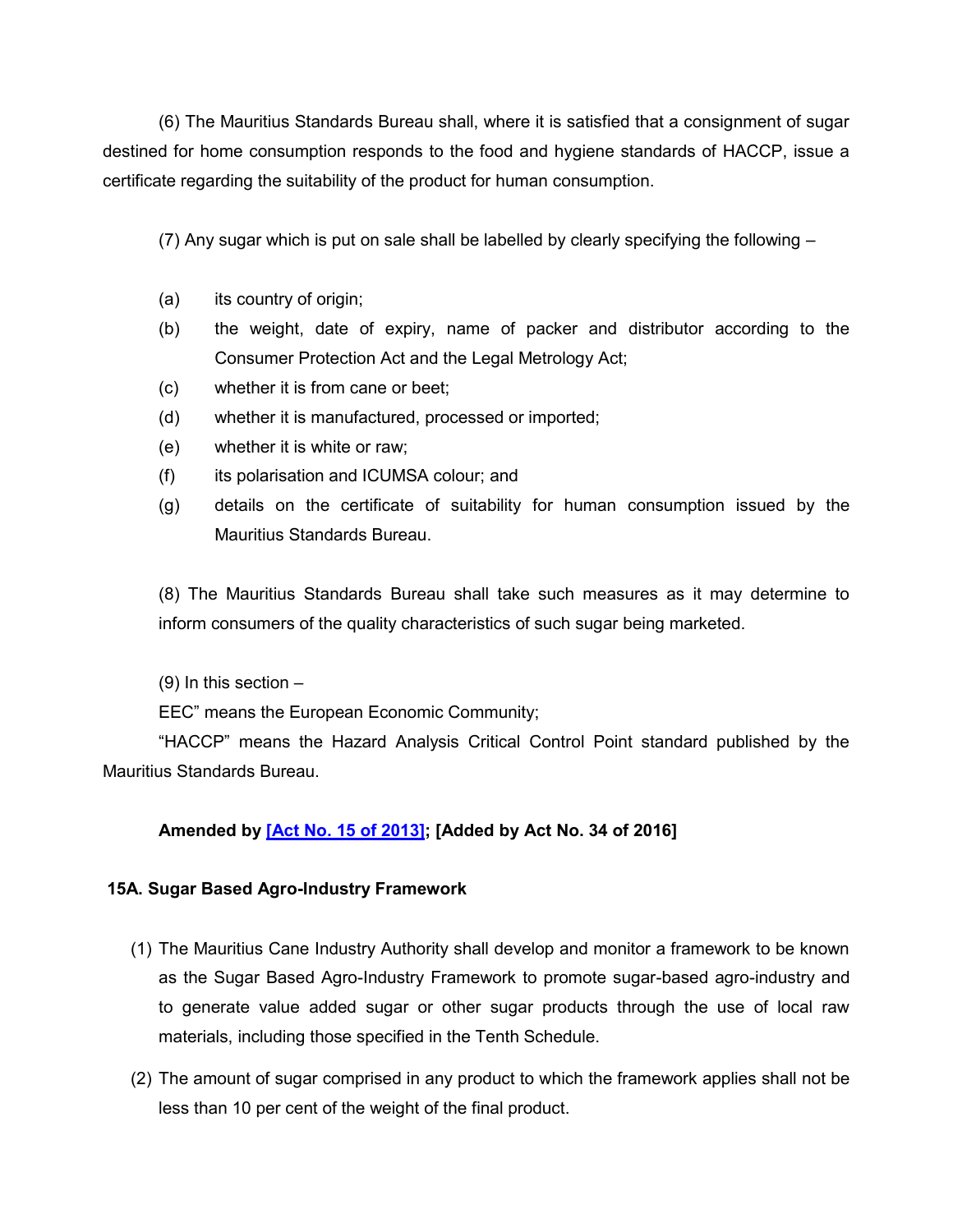(3) The Sugar Based Agro-Industry Framework shall apply to enterprises that are set up after the commencement of this section.

### **Added by [\[Act No. 34 of 2016\]](https://supremecourt.govmu.org/get-doc-link/Act_No._34_of_2016)**

#### **Sub-Part BA – Ethanol and Molasses Framework**

#### **15B. Ethanol and Molasses Framework**

- (1) The Mauritius Cane Industry Authority shall develop and monitor an Ethanol and Molasses Framework.
- (2) The objectives of the Ethanol and Molasses Framework shall be to provide value addition from ethanol obtained from molasses or from any other raw material obtained from sugar cane, such as –
	- (a) the mandatory blending of ethanol with mogas;
	- (b) the production of goods where ethanol is used as a substrate or an ingredient; and
	- (c) the production of beverages and syrups from molasses.

#### **15C. Revenue to planters from molasses**

- (1) The revenue accruing to a planter per tonne of cane for molasses at 86-degree brix accruing to him out of canes supplied by him and sold on his behalf shall be derived from a basket of prices as the Mauritius Cane Industry Authority may determine.
- (2) The basket referred to in subsection (1) shall be made of  $-$ 
	- (a) the sale prices of molasses sold to  $-$ 
		- (i) distillers producing ethanol for blending with mogas or export;
		- (ii) distiller bottlers producing potable alcohol for export; or
		- (iii) any person using molasses to produce beverages and syrup,

which shall be deemed to be equal to a deemed fob price as the Mauritius Cane Industry Authority may determine;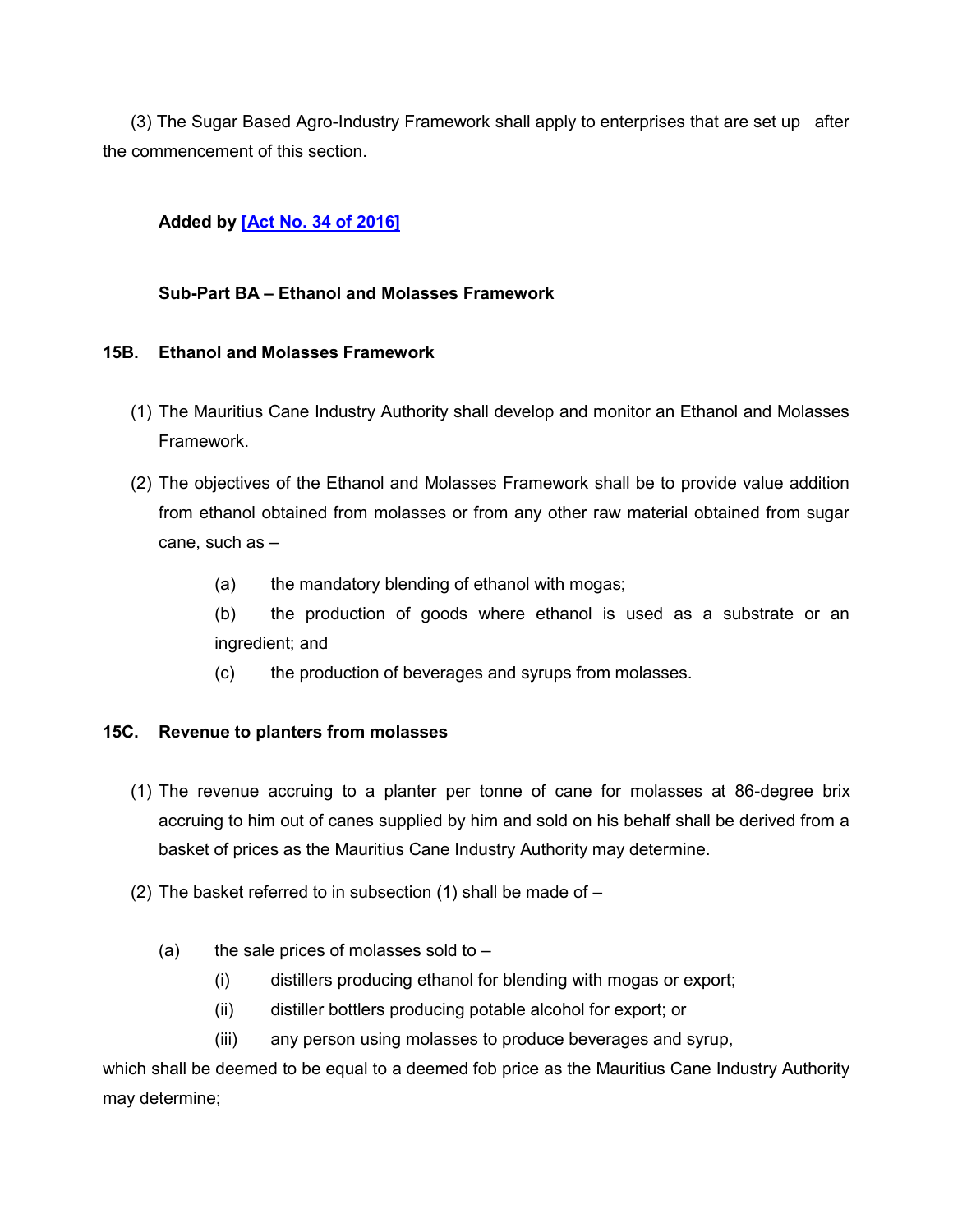(b) the sale price for exports of molasses, which shall be equal to the deemed fob price as specified in paragraph (a);

(c) the sale price to distiller bottlers producing potable alcohol for the domestic market or any person using molasses to produce syrups and beverages, which shall be equal to 1.75 times the deemed fob price specified in paragraph (a) and which shall not exceed such amount as may be prescribed under the Mauritius Cane Industry Authority Act; and

(d) the contributions referred to in section 47 of the Mauritius Cane Industry Authority Act as appropriately converted by the Mauritius Cane Industry Authority into a price per tonne of molasses at 86-degree brix.

(3) The price specified in subsection (2)(c) shall apply to such other uses as may be prescribed.

 (4) Users or exporters of molasses and persons making contributions pursuant to section 47 of the Mauritius Cane Industry Authority Act shall make payments on a quarterly basis to the Mauritius Cane Industry Authority.

 (5) The Mauritius Cane Industry Authority shall direct the payments made under subsection (4) to the Mauritius Sugar Syndicate which shall, in turn, effect distribution to planters.

### **15D. Allocation of molasses to distillers and distiller bottlers**

- (1) There shall be, under the Mauritius Cane Industry Authority, a Joint Molasses Allocation Committee.
- (2) The committee shall consist of  $-$ 
	- (a) the Chief Executive Officer of the Mauritius Cane Industry Authority or such other officer as he may designate, as Chairperson;
	- (b) representatives of the Control and Arbitration Department of the Mauritius Cane Industry Authority; and
	- (c) representatives of distillers and distiller bottlers producing ethanol and potable alcohol.

(3) The committee shall be responsible for the allocation of molasses between the distilleries, having regard to –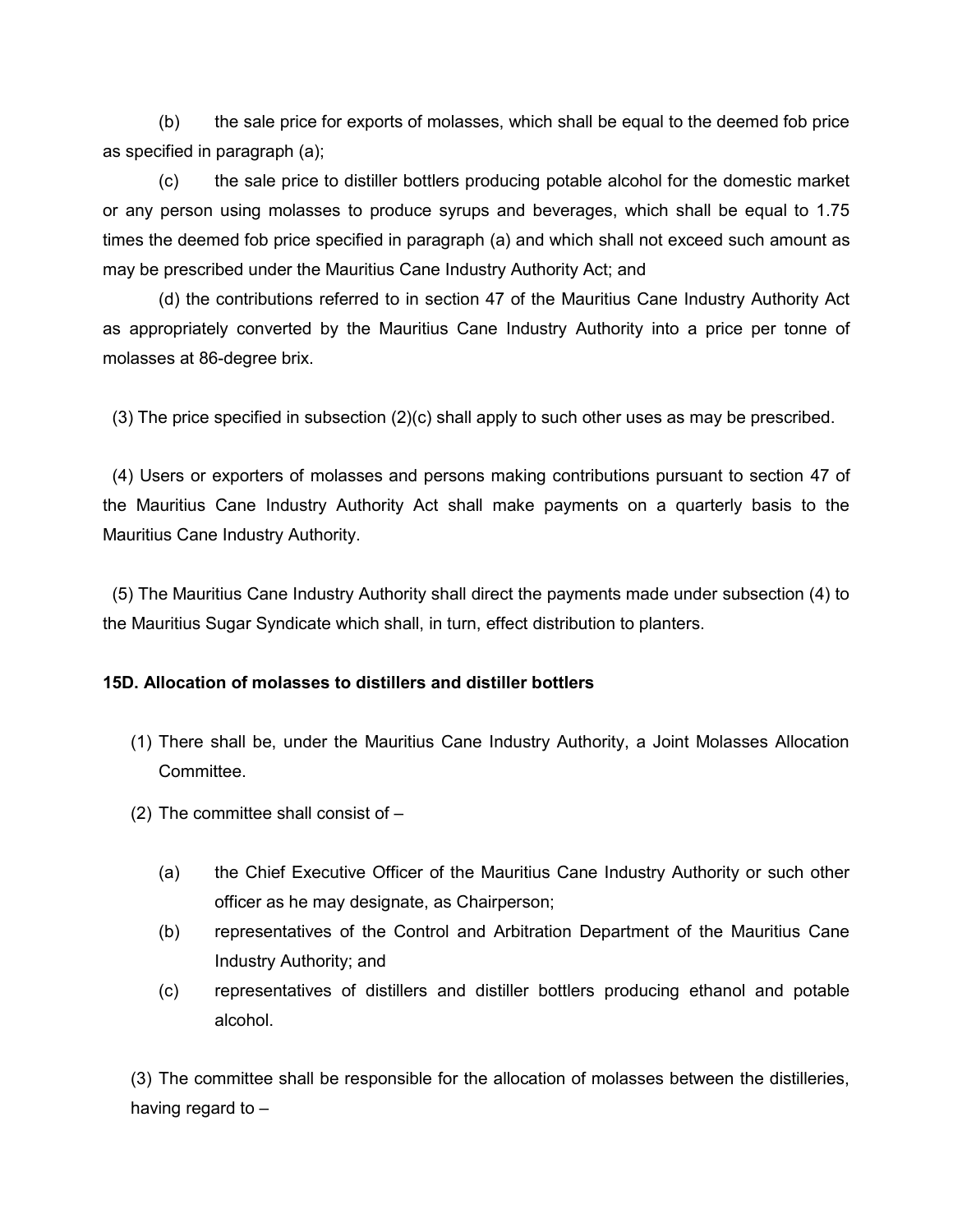- (a) the principles of equal saturation of distilleries based on installed capacity as at 1 January 2016;
- (b) the fact that one tonne of molasses yields at least 250 litres of anhydrous ethanol; and
- (c) subject to subsection  $(4)$ , the need to ensure that  $-$ 
	- (i) distilleries producing ethanol for blending with mogas are viable and are allocated an amount of molasses to be prescribed; and
	- (ii) potable alcohol distilleries, in the aggregate, are allocated an amount of molasses to be prescribed.

(4) The committee may modify the allocation referred to in subsection  $(3)(c)$  in a situation of force majeure.

#### **15E. Blending ethanol with mogas**

(1) Notwithstanding any other enactment, a mandatory blending of hydrous or anhydrous ethanol with mogas shall be carried out by all mogas companies having as main operation the distribution of mogas.

(2) The mandatory blending shall be effective on such date as may be prescribed.

(3) The percentage of hydrous or anhydrous ethanol, as the case may be, added to mogas shall be determined pursuant to regulations made under the Consumer Protection (Price and Supplies Control) Act.

(4) The percentage referred to in subsection (3) shall not be less than 2.5 per cent.

(5) In this section –

"anhydrous alcohol" has the same meaning as in the Excise Act;

"hydrous alcohol" means Rectified Ethanol Neutral Spirits (REN) for 96.4 per cent by volume of ethanol.

### **Added by [\[Act No. 34 of 2016\]](https://supremecourt.govmu.org/get-doc-link/Act_No._34_of_2016)**

**Sub-Part C - Modernisation and Agricultural Diversification Reserve**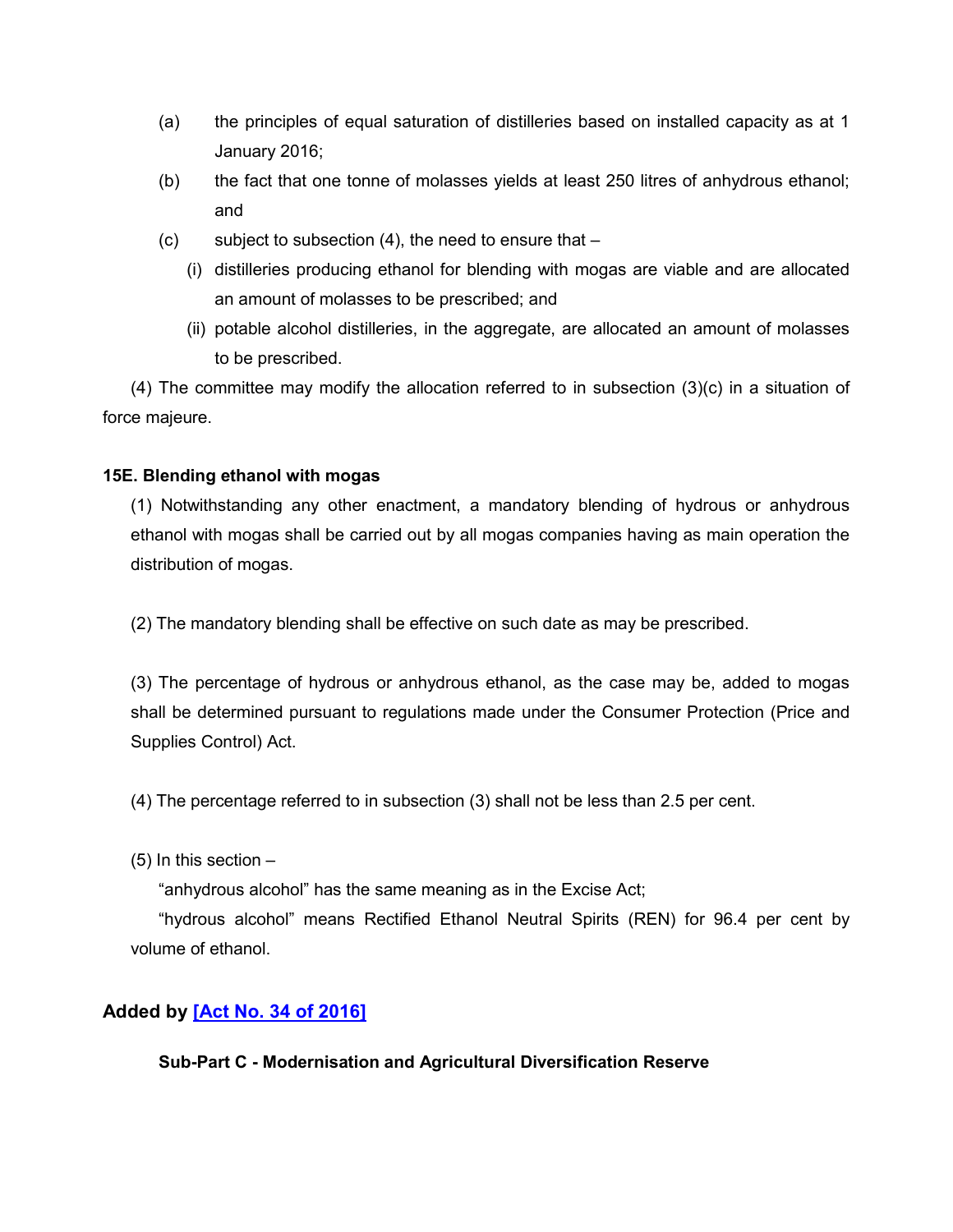#### **16. Establishment of Modernisation and Agricultural Diversification Reserve**

- <span id="page-30-0"></span>(1) The Modernisation and Agricultural Diversification Reserve established under the Sugar Industry Efficiency Act 1988 shall be deemed to have been established under this Act.
- (2) The producers shall credit every year until the 2003 crop year, an aggregate amount of 175 million rupees to the Modernisation and Agricultural Diversification Reserve.
- (3) A minimum of 10 per cent of the Modernisation and Agricultural Diversification Reserve shall be used for agricultural diversification.
- (4) In this section -

"agricultural diversification" has the meaning specified in the Seventh Schedule;

"modernisation" has the meaning specified in the Fifth Schedule.

#### <span id="page-30-1"></span>**17. Promotion of agricultural diversification**

- (1) The producers shall keep an aggregate area of not less than 200 hectares (473.8214 arpents) under permanent gardens.
- (2) The producers shall keep an aggregate area of not less than 510 hectares (1208.2445 arpents) under orchards bearing specified fruits.
- (3) Subsection (1) or (2) shall be deemed to have been complied with when one or more producers would have kept the appropriate acreage under permanent gardens or orchards bearing specified fruits, as the case may be.
- (4) (a) The producers shall rent out to growers not less than 65 per cent of the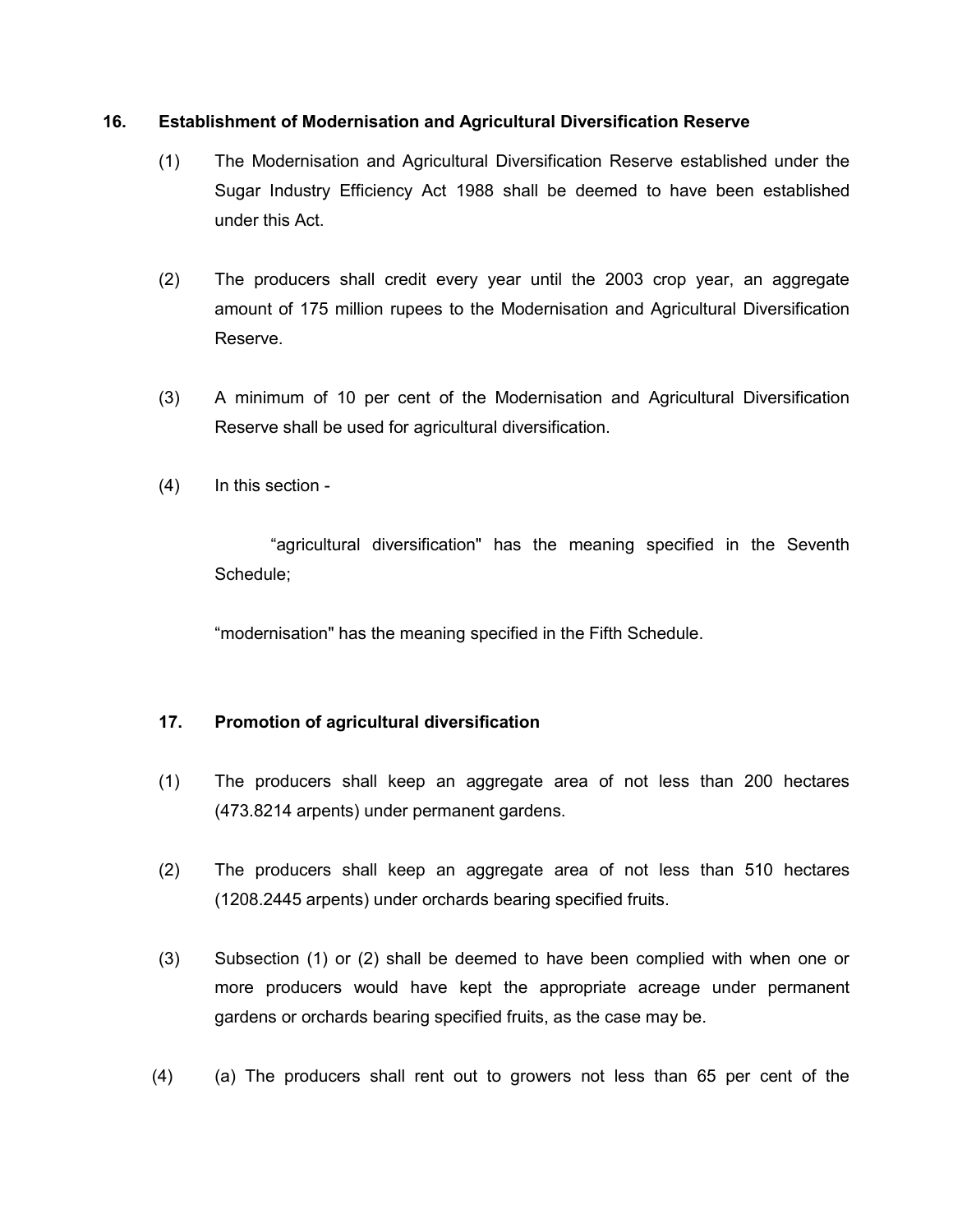aggregate area of land used in the year 2015 for the cultivation in interline and rotational land of crops other than sugar cane.**\***

### **\*Coming into force on 1 July 2003 [\[Act No. 20 of 2002\]](https://supremecourt.govmu.org/get-doc-link/Act_No._20_of_2002)**

(b) Where a producer fails to comply with paragraph (a) and any attempt by the Mauritius Cane Industry Authority to resolve the matter amicably is unsuccessful, the Mauritius Cane Industry Authority may make an application on behalf of an aggrieved grower to the Judge in Chambers for an order compelling the producer to comply with paragraph (a).

- (5) Subsection (4) shall be deemed to have been complied with when one or more producers would have rented out the appropriate acreage as required under that subsection.
- (6) The aggregate area of land used referred to in subsection (4) shall include land owned by a specified entity or the Trust or a body controlled by it and shall not be less than the area used in the year 1998.**\***

### **\*Coming into force on 1 July 2003 [\[Act No. 20 of 2002\]](https://supremecourt.govmu.org/get-doc-link/Act_No._20_of_2002)**

- (7) For the purposes of subsections (4) and (6), the extent of land rented out and used shall be determined in accordance with the Eighth Schedule.
- (8) In this section -

"grower" –

- (a) includes a member of a cooperative society, a member of a young farmers' club or a metayer other than a metayer specified in section 2 of the Sugar Insurance Fund Act; but
- (b) does not include a body corporate which directly or indirectly controls, or is controlled by the miller or the lessor of the land;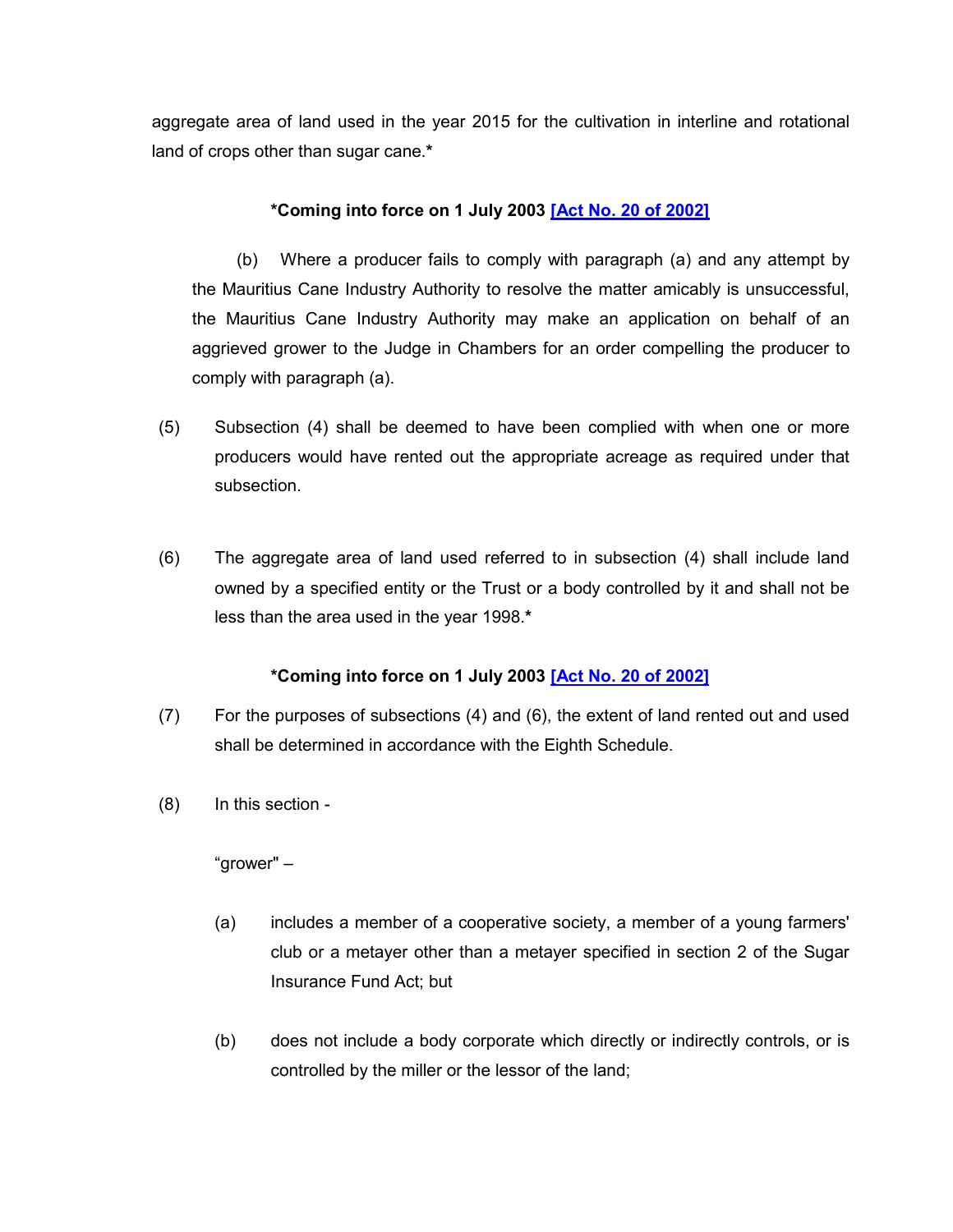"permanent garden" has the meaning specified in the Ninth Schedule;

"rotational land" means sugar cane land between 2 sugar cane cycles where the period of time between the end of one cycle and the beginning of the other does not exceed 3 years;

"specified fruit" has the meaning specified in the Tenth Schedule.

### **Amended by [\[Act No. 15 of 2013\];](https://supremecourt.govmu.org/get-doc-link/Act_No._15_of_2013) [\[Act No. 34 of 2016\]](https://supremecourt.govmu.org/get-doc-link/Act_No._34_of_2016)**

#### <span id="page-32-0"></span>**18. Repealed by [\[Act No. 34 of 2016\]](https://supremecourt.govmu.org/get-doc-link/Act_No._34_of_2016)**

**Amended by [\[Act No. 15 of 2013\]](https://supremecourt.govmu.org/get-doc-link/Act_No._15_of_2013)**

#### **Sub-Part D - Lease of land to metayers**

#### <span id="page-32-1"></span>**19. Lease of land to metayers for production of sugar cane**

- (1) Subject to subsections (2), (5), (7) and (8), whenever a metayer contract expires and the metayer is willing to renew the contract, the planter shall renew it on such period which shall not be less than the period of the expired contract.
- (2) No lease shall be renewed unless-
	- (a) the sugar yields exceeds a limit to be fixed by the Mauritius Cane Industry Authority having regard to agroclimatic and soil factors in the area where such land is situated and after consultations between the planter and the metayer, and
	- (b) the metayer has during the relevant lease period cultivated the land and sent sugar canes for milling for at least 6 consecutive years.
- (3) Where a lease is not renewed under subsection (2), the planter shall, after consultation with the Mauritius Cane Industry Authority, lease the land to another person.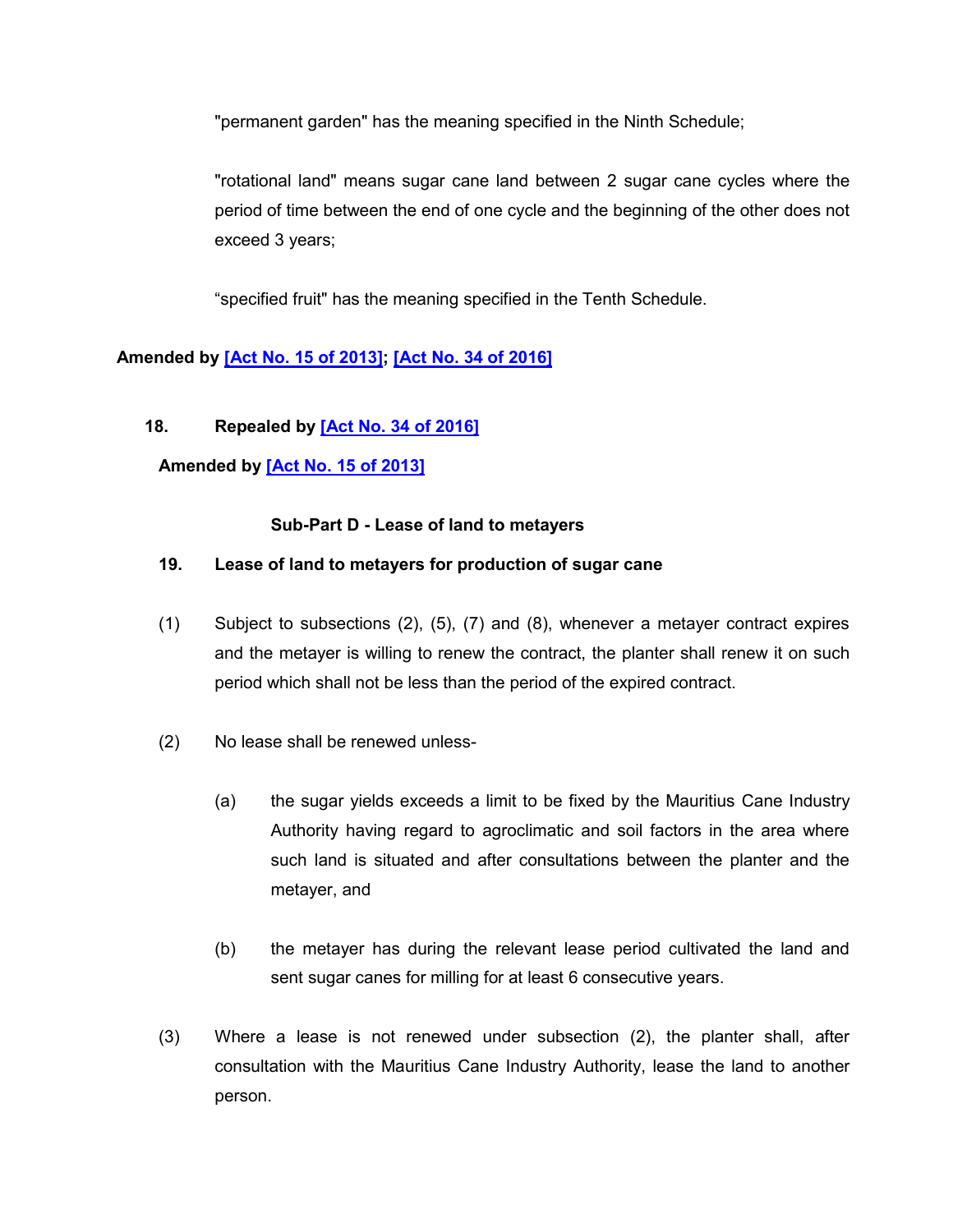- (4) Where the metayer has not cultivated the land and has not sent sugar cane for milling for 4 consecutive years under his contract of metayage, the contract shall lapse without any compensation being payable to the metayer and the land subject matter of the metayage shall be offered by the planter to another person after consultation with the Mauritius Cane Industry Authority.
- (5) The metayer may, in respect of an existing contract, designate in writing, and with the written authorisation of the Mauritius Cane Industry Authority and the planter, a person to whom the lease may be transferred in case he-
	- (a) is no longer able to cultivate land under metayage for the production of sugar cane during the lease period defined in the metayer contract;
		- (b) is not willing to renew the metayer contract at its expiry; or
	- (c) passes away at any time during the lease period.
- (6) The metayer may, with the written authorisation of the Mauritius Cane Industry Authority and the planter, designate another person in lieu of the person referred to in the contract for the purposes of subsection (5).
- (7) Where the metayer has not designated any person under subsection (5), the planter shall after consultation with the Mauritius Cane Industry Authority, lease the land to another person subject to any residual investment costs being reimbursed by that person to the metayer or to his heirs as the case may be.
- (8) The planter may, for the production of sugar cane and subject to the authorisation of the Mauritius Cane Industry Authority, recover land under metayage on the conditions that-
	- (a) alternative and equivalent land is offered to the metayer; and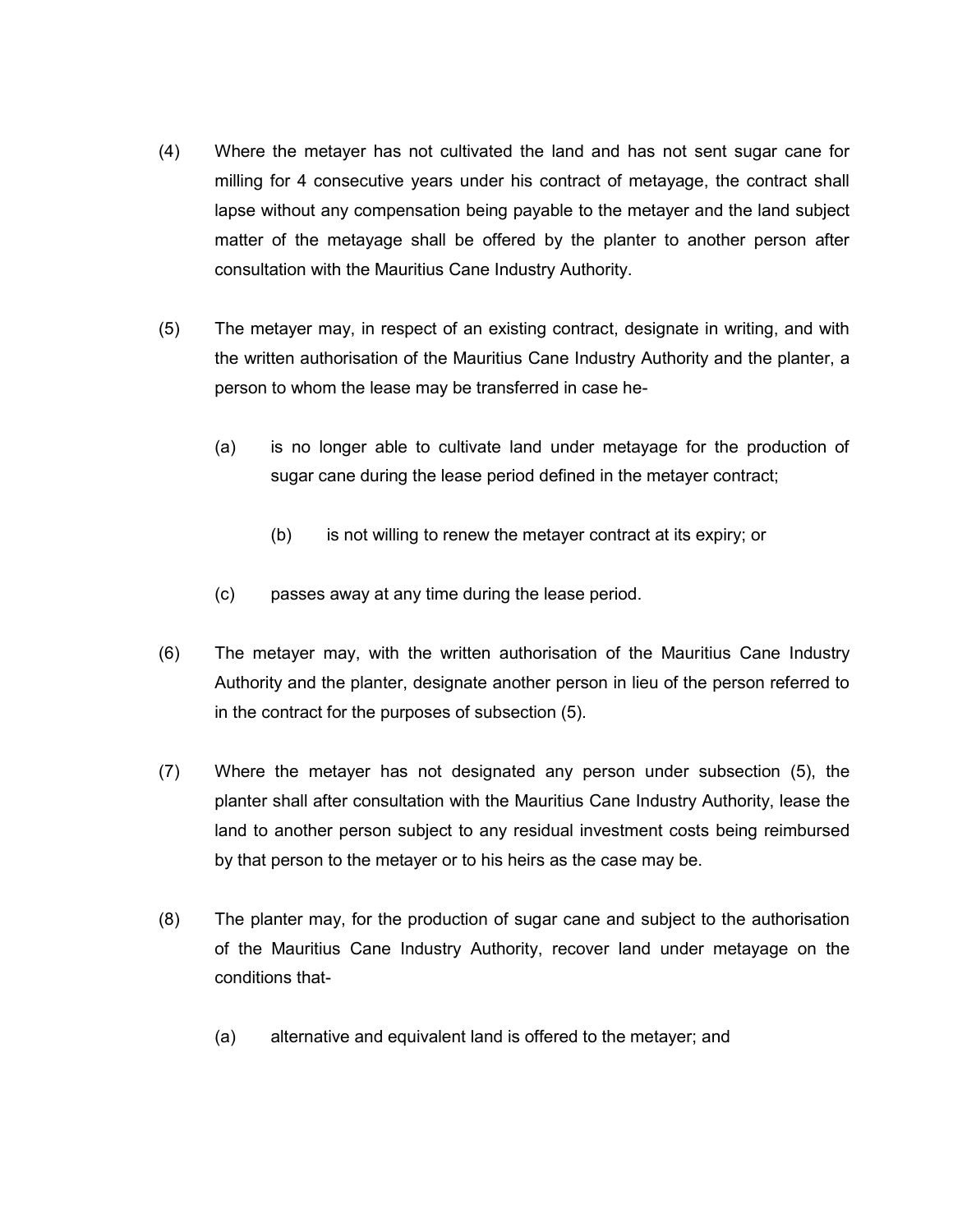- (b) any residual cost incurred by the metayer as supported by documentary evidence is refunded to the metayer.
- (9) Where the land under metayage for the production of sugar cane is not taken by any other metayer it shall not be put to any use other than the production of sugar cane without the prior written authority of the Minister.
- (10) The Minister may, when considering whether to grant an authority under subsection (9), seek the advice of a committee appointed by the Minister in the manner set out in section 28.
- (11) Any person who contravenes this section shall commit an offence and shall, on conviction, be liable to a fine not exceeding 50,000 rupees.
- $(12)$  In this section –

"6 consecutive years" appearing in subsection (2) includes any year where the sugar cane production on the land under metayage has been totally destroyed by any of these events described under section 25 or Part VI of the Sugar Insurance Fund Act;

"land under metayage for the production of sugarcane" means land which was registered with the Sugar Insurance Fund as being land under metayage as at 31 May 1997;

"metayer", has the meaning assigned to it in the Sugar Insurance Fund Act.

"person" does not include any person who is -

- (a) a body corporate which directly or indirectly controls or is controlled by the miller or a lessor of land; and
- (a) a shareholder of the planter.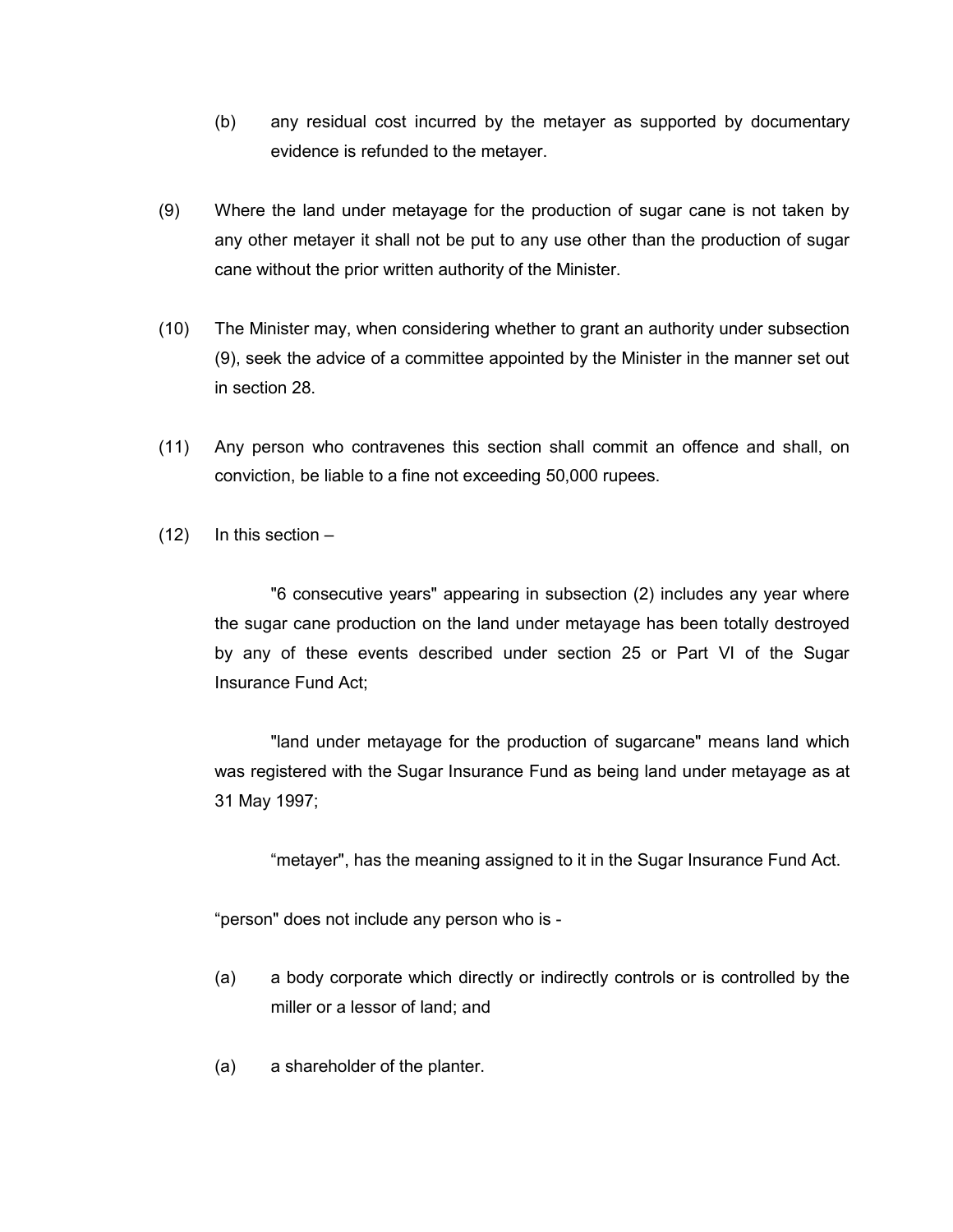### **Amended by [\[Act No. 40 of 2011\];](https://supremecourt.govmu.org/get-doc-link/Act_No._40_of_2011) [\[Act No. 15 of 2013\]](https://supremecourt.govmu.org/get-doc-link/Act_No._15_of_2013)**

### **PART IV - CONDITIONS OF EMPLOYMENT AND INCENTIVES TO WORKERS**

#### <span id="page-35-0"></span>**20. Continued employment of existing workers in the sugar industry**

Subject to -

(a) section 23 and 23A of this Act;

#### **Amended by [\[Act No. 3 of 2007\]](https://supremecourt.govmu.org/get-doc-link/Act_No._3_of_2007)**

- (b) section 30 of the Mauritius Cane Industry Authority Act 2011, and
- (c) Employment Rights Act 2008,

every worker in employment on 31 May 2001 shall be entitled to remain in the employment of his employer.

# **Amended by [\[Act No. 3 of 2007\];](https://supremecourt.govmu.org/get-doc-link/Act_No._3_of_2007) [\[Act No. 14 of 2009\];](https://supremecourt.govmu.org/get-doc-link/Act_No._14_of_2009) [\[Act No. 40 of 2011\];](https://supremecourt.govmu.org/get-doc-link/Act_No._40_of_2011) [\[Act No. 15 of](https://supremecourt.govmu.org/get-doc-link/Act_No._15_of_2013)  [2013\]](https://supremecourt.govmu.org/get-doc-link/Act_No._15_of_2013)**

#### <span id="page-35-1"></span>**21. Workers employed by job contractor**

- (1) Where a worker is employed by a job contractor for the purposes of
	- (a) land preparation, growing, harvesting or processing of sugar cane and the construction, repair or maintenance of roads, bridges, water works, structures or buildings, wholly or substantially required for the purposes of the sugar industry and any other work incidental to the exploitation of land; or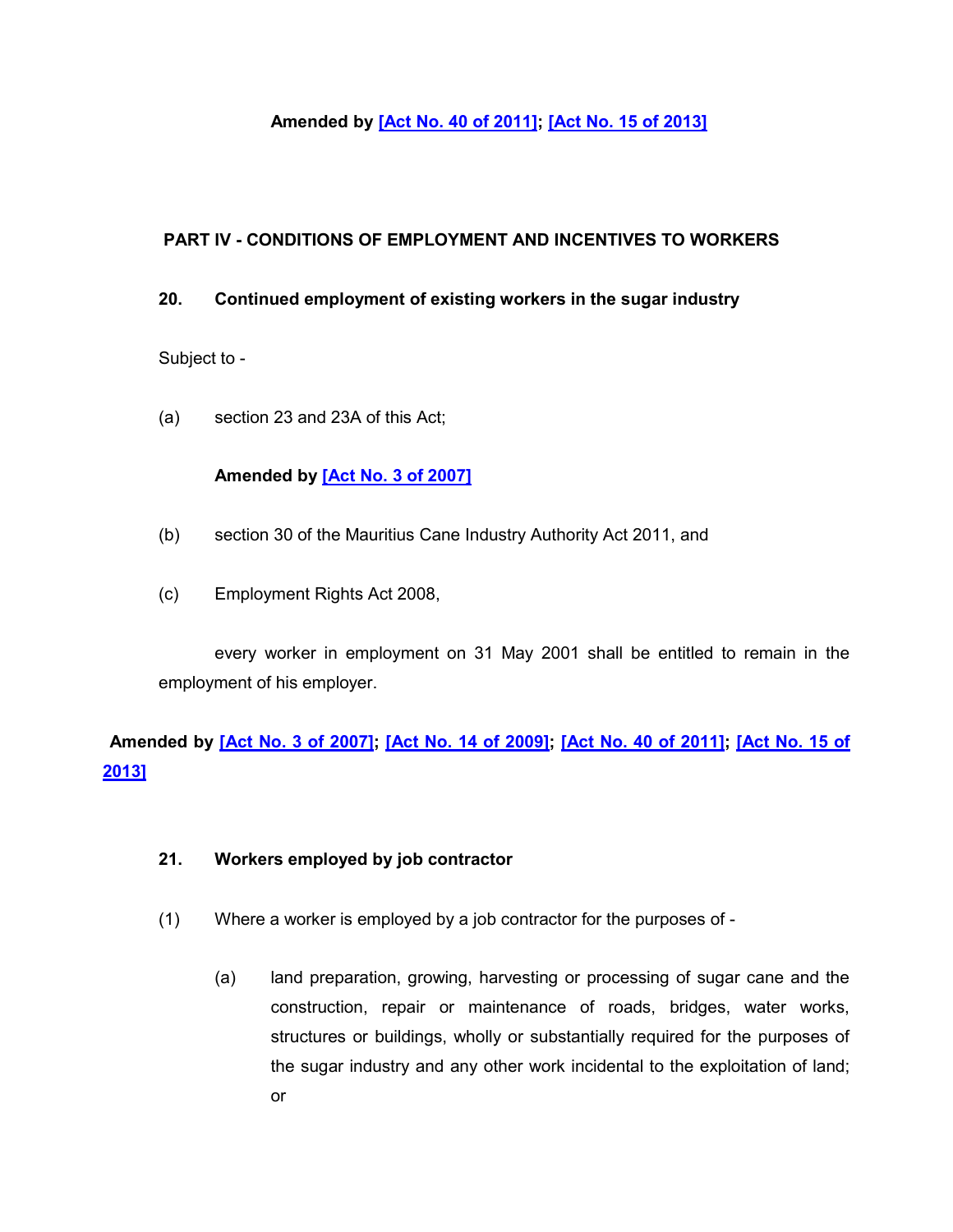(b) the transport of canes, sugar, materials or supplies used in connection with any work specified in paragraph (a),

the job contractor shall comply with the Employment Rights Act 2008 and with the Sugar Industry (Agricultural Workers) (Remuneration Order) Regulations 1983 and the Sugar Industry (Non-Agricultural Workers) (Remuneration Order) Regulations 1985, as the case may be.

(2) (a) Subject to paragraph (b), where an employer has recourse to one or more job contractors, the total number of man-days to be performed in any crop year by –

- (i) workers employed by the job contractor; and
- (ii) seasonal workers employed by the employer,

shall be determined by the Mauritius Cane Industry Authority, in consultation with the Ministry responsible for the subject of labour, recognised trade unions and the employers, on or before 30 April of each year for the following crop year.

(b) Where an employer has recourse to one or more job contractors, or intends to employ seasonal workers, he shall, on or before 31 March of each year, inform the Mauritius Cane Industry Authority of the number of seasonal workers he will require for the following crop year.

(c) The number of seasonal workers to be required under paragraph (b) shall be determined by the Mauritius Cane Industry Authority in consultation with the recognised trade unions and the employers.

(2A) For the purpose of this section, the Mauritius Cane Industry Authority shall set up a committee which shall consist of –

- (a) a representative of the Authority, as chairperson;
- (b) a representative of the employer; and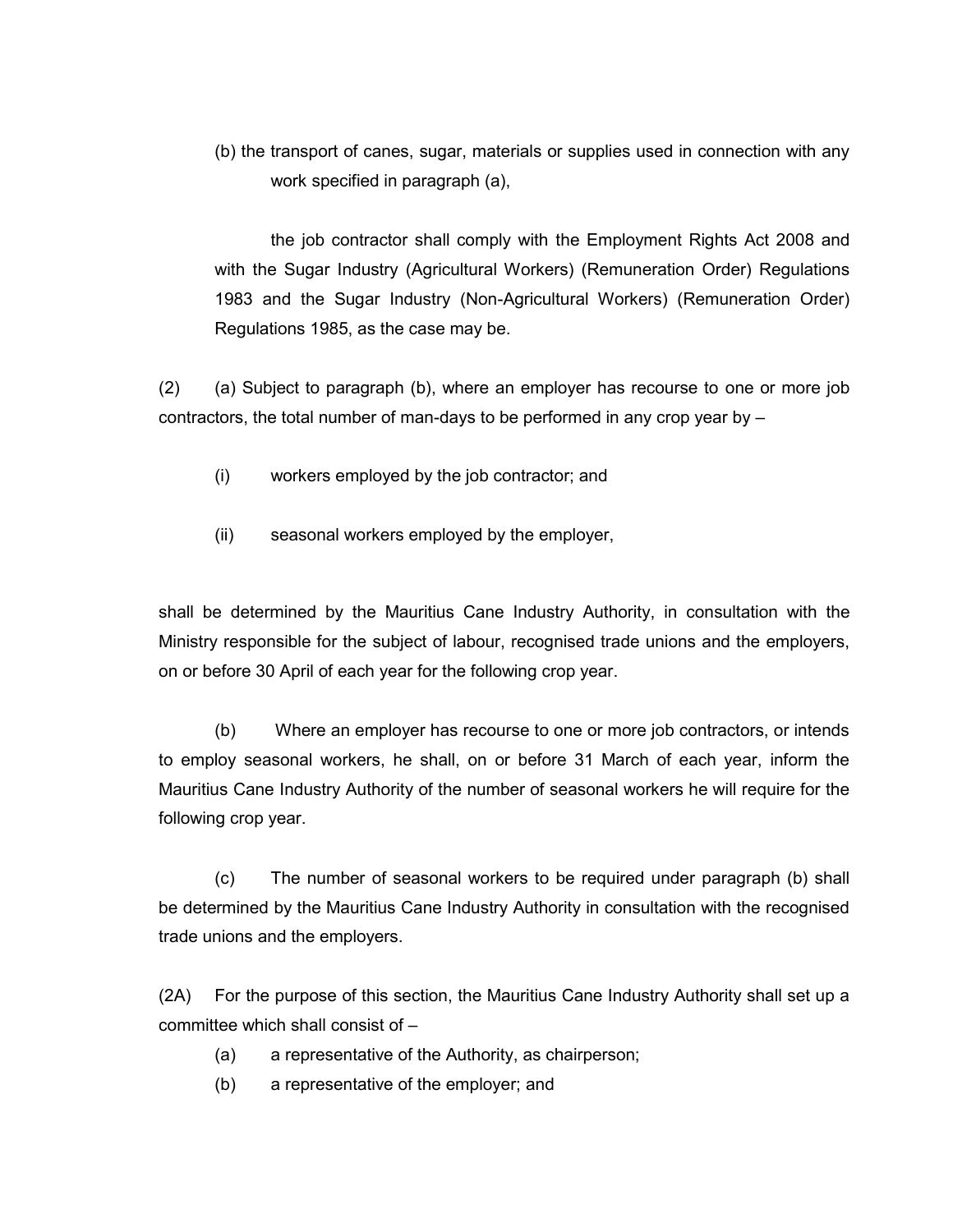(c) a representative of the relevant recognised trade union.

(2B) The number referred to in subsection (2) shall be arrived at after taking into consideration the award of the Arbitration Panel dated 31 July 2015.

- (3) Every employer shall, on or before 31 January of every year, submit to the Permanent Secretary of the Ministry responsible for the subject of labour, separate returns, in respect of agricultural workers and non-agricultural workers, showing in respect of the preceding year -
	- (a) the number of workers employed by him under section 34 of the Employment Rights Act 2008;
	- (b) the number of seasonal workers employed by him;

(c) the number of workers employed by job contractors under section 35 of the Employment Rights Act 2008; and

- (d) the number of man-days performed by the workers referred to in paragraphs (a), (b) and (c).
- (3A) Without prejudice to subsection (1), where an employer has recourse to a job contractor –
	- (a) he shall forthwith give written notice thereof to the Minister to whom responsibility for the subject of social security is assigned and specify in the notice the name and address of the job contractor, the duration and value of the contract, and the nature of work or service to be performed;
	- (b) the employer and the job contractor shall be jointly and severally liable to pay -
		- (i) the levy under sections 18 and 18A of the Human Resource Development Act 2003;
		- (ii) the contribution under sections 17 and 17A of the National Pensions Act;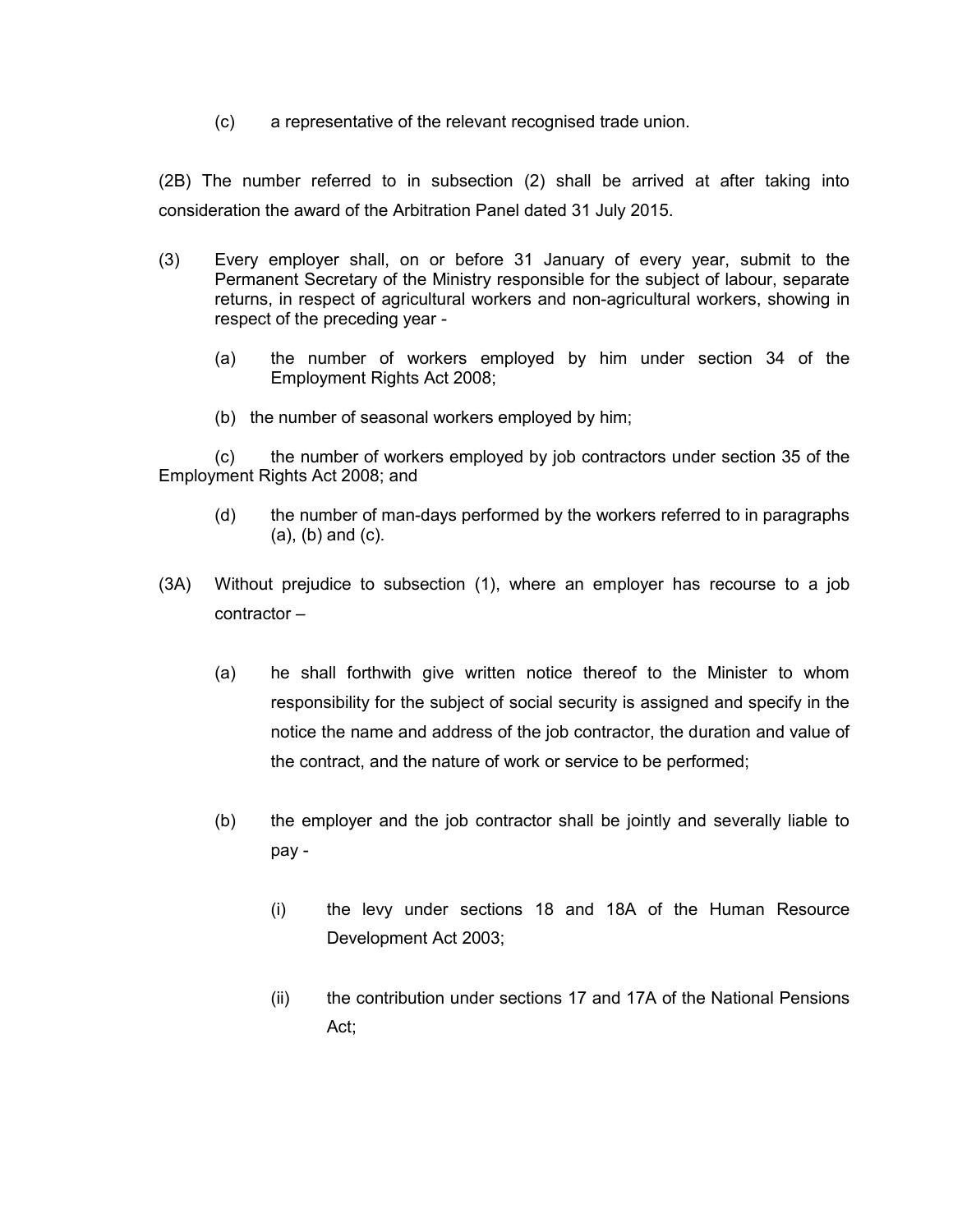(iii) the contribution under sections 5 and 5A of the National Savings Fund Act,

in respect of every employee or insured person, as the case may be, employed by the job contractor in the performance of the work or service specified in the contract.

 $(4)$  In this section –

"Arbitration Panel" means the Panel set up to look into unresolved issues relating to a labour dispute between the recognised Joint Negotiating Panel representing the recognised trade unions of the sugar industry and the then Mauritius Sugar Producers Association;

"employer" has the same meaning as in section 33 of the Employment Rights Act.

# **Amended by [\[Act No. 3 of 2007\];](https://supremecourt.govmu.org/get-doc-link/Act_No._3_of_2007) [\[Act No. 14 of 2009\];](https://supremecourt.govmu.org/get-doc-link/Act_No._14_of_2009) [\[Act No. 34 of 2016\]](https://supremecourt.govmu.org/get-doc-link/Act_No._34_of_2016)**

### **22. Retirement age and payment of gratuity**

Pursuant to paragraph 21 of the Second Schedule to the Sugar Industry (Agricultural Workers) (Remuneration Order) Regulations 1983, every monthly worker who has been in continuous employment with the same employer for a period of not less than 10 years may retire on or after reaching the age of -

- (a) in the, case of a female worker, 50 years; or
- (b) in the case of a male worker, 55 years,

and shall be paid a gratuity.

#### **23. The Voluntary Retirement Scheme**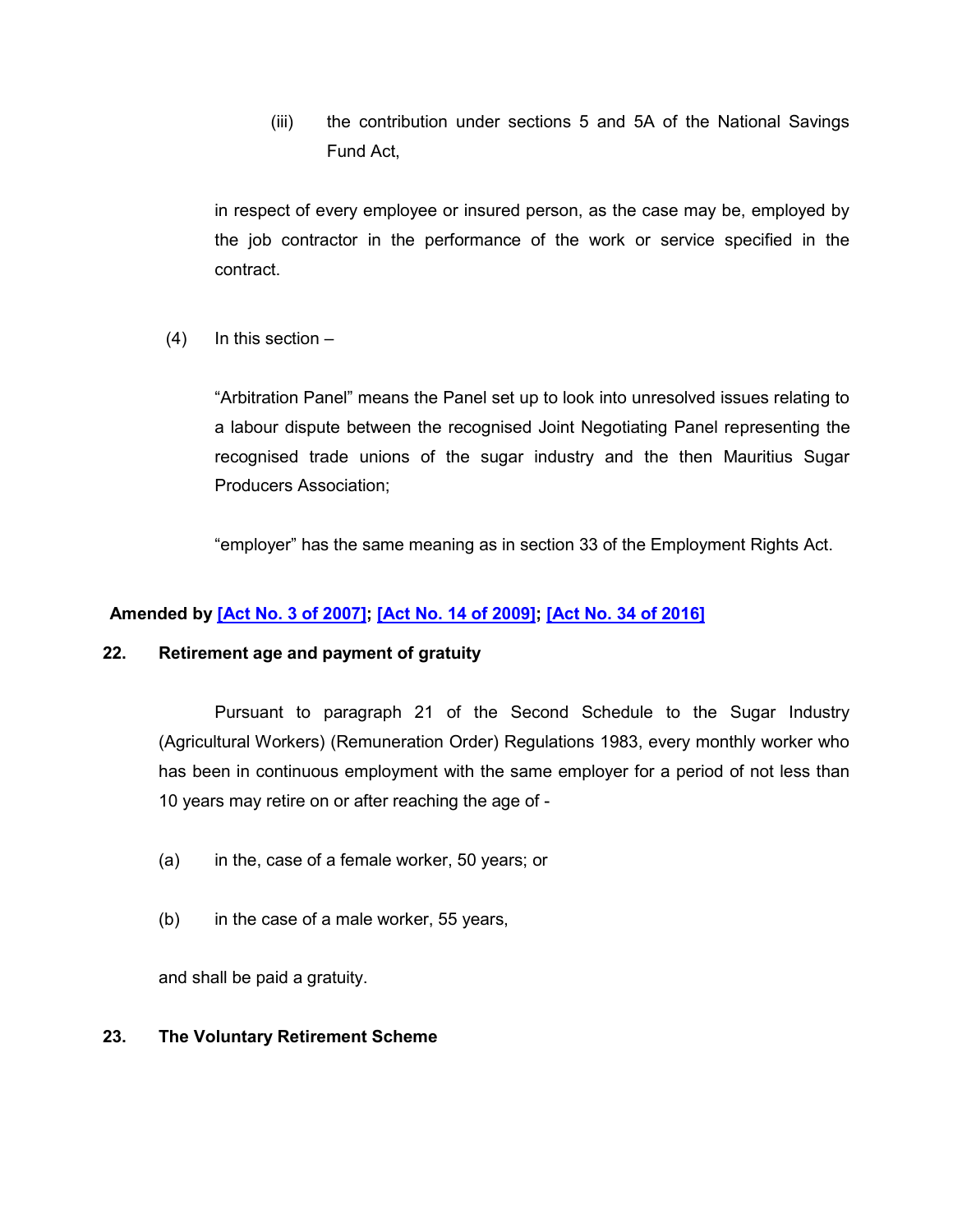- (1) A planter, miller or service provider may implement a Voluntary Retirement Scheme in accordance with this section to employees specified in Part I (a)(i), (ii) and (v) of the Third Schedule.
- (2) Subject to subsection (3), where a planter, miller or service provider implements the VRS he shall do so on the principle of mutual consent, whereby -
	- (a) the planter, miller or service provider shall not impose the VRS on an employee; and
	- (b) the employee to whom the VRS has not been offered cannot compel the planter, miller or service provider to do so.
- (3) Where a planter, miller or service provider implements the VRS, he shall not offer the VRS to any other worker or employee unless an offer has been made to -
	- (a) any female agricultural or non-agricultural worker
		- (i) of the age of 45 or over; or
		- (ii) reckoning not less than 25 years of service; and
	- (b) any male agricultural or non-agricultural worker
		- (i) of the age of 50 or over; or
		- (ii) reckoning not less than 30 years of service,

in his employment.

# **Amended by [\[Act No. 3 of 2007\]](https://supremecourt.govmu.org/get-doc-link/Act_No._3_of_2007)**

(8) An offer in respect of the VRS shall be made in writing.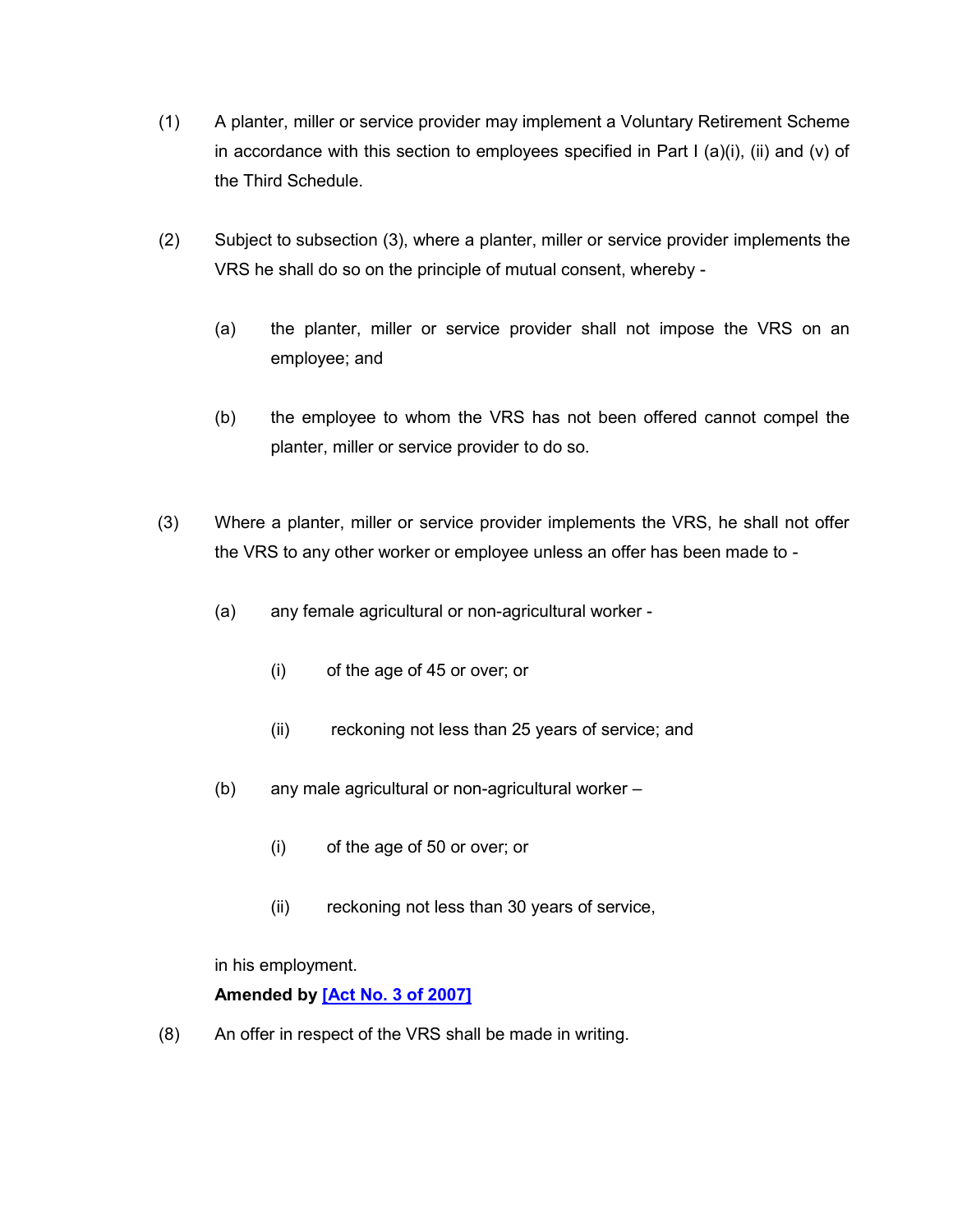- (5) Where a worker or employee to whom an offer for the VRS has been made, signifies his acceptance in writing, the planter, miller or service provider shall implement the VRS in respect of that worker or employee.
- (6) Where a planter, miller or service provider intends to implement the VRS, he shall apply to the Minister for approval of the VRS.
- (7) Upon receipt of an application under subsection (6), the Minister may, after consultation, with the Mauritius Cane Industry Authority, approve the scheme.
- (8) The planter, miller or service provider shall submit to the Minister such information as the Minister may require in relation to the proposed implementation of the VRS.
- (9) Where a VRS is approved by the Minister, the planter, miller or service provider shall comply with the conditions specified in Part I of the Eleventh Schedule.
- (10) Subject to subsection (9), an employee or worker who voluntarily terminates his contract of employment pursuant to the VRS shall be entitled to the benefits specified in Part II of the Eleventh Schedule.
- (11) In this section
	- *(a)* the age of an employee or a worker shall be the age he or she reached on the day the Minister approves an application for a VRS;
	- *(b)* "service provider" means any person, other than a planter or miller, who employs workers governed by the Sugar Industry (Agricultural Workers) (Remuneration Order) , Regulations 1983 and the Sugar Industry (Non-Agricultural Workers) (Remuneration Order) Regulations 1985.

**Amended by [\[Act No. 20 of 2002\];](https://supremecourt.govmu.org/get-doc-link/Act_No._20_of_2002) [\[Act No. 3 of 2007\];](https://supremecourt.govmu.org/get-doc-link/Act_No._3_of_2007) [\[Act No. 15 of 2013\]](https://supremecourt.govmu.org/get-doc-link/Act_No._15_of_2013)**

### **23A. Early Retirement Scheme**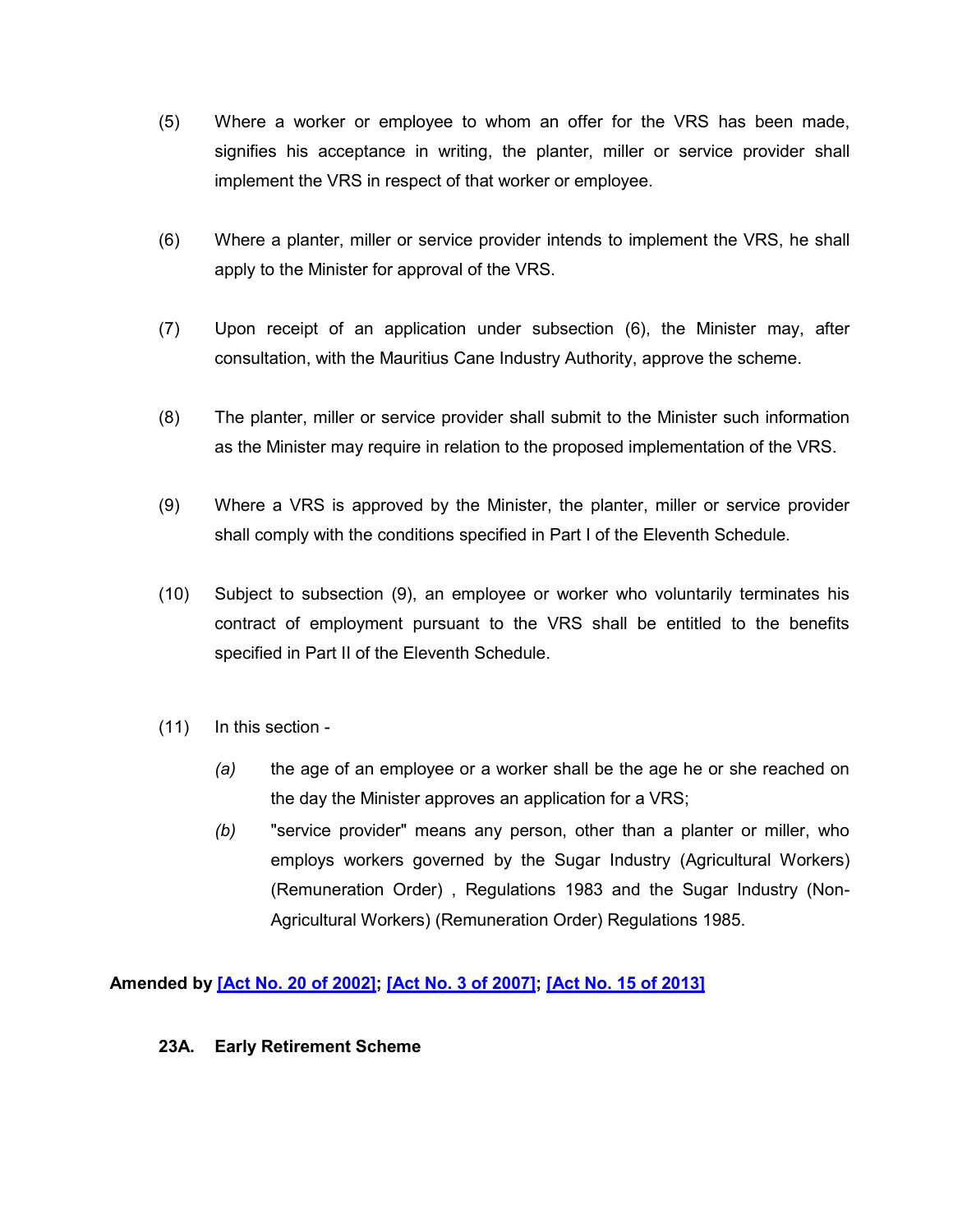- (1) A miller may implement an Early Retirement Scheme in accordance with this section for employees specified in Part  $I(a)(ii)$  and  $(v)$  of the Third Schedule.
- (2) Where a miller implements an ERS, he shall do so on the principle of mutual consent, whereby -
	- (a) the miller shall not impose the ERS on an employee; and
	- (b) the employee to whom the ERS has not been offered cannot compel the miller to do so.
- (3) An offer in respect of the ERS shall be made in writing.
- (4) Where a worker or employee to whom an offer for the ERS has been made, signifies his acceptance in writing, the miller shall implement the ERS in respect of that worker or employee.
- (5) Where a miller intends to implement an ERS, he shall apply to the Minister for approval of the ERS.
- (6) On receipt of an application under subsection (5), the Minister may, after consultation with the Mauritius Cane Industry Authority, approve the ERS.
- (7) The miller shall submit to the Minister such information as the Minister may require in relation to the proposed implementation of the ERS.
- (8) Where the ERS is approved by the Minister, the miller shall comply with the conditions specified in Part I of the Eleventh Schedule, wherever applicable.
- (9) Subject to subsection (8), an employee or worker who voluntarily terminates his contract of employment pursuant to the ERS shall be entitled to the benefits specified in Part II of the Eleventh Schedule, wherever applicable.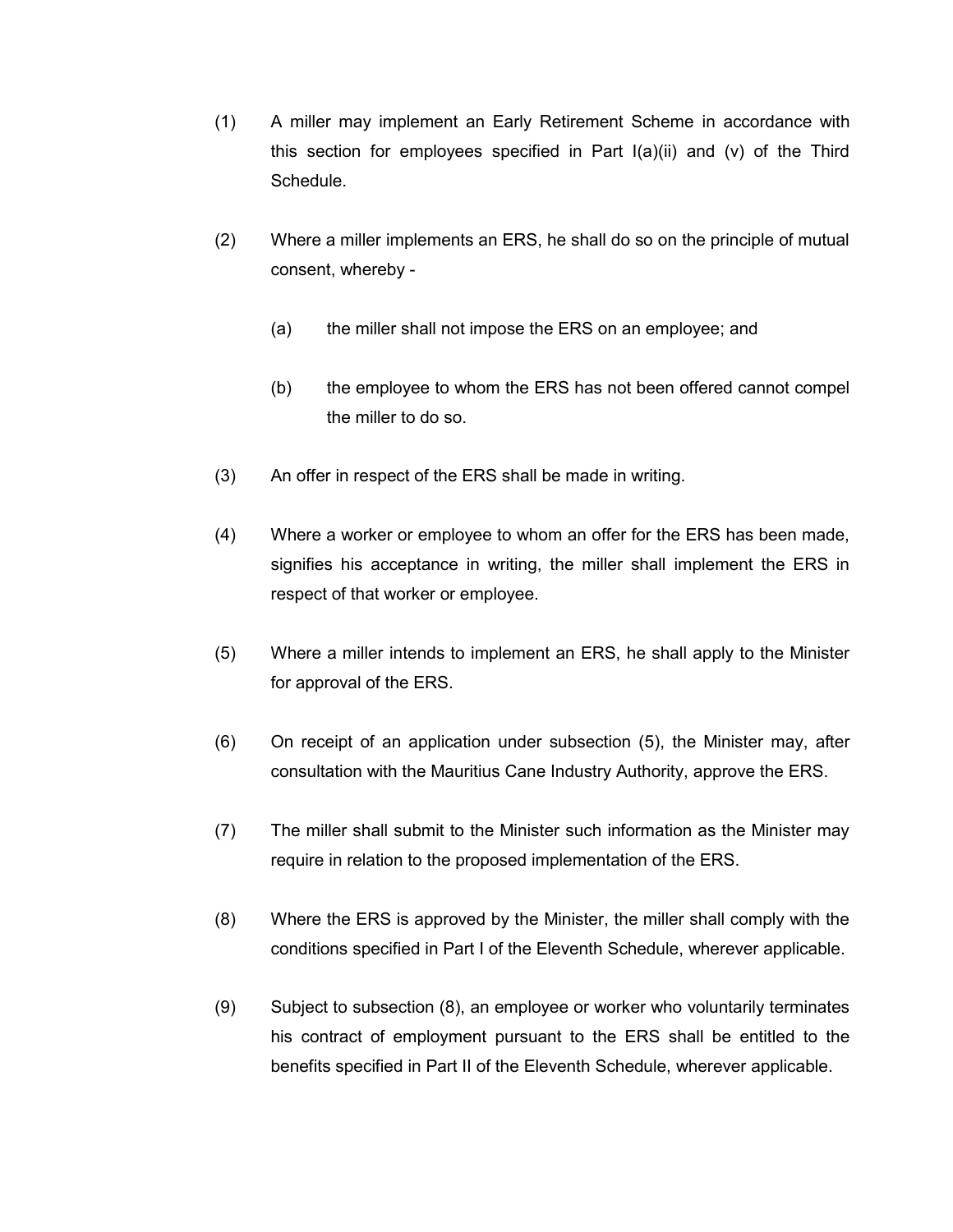- $(10)$  In this section
	- (a) the age of an employee or a worker shall be the age he or she reaches on the day the Minister approves an application for an ERS;
	- (b) "miller" means such miller referred to in the Mauritius Cane Industry Authority Act 2011 as may be approved by the Minister.

# **Amended by [\[Act No. 3 of 2007\];](https://supremecourt.govmu.org/get-doc-link/Act_No._3_of_2007) [\[Act No. 40 of 2011\];](https://supremecourt.govmu.org/get-doc-link/Act_No._40_of_2011) [\[Act No. 15 of 2013\]](https://supremecourt.govmu.org/get-doc-link/Act_No._15_of_2013)**

### **24. Entitlement to contributory retirement pension**

 $(1)$  Every –

.

- (a) female agricultural or non-agricultural worker of the age of 45 or over; or
- (b) male agricultural or non-agricultural worker of the age of 50 or over,

 shall be entitled to an actuarially calculated contributory retirement pension as from the date the contract of employment is voluntarily terminated by the worker under a VRS, under an ERS or in the context of a factory closure pursuant to section 30 of the Mauritius Cane Industry Authority Act 2011

# **Amended by [\[Act No. 3 of 2007\];](https://supremecourt.govmu.org/get-doc-link/Act_No._3_of_2007) [\[Act No. 40 of 2011\]](https://supremecourt.govmu.org/get-doc-link/Act_No._40_of_2011)**

- (2) Subject to subsection (3), every
	- (a) female agricultural worker of the age of 50 or over; or
	- (b) male agricultural worker of the age of 55 or over,

who has availed herself or himself of the optional retirement provision of paragraph 21 of the Second Schedule to the Sugar Industry (Agricultural Workers) (Remuneration Order) Regulations 1983, shall be entitled to an actuarially calculated contributory retirement pension.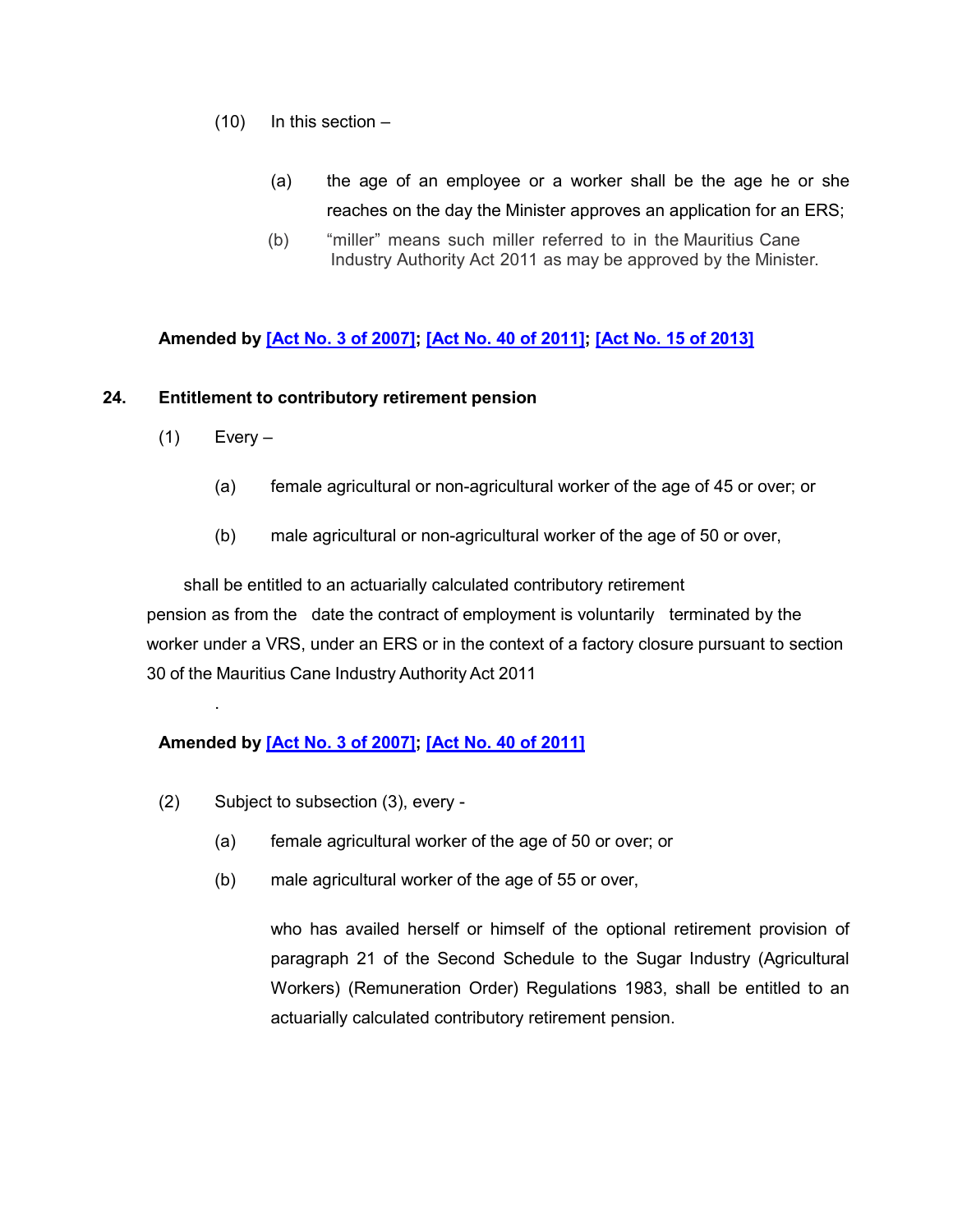- (2A) Subject to subsection (2B), where at the time an offer of a VRS, an ERS or in the context of a factory closure pursuant to section 24 of the Cane Planters and Millers Arbitration and Control Board Act is accepted -
	- (a) a female agricultural or non-agricultural worker has not reached the age of 45; or
	- (b) a male agricultural or non-agricultural worker has not reached the age of 50,

the actuarially calculated contributory retirement pension shall be paid to –

- (i) the female agricultural or non-agricultural worker as from the date she reaches the age of 45; or
- (ii) the male agricultural or non-agricultural worker as from the date he reaches the age of 50.

### **Amended by [\[Act No. 3 of 2007\]](https://supremecourt.govmu.org/get-doc-link/Act_No._3_of_2007)**

(2B) The actuarially calculated contributory retirement pension shall, for the purposes of subsection (2A), be calculated by reference to the contributions made up to the date the worker accepted the offer of the VRS of the ERS, or in the context of a factory closure pursuant to section 24 of the Cane Planters and Millers Arbitration and Control Board Act"..

### **Added by [\[Act No. 31 of 2003\];](https://supremecourt.govmu.org/get-doc-link/Act_No._31_of_2003) Amended by [\[Act No. 3 of 2007\]](https://supremecourt.govmu.org/get-doc-link/Act_No._3_of_2007)**

- (3) The contributory retirement pension under subsection (2) shall be paid
	- (a) in the case of a female agricultural worker
		- (i) who has not reached the age of 55 at the time of retirement, as from the date she reaches the age of 55; or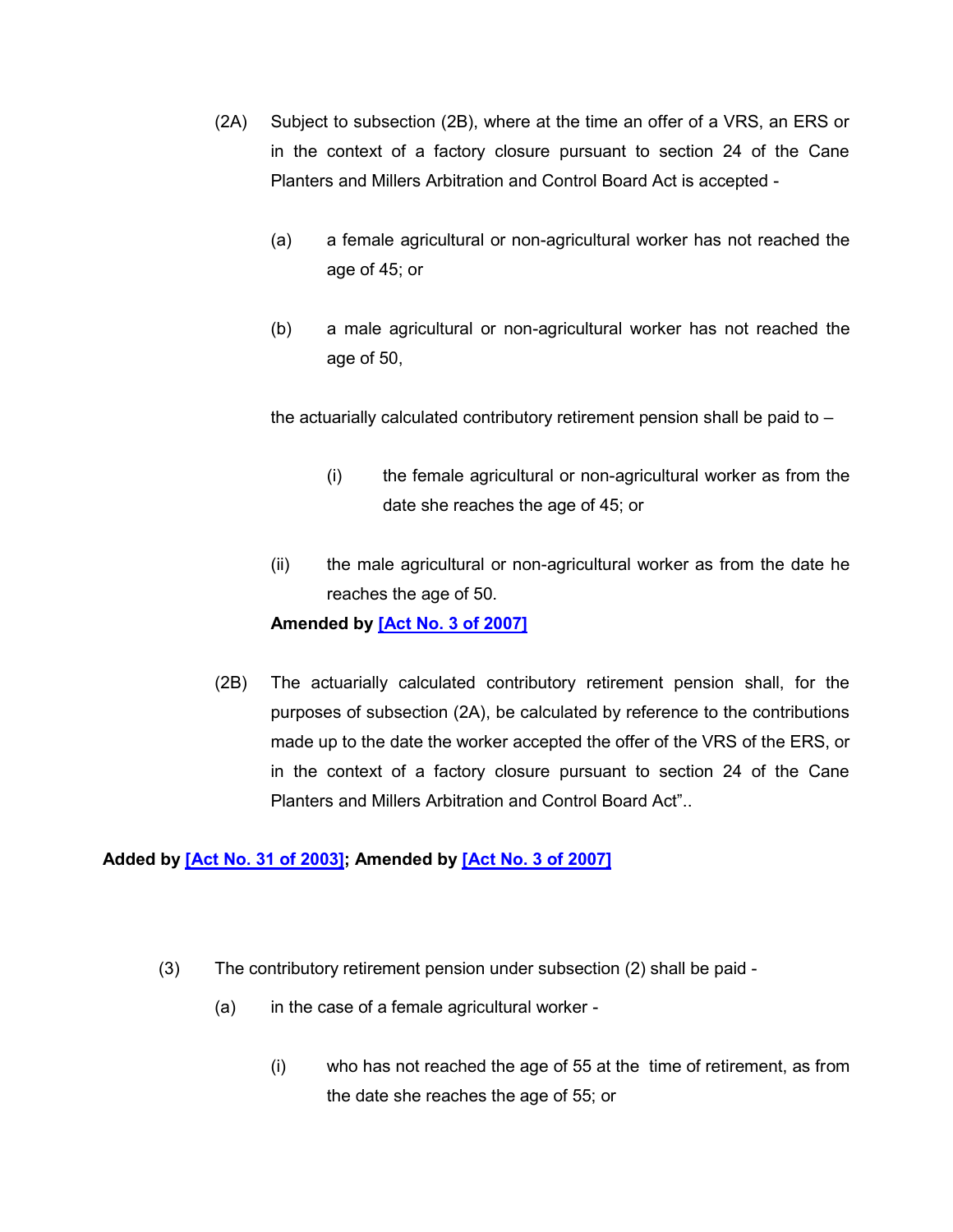- (ii) who has reached the age of 55 or over at the time of retirement, as from the date of her retirement; or
- (b) in the case of a male agricultural worker
	- (i) who has not reached the age of 58 at the time of retirement, as from the date he reaches the age of 58; or
	- (ii) who has reached the age of 58 or over at the time of retirement, as from the date of his retirement.
- (4) The actuarially circulated contributory retirement pension under this section shall be calculated in accordance with the Eighth Schedule to the National Pensions Act.

# **Amended by [\[Act No. 15 of 2013\]](https://supremecourt.govmu.org/get-doc-link/Act_No._15_of_2013)**

# 25. **Schemes deemed to be development in accordance with socioeconomic policies of Government**

Notwithstanding any other enactment, where any land which -

- (a) is transferred to
	- (i) an occupier of a former sugar estate camp owned by a planter or a miller, or

 (ii) an employee who has voluntarily terminated his contract of employment under a VRS, under an ERS or in the context of a factory closure taking place after 1 July 1997 pursuant to section 24 of the Cane Planters and Millers Arbitration and Control Board Act; or

### **Amended by [\[Act No. 3 of 2007\]](https://supremecourt.govmu.org/get-doc-link/Act_No._3_of_2007)**

(b) is converted pursuant to section 11,  $\overline{14}$  or 29(1)(c)(ii) or 29(1)(d) in connection with the implementation of the VRS, the ERS or a factory closure, as the case may be; or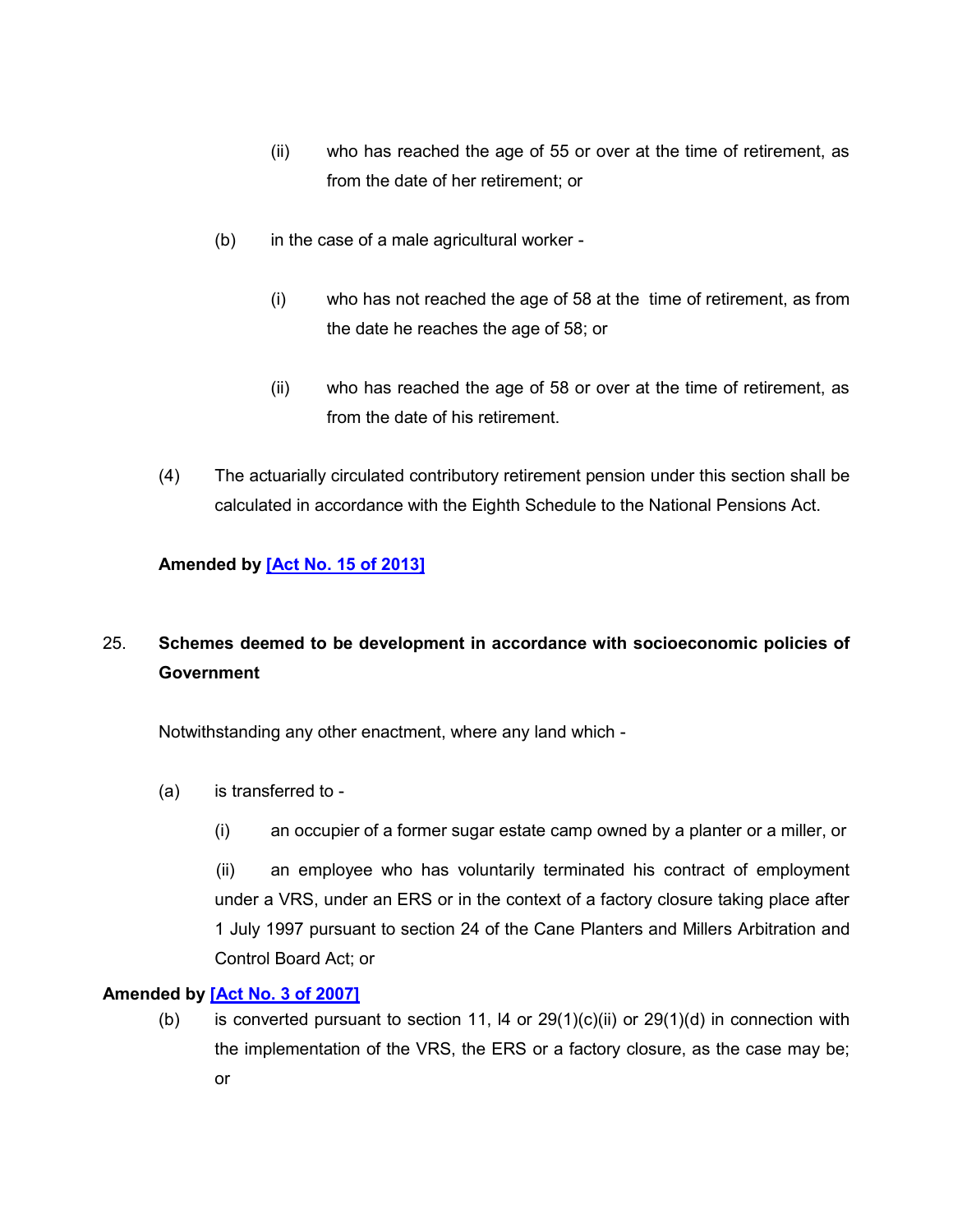(c) is converted by a specified entity or by the Trust or a body controlled by it,

falls outside the limits of permitted development of any outline scheme under the Town and Country Planning Act, the land transferred or converted shall, for the purposes of the scheme, be deemed to be development in accordance with the socio-economic policies of Government.

# **Amended by [\[Act No. 26 of 2001\];](https://supremecourt.govmu.org/get-doc-link/Act_No._26_of_2001) [\[Act No. 20 of 2002\];](https://supremecourt.govmu.org/get-doc-link/Act_No._20_of_2002) [\[Act No. 28 of 2004\];](https://supremecourt.govmu.org/get-doc-link/Act_No._28_of_2004) [\[Act No.](https://supremecourt.govmu.org/get-doc-link/Act_No._15_of_2013)  [15 of 2013\]](https://supremecourt.govmu.org/get-doc-link/Act_No._15_of_2013)**

- **26. Incentives to occupiers of former sugar estate camps and to workers and employees on transfer of land** 
	- (1) Notwithstanding any other enactment, where land is transferred
		- (a) to an occupier of a former sugar estate camp owned by a planter or a miller;
		- (b) an employee who has voluntarily terminated his contract employment under a VRS, under an ERS or in the context of a factory closure taking place after 1 July 1997 pursuant to section 24 of the Cane Planters and Millers Arbitration and Control Board Act; or

# **Amended by [\[Act No. 14 of 2005\];](https://supremecourt.govmu.org/get-doc-link/Act_No._14_of_2005) [\[Act No. 3 of 2007\]](https://supremecourt.govmu.org/get-doc-link/Act_No._3_of_2007)**

- (c) subject to subsection (3), to an occupier of a residential building erected
	- (i) on land leased to him by the owner; or
	- (ii) on land occupied by him with the consent of the owner,

the deed witnessing the transfer of land shall be exempted from payment of the -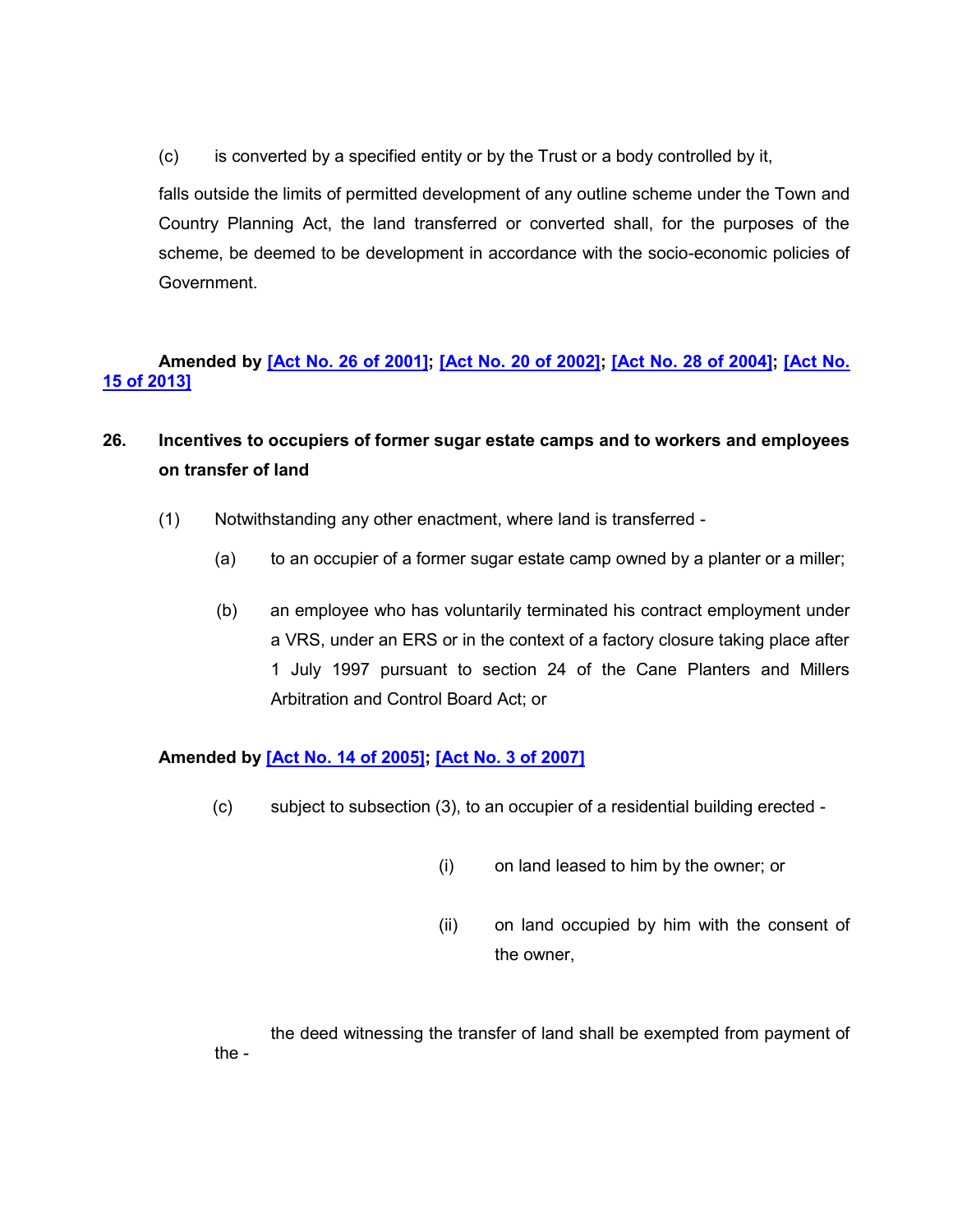(i) duty and taxes leviable under Part II and Part III of the Land (Duties and Taxes) Act 1984;

**Amended by [\[Act No. 15 of 2006\];](https://supremecourt.govmu.org/get-doc-link/Act_No._15_of_2006) [\[Act No. 3 of 2007\]](https://supremecourt.govmu.org/get-doc-link/Act_No._3_of_2007)**

- (ii) **Deleted by [\[Act No. 15 of 2006\]](https://supremecourt.govmu.org/get-doc-link/Act_No._15_of_2006)**
- (iii) transcription duty leviable under the Transcription and Mortgage Act.
- (iv) **Deleted by [\[Act No. 15 of 2006\]](https://supremecourt.govmu.org/get-doc-link/Act_No._15_of_2006)**

# **Added by [\[Act No. 14 of 2005\]](https://supremecourt.govmu.org/get-doc-link/Act_No._14_of_2005)**

 (1A) Notwithstanding the Morcellement Act, where land is transferred under subsection (1) and the transferor applies for and is issued with a morcellement permit in respect of that land, he shall be exempted from payment of the fees payable under section 9 of that Act.

# **Added by [\[Act No. 15 of 2006\]](https://supremecourt.govmu.org/get-doc-link/Act_No._15_of_2006)**

(1AA) The exemptions referred to in subsections (1) and (1A) shall not apply unless the deed witnessing the transfer of land contains a certificate from the Mauritius Cane Industry Authority, stating that the transferee is entitled to that exemption.

(1B) The provisions of subsections (1) and (1A) shall apply to the heirs of a deceased occupier or deceased employee as they would have applied to an occupier or employee referred to in those subsections.

### **Added by [\[Act No. 15 of 2006\]](https://supremecourt.govmu.org/get-doc-link/Act_No._15_of_2006)**

- (2) Any deed of transfer under subsection (1) shall contain a declaration from the transferor -
	- (a) that the occupier referred to in subsection  $(1)(a)$  is either employed or was immediately before his retirement employed by the transferor, or
	- (b) that the employee referred to in subsection (1)(b) has voluntarily terminated his contract of employment.
- $(3)$   $(a)$  Subsection  $(1)(c)$  shall apply -
	- (i) where the lease or occupation, as the case may be, commenced before 1 January 2000;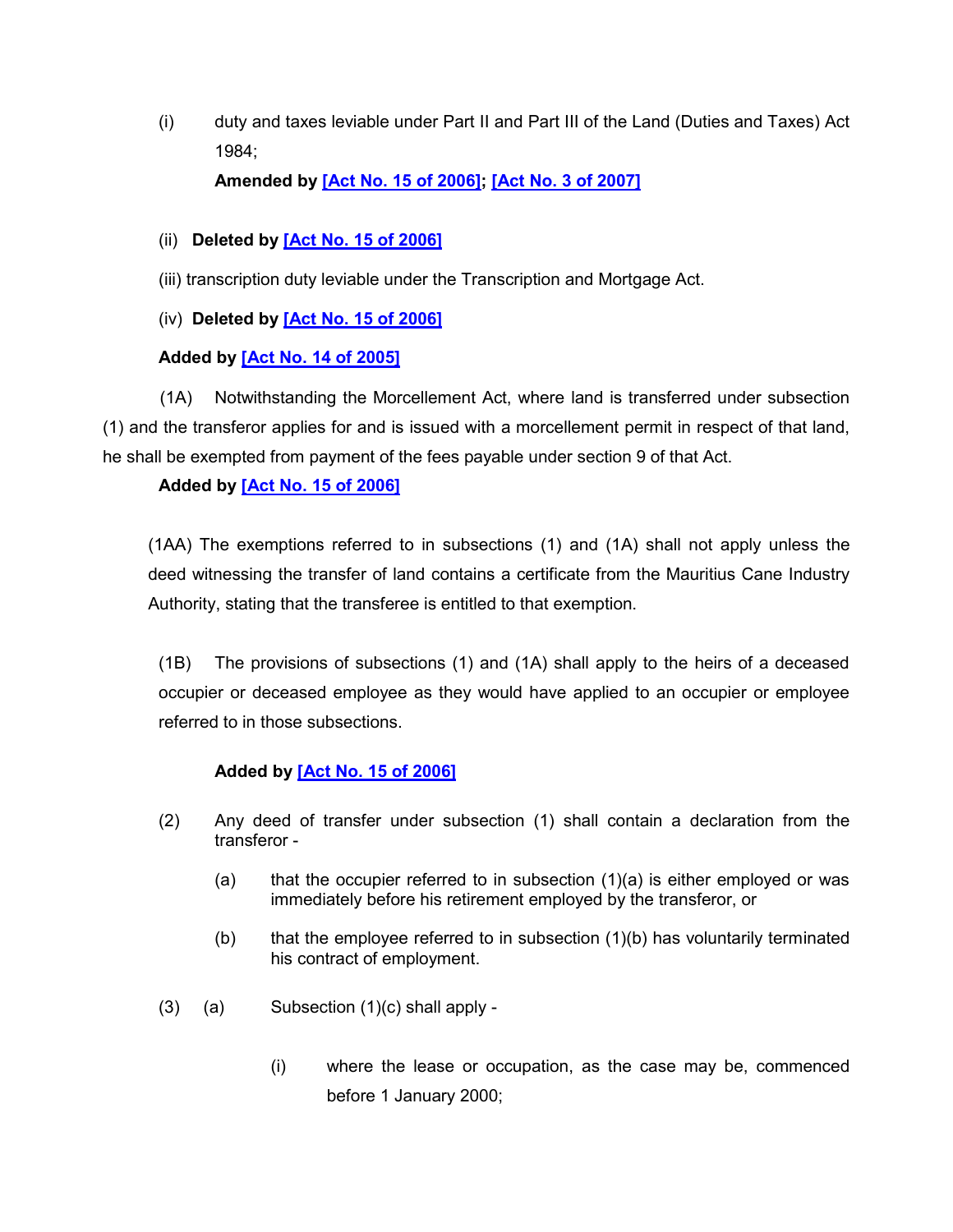- (ii) where the deed of transfer contains a certificate from the Mauritius Cane Industry Authority to the effect that the transfer is in accordance with subsection (1)(c); and
- (iii) up to 30 April 2006.
- (b) For the purposes of  $-$ 
	- (i) subsection (1)(c), "owner" means a sugar estate or an agricultural estate;
	- (ii) this section, "land" shall include land with or without a building thereon.

# **Amended by [\[Act No. 14 of 2005\];](https://supremecourt.govmu.org/get-doc-link/Act_No._14_of_2005) [\[Act No. 15 of 2006\];](https://supremecourt.govmu.org/get-doc-link/Act_No._15_of_2006) [\[Act No. 14 of 2009\];](https://supremecourt.govmu.org/get-doc-link/Act_No._14_of_2009) [\[Act No. 40 of 2011\];](https://supremecourt.govmu.org/get-doc-link/Act_No._40_of_2011) [\[Act No. 15 of 2013\]](https://supremecourt.govmu.org/get-doc-link/Act_No._15_of_2013)**

# **PART V - LAND CONVERSION**

### **27. Interpretation of Part V**

In this Part -

"agricultural land" means –

- (a) land which is, or has been, under cultivation;
- (b) land which is declared to be an irrigation area under the Irrigation Authority Act; or
- (c) land subdivided for agricultural purposes under the Morcellement Act;

# **Amended by [\[Act No. 32 of 2003\];](https://supremecourt.govmu.org/get-doc-link/Act_No._32_of_2003) [\[Act No. 3 of 2007\];](https://supremecourt.govmu.org/get-doc-link/Act_No._3_of_2007) [\[Act No. 15 of 2013\]](https://supremecourt.govmu.org/get-doc-link/Act_No._15_of_2013)**

"agro-industrial activity" –

(a) means any activity which adds value to agricultural products, intermediates, by-products or residues, both food and non-food, derived from the agricultural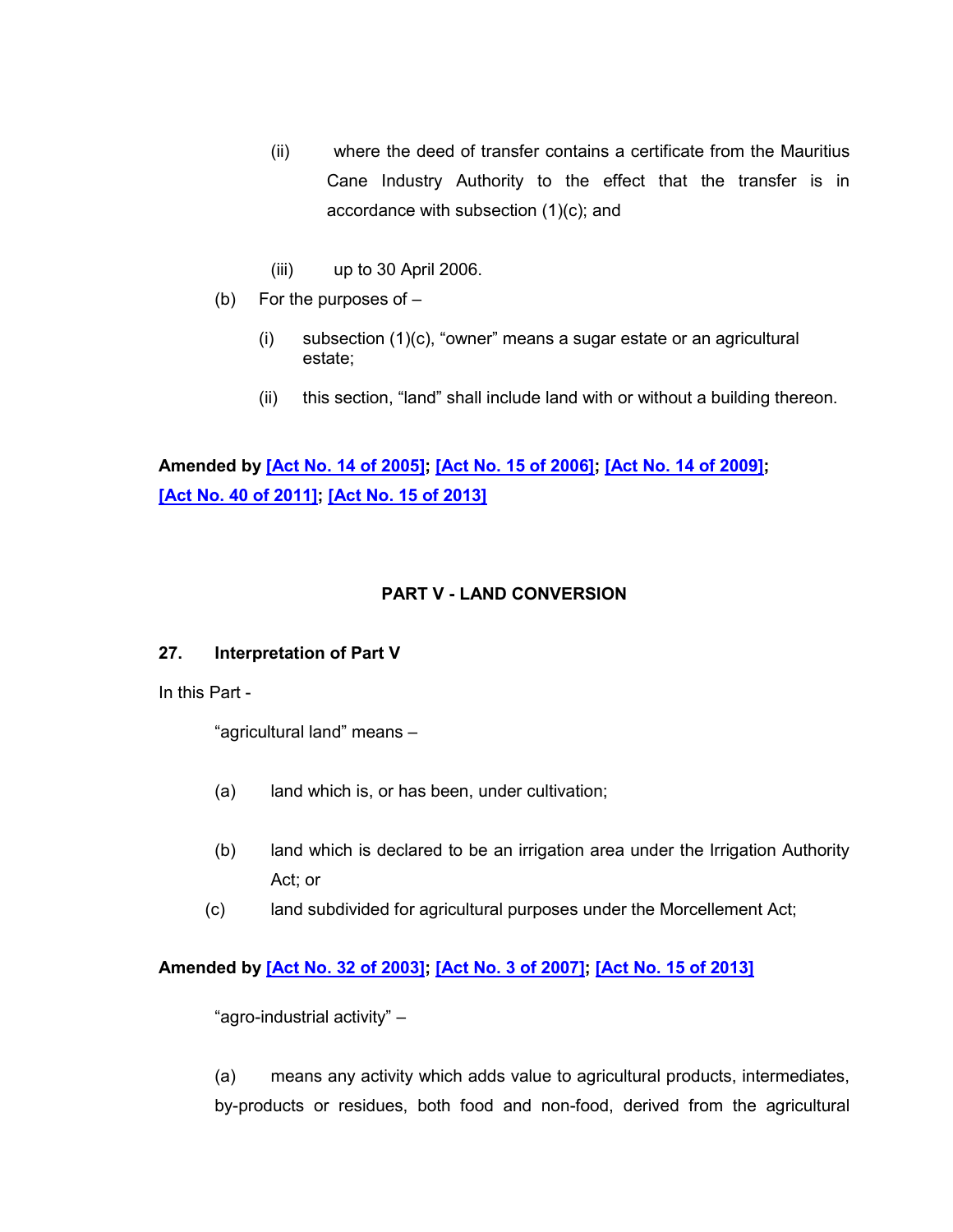sector which shall include crop production, animal husbandry, forestry and fishing and hi-tech and biotechnological-based agriculture, by their processing, preservation, packaging or preparation into intermediate products or consumer goods; and

(b) includes such other activity relating to agro-industry as may be approved by the Minister;

#### **Amended by [\[Act No. 3 of 2007\];](https://supremecourt.govmu.org/get-doc-link/Act_No._3_of_2007) [\[Act No. 20 of 2011\]](https://supremecourt.govmu.org/get-doc-link/Act_No._20_of_2011)**

"committee" means the committee established under section 28(6);

"cultivation" means the cultivation of sugar cane or tea;

#### **Amended by [\[Act No. 3 of 2007\]](https://supremecourt.govmu.org/get-doc-link/Act_No._3_of_2007)**

"diversification within sugar" includes the use of bagasse for electricity generation , the desugarisation of molasses, the production of special sugars, the conversion of molasses to chemical products or the production of alcochemicals, high value added rum or fuel ethanol or the cultivation of crops other than sugar cane in sugar cane interlines and in rotational land as specified in section 17(4);

"effective date", in relation to section 28, means the date on which the application is complete;

"employee" has the meaning specified in Part I (a)(i), (ii) and (v) of the Third Schedule;

"expenditure" —

- (a) effected in relation to a factory closure, a VRS or an ERS, means
	- (i) on site infrastructural costs in relation to the land being offered to employees, and such offsite infrastructural costs as may be approved by the Minister;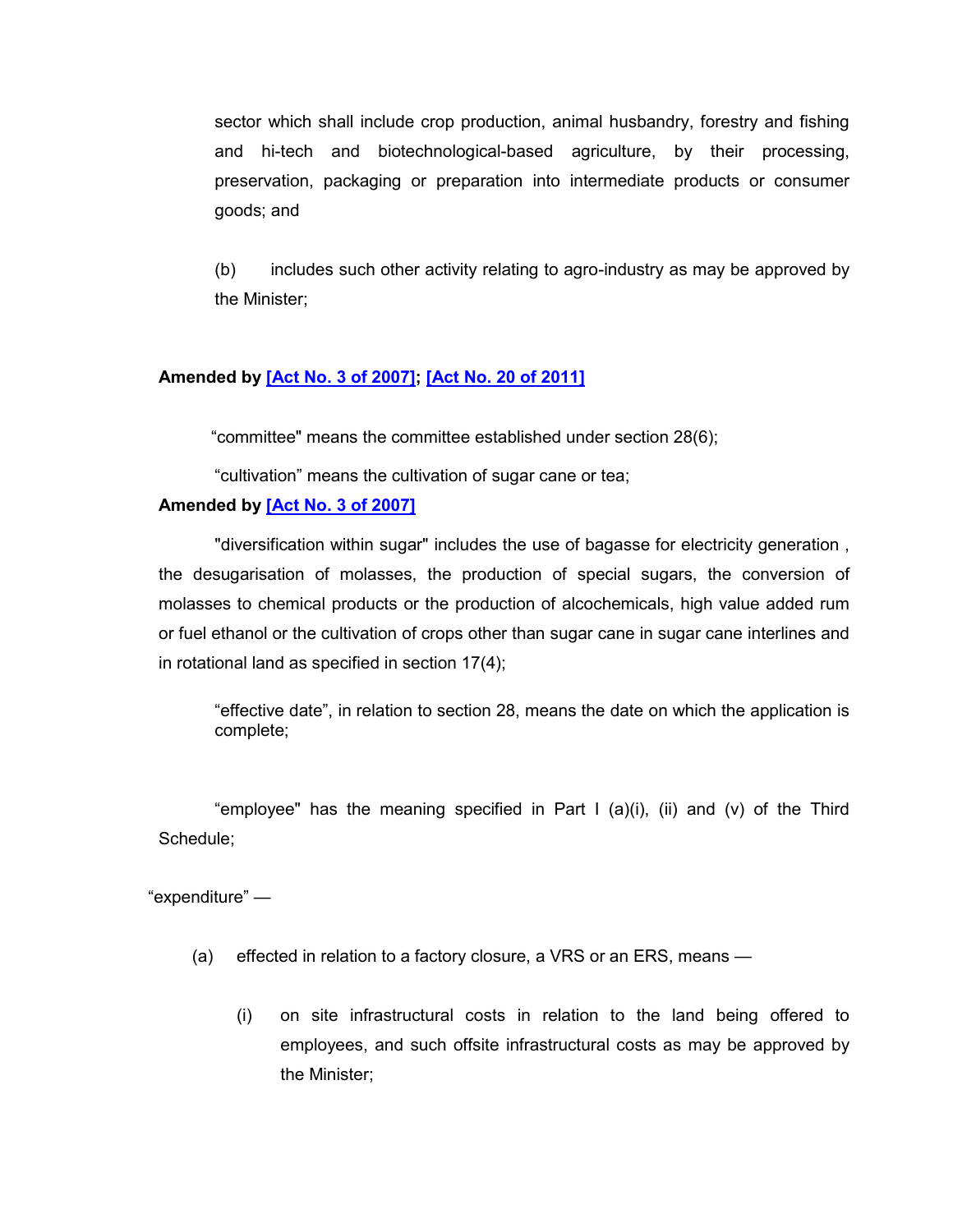- (ii) cash compensation paid to employees;
- (iii) cumulative interest at prime lending rate for a maximum period of 2 years on loans contracted for the project implementation costs approved by the Minister; and
- (iv) any of the expenditure incurred in the implementation of the conditions specified in Part I of the Eleventh Schedule;
- (b) effected in relation to a factory closure, includes costs for the upgrading or modernising of a factory or factories receiving canes in the context of a factory closure and any contribution made to the General Fund set up under section 46 of the Mauritius Cane Industry Authority Act;
- (c) effected in relation to the construction of new roads, as approved by Cabinet, means costs that would otherwise have been financed by Government under a cost sharing scheme to build road infrastructure, including drains, water and electricity ducts, landscaping and associated works in connection with a smart city project under the Smart City Scheme prescribed under the Economic Development Board Act 2017.

# **Amended by [\[Act No. 3 of 2007\]](https://supremecourt.govmu.org/get-doc-link/Act_No._3_of_2007)**

"land within an irrigation area" **Deleted by [\[Act No. 3 of 2007\]](https://supremecourt.govmu.org/get-doc-link/Act_No._3_of_2007)**

"non-citizen" has the same meaning as in the Non-Citizens (Property Restriction) Act;

"owner", for the purpose of section 28(1A), (3) and (4F), includes –

- (a) a lessee holding a lease agreement for a term of 20 years or more, provided that $-$ 
	- (i) the lease agreement is registered under the Registration Duty Act; and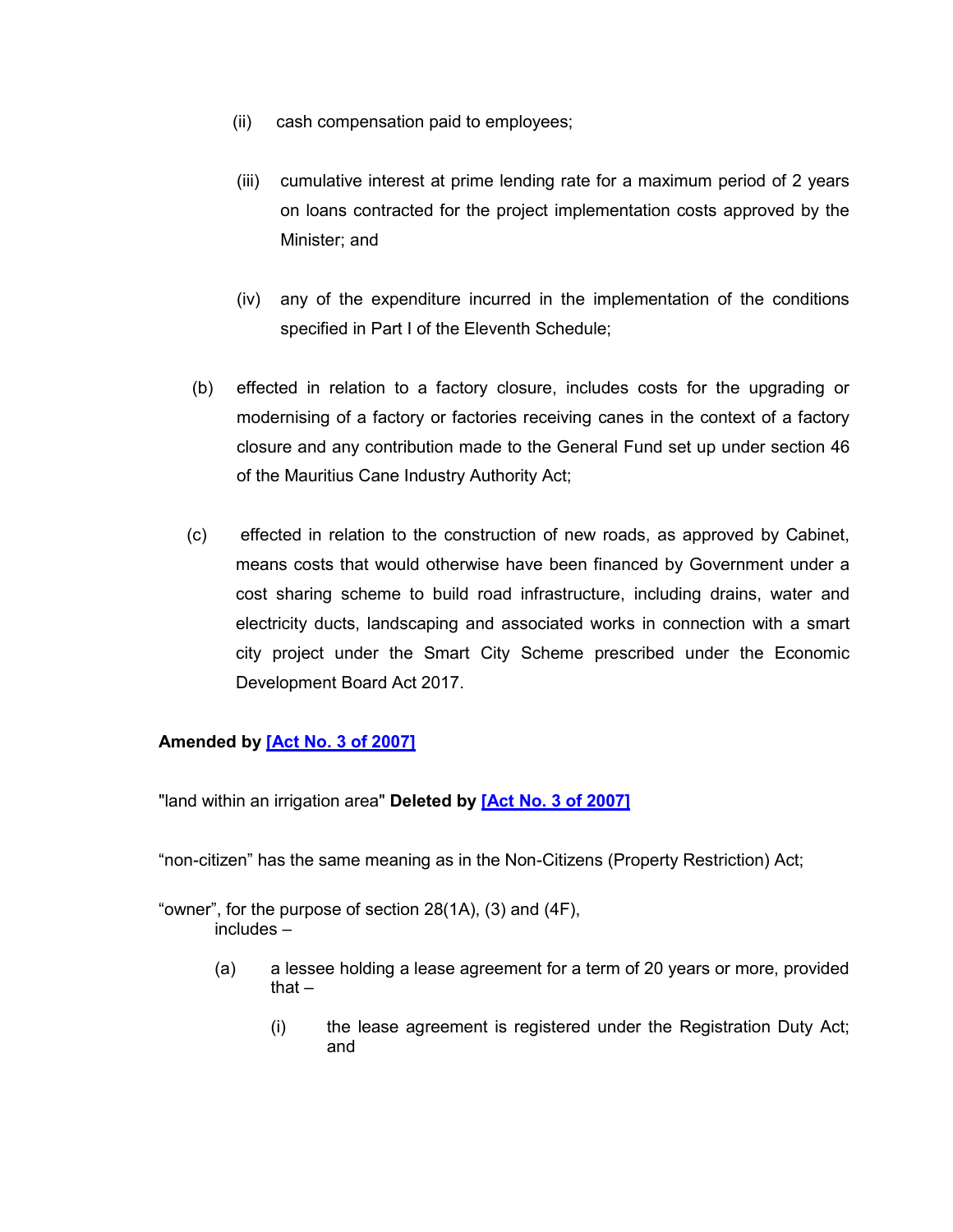- (ii) the purpose of the conversion specified in the application under section 28(3) is the same as the purpose of the lease contained in the lease agreement;
- (b) a non-citizen who has concluded a deed of transfer by way of "*promesse de vente*" under *clause suspensive* for the acquisition of agricultural land for business purposes where –
	- (i) the deed of transfer is registered under the Registration Duty Act; and
	- (ii) the purpose of the conversion specified in the application under section 28(3) is the same as the purpose of the acquisition contained in the deed of transfer;

"power station" includes -

- (a) steam generating units or boilers, complete with all ancillary equipment such as heat recovery equipment, including economizers, draught fans and drive, air -ducts, feed water treatment, storage and pumping stations and instrumentation, grate bagasse feeder; and,
- (b) condensing pass out turbo-generators, steam turbine drive condenser, turbine instruments and control, speed reducer, couplings, generator, generator control equipment, motor control centers and accessories;

"specified worker" means a worker who is covered by -

- (a) the Sugar Industry (Agricultural Workers) (Remuneration Order) Regulations 1983; or
- (b) the Sugar Industry (Non-Agricultural Workers) (Remuneration Order) Regulations 1985.

**Amended by [\[Act No. 1 of 2009\];](https://supremecourt.govmu.org/get-doc-link/Act_No._1_of_2009) [\[Act No. 15 of 2013\];](https://supremecourt.govmu.org/get-doc-link/Act_No._15_of_2013) [\[Act No. 9 of 2015\];](https://supremecourt.govmu.org/get-doc-link/Act_No._9_of_2015) [\[Act No. 18 of](https://supremecourt.govmu.org/get-doc-link/Act_No._18_of_2016)  [2016\];](https://supremecourt.govmu.org/get-doc-link/Act_No._18_of_2016) [\[Act No. 34 of 2016\];](https://supremecourt.govmu.org/get-doc-link/Act_No._34_of_2016) [\[Act No. 13 of 2019\]](https://supremecourt.govmu.org/get-doc-link/Act_No._13_of_2019)**

**28. Land conversion and payment of land conversion tax**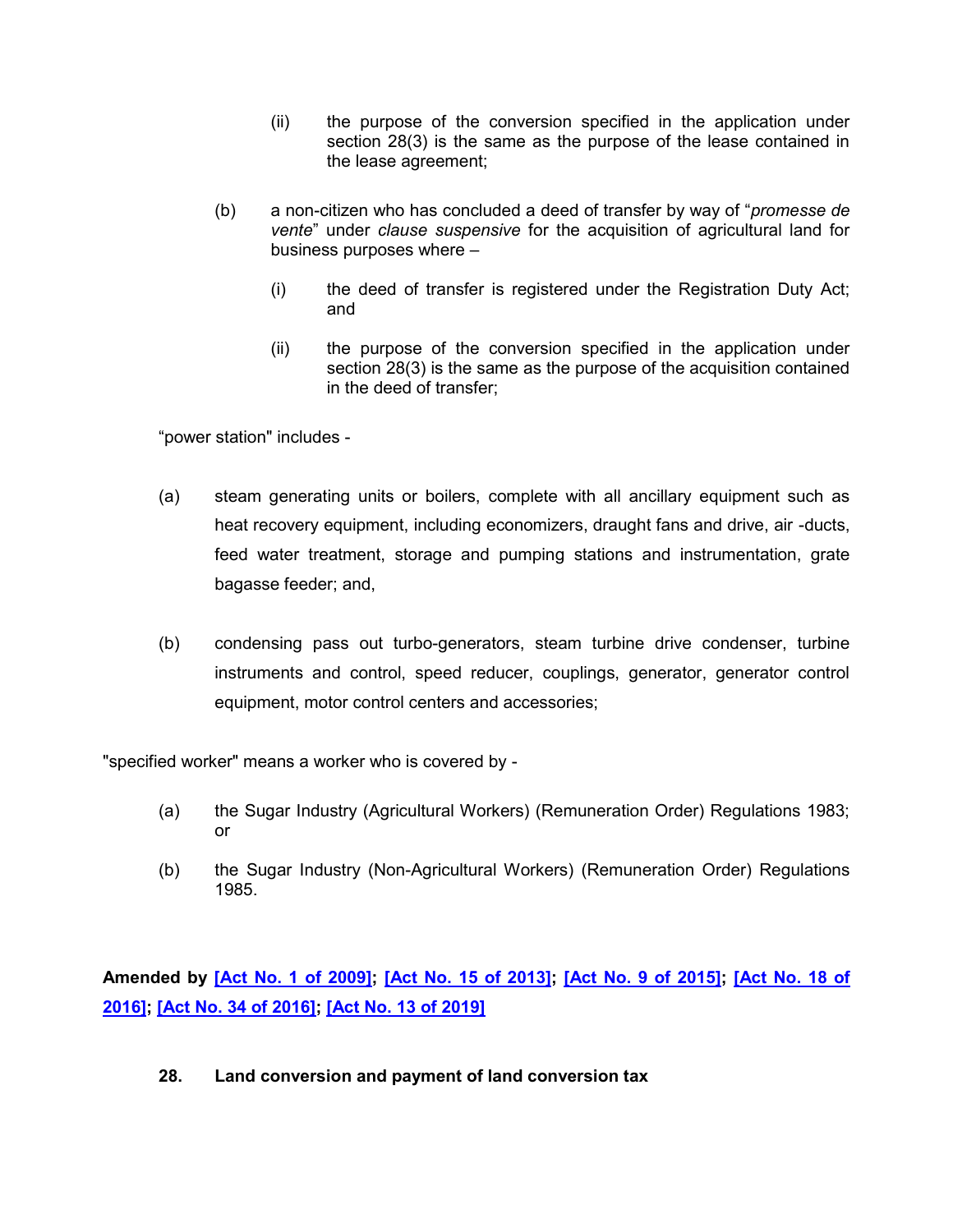- (1) Notwithstanding any other enactment, but subject to the other provisions of this section, no person shall put any agricultural land to non-agricultural use except -
	- (a) with the prior written authority of the Minister;
	- (b) upon payment to the Registrar-General of the land conversion tax specified in the Twelfth Schedule; and
	- (c) in the case of a non-citizen, on production of a certificate issued under section 3(2) of the Non-Citizens (Property Restriction) Act.
	- (1A) (a) Payment of the land conversion tax payable under subsection (1)(b) may be effected in 4 consecutive equal 6-monthly instalments, provided that, at the time the written authority of the Minister under subsection (1)(a) is granted –
		- (i) the first instalment is made; and
		- (ii) (A) a bank guarantee for the remaining 3 instalments is furnished to the Registrar-General; or
			- (B) a written request from the owner of the land, authorising the Receiver of Registration Dues under the Registration Duty Act to inscribe a privilege on his land for the remaining 3 other instalments, is produced.

(b) Where a written request is made under paragraph (a)(ii)(B), the Receiver of Registration Dues shall inscribe a privilege on the land referred to in the request.

(c) Where payment of the land conversion tax is effected by instalments referred to in paragraph (a), it shall carry interest at 3 per cent per annum above the repo rate.

### **Added by [\[Act No. 37 of 2011\];](https://supremecourt.govmu.org/get-doc-link/Act_No._37_of_2011) [\[Act No. 26 of 2013\]](https://supremecourt.govmu.org/get-doc-link/Act_No._26_of_2013)**

(2) Subsection (1) shall apply to any agricultural land, whether forming part of a larger plot of land or not, which has been under cultivation at any point in time during the past 10 years immediately preceding the effective date of an application under subsection (3).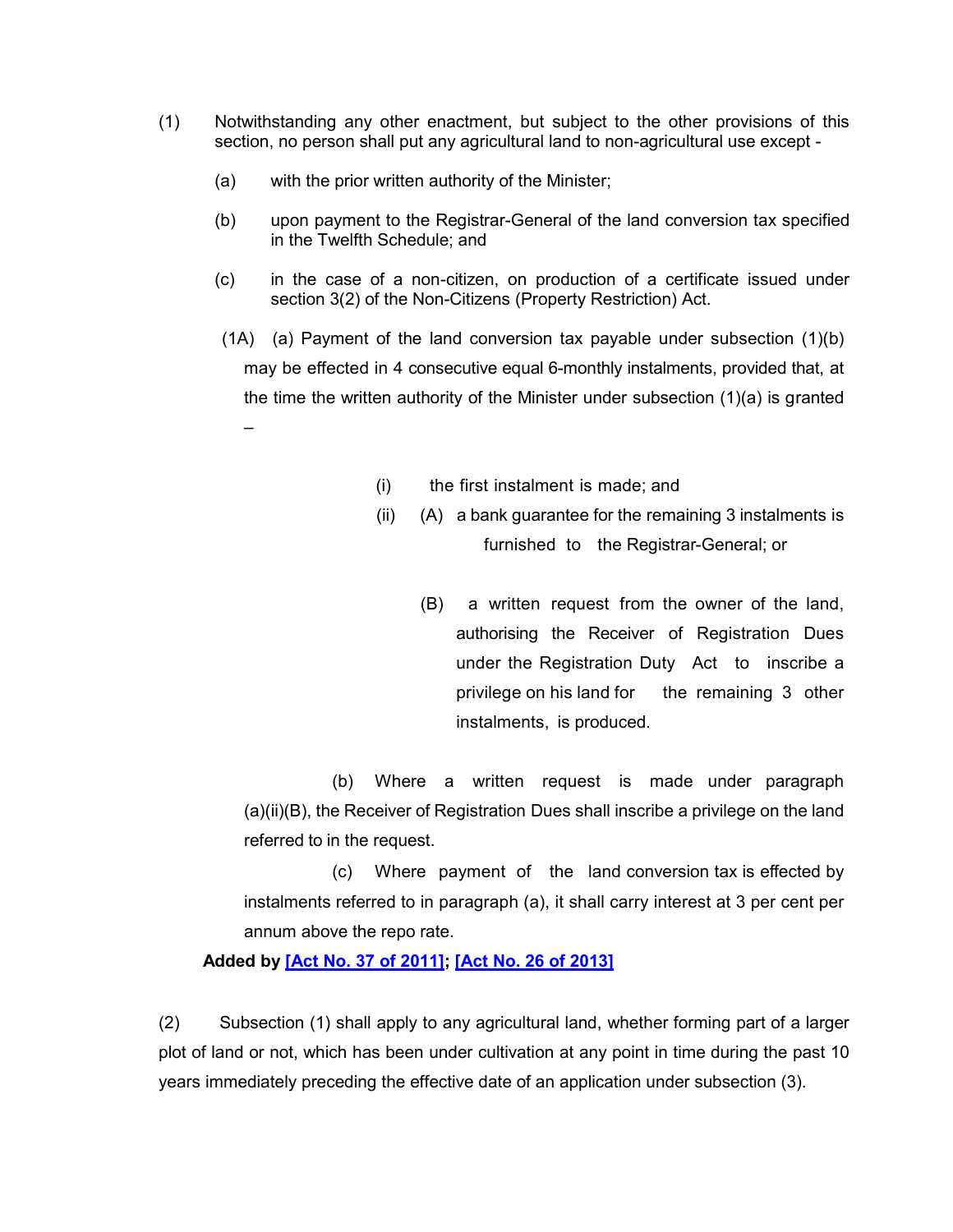(2A) Where the owner of a plot of land intends to put that plot of land to non-agricultural use and such plot of land has not been under cultivation at any point in time during the past 10 years, the owner may make a declaration to that effect to the Ministry in such form as the Minister may determine.

(2B) On the basis of the declaration made under subsection (2A), the Ministry shall, within 2 weeks of the date of the declaration, confirm in writing the status of the land.

# **Added by [\[Act No. 34 of 2016\]](https://supremecourt.govmu.org/get-doc-link/Act_No._34_of_2016)**

(3) (a) The owner of any agricultural land who intends to put that land to nonagricultural use shall apply in writing to the Minister, in such form as may be approved by the Minister, for authorisation to do so and shall provide such information and documents as may be specified in the form to enable him to determine the application.

(b) An applicant shall not be required to submit more than one original copy of the application and documents.

(3A) (a) An application under subsection (3) shall be made in accordance with the guidelines, in terms of the requirements and application of the law and the procedures to be adopted, issued by the Ministry responsible for the subject of agriculture.

(b) The original of the application, together with the required documents, shall be forwarded to the supervising officer of the Ministry who shall cause a scanned copy of the application and documents to be forwarded electronically to the Secretary to the committee.

- (c) The Secretary to the committee shall, on receipt of the application, forthwith examine the application and shall, where the application is –
	- (i) complete and in accordance with the guidelines, give, within 3 working days of the date of receipt of the application, written notice to the applicant thereof; or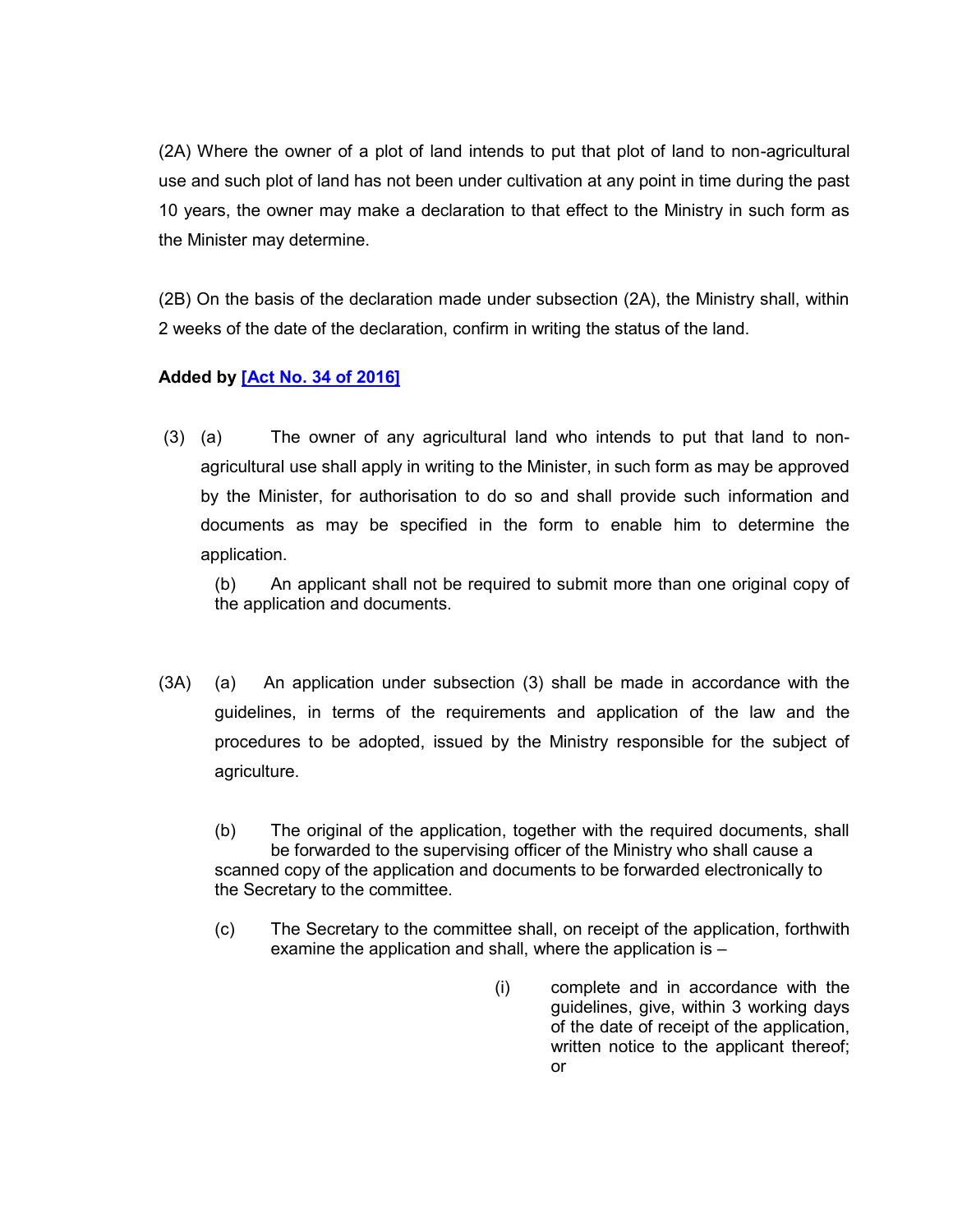- (ii) is not complete or not in accordance with the guidelines, give, within 3 working days of the date of receipt of the application, written notice to the applicant thereof, specifying the information or documents required and the time limit, which shall not exceed 8 working days from the date of the notification, for submission of the required information or documents.
- (d) Where the application is complete, the Secretary to the committee shall forthwith refer the application to the committee and the committee shall examine the application in accordance with subsection (8A)(a) and (b).

# (3AA) **Repealed by [\[Act No. 18 of 2016\]](https://supremecourt.govmu.org/get-doc-link/Act_No._18_of_2016)**

- (4) An application under subsection (3) may be made by the owner of the land jointly with any other person where it is proved to the satisfaction of the Minister that the owner cannot alone comply with sections 11 and  $29(1)(c)(ii)$ , (d) (e) or (f), as the case may be, and that those undertakings will be given and complied with jointly and severally by the owner and that other person.
- (4A) Subsections (1) to (4) shall not apply to a person who puts agricultural land to nonagricultural use where -
	- (a) the applicant, being an owner of an extent of land not exceeding 4.221 hectares (10 arpents) in the aggregate, which is or part of which is agricultural land –

(i) converts land of an extent not exceeding 2 hectares (4.7392 arpents) in the aggregate; or

(ii) converts, with the approval of Landscope (Mauritius) Ltd, land of an extent not exceeding 10 per cent of the land in the aggregate for residential or commercial purposes.

### **Amended by [\[Act No. 20 of 2011\];](https://supremecourt.govmu.org/get-doc-link/Act_No._20_of_2011) [\[Act No. 7 of 2020\]](https://supremecourt.govmu.org/get-doc-link/Act_No._7_of_2020)**

(b) the agricultural land is -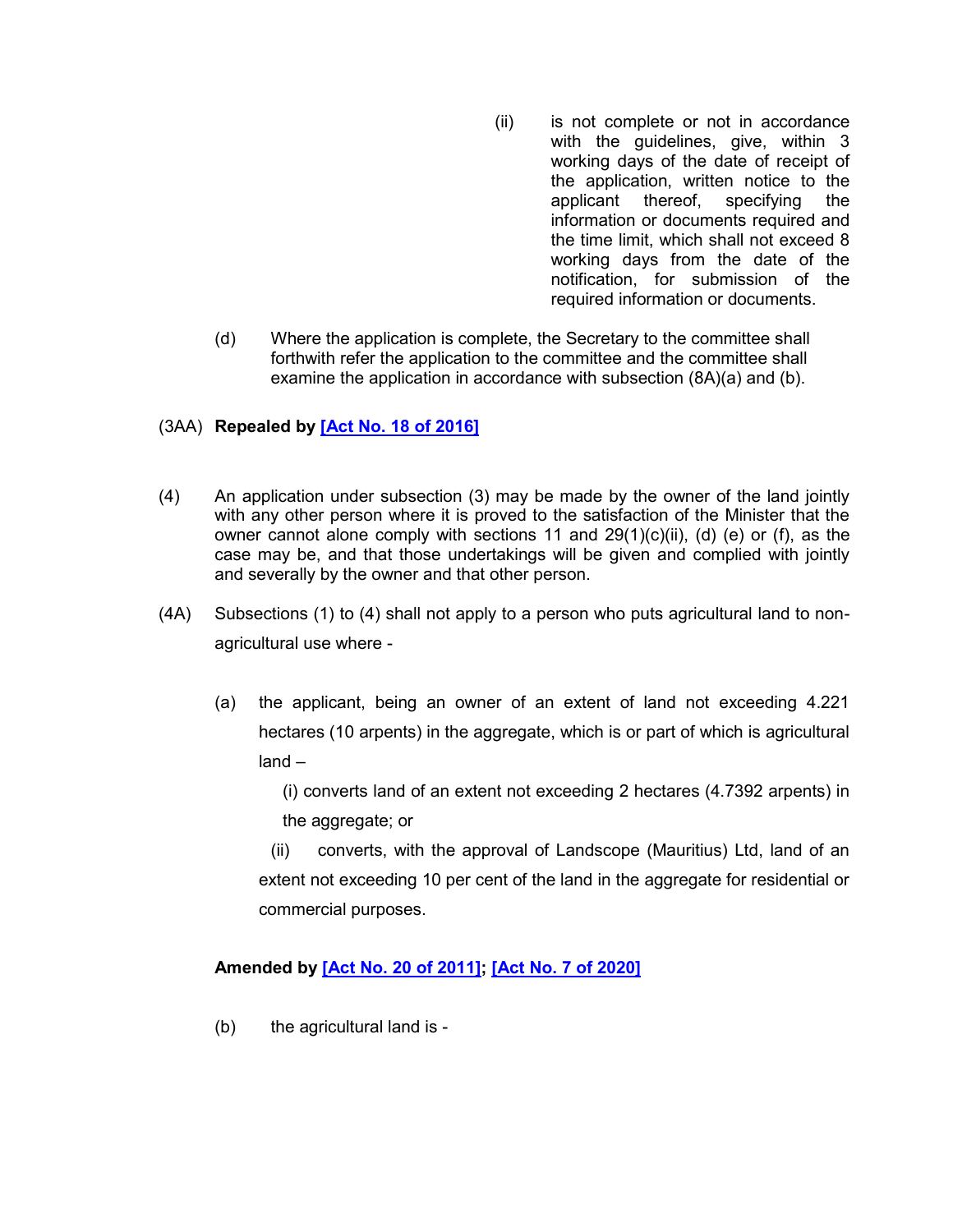- (i) located in an area where development is permissible in accordance with an outline scheme or the strategic and detailed development policies of a development plan, as the case may be;
- (ii) land other than land within an irrigation area; and

(iii) subject to subsection (4AA), land other than land which has been subdivided for agricultural purposes under the Morcellement Act.

(4AA) For the purposes of subsection (4A), the minimum plot size for land subdivided for agricultural purposes shall be —

- (a) where the subdivision relates to a donation by an ascendant to a descendant and the site is —
	- (i) within the settlement boundary, 10 perches;
	- (ii) outside the settlement boundary, 20 perches;
- (b) in any other case, 50 perches.
- (4B) Notwithstanding the Morcellement Act, where an owner of agricultural land, who is exempted from the requirements of subsections (1) to (4) pursuant to subsection (4A),
	- (a) applies for and is issued with a morcellement permit in respect of that land under that Act, he shall be exempted from the payment of the fees payable under section 9 of that Act. .
	- (b) is issued with a letter of intent in respect of that land under section 6 of that Act, he may, subject to such conditions as the Morcellement Board may impose, including the furnishing of such security as it may deem fit, enter into an agreement to sell any portion of that land and receive payment in that respect.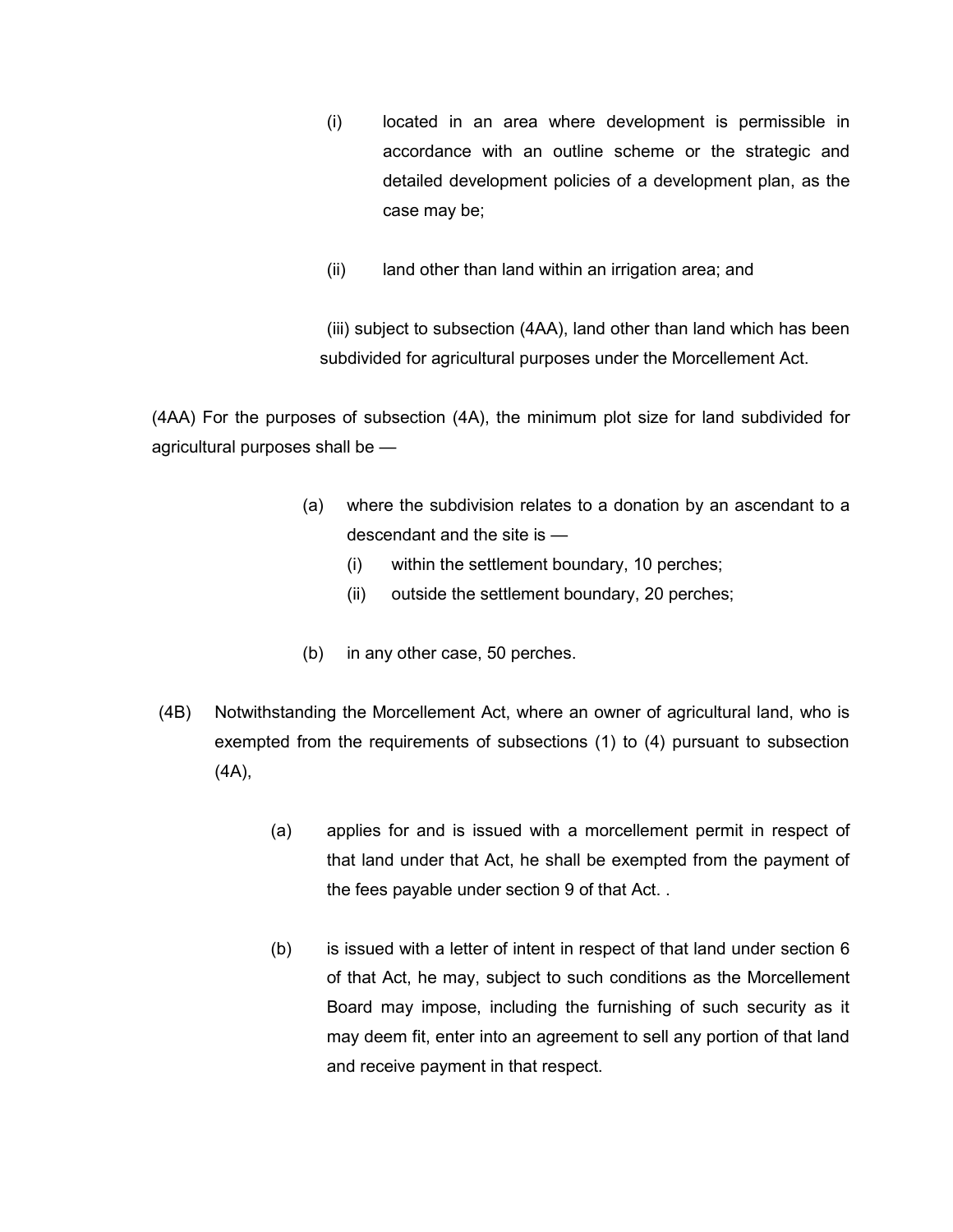- (4C) Notwithstanding this Act or any other enactment, where an owner of agricultural land, who is exempted from the requirements of subsections (1) to (4) pursuant to subsection (4A), sells that land, the deed of transfer shall -
	- (a) be exempted from the payment of
		- (i) any tax leviable under Part III of the Land (Duties and Taxes) Act; and

#### **Amended by [\[Act No. 15 of 2006\]](https://supremecourt.govmu.org/get-doc-link/Act_No._15_of_2006)**

(ii) the transcription fee leviable under the Transcription and Mortgage Act; and

- (b) contain a declaration from the vendor that -
- (i) the applicant is an owner of land, which or part of which is agricultural land, of an extent not exceeding 4.221 hectares (10 arpents) in the aggregate; and

### **Amended by [\[Act No. 20 of 2011\]](https://supremecourt.govmu.org/get-doc-link/Act_No._20_of_2011)**

- (ii) the agricultural land is
	- (A) located in an area where development is permissible in accordance with an outline scheme or the strategic and detailed development policies of a development plan, as the case may be;
	- (B) land other than land within an irrigation area; and
	- (C) land other than land which has been subdivided for agricultural purposes under the Morcellement Act.

(4CA) Repealed by **[\[Act No. 34 of 2016\]](https://supremecourt.govmu.org/get-doc-link/Act_No._34_of_2016)**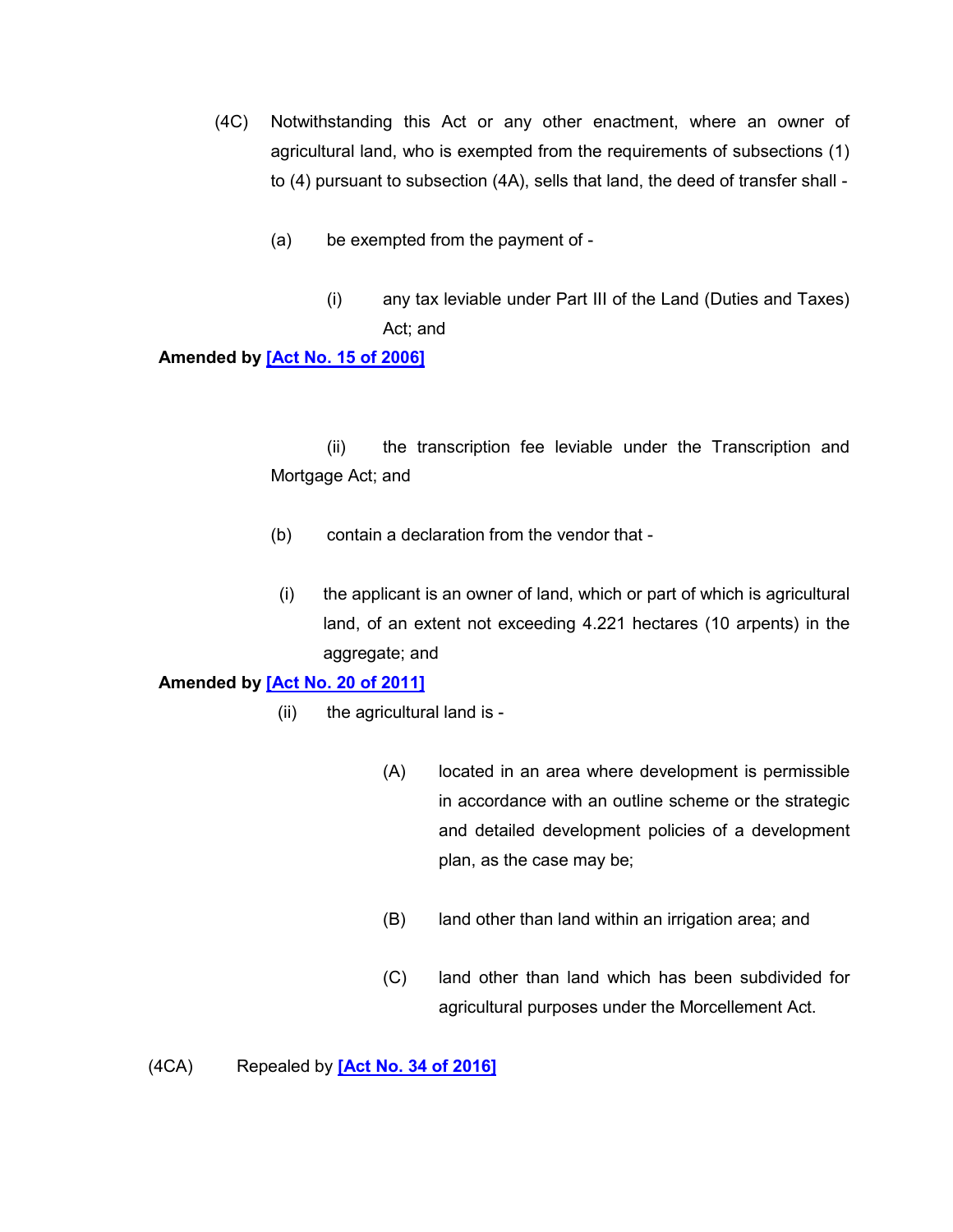- (4D) Subsections (1) to (4) shall not apply to a purchaser *of* agricultural land under subsection (4C), or to any subsequent purchaser of that land.
- (4E) Subsections (1) to (4) shall not apply to a person who transfers agricultural land  $-$ 
	- (a) to an occupier of a former sugar estate camp owned by a planter or a miller;
	- (b) to an employee who has voluntarily terminated his contract of employment under a VRS, under an ERS or in the context of a factory closure taking place after 1 July 1997 pursuant to section 24 of the Cane Planters and Millers Arbitration and Control Board Act.
- (4F) (a) Where an authority for land conversion at the existing site for another purpose or is granted under this section and –
	- (i) the authority has not lapsed by virtue of paragraphs 7 and 8 of the Twelfth Schedule;
	- (ii) the applicant has not been able to convert part or the totality of the site; and
	- (iii) the owner intends to carry out the conversion at the existing site for another purpose or at an alternative site, for the purpose for which authority has been obtained or for another purpose, the owner may, notwithstanding section 11(5) and (6), apply for conversion under subsection (3) at the existing site for the new purpose or at the alternative site and for the existing or new purpose, as the case may be.

### **Amended by [\[Act No. 20 of 2011\];](https://supremecourt.govmu.org/get-doc-link/Act_No._20_of_2011) [\[Act No. 37 of 2011\]](https://supremecourt.govmu.org/get-doc-link/Act_No._37_of_2011)**

(b) The application referred to in paragraph (a) shall be accompanied by –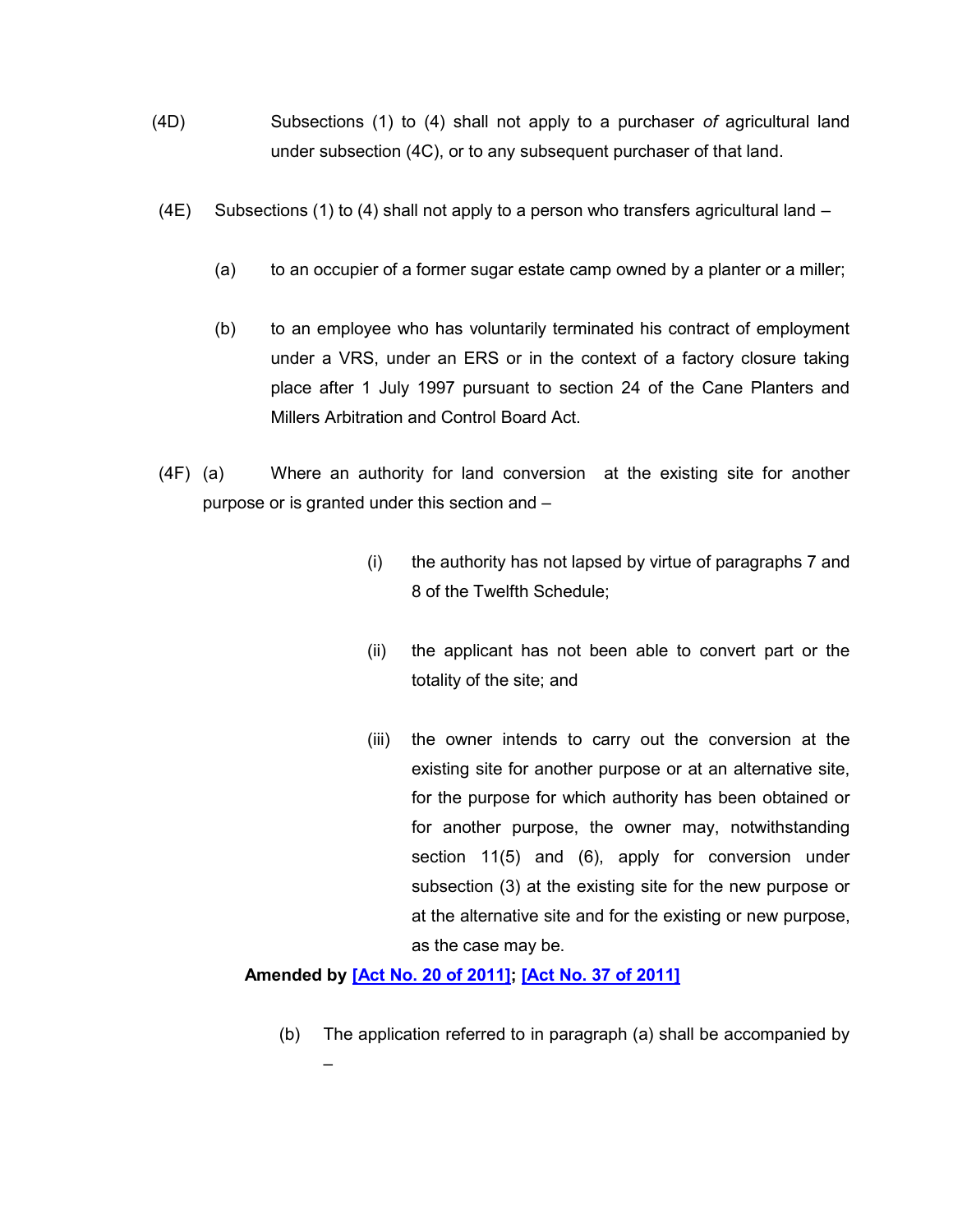- (i) such non-refundable processing fee as may be prescribed; and
- (ii) a written declaration by the applicant that the agricultural land in respect of which an authority has initially been granted has not been put to non-agricultural use.
- (c) Where an authority to carry out conversion at an alternative site is granted –
	- (i) the owner shall forthwith return the authority initially granted and all its photocopies;
	- (ii) the authority initially granted shall be cancelled; and
	- (ii) any land conversion tax paid in respect of the initial authority shall be offset against land conversion tax due in respect of the alternative site and any amount underpaid or overpaid shall be paid or refunded, as the case may be.
- (4FA) (a) Where a person who is entitled to convert land under section 11(3) and (11), or to an exemption from land conversion tax under section  $29(1)(c)(ii)$ , (d) or (f) or in such circumstances as may be prescribed, makes an application under this section for land conversion in respect of a site situated in a smart city area, the area to be converted free of land conversion tax shall, notwithstanding this Act, be reduced by such factor as may be prescribed.
	- (b) Where a person who –

(i) has obtained approval to convert land under this section pursuant to section 11(3) and (11); or

(ii) has obtained approval to convert land under this section and has obtained an exemption from land conversion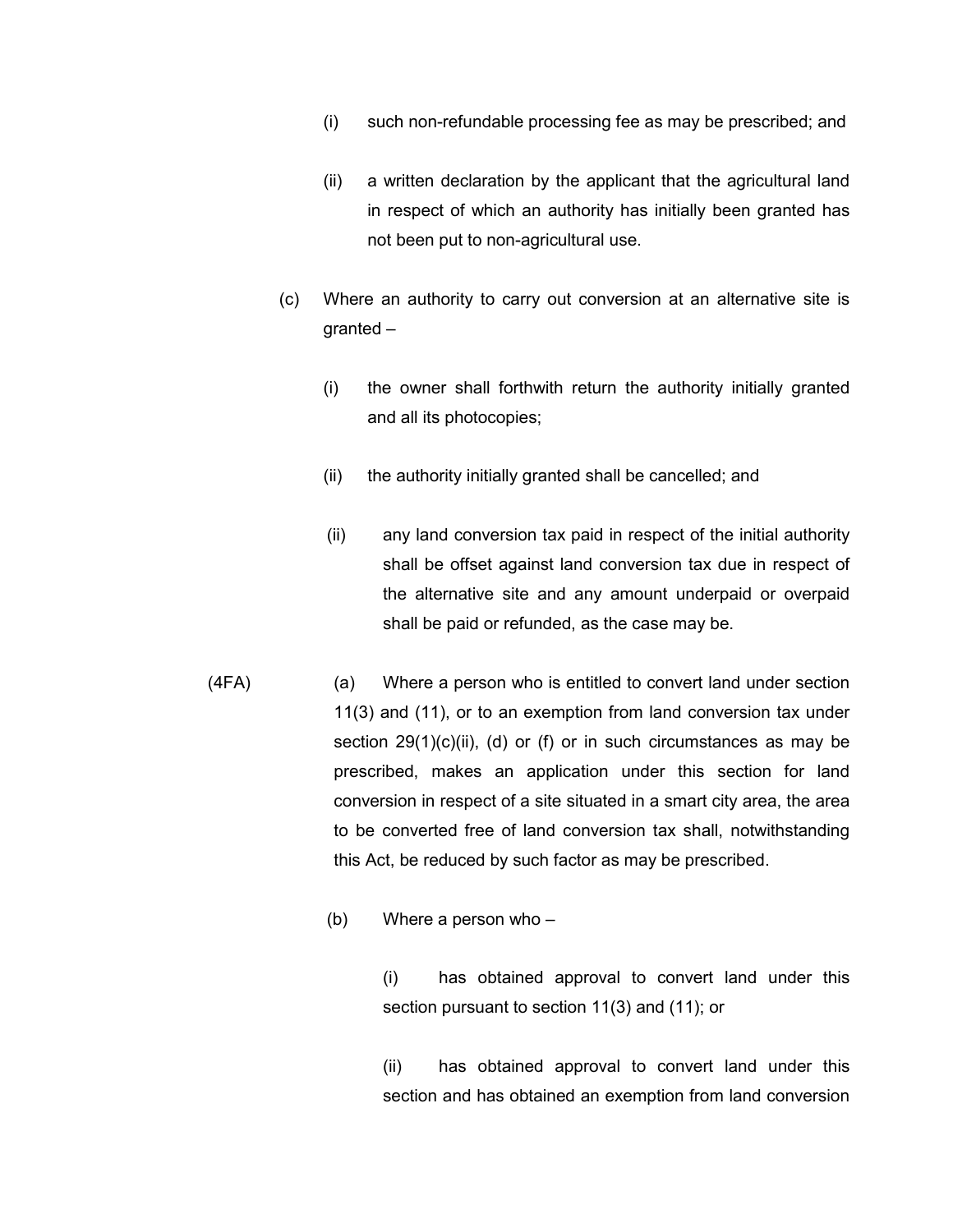tax under section  $29(1)(c)(ii)$ , (d) or (f) or in such other circumstances as may be prescribed,

makes an application under subsection (4F) for a change in site to a smart city or within a smart city area, the area in the relocated site to be converted free of land conversion tax shall, notwithstanding this Act, be reduced by such factor as may be prescribed.

(c) Where the change in site referred to in paragraph (b) is from a smart city area to a site outside that area, the area of the relocated site to be converted free of land conversion tax shall, notwithstanding this Act, be reduced by such factor as may be prescribed.

(d) Where land conversion rights are transferred to, or acquired by, a Smart City company pursuant to section 28B, the land conversion rights shall, notwithstanding this Act, be reduced by such factor as may be prescribed.

(e) The factor referred to in this subsection shall not apply if the area to be relocated has already been reduced by the factor in accordance with paragraphs (a) to (d).

 $(f)$  In this subsection  $-$ 

"smart city area" means an area in respect of which a letter of comfort, a letter of intent or an SCS certificate is issued under the Investment Promotion (Smart City Scheme) Regulations 2015.

#### **Added by [\[Act No. 18 of 2016\]](https://supremecourt.govmu.org/get-doc-link/Act_No._18_of_2016)**

 $(4G)$  Where an owner is granted authority for land conversion for the setting up of  $-$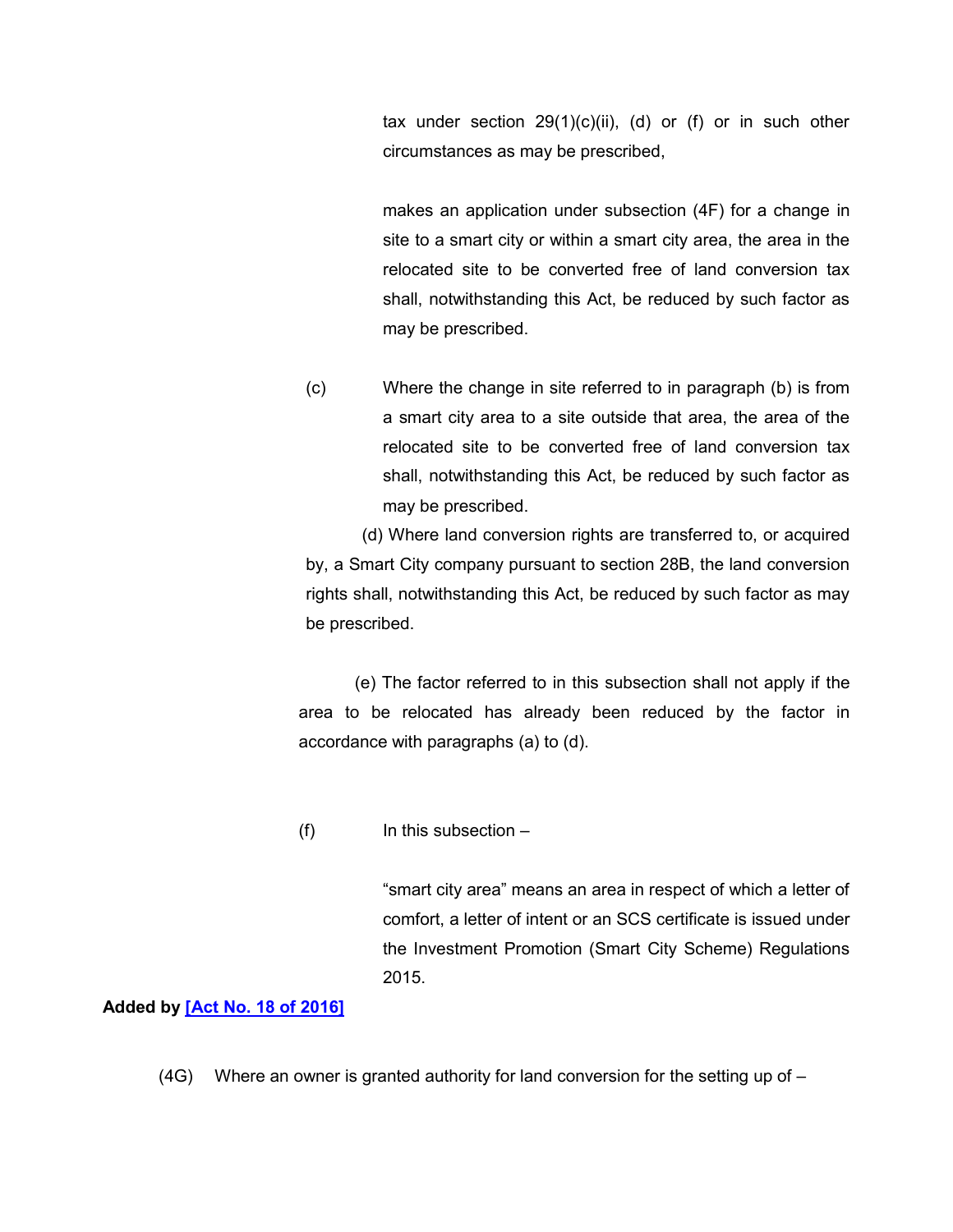- (a) an 18-hole golf course;
- (b) a power station for the supply of electrical power using renewable energy; or
- (c) a solar farm, an agri-solar farm or a unit for the production of electrical power using biomass,

and he intends to use the land, in respect of which the authority was granted, for another purpose, he shall make an application for conversion of the land under subsection (3) for the new purpose.

# **Amended by [\[Act No. 30 of 2005\];](https://supremecourt.govmu.org/get-doc-link/Act_No._30_of_2005) [\[Act No. 15 of 2006\];](https://supremecourt.govmu.org/get-doc-link/Act_No._15_of_2006) [\[Act No. 3 of 2007\]](https://supremecourt.govmu.org/get-doc-link/Act_No._3_of_2007) [\[Act No. 1](https://supremecourt.govmu.org/get-doc-link/Act_No._1_of_2009)  [of 2009\];](https://supremecourt.govmu.org/get-doc-link/Act_No._1_of_2009) [\[Act No. 9 of 2015\];](https://supremecourt.govmu.org/get-doc-link/Act_No._9_of_2015)**

- (5) In determining an application under subsection (3), the Minister shall have regard, inter alia, to the necessity of -
	- (a) ensuring that the level of production of sugar is sufficient to meet the commitments of Mauritius-
	- (b) preserving agricultural land;
	- (c) optimising agricultural production;
	- (d) preventing speculation in agricultural land;
	- (e) respecting outline schemes and planning and development directives; and
	- (f) preserving irrigation areas.
- (6) There is established for the purposes of advising the Minister on an application under subsection (3), a committee to be known as the Land Conversion Committee.
- (7) The committee shall consist of
	- (a) a representative of the Ministry responsible for the subject of agriculture, who shall be the chairperson, designated by the Minister;
	- (b) a representative of the Ministry responsible for the subject of lands;
	- (c) a representative of the Ministry responsible for the subject of environment;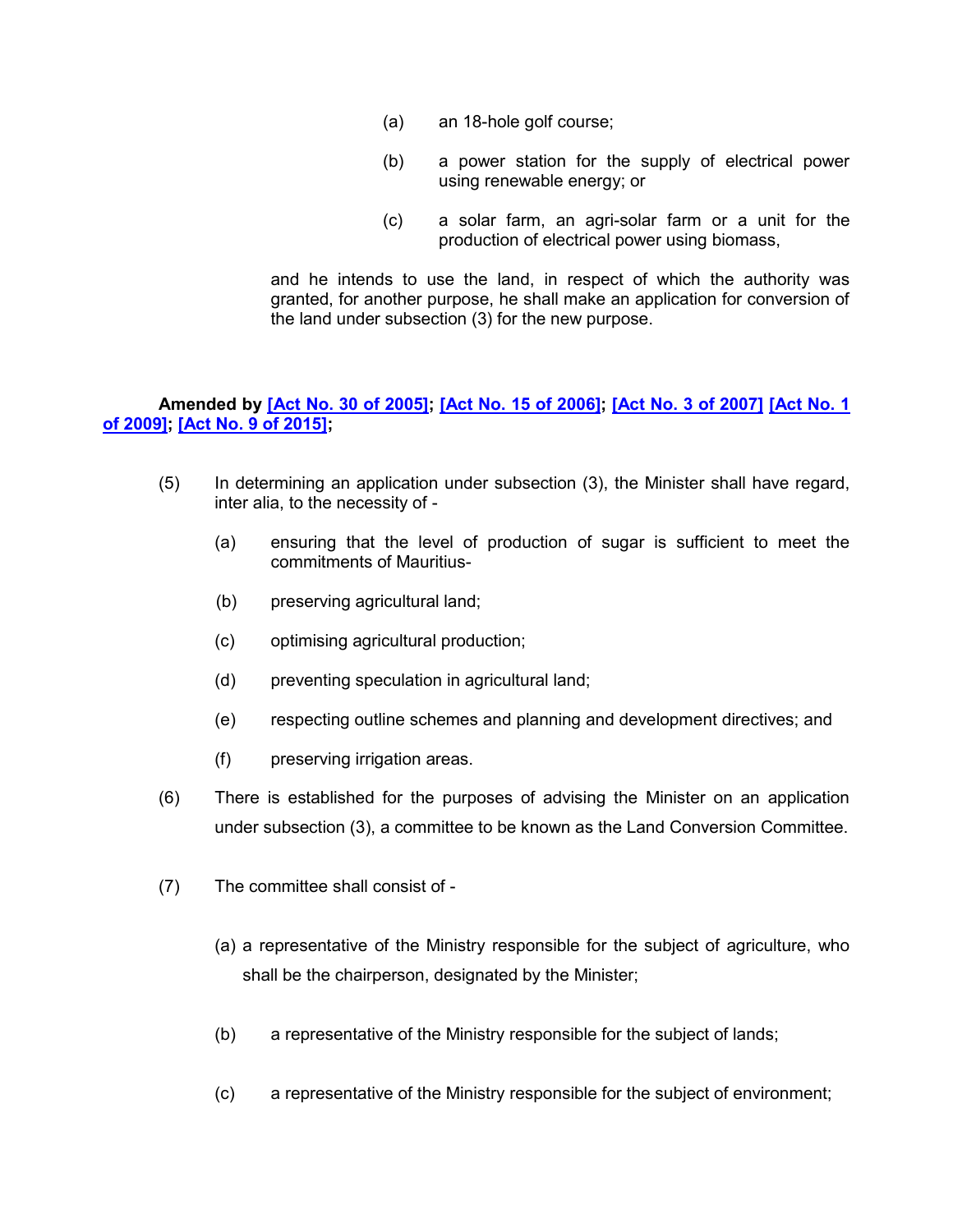- (d) a representative of the Ministry responsible for the subject of public utilities;
- (e) a representative of the Mauritius Cane Industry Authority;
- (f) a representative of the Sugar Insurance Fund Board;
- (g) a representative of the Irrigation Authority; and
- (h) a representative of the relevant local authority.

# **Amended by [\[Act No. 29 of 2004\]](https://supremecourt.govmu.org/get-doc-link/Act_No._29_of_2004)**

- (7A) (a) The committee may co-opt as member the representative of any other Ministry or any other person, who, in the opinion of the committee, may assist it in the discharge of its functions and in expediting the processing of an application under this section.
	- (b) No co-opted member shall have the right to vote.

# **Added by [\[Act No. 14 of 2005\]](https://supremecourt.govmu.org/get-doc-link/Act_No._14_of_2005)**

- (8) The committee shall
	- (a) meet as often as is necessary but at least once every month;
	- (b) regulate its meetings and proceedings in such manner as it thinks fit; and
	- (c) tender its advice on an application under subsection (4) within 6 weeks of the effective date of receipt of the application.

### **Amended by [\[Act No. 1 of 2009\]](https://supremecourt.govmu.org/get-doc-link/Act_No._1_of_2009)**

- $(8A)$  (a) In the discharge of its functions under subsection  $(8)(c)$ , the committee
	- (i) shall examine the application, taking into account the guidelines issued by the Ministries and bodies referred to in subsection (7); and
	- (ii) may request the applicant to attend a meeting of the committee, within the time limit referred to in subsection (8)(c), for the purpose of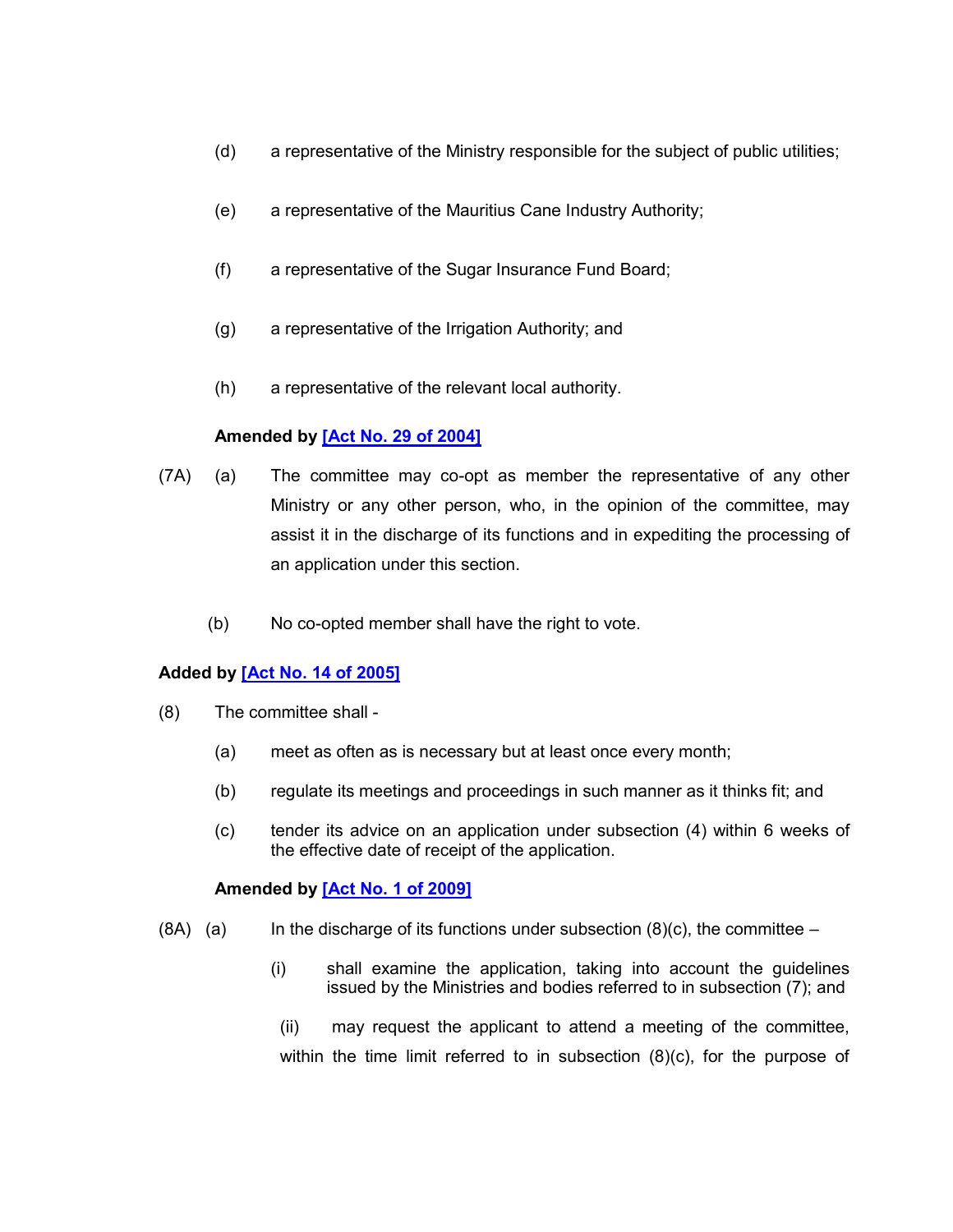giving such clarification or explanation relating to the application as the committee may determine.

(b) Each member of the committee shall convey his stand on the application within 4 weeks of the effective date of receipt of the application, failing which he shall be deemed to have no objection to the authority for land conversion being granted by the Minister.

**Added by [\[Act No. 1 of 2009\]](https://supremecourt.govmu.org/get-doc-link/Act_No._1_of_2009)**

(8AA) (a) The committee may direct an applicant to amend his application where the application does not comply with relevant planning policy guidance issued under the Planning and Development Act.

 (b) In particular, the committee may, in exercising its power under paragraph (a), direct an applicant to amend his application so that the conversion is for a mixed development use, comprising residential, commercial, leisure and social components, with a defined percentage allocated to each component.

 (c) Where the applicant does not amend his application as directed by the committee under paragraph (a), the application shall not be considered by the committee.

- (8B) The guidelines referred to in subsections (3A) and (8A) shall be available for consultation at the Ministry and posted on the website of the Ministry.
- (8BA) On receipt of the advice of the committee under subsection (8)(c), the Minister shall, within 2 weeks of the date of receipt of that advice, give written authority for land conversion to the applicant or inform him in writing that his application has not been granted.
- (9) Four members, including the Chairperson, shall constitute a quorum of the committee.
- (10) Where a member of the committee has any interest, direct or indirect, in any matter before the committee, he shall as soon as is reasonably practicable, disclose to the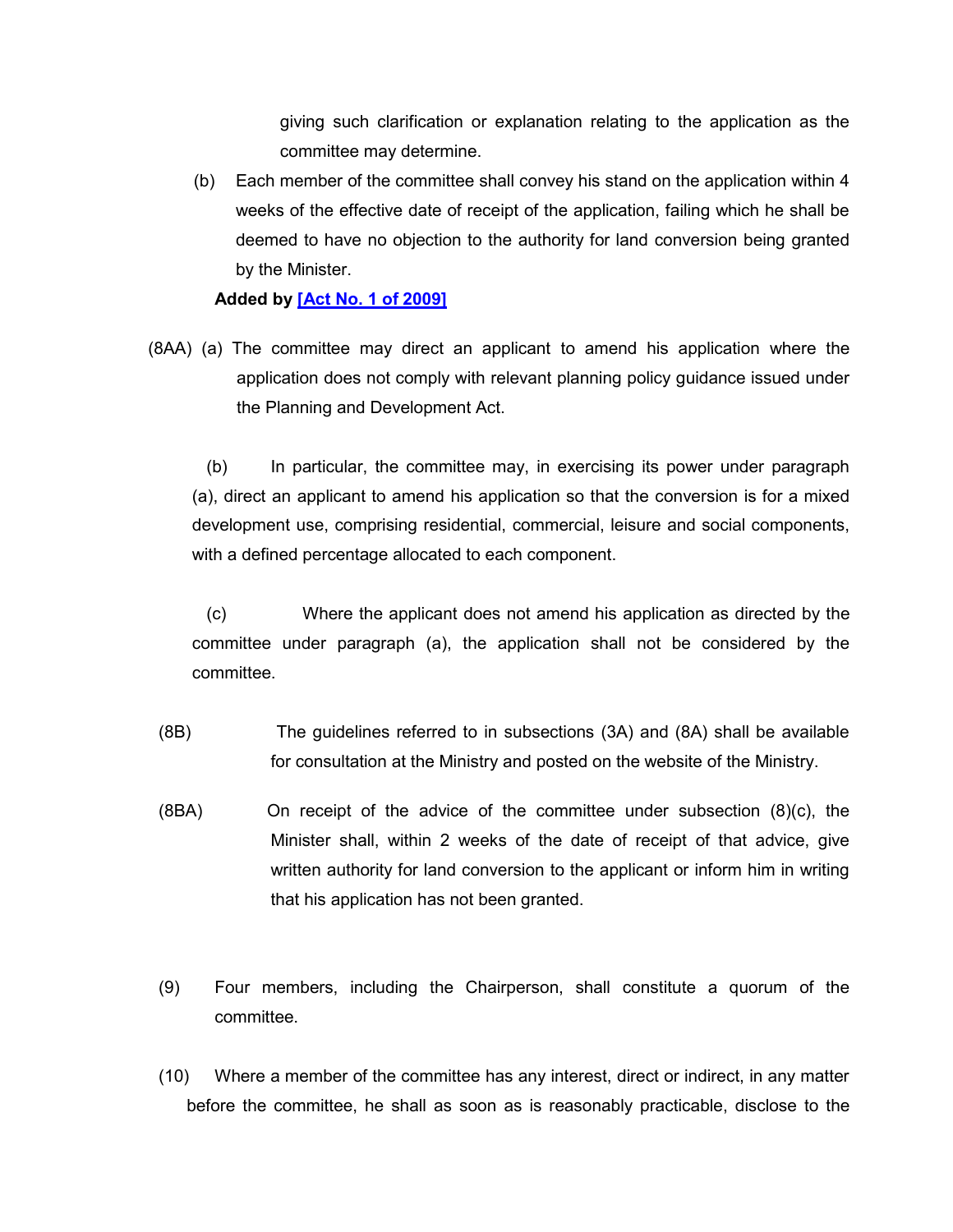committee the nature of his interest, and shall not take part in the deliberations of the committee relating to that matter.

- (11) Notwithstanding the other provisions of this Part
	- (a) any application in respect of any extent of land by the owner of land of an extent not exceeding 10 arpents which, on 1 January 2008 was considered as non-agricultural land under this Part and has since not been put to agricultural use, shall be dealt with and processed as if section 8(a) of the Sugar Industry Efficiency (Amendment) Act 2013 had not come into operation;
	- (b) any application for the conversion of land that formed part of an agricultural morcellement in respect of which a morcellement permit was obtained prior to the coming into operation of sections 7(a)(iii) and 8(b)(iii) of the Sugar Industry Efficiency (Amendment) Act 2013 shall be dealt with and processed as if that Act had not come into operation.

#### **Amended by [\[Act No. 27 of 2003\];](https://supremecourt.govmu.org/get-doc-link/Act_No._27_of_2003) [\[Act No. 28 of 2004\];](https://supremecourt.govmu.org/get-doc-link/Act_No._28_of_2004) [\[Act No.](https://supremecourt.govmu.org/get-doc-link/Act_No._29_of_2004)  [29 of 2004\];](https://supremecourt.govmu.org/get-doc-link/Act_No._29_of_2004) [\[Act No. 17 of 2007\];](https://supremecourt.govmu.org/get-doc-link/Act_No._17_of_2007) [\[Act No. 1 of 2009\];](https://supremecourt.govmu.org/get-doc-link/Act_No._1_of_2009) [\[Act No. 26 of 2012\];](https://supremecourt.govmu.org/get-doc-link/Act_No._26_of_2012) [\[Act No. 15](https://supremecourt.govmu.org/get-doc-link/Act_No._15_of_2013)  of [2013\];](https://supremecourt.govmu.org/get-doc-link/Act_No._15_of_2013) [\[Act No. 27 of 2013\];](https://supremecourt.govmu.org/get-doc-link/Act_No._27_of_2013) [\[Act No. 9 of 2015\];](https://supremecourt.govmu.org/get-doc-link/Act_No._9_of_2015) [\[Act No. 18 of 2016\];](https://supremecourt.govmu.org/get-doc-link/Act_No._18_of_2016) [\[Act No. 34 of](https://supremecourt.govmu.org/get-doc-link/Act_No._34_of_2016)  [2016\]](https://supremecourt.govmu.org/get-doc-link/Act_No._34_of_2016)**

### **28A. Land conversion rights**

- (1) Any person who is entitled to an exemption from land conversion tax under section 11, 14, or 29(1)(c), (d) or (f) pursuant to expenditure incurred in the sugar reform, or in such other circumstances as may be prescribed shall –
	- (a) where he has obtained written authority for land conversion under section 28(1) and has not yet effected the conversion; or
	- (b) where he has not yet sought authority under section 28(1),have a right which shall be known as Land Conversion Right (LCR).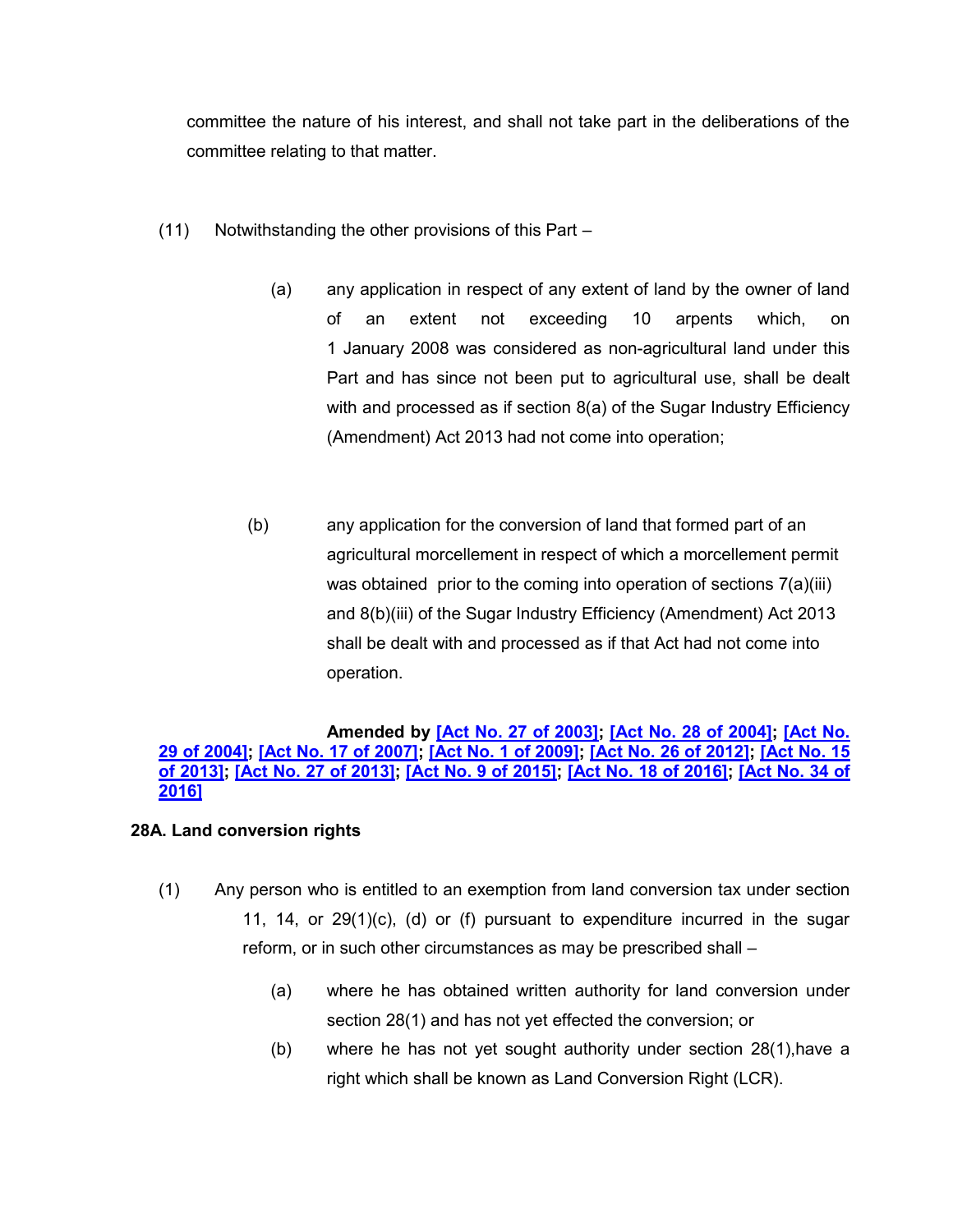(2) The Ministry or Mauritius Cane Industry Authority, as the case may be, shall quantify the LCR and keep respective LCR registers of LCR.

(3) Any LCR may be transferred by the holder of the LCR to any other person upon approval by the Ministry or Mauritius Cane Industry Authority, as the case may be.

(4) Any transfer carried out under subsection (3) shall be accompanied by a certificate from the Ministry or Mauritius Cane Industry Authority, as the case may be.

(5) Any transfer of an LCR shall entail a reduction of the LCR available to him and the Ministry or Mauritius Cane Industry Authority, as the case may be, shall amend the LCR Register accordingly.

(6) A fee of 175,000 rupees per hectare of land to which the LCR relates shall be payable prior to the certificate being issued under subsection (4) by both the transferor and the transferee to the Registrar General.

(7) The fixed fee specified in subsection (6) would, notwithstanding any other enactment, be in lieu of the land transfer tax and the registration duty.

(8) Notwithstanding the Land (Duties and Taxes) Act, the fee shall not apply where the transfer is made to a company, societé or partnership or any other legal entity which is in the same group as the transferor.

(9) The transferor shall, not later than 14 days from the date of transfer of an LCR, give written notification thereof and forward a copy of the document witnessing the transfer to the Ministry and Mauritius Cane Industry Authority.

(10) Where a transferee under this section intends to use his LCR to put agricultural land to non-agricultural use, he shall make an application under section 28.

(11) The LCR shall, for the purposes of the Land (Duties and Taxes) Act, be deemed to be registered as property.

#### **28B. Incentives for Smart Cities**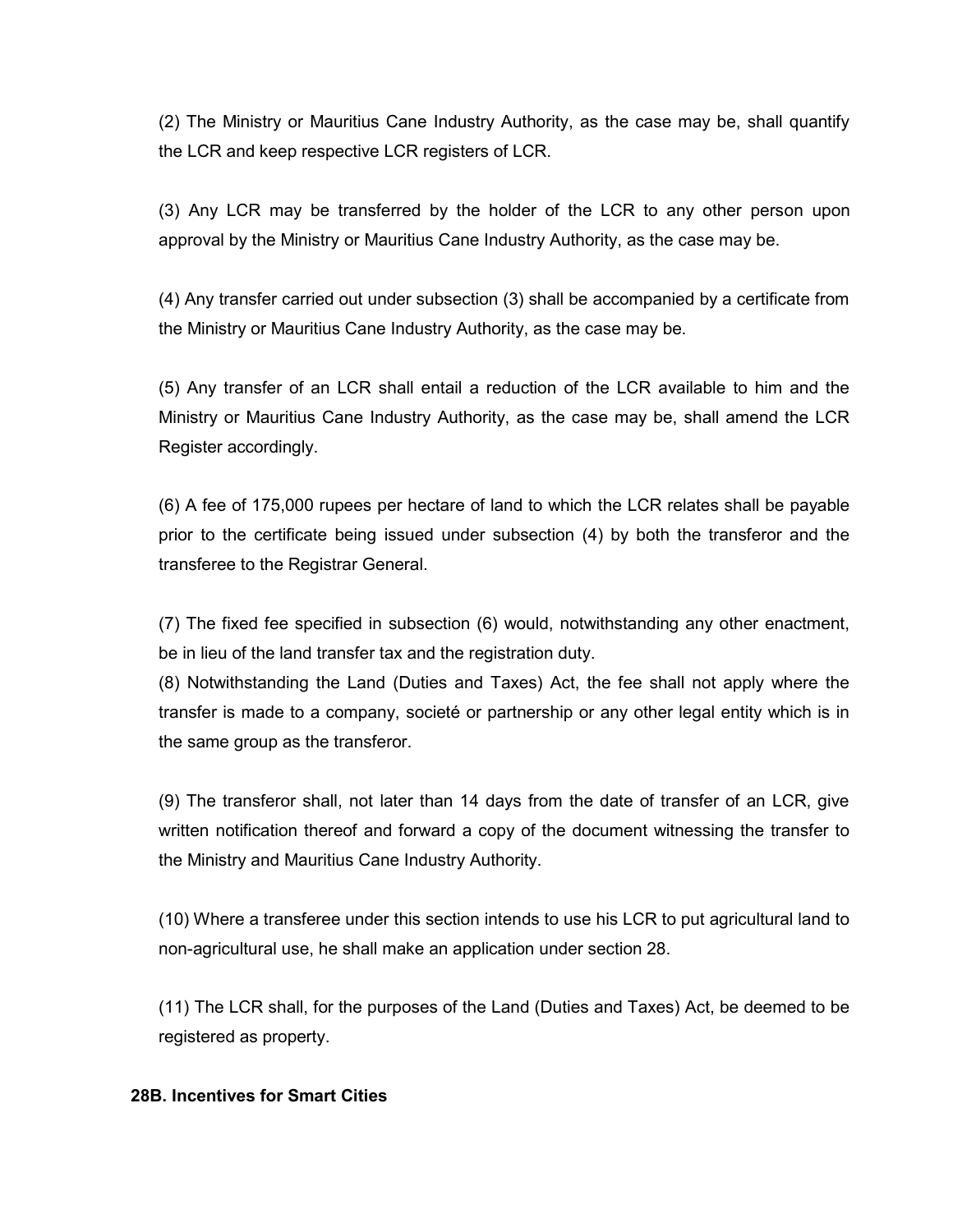- (1) Subject to section 28A, a person transferring land to a Smart City Company may, in addition –
	- (a) transfer part or the totality of his LCR; or
	- (b) transfer any LCR arising from an application made by the person under section 28 (4F) in respect of a change of site or purpose accompanied by a written approval for land conversion.
- (2) Subject to section 28A, where a company implements a Smart City Scheme, it may use any LCR entitlement transferred to it and acquire LCR from a person holding such an entitlement.

# **Amended by [\[Act No. 34 of 2016\]](https://supremecourt.govmu.org/get-doc-link/Act_No._34_of_2016)**

#### **29. Instances where land conversion tax is not payable**

- (1) No land conversion tax shall be payable
	- (a) where an application is granted for the purpose of
		- (i) an approved housing scheme in favour of workers employed by an employer who owns a sugar factory or more than 42.2088 hectares (100 arpents) of agricultural land under sugar cane cultivation;
		- (ii) an approved housing scheme in favour of employees having voluntarily terminated their contract of employment in the context of a factory closure, pursuant to section 24 of the Cane Planters and Millers Arbitration and Control Board Act, or the VRS, pursuant to section 23;
		- (iii) an approved housing scheme operated by the National Housing Development Company;
		- (iv) **Repealed by [\[Act No. 21 of 2006\]](https://supremecourt.govmu.org/get-doc-link/Act_No._21_of_2006)**
		- (v) putting up, for the applicant's own occupation, a residential building on a plot of land of an extent not exceeding 450 square metres;
		- **(vi) – (viii) Repealed by [\[Act No. 20 of 2011\]](https://supremecourt.govmu.org/get-doc-link/Act_No._20_of_2011)**

 **Amended by [\[Act No. 28 of 2004\];](https://supremecourt.govmu.org/get-doc-link/Act_No._28_of_2004) [\[Act No. 14 of 2005\];](https://supremecourt.govmu.org/get-doc-link/Act_No._14_of_2005) [\[Act No. 21 of 2006\]](https://supremecourt.govmu.org/get-doc-link/Act_No._21_of_2006)**

(ix) the establishment of facilities related to biotechnological development approved by the Ministry; **Amended by [\[Act No. 20 of 2011\]](https://supremecourt.govmu.org/get-doc-link/Act_No._20_of_2011)**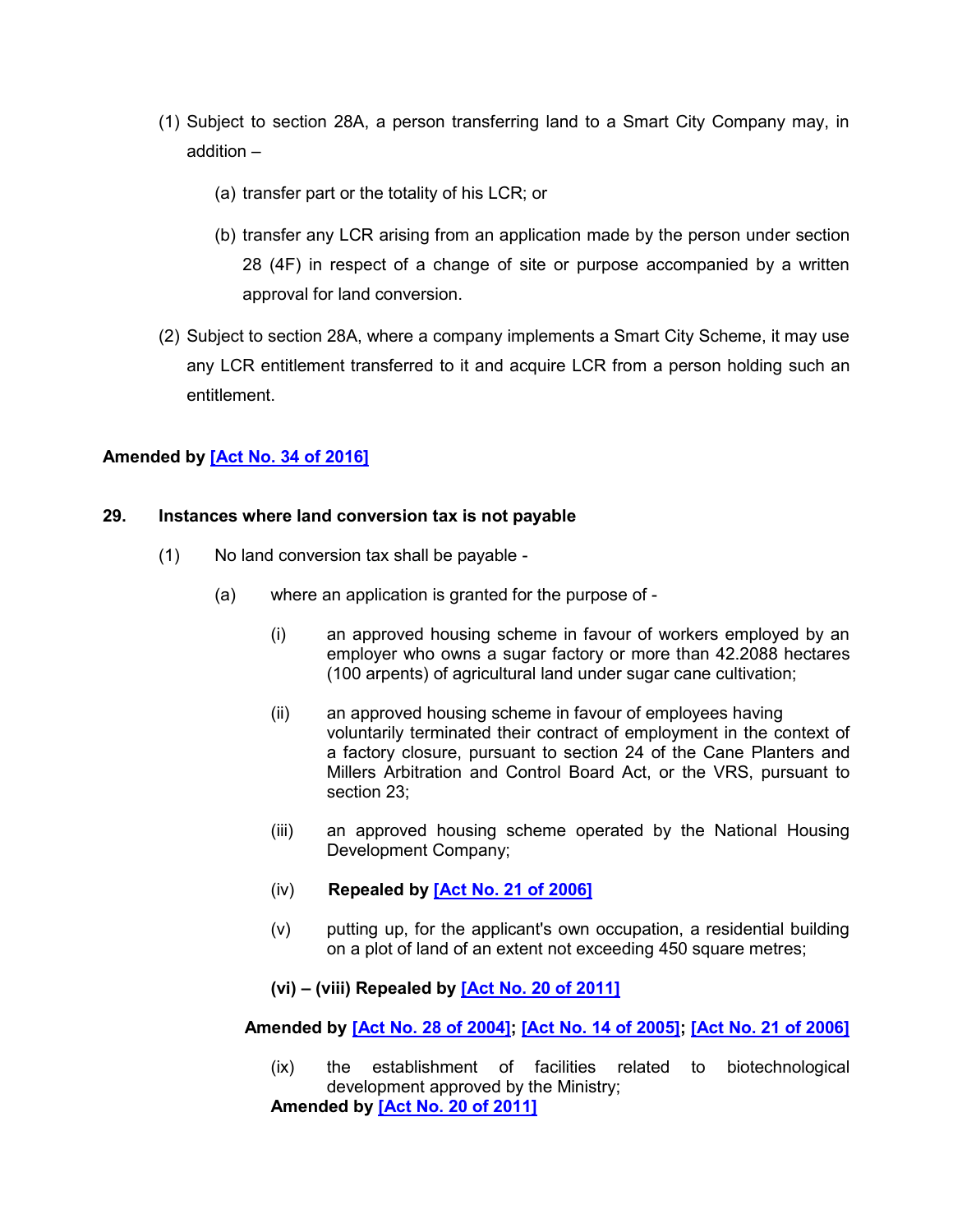(x) the relocation, expansion or setting up of an industrial enterprise by the holder of a registration certificate issued under the Small and Medium Enterprises Act 2017;

# **Amended by [\[Act No. 21 of 2006\];](https://supremecourt.govmu.org/get-doc-link/Act_No._21_of_2006) [\[Act No. 20 of 2011\]](https://supremecourt.govmu.org/get-doc-link/Act_No._20_of_2011)**; **[\[Act No.](https://supremecourt.govmu.org/get-doc-link/Act_No._16_of_2017)  [16 of 2017\]](https://supremecourt.govmu.org/get-doc-link/Act_No._16_of_2017)**

(xi) the setting up of an agro-industrial activity;

# **Amended by [\[Act No. 21 of 2006\];](https://supremecourt.govmu.org/get-doc-link/Act_No._21_of_2006) [\[Act No. 3 of 2007\];](https://supremecourt.govmu.org/get-doc-link/Act_No._3_of_2007) [\[Act No. 20 of](https://supremecourt.govmu.org/get-doc-link/Act_No._20_of_2011)  [2011\]](https://supremecourt.govmu.org/get-doc-link/Act_No._20_of_2011)**

- (xii) the construction of buildings for the provision of pre-primary, primary, secondary or tertiary education, by the holder of a certificate issued by the Economic Development Board.
- (xiii) the setting up of such health institution, or veterinary clinic, as may be approved by the relevant authorities;

# **Amended by [\[Act No. 21 of 2006\];](https://supremecourt.govmu.org/get-doc-link/Act_No._21_of_2006) [\[Act No. 20 of 2011\]](https://supremecourt.govmu.org/get-doc-link/Act_No._20_of_2011)**

(xiv) **Repealed by [\[Act No. 20 of 2011\]](https://supremecourt.govmu.org/get-doc-link/Act_No._20_of_2011)**

### **Amended by [\[Act No. 20 of 2002\];](https://supremecourt.govmu.org/get-doc-link/Act_No._20_of_2002)**

(xv) the setting up of a power station with a rated capacity of 15 megawatt or more using bagasse or other complementary combustibles for the supply of firm electrical power;

### **Added by [\[Act No. 3 of 2007\]](https://supremecourt.govmu.org/get-doc-link/Act_No._3_of_2007)**

 (xvi) the construction of social housing where the construction is carried out by a housing development trust, or any other non-profit vehicle, registered with the committee set up under section 50L(3) of the Income Tax Act;

### **Added by [\[Act No. 37 of 2011\]](https://supremecourt.govmu.org/get-doc-link/Act_No._37_of_2011)**

(xvii) the setting up of a 9-hole or a 18-hole golf course by the holder of a certificate issued by the Economic Development Board;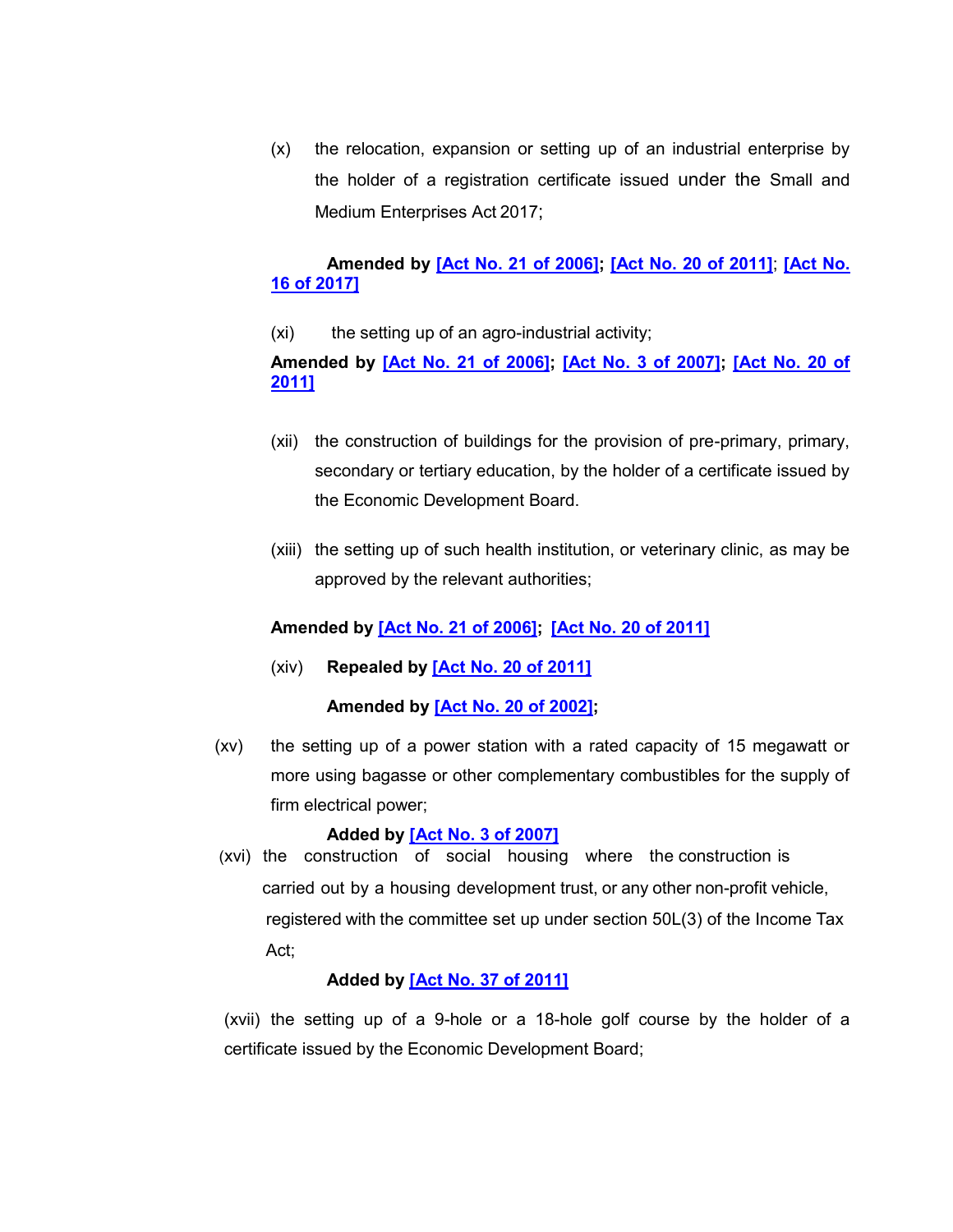(xviii) (A) the setting up of a power station by the holder of a certificate issued by the Economic Development Board for the supply of electrical power using renewable energy;

> (B) the production of electrical power using biomass or through a solar farm or agri-solar farm by the holder of a certificate issued by the Economic Development Board;

- (xix) the construction of buildings by the holder of a certificate issued by the Economic Development Board for the manufacture of goods by a company;
- (xx) the construction of buildings by the holder of a certificate issued by the Economic Development Board for the provision of technical and vocational education and training;
- (xxi) the construction of buildings by the holder of an investment certificate issued by the Economic Development Board –
	- (A) for the manufacture of pharmaceutical products or medical devices; or
	- (B) the conduct of clinical and pre-clinical trials;
- (b) where the Minister is satisfied that the conversion is for the benefit of the community and the application is not in respect of a profit-making venture;
	- (c) where the applicant undertakes -
	- (i) to sell within a period of one year after the application is granted, such percentage of the total area of agricultural land to be converted, as may be determined by the committee, to specified workers of the sugar industry at such concessionary or nominal rates, as may be determined by the committee, and ploughs back at least 50 per cent of the proceeds arising from the conversions to sugar production or diversification within sugar;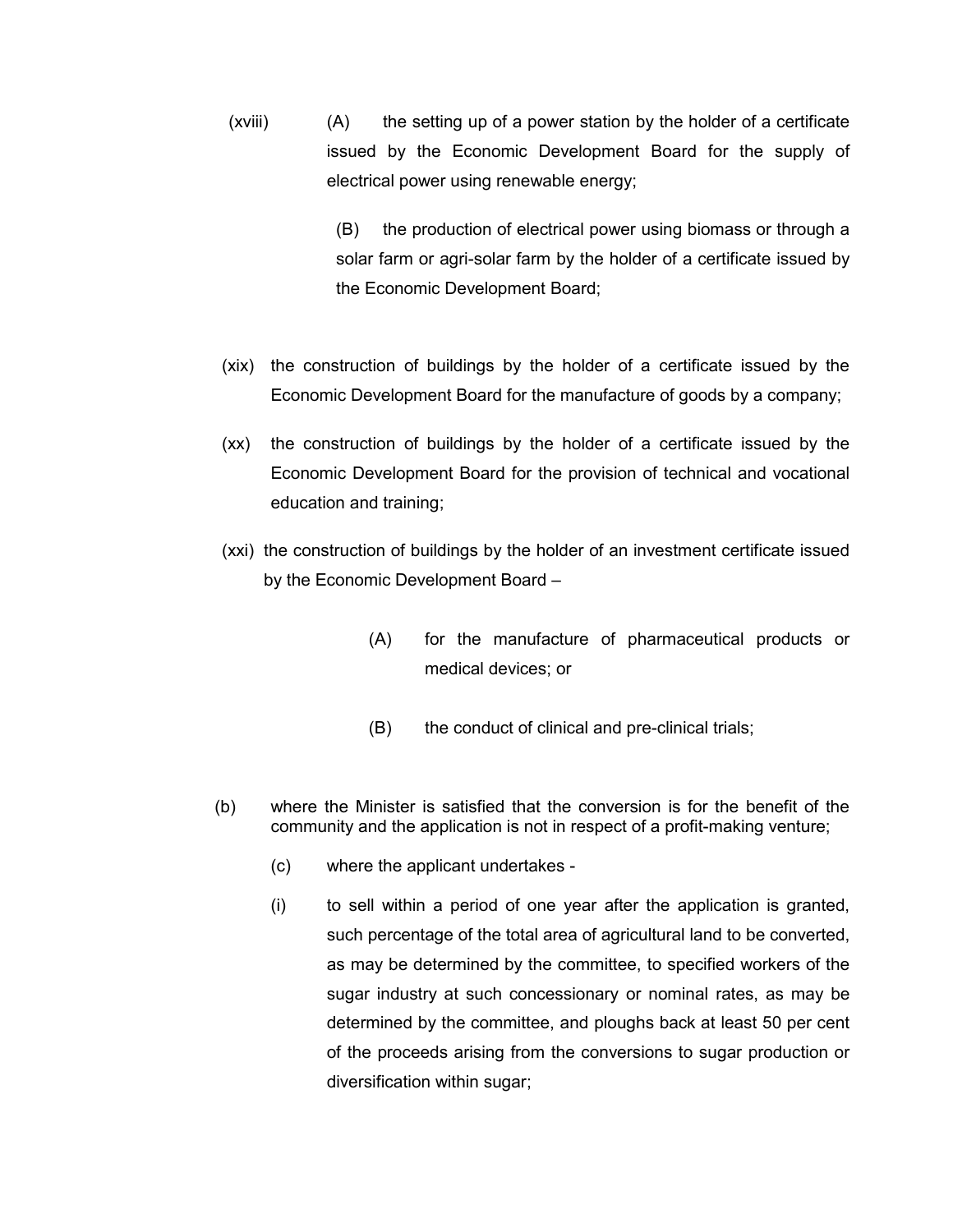- (ii) to use the proceeds arising from the conversion for any expenditure effected in relation to a factory closure -
	- (A) in compliance with the conditions imposed under section 24 of the Cane Planters and Millers Arbitration and Control Board Act, or
	- (B) for the upgrading or modernisation of the factory or factories receiving sugar canes in the context of such closure,

and undertakes in respect of subparagraph (i) or (ii) through sugarcane cultivation or milling, as the case may be, to produce sugar of a quantity which is at least equivalent to that foregone through the conversion;

(d) where the applicant undertakes to use the proceeds arising from the conversion for any expenditure effected in relation to the VRS under section 23 or the ERS under section 23A;

#### **Amended by [\[Act No. 3 of 2007\]](https://supremecourt.govmu.org/get-doc-link/Act_No._3_of_2007)**

#### (e) **Repealed by [\[Act No. 3 of 2007\]](https://supremecourt.govmu.org/get-doc-link/Act_No._3_of_2007)**

- (f) where the applicant submits evidence to the effect that the proceeds arising from the conversion do not exceed 40 per cent of any expenditure incurred for the production of fuel ethanol, alcochemicals or high value added rum;
- (g) where the applicant, being a planter registered with the Sugar Insurance Fund as at 31 May 1999, undertakes to convert land, of an extent not exceeding one hectare in not more than one single plot;
- (h) where the land to be converted is the subject of a donation by an ascendant to a descendant, provided that the total extent of the land to be transferred does not exceed one hectare;
- (i) where the applicant, being a planter owner of an extent of land not exceeding 4.221 hectares (10 arpents) and in respect of which a declaration under section 40 of the Sugar Insurance Fund Act is made, converts land of an extent not exceeding one hectare (2.3696 arpents), being -
	- (i) land in areas where, in accordance with strategic and detailed development policies of the relevant outline scheme or development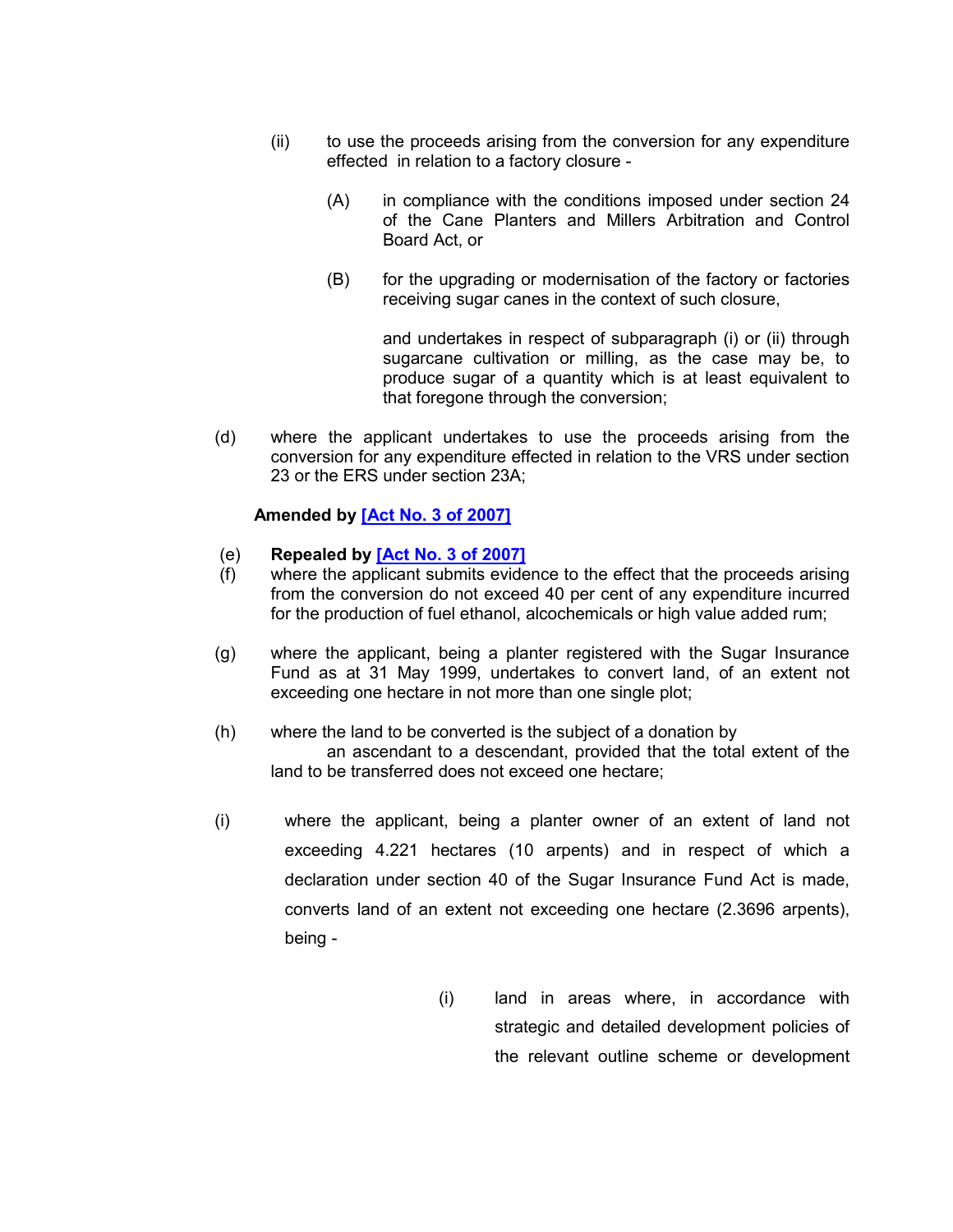plan, as the case may be, development is permissible; and

(ii) land other than land within an irrigation area; or

(j) where the applicant undertakes to use the proceeds arising from the conversion for any expenditure effected in relation to the construction of new roads that would otherwise have been financed by Government under a cost sharing scheme approved by Cabinet.

# **Amended by [\[Act No. 15 of 2005\]](https://supremecourt.govmu.org/get-doc-link/Act_No._15_of_2005)**

 $(1A)$  For the purposes of subsection  $(1)(c)(ii)$ ,  $(d)$ ,  $(f)$  and  $(j)$ , an applicant shall be deemed to be entitled to exemption from land conversion tax in respect of the conversion of one hectare of land for every 5.5 million rupees of expenditure referred to in this section.

# **Added by [\[Act No. 1 of 2009\]](https://supremecourt.govmu.org/get-doc-link/Act_No._1_of_2009)**

- $(2)$  Subsection  $(1)(g)$  shall not apply to -
	- (a) a person who converts land pursuant to section 11 (2) and (3); or
	- (b) land within an irrigation area.
- (3) The Mauritius Cane Industry Authority shall monitor the compliance by an applicant with the conditions specified in this section, in sections 11 and 14 and in Parts III and IV of the Twelfth Schedule.
- (4) Any application under section 28, pending before the commencement of section  $29(1)(a)$  as amended by section  $29(d)(i)$  of the Economic and Financial Measures (Miscellaneous Provisions) Act 2011, shall be dealt with in all respects as if the amendment had not come into operation.

**Amended by [\[Act No. 20 of 2002\];](https://supremecourt.govmu.org/get-doc-link/Act_No._20_of_2002) [\[Act No. 28 of 2004\];](https://supremecourt.govmu.org/get-doc-link/Act_No._28_of_2004) [\[Act No. 14 of 2005\];](https://supremecourt.govmu.org/get-doc-link/Act_No._14_of_2005) [\[Act No. 21 of 2006\];](https://supremecourt.govmu.org/get-doc-link/Act_No._21_of_2006) [\[Act No. 1 of 2009\];](https://supremecourt.govmu.org/get-doc-link/Act_No._1_of_2009) [\[Act No. 20 of 2011\];](https://supremecourt.govmu.org/get-doc-link/Act_No._20_of_2011) [\[Act No. 26 of 2012\];](https://supremecourt.govmu.org/get-doc-link/Act_No._26_of_2012) [\[Act No.](https://supremecourt.govmu.org/get-doc-link/Act_No._15_of_2013)  [15 of 2013\];](https://supremecourt.govmu.org/get-doc-link/Act_No._15_of_2013) [\[Act No. 9 of 2015\];](https://supremecourt.govmu.org/get-doc-link/Act_No._9_of_2015) [\[Act No. 34 of 2016\];](https://supremecourt.govmu.org/get-doc-link/Act_No._34_of_2016) [\[Act No. 10 of 2017\];](https://supremecourt.govmu.org/get-doc-link/Act_No._10_of_2017) [\[Act No. 11 of](https://supremecourt.govmu.org/get-doc-link/Act_No._11_of_2017)  [2017\];](https://supremecourt.govmu.org/get-doc-link/Act_No._11_of_2017) [\[Act No. 13 of 2019\];](https://supremecourt.govmu.org/get-doc-link/Act_No._13_of_2019) [\[Act No. 15 of 2021\]](https://supremecourt.govmu.org/get-doc-link/Act_No._15_of_2021)**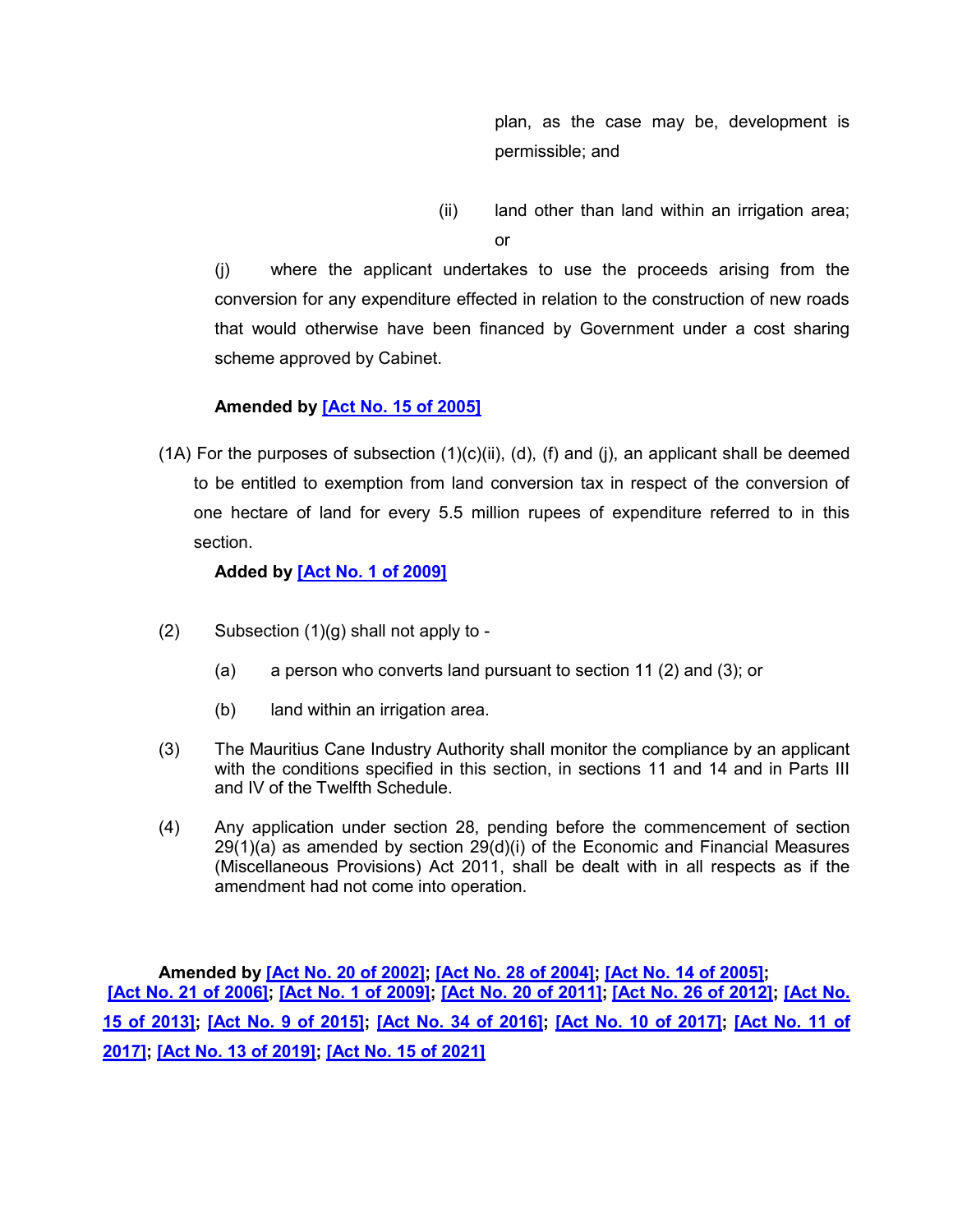### **30. Recovery of land conversion tax**

Where any amount of land conversion tax under this section has not been paid, the Registrar-General shall recover the amount unpaid in the same manner as any duty or tax is recoverable under section 42 of the Land (Duties and Taxes) Act 1984.

### **PART VI - MISCELLANEOUS**

#### **31. Exemption to specified entity**

Notwithstanding this Act and the Morcellement Act, any transaction in respect of any conversion or parcelling of land pursuant to this Act by a specified entity shall be exempted from payment of –

- (a) any land conversion tax payable under this Act; and
- (b) any fee payable under the Morcellement Act.

#### **Amended by [\[Act No. 26 of 2001\];](https://supremecourt.govmu.org/get-doc-link/Act_No._26_of_2001) [\[Act No. 18 of 2008\]](https://supremecourt.govmu.org/get-doc-link/Act_No._18_of_2008)**

#### **32. Offences**

- (1) Any person who
	- $(a)$  puts agricultural land to non-agricultural use  $-$ 
		- (i) in breach of section  $28(1)$ ;
		- (ii) where the authority granted under section 28 has lapsed;
	- (b) fails to comply with any condition specified in the authority under section 28;

shall commit an offence and shall, on conviction, be liable to a fine which shall not be less than 20,000 rupees nor more than 500,000 rupees and to imprisonment for a term not exceeding 5 years.

- (2) Where a person is convicted under subsection (1), he shall be ordered by the court to pay, in addition to the fine, an amount which shall not be less than twice nor more than thrice the amount of land conversion tax payable, or deemed to be payable if exemption under section 29 was not granted under that section.
- (3) Where a person knowingly gives any information under this Act which is incorrect, false or misleading in any material particular, he shall commit an offence and shall,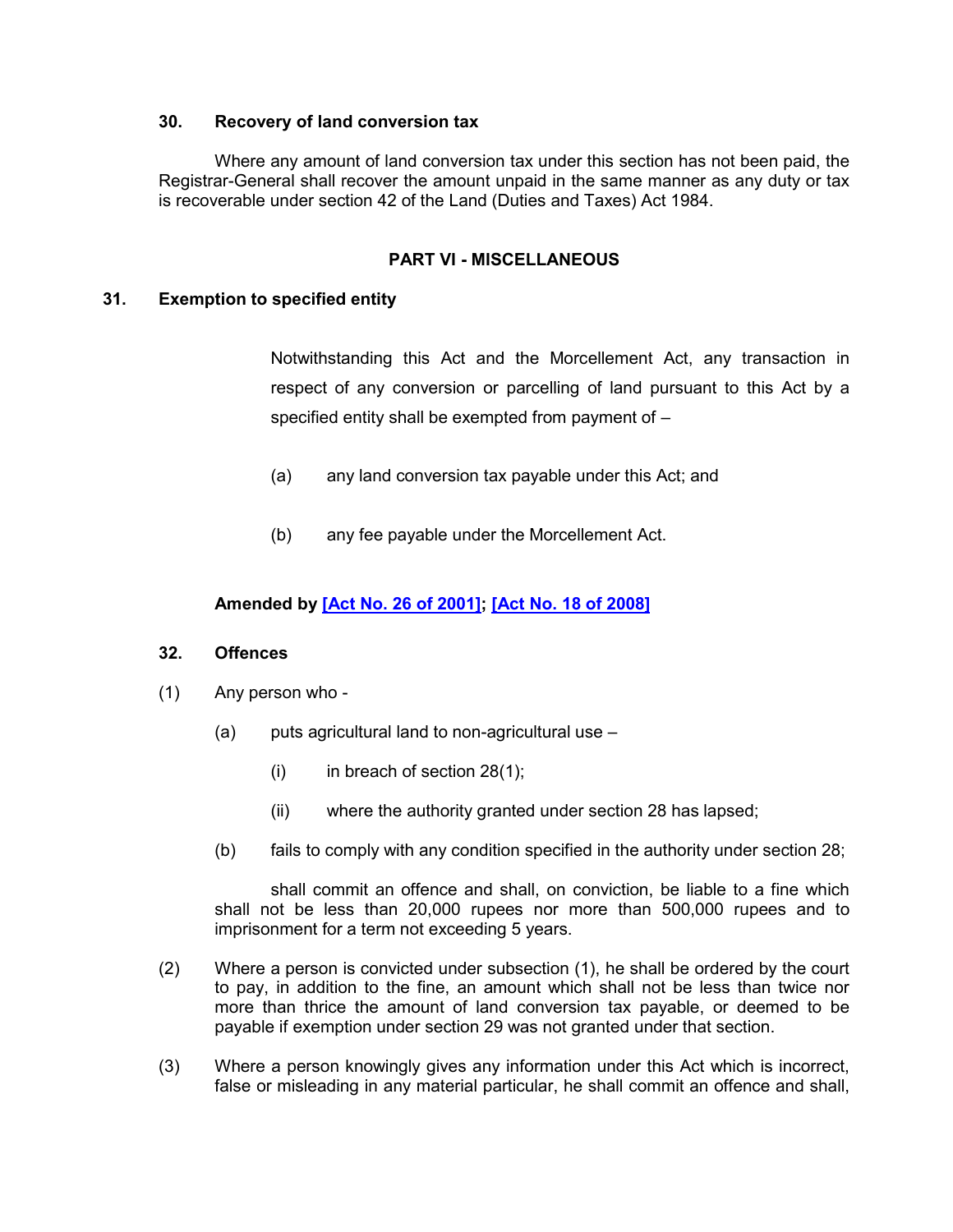on conviction, be liable to a fine not exceeding 500,000 rupees and to imprisonment for a term not exceeding 5 years.

- (4) Where a person contravenes any provision of this Act, he shall commit an offence and shall, on conviction, be liable where no specific penalty is provided for, to a fine not exceeding 50,000 rupees.
- (5) Notwithstanding section 153 of the Criminal Procedure Act, the court shall not impose on a person convicted under subsection (1) a fine which is less than the minimum fixed by that subsection.

#### **33. Jurisdiction**

Notwithstanding -

- (a) section 114 of the Courts Act;
- (b) section 72 of the District and Intermediate Courts (Criminal Jurisdiction) Act,

any District Court shall have jurisdiction to hear and determine an offence under this Act and may impose any fine or penalty provided under this Act.

#### **34. Regulations**

- (1) The Minister may
	- (a) make such regulations as he thinks fit for the purposes of this Act;
	- (b) by regulations, amend the Schedules other than the First Schedule, the Fourth Schedule, the Eleventh Schedule and the Twelfth Schedule.
- $(2)$  Any regulations made under subsection  $(1)$  may provide
	- (a) for the levying of fees and taking of charges;
	- (b) that any person who contravenes them shall commit an offence and shall, on conviction, be liable to a fine not exceeding 50,000 rupees.

### **Amended by [\[Act No. 1 of 2009\]](https://supremecourt.govmu.org/get-doc-link/Act_No._1_of_2009)**

#### **34A. Transitional provisions**

Sections 67 to 71 of the Companies Act 1984 shall not apply to a body controlled by the Trust.

### **Added by [\[Act No. 26 of 2001\]](https://supremecourt.govmu.org/get-doc-link/Act_No._26_of_2001)**

#### **35. Consequential amendments**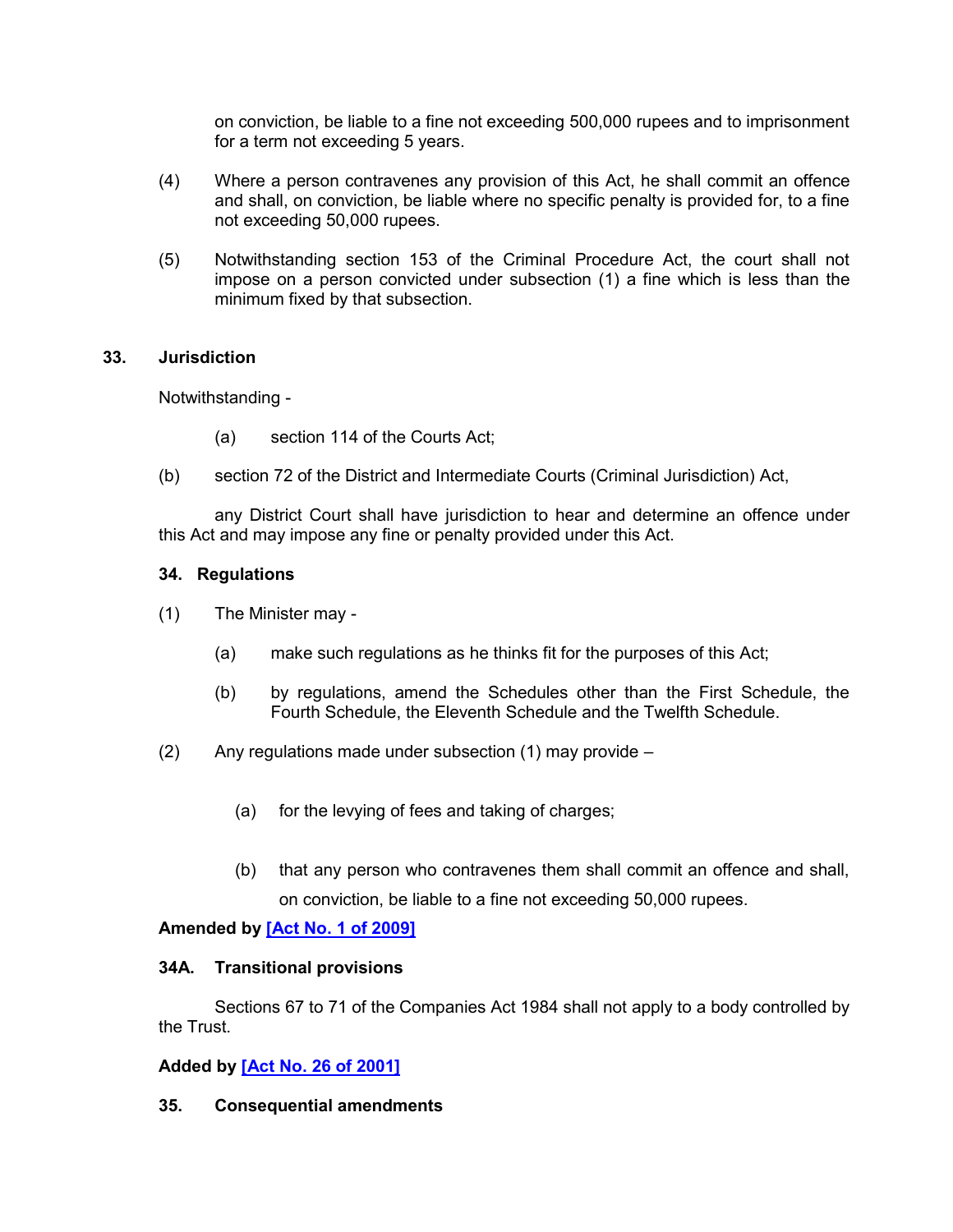- (1) The **Building Act** is amended in section 8, by adding after paragraph (b), the following new paragraph -
	- (c) in the case of any agricultural land as defined in the Sugar Industry Efficiency Act 2001, the Applicant for the permit produces to the Authority the authority granted under Part V of the Sugar Industry Efficiency Act 2001.

#### (2) The **Cane Planters and Millers Arbitration and Control Board Act** is amended -

- (a) in section 2, by inserting in its appropriate alphabetical order the following definition - "Mauritius Sugar Authority" means the Mauritius Sugar Authority established under the Mauritius Sugar Authority Act 1984;
- (b) in section 17, by adding after subsection (2), the following new subsections
	- (3) Subject to subsection (4), a planter may, with the approval of the Board, deliver sugar cane to a person engaged in the production of products other than sugar from sugar cane.
	- (4) The quantity of sugarcane which can be delivered for every period of 5 years under subsection (3) shall be determined by the Board after consultation with the Mauritius Sugar Authority.

#### (3) The **Income Tax Act 1995** is amended -

- (a) in section 2, in the definition of planter, by deleting from paragraph (a) the words "items 4 and 10' and replacing them by the words "items 4, 10, 18 and 19";
- (b) in section 25, by deleting subsection (7) and replacing it by the following subsection -
	- (7)(a) Subsection (6) shall not apply
		- (i) where a person sells or otherwise transfers plant or machinery to a relative or to a related company and the plant or machinery sold or transferred is used by the relative or the related company for the production of gross income;
		- (ii) in respect of industrial premises or plant or machinery sold or otherwise transferred by a person or body of persons engaged in a specified activity to a company engaged in a specified activity provided that the company is listed on the Stock Exchange and -
			- (A) has as shareholder the Trust established under the Sugar Industry Efficiency Act 2001, or any body controlled by the Trust or any specified entity; or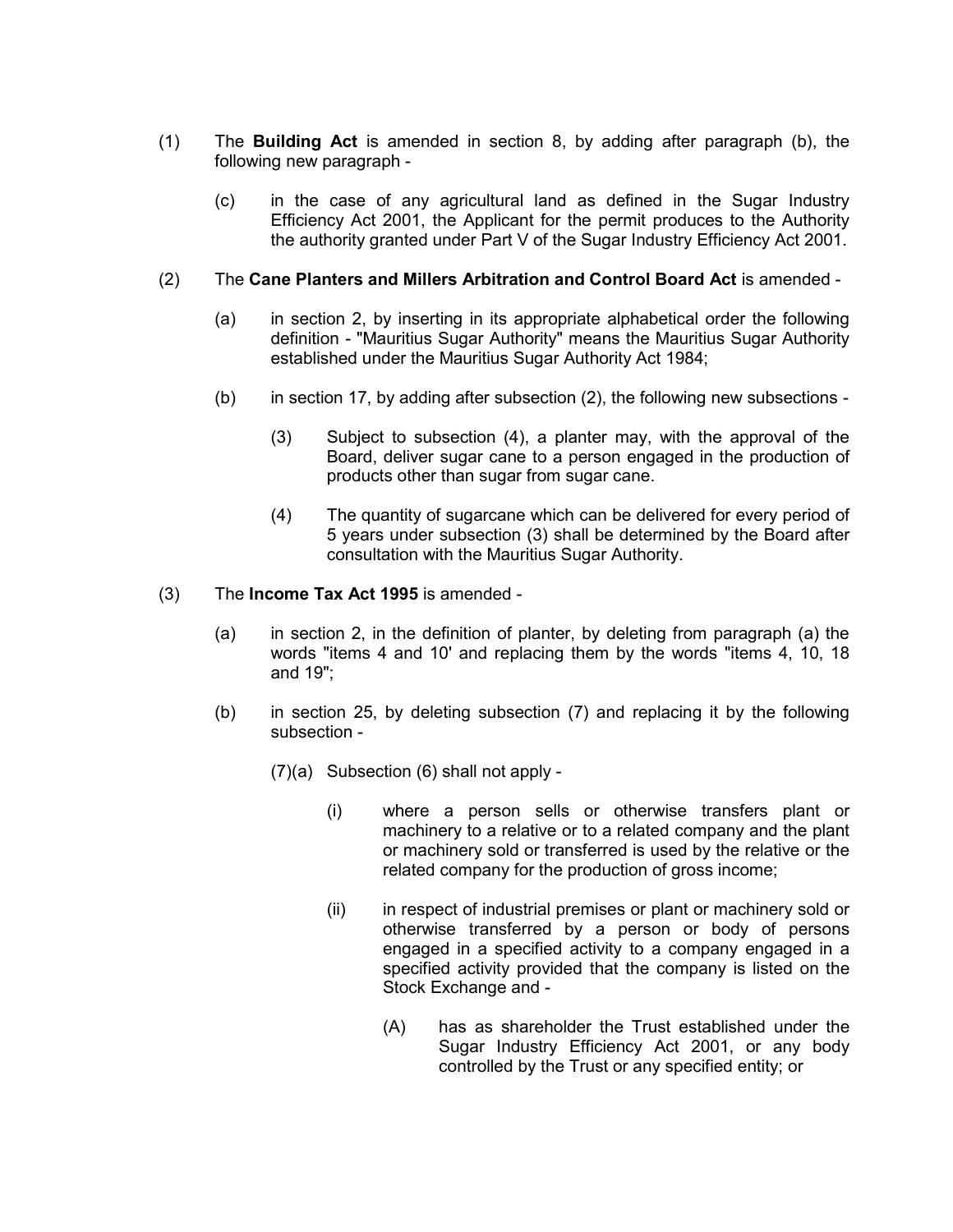- (B) sells or otherwise transfers any of its lands at a nominal price of one rupee to the Trust established under the Sugar Industry Efficiency Act 2001, or any body controlled by the Trust or to any specified entity.
- (b) In this subsection
	- (i) "specified activity" means-
		- (A) the growing of sugarcane;
		- (B) the milling of sugar; or
		- (C) the processing of sugar cane by-products including the production of firm or continuous electricity for export to the grid through the use of bagasse or coal, as the case may be.
	- (ii) "specified entity" has the same meaning as in the Sugar Industry Efficiency Act 2001.
- (c) in section 59, by adding after subsection (5) the following new subsection, the existing subsection (6) being renumbered (7) -
	- (6)(a) Where a body of persons engaged in a specified activity sells or otherwise transfers in an income year its business to a company engaged in a specified activity, the body of persons may in that income year transfer any unrelieved loss to the company provided that the company is listed on the Stock Exchange and -
		- (i) has as shareholder the Trust established under the Sugar Industry Efficiency Act 2001, or any body controlled by the Trust or any specified entity; or
		- (ii) sells or otherwise transfers any of its lands at a nominal price of one rupee to the Trust established under the Sugar Industry Efficiency Act 2001, or any body controlled by the Trust or to any specified entity.
		- (b) Any unrelieved loss transferred under paragraph (a) shall be deemed to be incurred by the company in the income year in which the loss is transferred and shall be available for set-off against the net income of the company.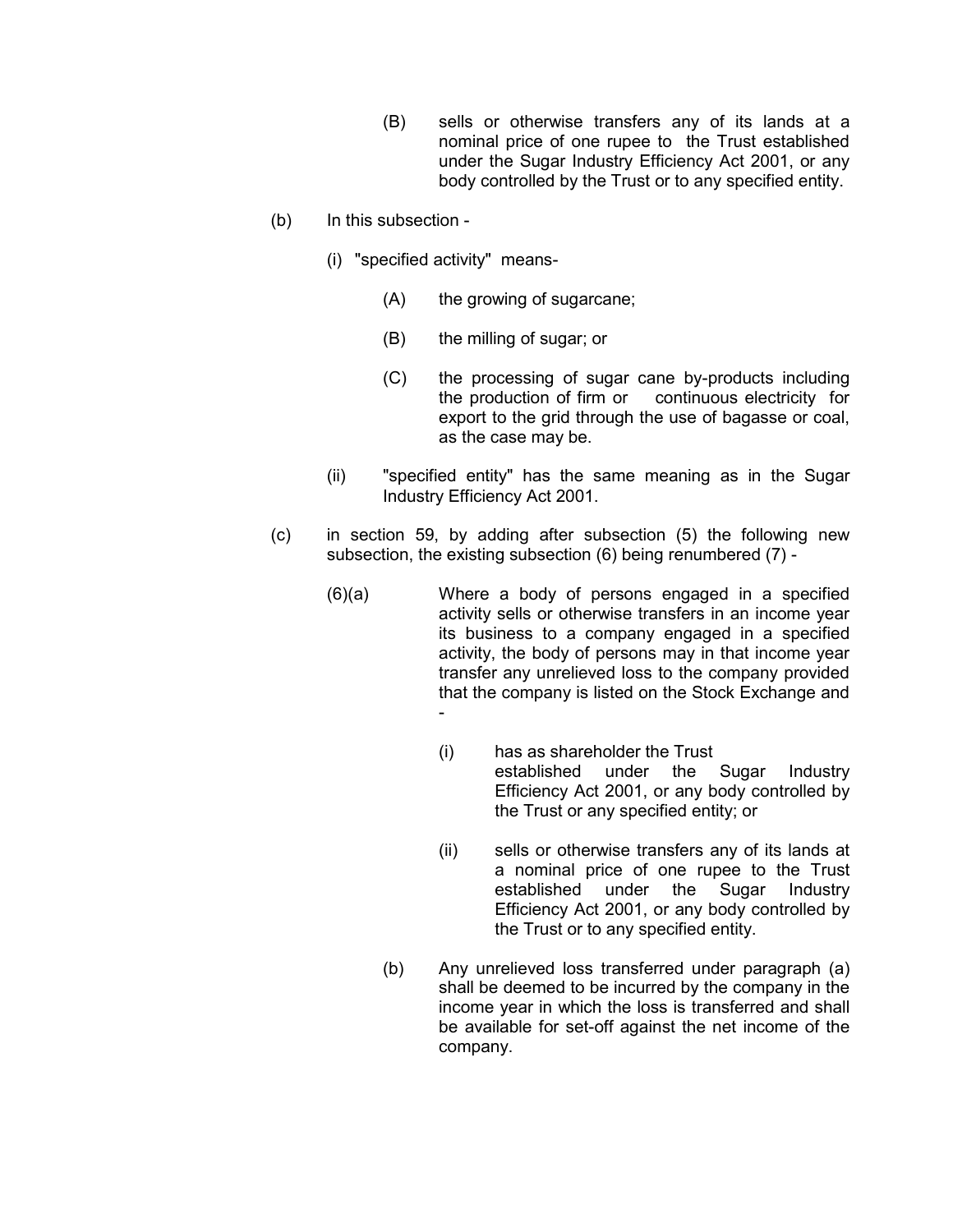- (c) For the purposes of paragraph (a), "specified activity" and "specified entity" have the same meaning as in section 25.
- (d) in the Second Schedule
	- (i) in Part II, by adding after item
	- 16, the following new item -
	- 17. Any advantage in money or in money's worth received as lump sum by an employee voluntarily terminating his contract of employment in the context of a factory closure pursuant to the Cane Planters and Millers Arbitration and Control Board Act or under the Voluntary Retirement Scheme under the Sugar Industry Efficiency Act 2001.
	- (ii) in Part IV, by adding after item 17 the following new items -
		- 18. Gains derived by a planter from the sale of land provided that the proceeds are used exclusively for the implementation of the Voluntary Retirement Scheme under the Sugar Industry Efficiency Act 2001.
		- 19. Gains derived by any person from the sale of land previously acquired by him from a planter implementing the Voluntary Retirement Scheme under the Sugar Industry Efficiency Act 2001.
		- 20. Gains derived by the Trust established under the Sugar Industry Efficiency Act 2001 or a body controlled by the Trust from the sale of land acquired pursuant to sections 10 and 12 of that Act.
- (4) The **Labour Act** is amended
	- (a) in the heading of Part V, by deleting the word "INTERCROP";
		- (b) in section 26 -
		- (i) by deleting the definition of "intercrop season";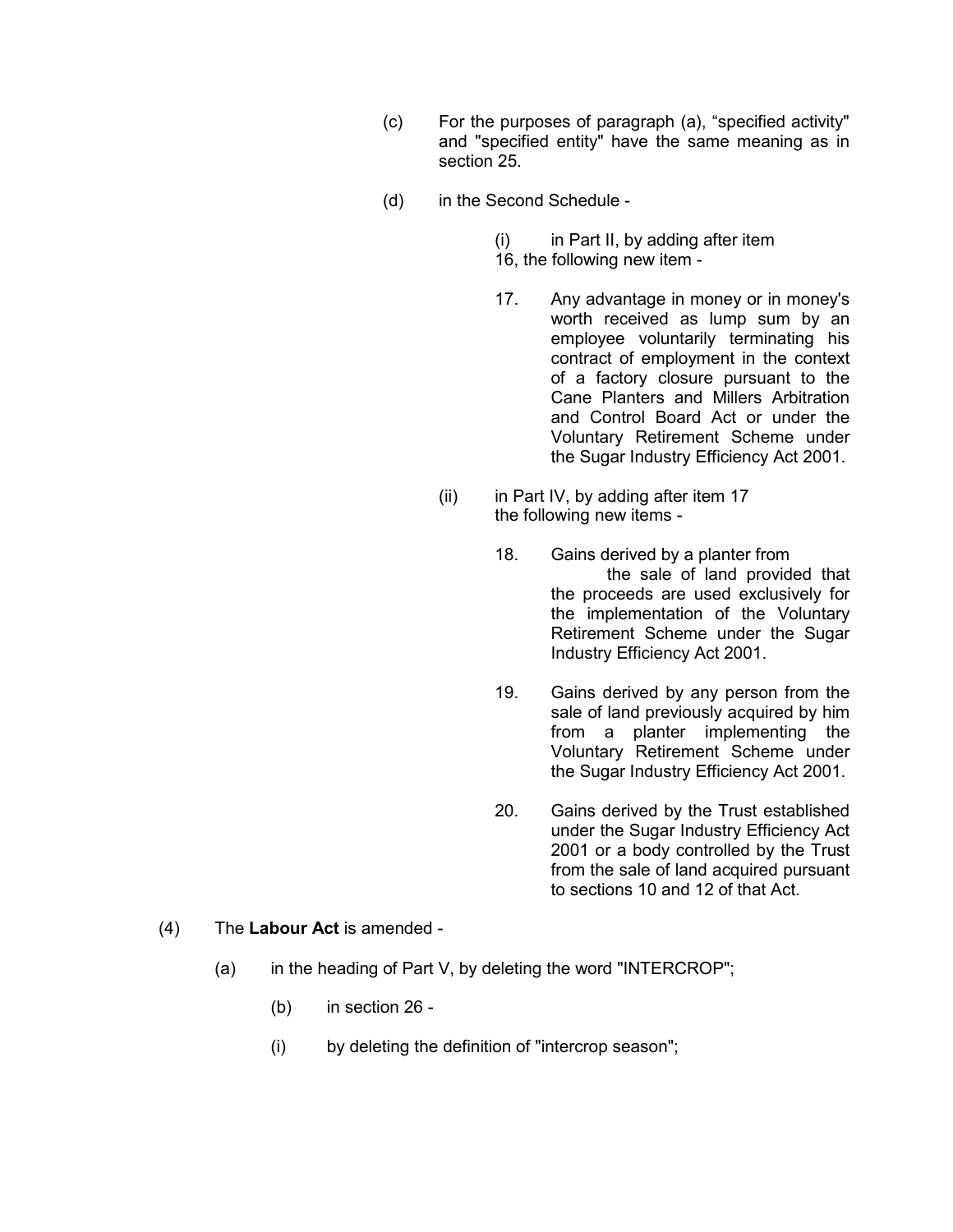(ii) by deleting the definition of "employer" and replacing it by the following definition -

"employer" means a person who owns either a sugar factory or land under sugar cane cultivation of an extent exceeding 10.5522 hectares (25 arpents) in the aggregate;

- (iii) by deleting paragraph (c) from the definition of "worker";
- (c) by repeating section 27 and replacing it by the following section
	- **27. Continued employment of existing workers in the sugar industry**

#### Subject to -

- (a) this Act;
- (b) section 23 of the Sugar Industry Efficiency Act 2001; and
- (c) section 24 of the Cane Planters and Millers Arbitration and Control Board Act,

every worker in employment on 31 May 2001 shall be entitled to remain in the employment of his employer;

- (d) by repealing sections 28 and 29;
- (e) by inserting immediately after Part V, the following new Part VA -

### **PART VA - WORKERS EMPLOYED BY JOB CONTRACTOR**

#### **28. Workers employed by job contractor**

- (1) Where a worker is employed by a job contractor for the purposes of
	- (a) land preparation, growing, harvesting or processing of sugarcane and the construction, repair or maintenance of roads, bridges or water works, structures or buildings, wholly or substantially required for the purposes of the sugar industry and any other work incidental to the exploitation of land; or
	- (b) the transport of canes, sugar, materials or supplies used in connection with any work specified in paragraph (a),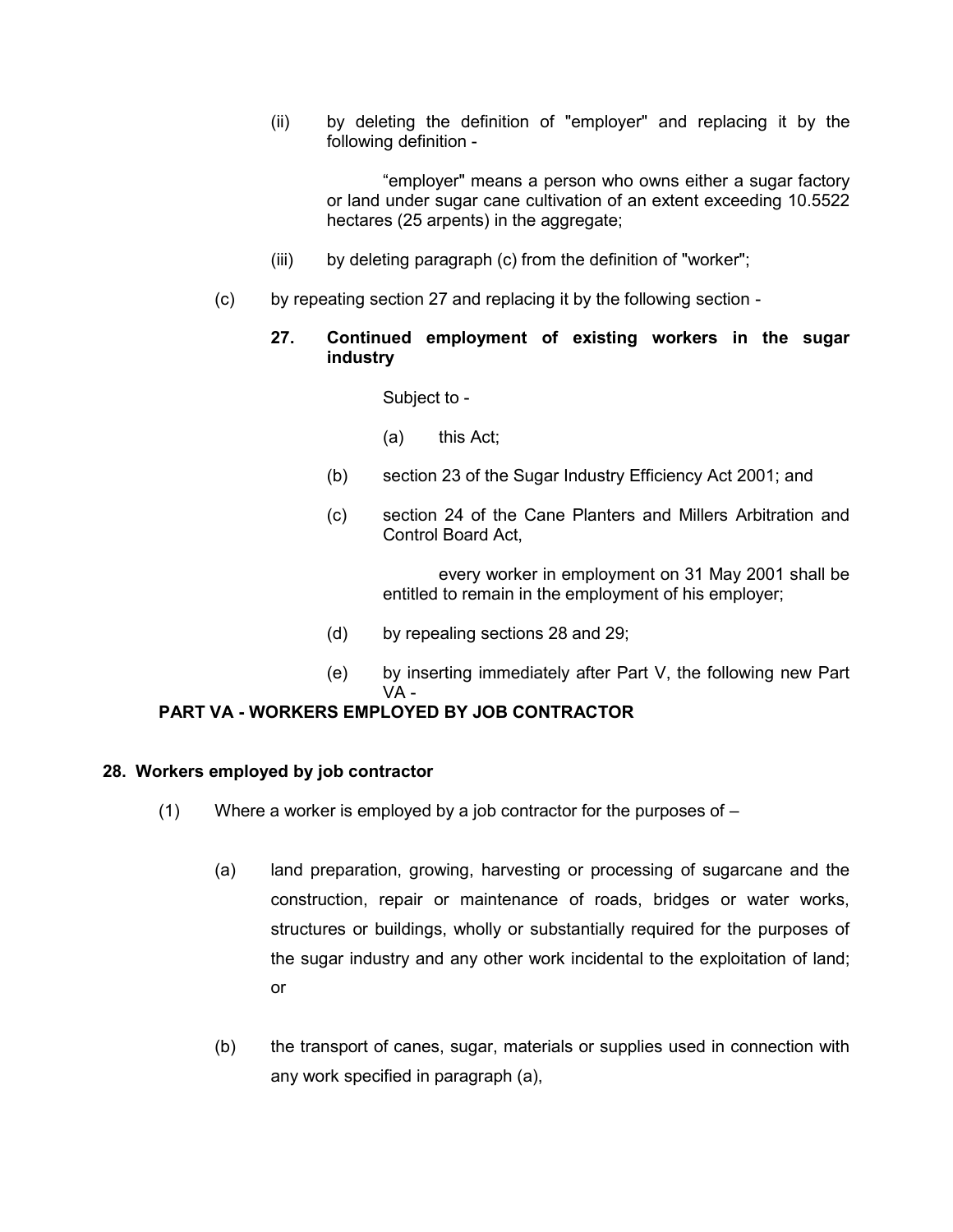the job contractor shall comply with this Act, and the Sugar Industry (Agricultural Workers) (Remuneration Order) Regulations 1983 and the Sugar Industry (Non-Agricultural Workers) (Remuneration Order) Regulations 1985.

- (2) Where an employer has recourse to one or more job contractors, the number of man-days performed by -
	- (a) workers employed by the job contractor; and
	- (b) seasonal workers employed by the employer,

shall not, in any year, exceed 20 per cent of the total number of man-days performed in that year by workers in employment under section 27.

- (3) Every employer shall, on or before 31 January of every year, submit to the Permanent Secretary, separate returns in respect of agricultural workers and nonagricultural workers, showing in respect of the preceding year -
	- (a) the number of workers employed by him under section 27;
	- (b) the number of seasonal workers employed by him;
	- (c) the number of workers employed by job contractors under section 28; and
	- (d) the number of man-days performed by the workers referred to in paragraphs (a), (b) and (c).
- (4) In this section, "employer" has the meaning assigned to it under section 26.
- (9) **The Local Bodies (Entertainment Duty) Act** is amended in section 3, by adding at the end of subsection (1), the words "or of entertainment provided by the Trust established under the Sugar Industry Efficiency Act 1988 or by a company wholly owned by the Trust".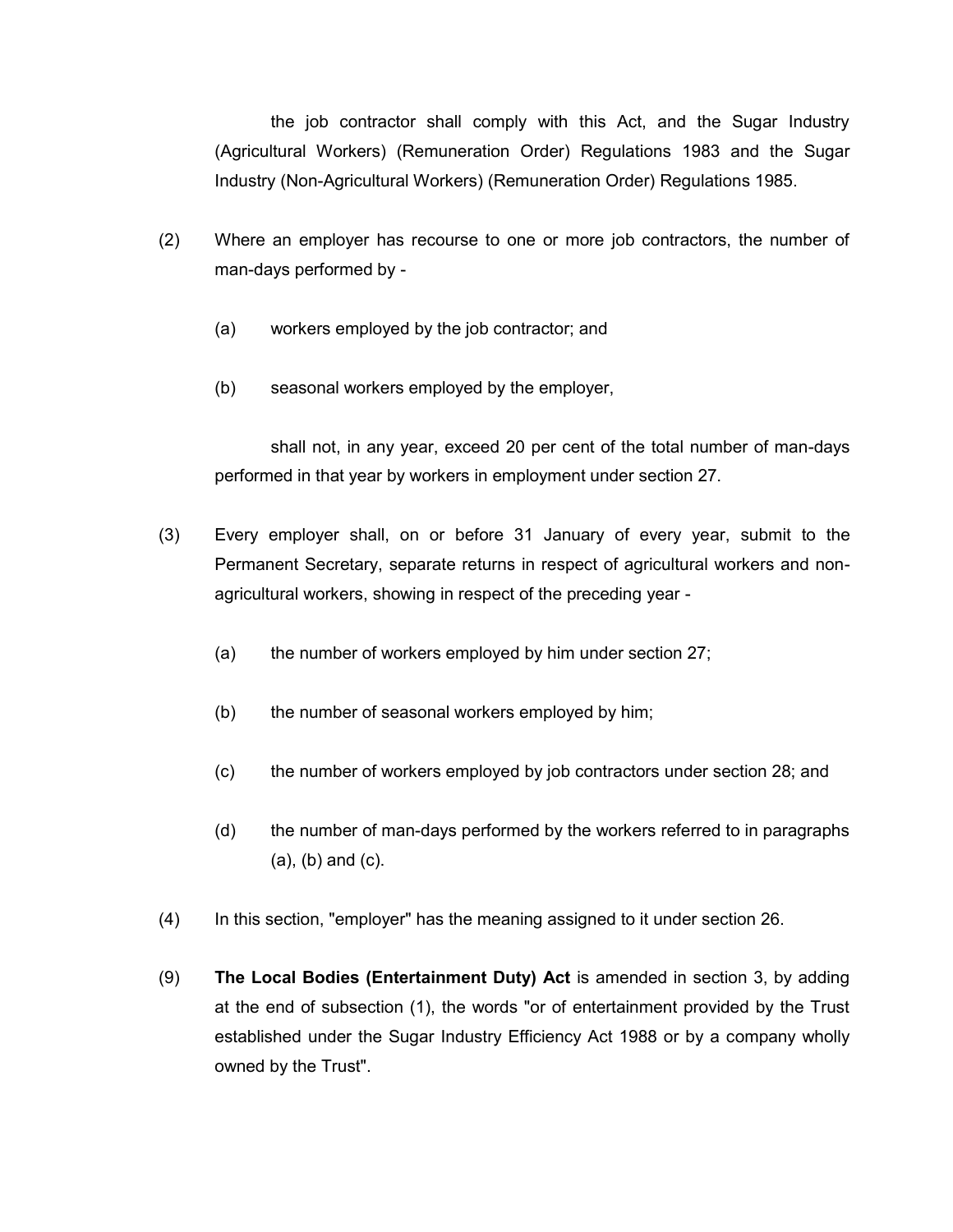## (10) **The Mauritius Sugar Authority Act 1984** is amended -

(a) by deleting section 4 and replacing it by the following section -

# **4. Object of the Authority**

The Authority shall, having regard to the national interest, be responsible for -

- (a) promoting and maintaining the development, efficiency and viability of the sugar industry; and
- (b) promoting the establishment and development of the sugar cane cluster.
- (b) in section 13, by inserting immediately after paragraph (b), the following new paragraph (c), the existing paragraphs, (c) to (n) being relettered (d) to (o) respectively -
- (c) promote and facilitate the setting up and the development of the sugar cane cluster in Mauritius and in the region;

# (7) The **Morcellement Act 1990** is amended in section 8 in subsection (1),

by deleting the words "A developer" and replacing them by the words "Subject to section 14(3) of the Sugar industry Efficiency Act 2001, a developer";

# (8) The **National Pensions Act** is amended -

- (a) in section 2, in the definition of "pension points" by adding after the words "Third Schedule", the words "or the Eighth Schedule";
- (b) by adding at the end of section 16, the words "under section  $20(2)$ ";
- (b) in section  $20 -$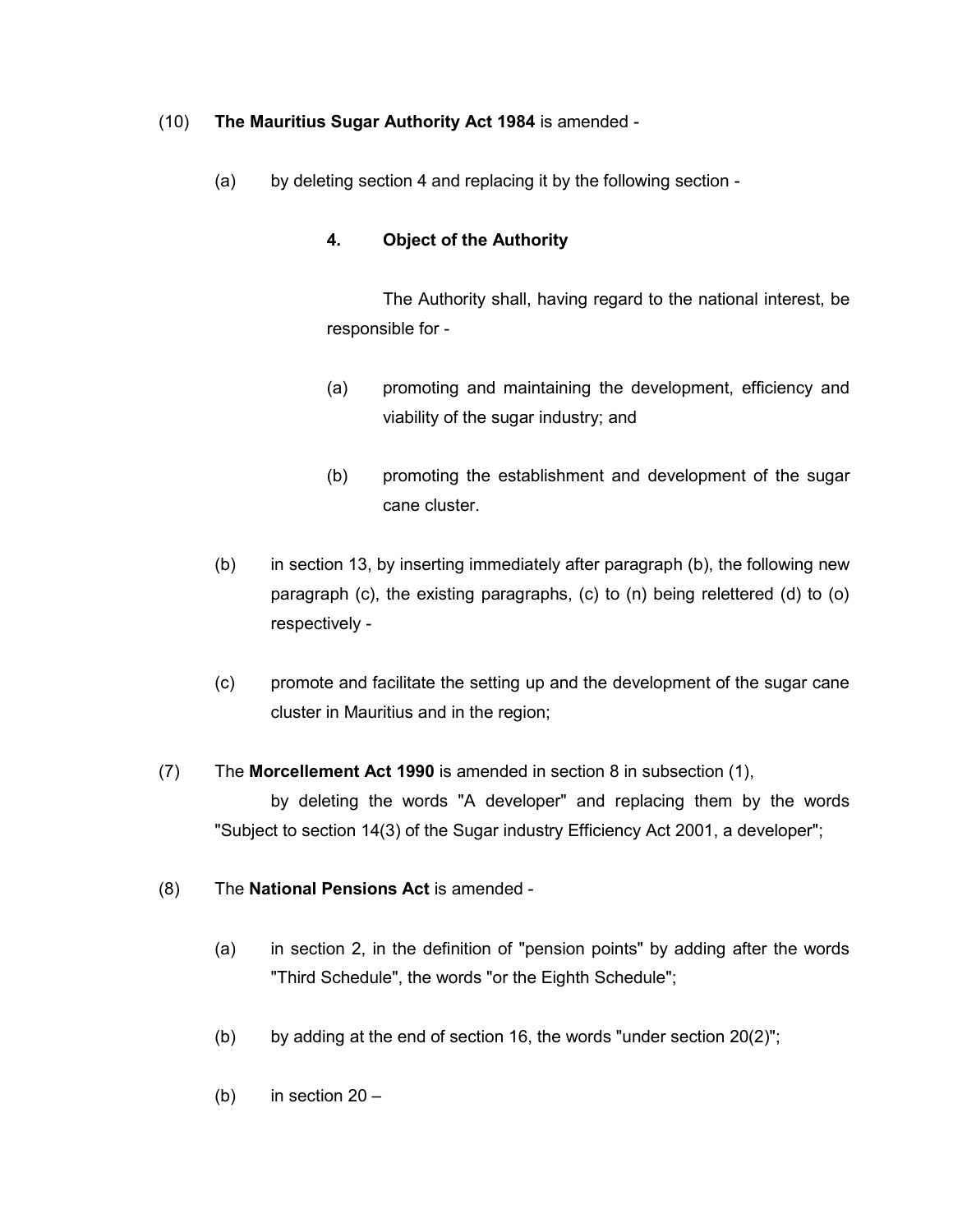- (i) in subsection (1), by deleting the words "Every insured person shall" and replacing them by the words "Subject to the other provisions of this section, every insured person shall";
- (ii) in subsection (2), by inserting immediately after the words "contributory retirement pension", the words "in respect of an insured person of the age of 60 or over";
- (iii) by adding after subsection (2), the following new subsections –
	- (3) Every
		- (a) female agricultural worker of the age of 50 or over; or
		- (b) male agricultural worker, or mate nonagricultural worker, of the age of 55 or over,

shall be entitled to an actuarially calculated contributory retirement pension as from the date the contract of employment is voluntarily terminated by the worker in the context of a Voluntary Retirement Scheme under section 23 of the Sugar Industry Efficiency Act 2001.

- (4) Subject to subsection (5), every
	- (a) female agricultural worker of the age of 50 or over; or
	- (b) male agricultural worker of the age of 55 or over,

who has availed herself or himself of the optional retirement provision of paragraph 21 of the Second Schedule to the Sugar Industry (Agricultural Workers) (Remuneration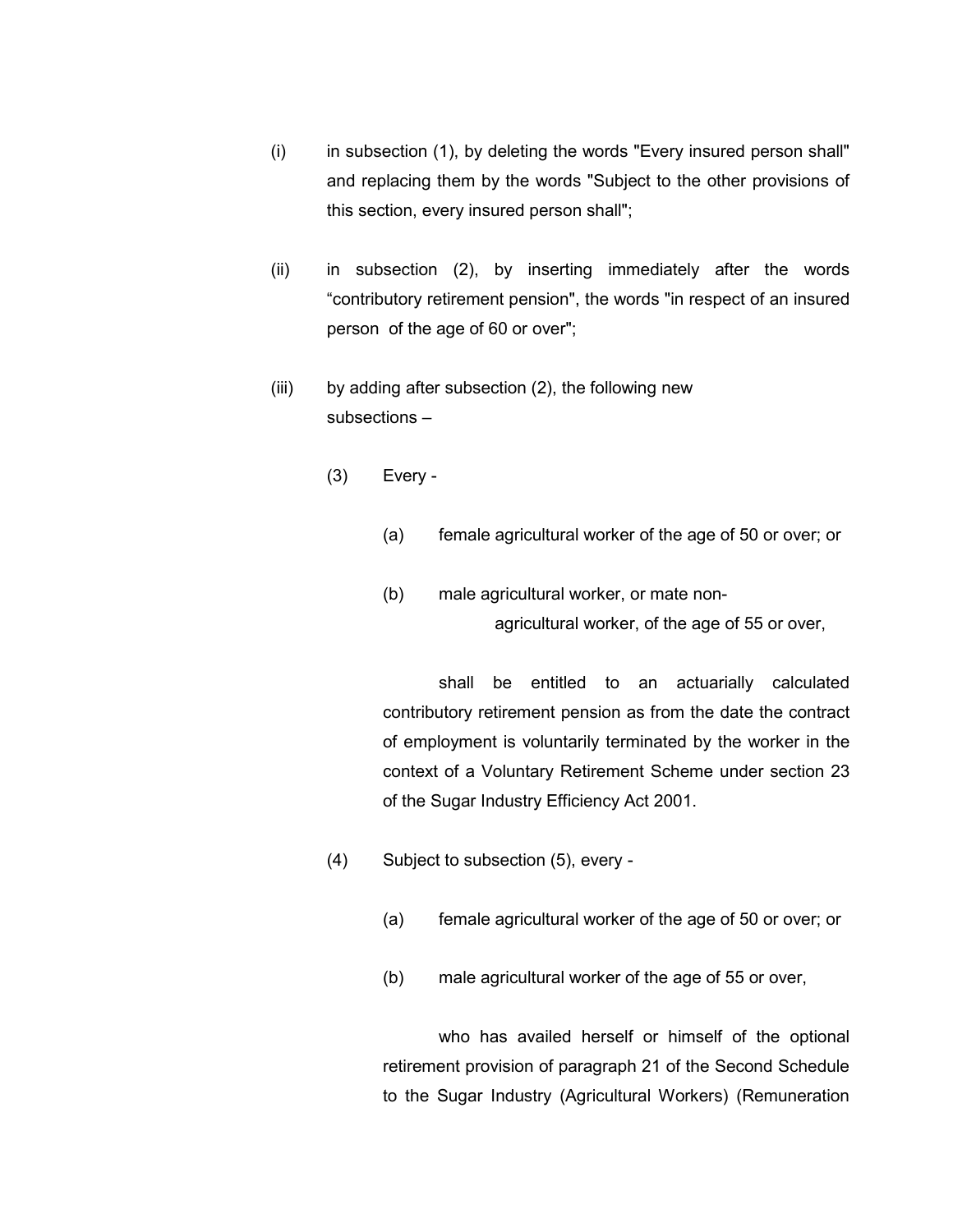Order) Regulations 1983, shall be entitled to an actuarially calculated contributory retirement pension.

- (5) The contributory retirement pension under subsection (4) shall be paid -
	- (a) in the case of a female agricultural worker
		- (i) who has not reached the age of 55 at the time of retirement, as from the date she reaches the age of 55; or
		- (ii) who has reached the age of 55 or over at the time of retirement, as from the date of her retirement; or
	- (b) in the case of a male agricultural worker
		- (i) who has not reached the age of 58 at the time of retirement, as from the date he reaches the age of 58; or
		- (ii) who has reached the age of 58 or over at the time of retirement, as from the date of his retirement.
- (6) The actuarially calculated contributory retirement pension under subsection (3) or (4) shall be calculated in accordance with the Eighth Schedule.
- (d) in section 22, in subsection  $(3)(a)$ , by deleting the words "payable to him or which would have been payable to him had he retired, immediately before his death" and replacing them by the words "in accordance with the Third Schedule, payable to him or which would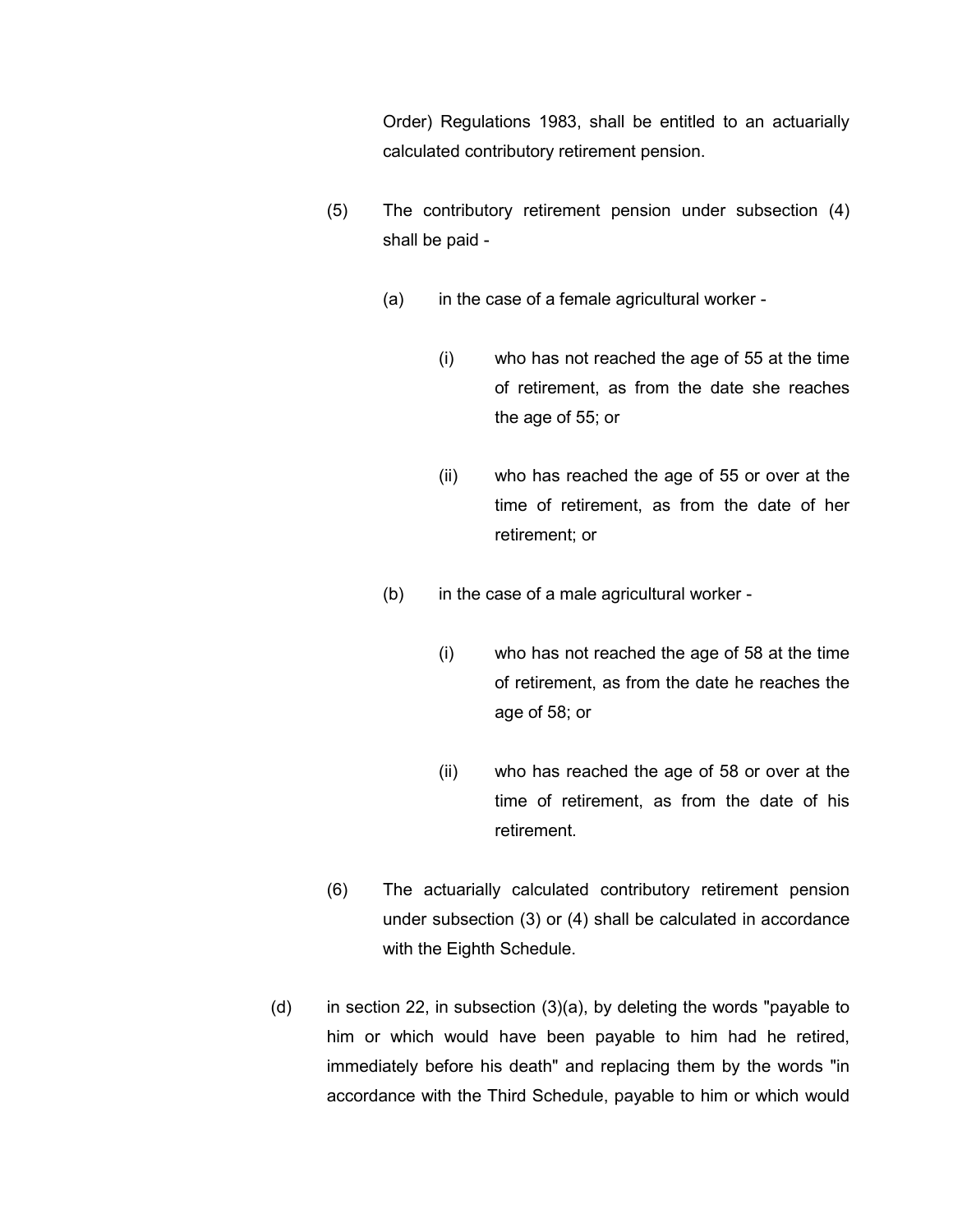have been payable to him had he retired before his death, provided that such amount shall not be less than the amount specified in the Second Schedule";

- (e) in section 23, in subsection  $(2)(a)$ -
	- (i) in subparagraph (i), by inserting immediately after the words "the contributory pension payable ", the words "in accordance with the Third Schedule";
	- (ii) in subparagraph (ii), by inserting immediately after words "payable to him", the words "in accordance with the Third Schedule";
- (f) in section 37, by inserting immediately after subsection (1), the following new subsections-
	- (1a) The Fund shall, for the purposes of investment of any surplus of the Fund be deemed to be a body corporate.
	- (1b) For the purposes of subsections (1a), the Fund shall in any proceedings, judicial or otherwise be represented by the Permanent Secretary.
- (g) in section 38
	- $(i)$  in subsection  $(1)$  -
		- (A) by deleting the words "in such manner as the Minister of Finance may determine" and replacing them by the words "in such manner as the NPF and NSF Investment Committee set up under subsection (2) may determine";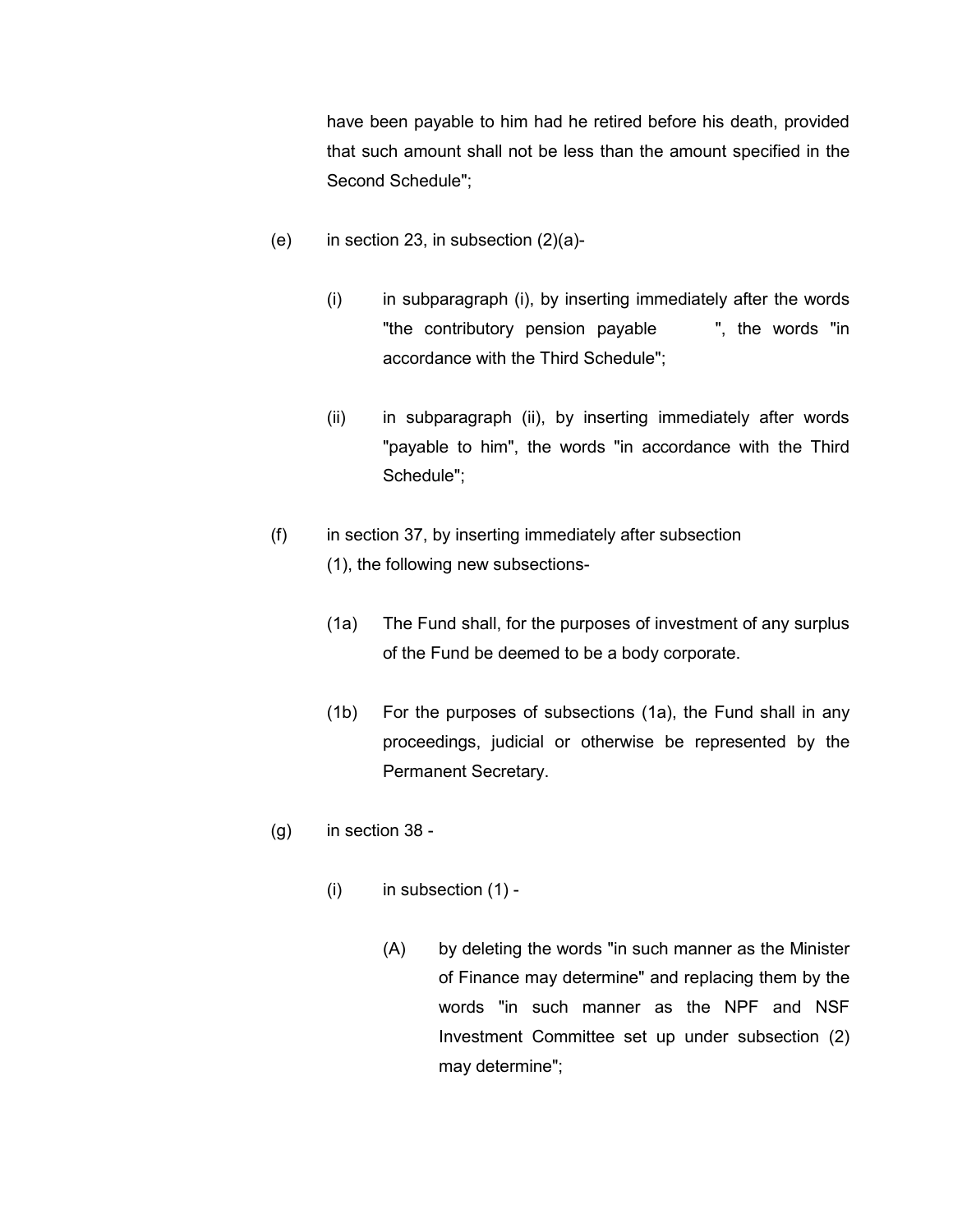- (B) in paragraph (d), by deleting the word "Minister" and replacing it by the words "NPF and NSF Investment Committee";
- (ii) by inserting immediately after subsection (1), the following new subsections (2), (3), (4) and (5), the existing subsection (2) being renumbered (6) accordingly -
	- (2) There is set up for the purposes of determining the manner in which any surplus remaining in the Fund may be invested, a committee to be known as the NPF and NSF Investment Committee.
	- (3) The Committee under subsection (2) shall consist of
		- (a) the Financial Secretary who shall be the Chairperson;
		- (b) the Permanent Secretary of the Ministry responsible for the subject of social security;
		- (c) one member of the Board, designated by the Minister;
		- (d) one member of the Technical Committee established under section 7 of the National Savings Fund Act 1995, designated by the Minister;
		- (e) the Accountant-General;
		- (f) one representative of employers, appointed by the Minister of Finance;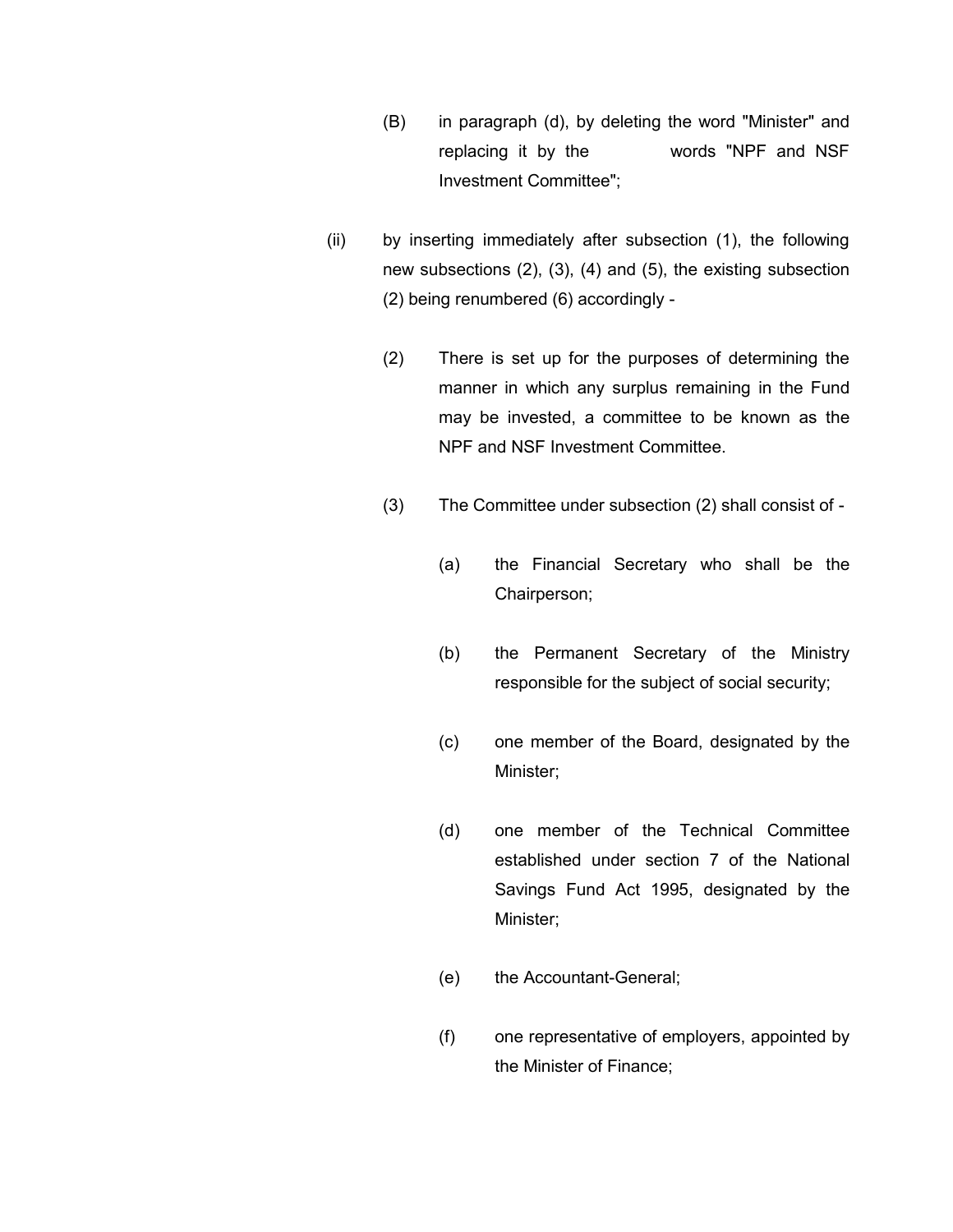- (g) one representative of trade unions, appointed by the Minister of Finance; and
- (h) 3 other persons having experience in fund management, actuarial science, accountancy or economics, appointed by the Minister of Finance.
- (4) The Committee shall
	- (a) meet not less than once every month and at such time and place as the Chairperson thinks fit;
	- (b) regulate its meetings and proceedings in such manner as it thinks fit;
- (5) At any meeting of the Committee, 6 members shall constitute a quorum.
- $(h)$  in section 48, in subsection  $(2)$  -
	- (i) in paragraph (a), by inserting immediately after subparagraph (ii), the following new subparagraph -
		- (iii) on his voluntary termination of his contract of employment in the context of the Voluntary Retirement Scheme pursuant to section 23 of the Sugar Industry Efficiency Act 2001;
	- (ii) in paragraph (c), by deleting the words "the age of 58" and the words "the age of 55" and replacing them by the words "the age of 55" and the words "the age of 50" respectively.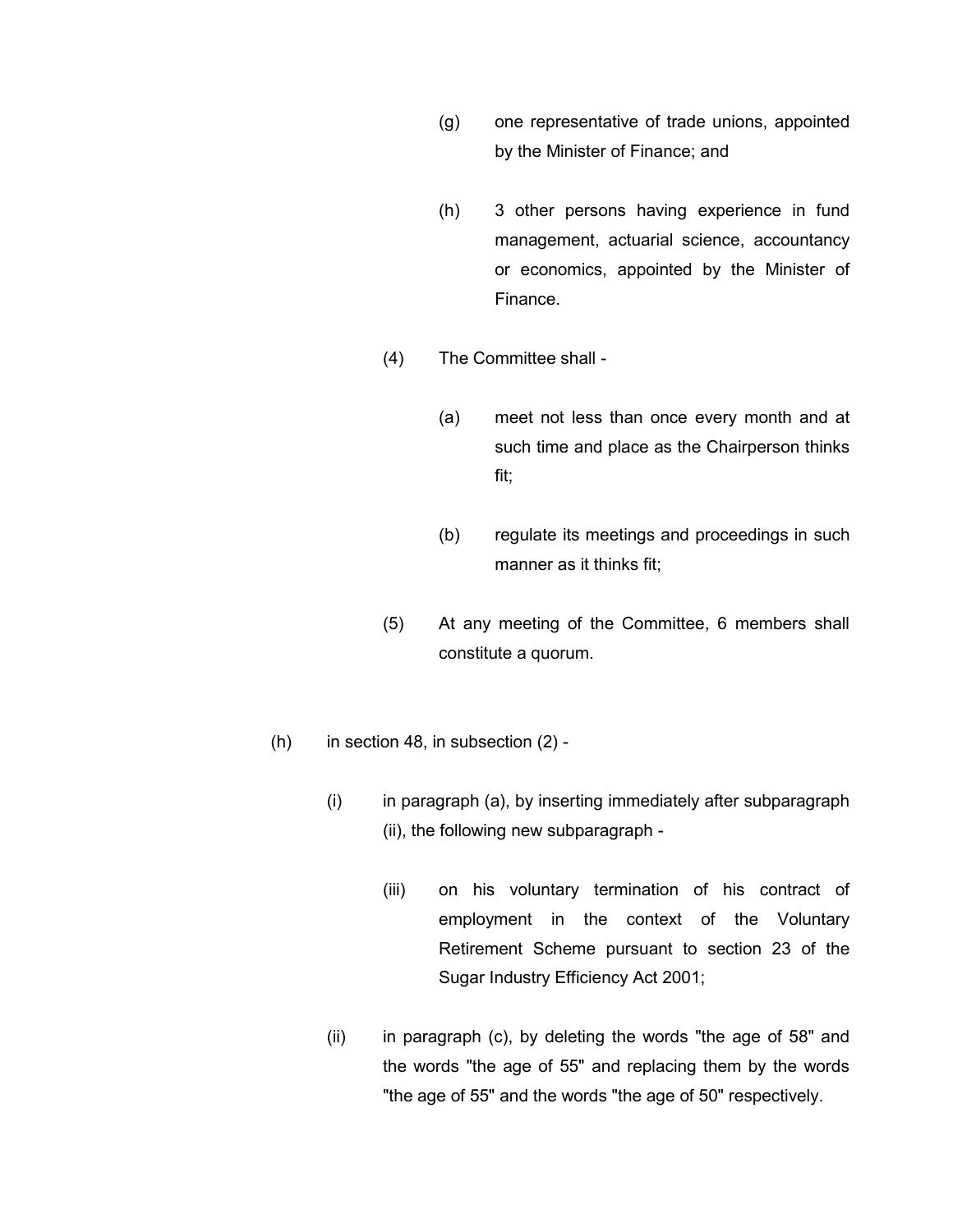(i) by adding after the Seventh Schedule, the Fourteenth Schedule to this Act.

## (9) The **National Savings Fund Act 1995** is amended –

- (a) in section 3
	- (i) by numbering the existing provision as subsection (1);
	- (ii) by adding after the new subsection (1), the following new subsections -
		- (2) The Fund shall, for the purposes of any investment of any surplus of the Fund, be deemed to be a body corporate.
		- (3) For purposes of subsection (2), the Fund shall, in any proceedings, judicial or otherwise be represented by the Permanent Secretary
- (b) in section 8(b), by deleting the words "the Minister of Finance" and replacing them by the words "the NPF and NSF Investment Committee referred to in section 10";
- (c) in section  $10 -$ 
	- (i) by deleting the words "in such manner as the Minister of Finance may determine" and replacing them by the words "in such manner as the NPF and NSF Investment Committee set up under section 38 of the National Pensions Act may determine";
	- (ii) by adding at the end of paragraph (c), the words "established under section 7".
- (10) The **Sugar Industry Pension Fund Act** is amended
	- (a) in section 18, by deleting subsections (2) and (3) and replacing them by the following subsections -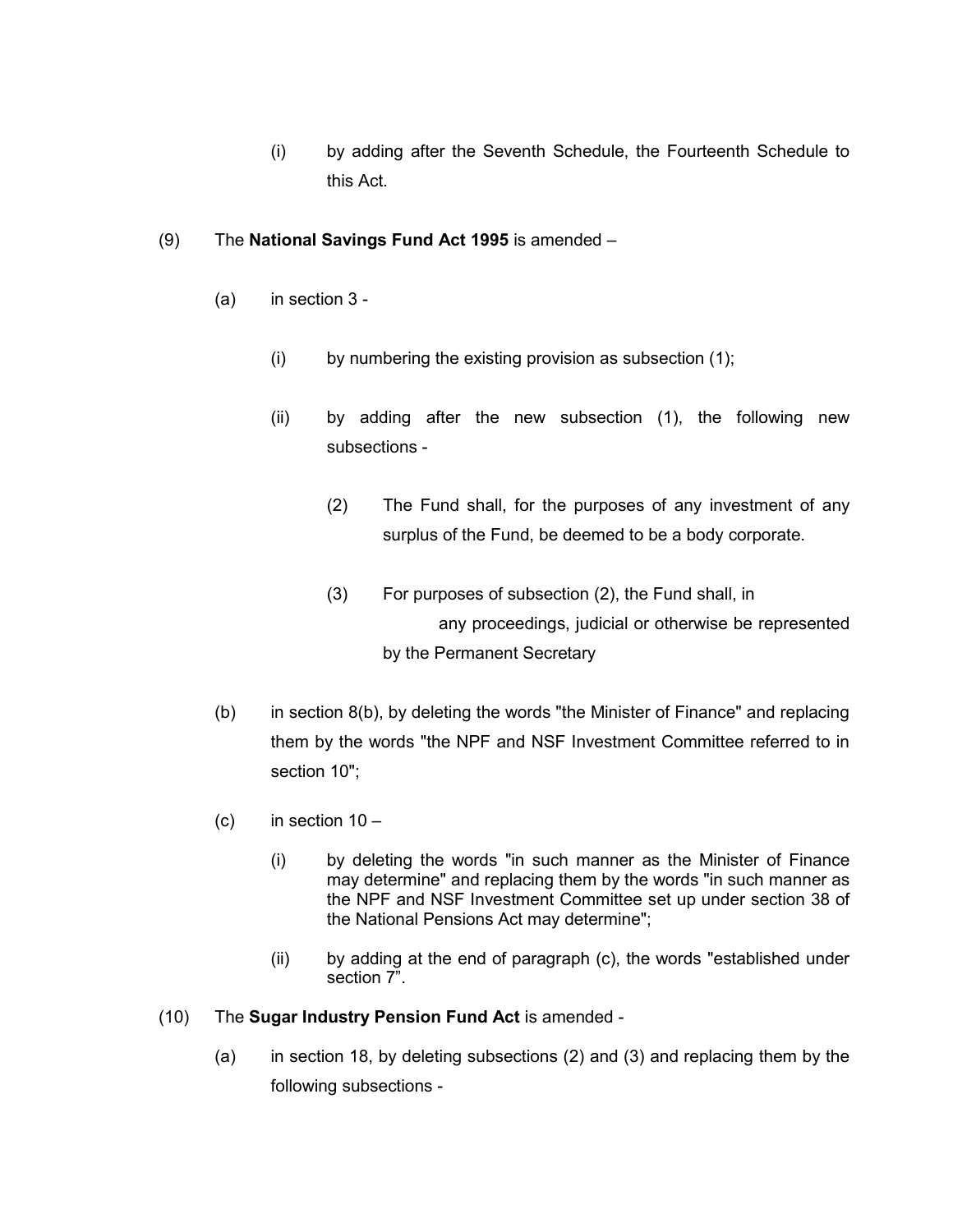- (2) A proportion of the management expenses, determined by the Board on the advice of the actuary, shall be reimbursed to the Fund by means of a special contribution to be made by all employers for this purpose.
- (3) The special contribution under subsection (2) shall be due and payable on the first day of each financial year of the Fund.
- (b) in section 23, in subsection (1), by deleting paragraph (a) and replacing it by the following paragraph -
	- (a) in current or deposit account with any bank or with any financial institution, in any currency, as may be approved by the Board;
- (c) in section 28, in subsection (2), by deleting the words "3 months" and replacing them by the words " 5 months";
- (d) in section 33, in subsection (1), by deleting the words "highest salary" and replacing them by the words "highest annual salary",
- (e) in section 34, in subsection (1), by deleting the words "interest at 3 per cent per annum" and replacing them by the words "Interest at the rate determined by the Board on the advice of the actuary";
- (f) in section 37
	- (i) by deleting subsection (2) and replacing it by the following subsection -
		- (2) Where a member has not reached the age of 40, he shall be entitled to a deferred pension.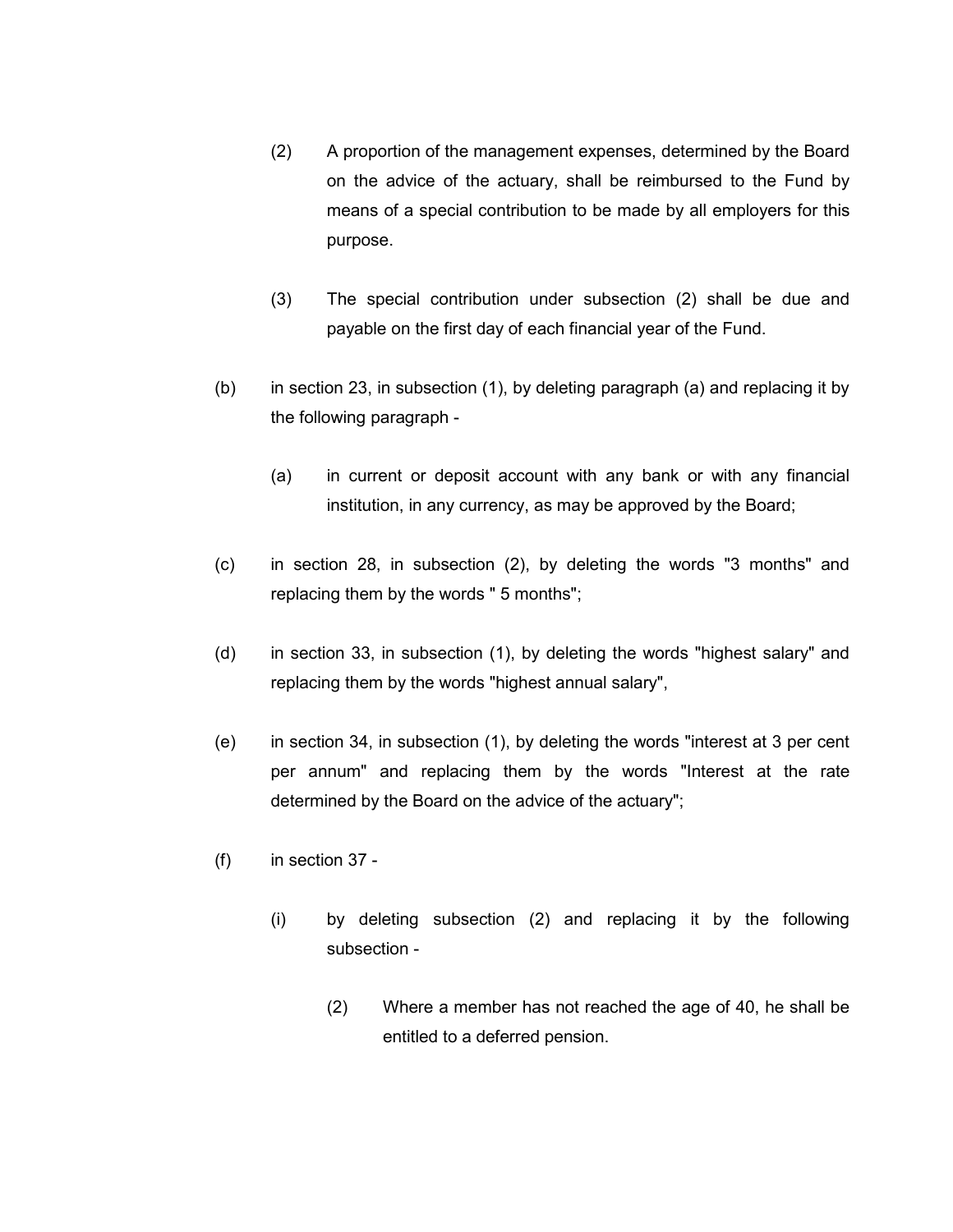- (ii) by deleting subsection (4) and replacing it by the following subsection -
	- (4) Where a member has reached the age of 40 but is under the age of 50, he shall be entitled to a deferred pension under subsection (3) or to a reduced deferred pension payable as from the date the member reaches the age of 50.
- (iii) by deleting subsection (6) and replacing it by the following subsection -
	- (6) Where a member has reached the age of 50, he shall be entitled to a deferred pension under subsection (3) or to a reduced immediate pension.
- $(q)$  in section 43, in subsection (3), by deleting the words "within 5 years";
- (h) in section 44, by deleting the words "10,000 rupees" and replacing them by the words "100,000 rupees";
- (i) in section 46, by deleting subsection (2) and replacing it by the following subsection -
	- (2) Any disposable actuarial surplus shall be applied to the increase of benefits to members.

### (11) The **Code Napoléon (Exemption) Regulations 1994** are amended -

- (a) in regulation 2, by deleting the words "'in the Schedule" and replacing them by the words "in Part I of the Schedule";
- (b) by adding after regulation 2, the following new regulation -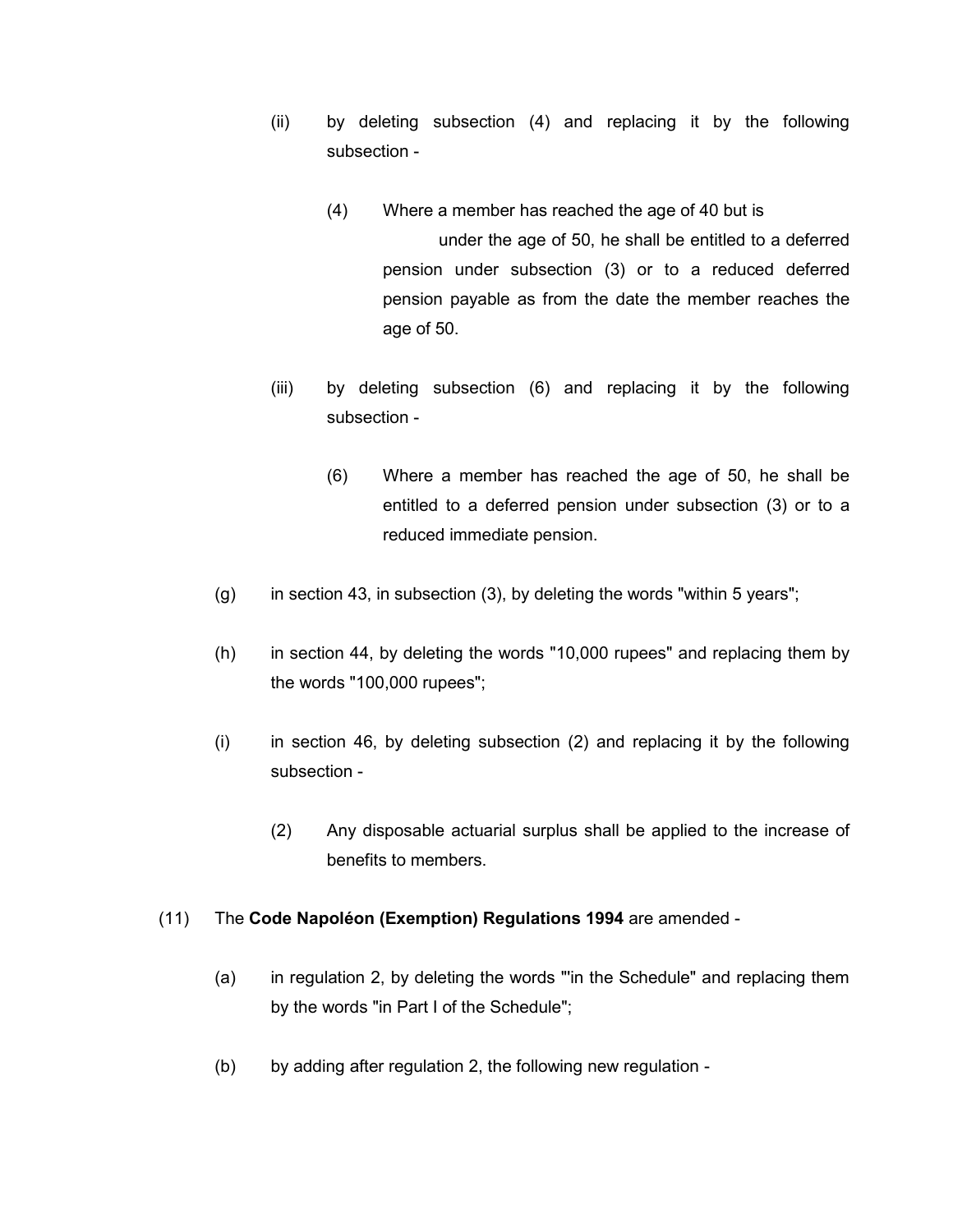- 3. Any sale of land or building pursuant to sections 11 and 12 of the Sugar Industry Efficiency Act 2001 by or to a body or person referred to in Part II of the Schedule shall not be challenged on ground of "vileté de prix" or "lésion".
- (c) by deleting the Schedule and replacing it by the Thirteenth Schedule to this Act.
- (12) The **National Savings Fund (Claims and Payment) Regulations 1997** are amended in regulation 2, in the definition of "retirement", by adding immediately after subparagraph (b)(iv), the following subparagraph -
	- (v) voluntary retirement under the Voluntary Retirement Scheme pursuant to section 23 of the Sugar Industry Efficiency Act 2001.
- (13) **The Sugar Industry (Agricultural Workers) (Remuneration Order) Regulations 1983** are amended -
	- (a) in regulation 2
		- $(i)$  in paragraph  $(1)$  -
			- (A) by inserting in its appropriate alphabetical order, the following new definition -

"job contractor" has the same meaning as in the Labour Act;

- (B) in the definition of "worker"
	- (1) in paragraph (b), by adding after subparagraph (ii), the following new sub- paragraph, the word "and" being added at the end of subparagraph (ii) -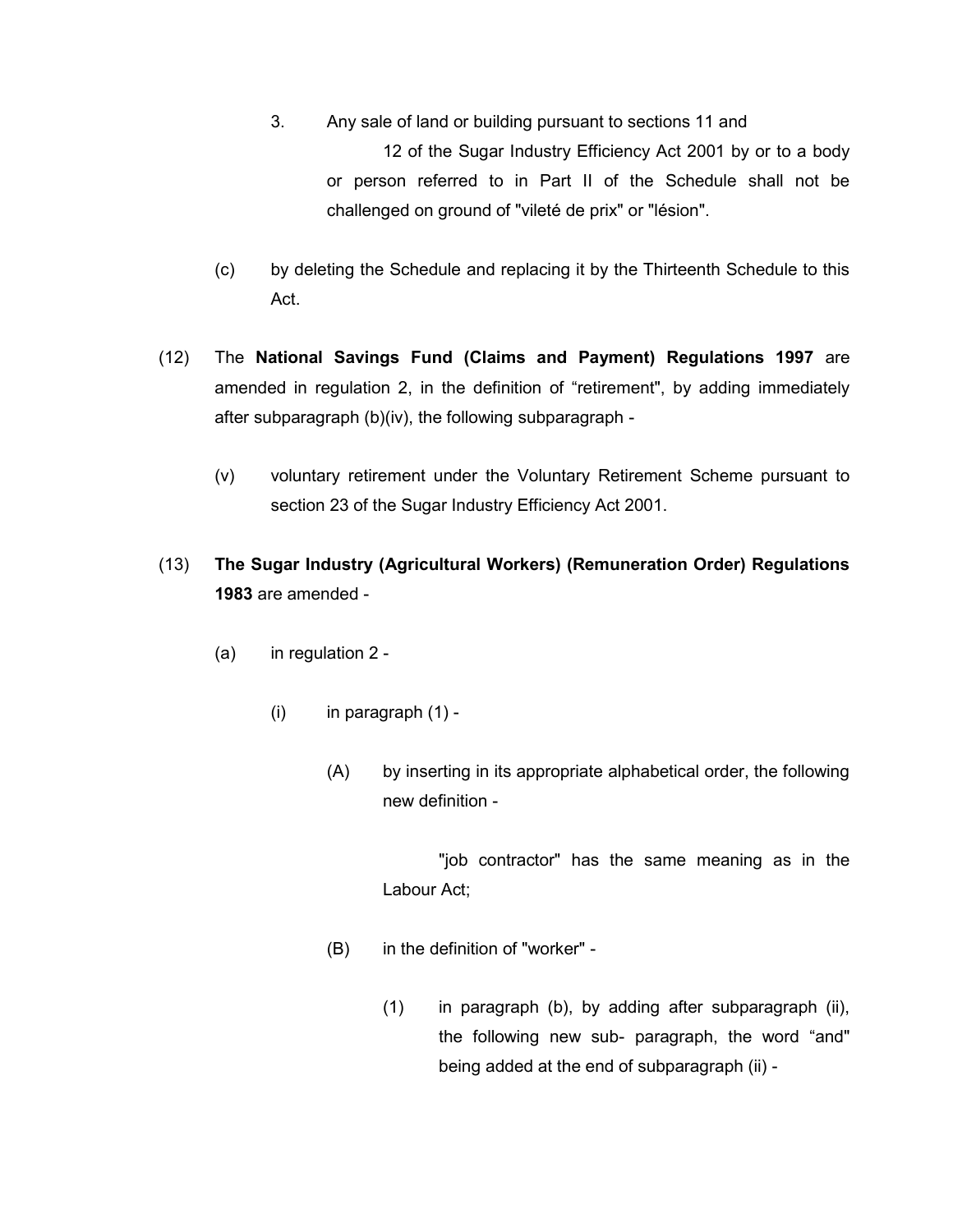- (iii) a worker employed by a job contractor;
- (2) in paragraph (c), by deleting subparagraph (ii);
- $(i)$  in paragraph  $(2)$ , by inserting immediately after the words "an owner of land", the words "or by a job contractor";
- (iii) by deleting paragraph (3);
- (b) in regulation 3, by deleting paragraph (4) and replacing it by the following paragraph -
	- (4) Paragraphs 7, 9, 10, 11(3) to (7), 13(2), (3) and (4), 14 to 28 and 30 to 33 of the Second Schedule shall not apply to a worker employed by a job contractor.
- (c) in the Second Schedule
	- (i) in paragraph 21
		- (A) in subparagraph (2)(a), by deleting the words "55 years" and replacing them by the words "50 years";
		- (B) in subparagraph (2)(b), by deleting the words "58 years" and replacing them by the words "55 years";
	- (ii) by adding after paragraph 33, the following new paragraph 34 -

### **34. Workers employed by job contractor**

(1) Every worker employed by a job contractor shall be entitled, at the end of any year, to a bonus equivalent to 8.4 per cent of his total earnings in that year provided that he has remained in continuous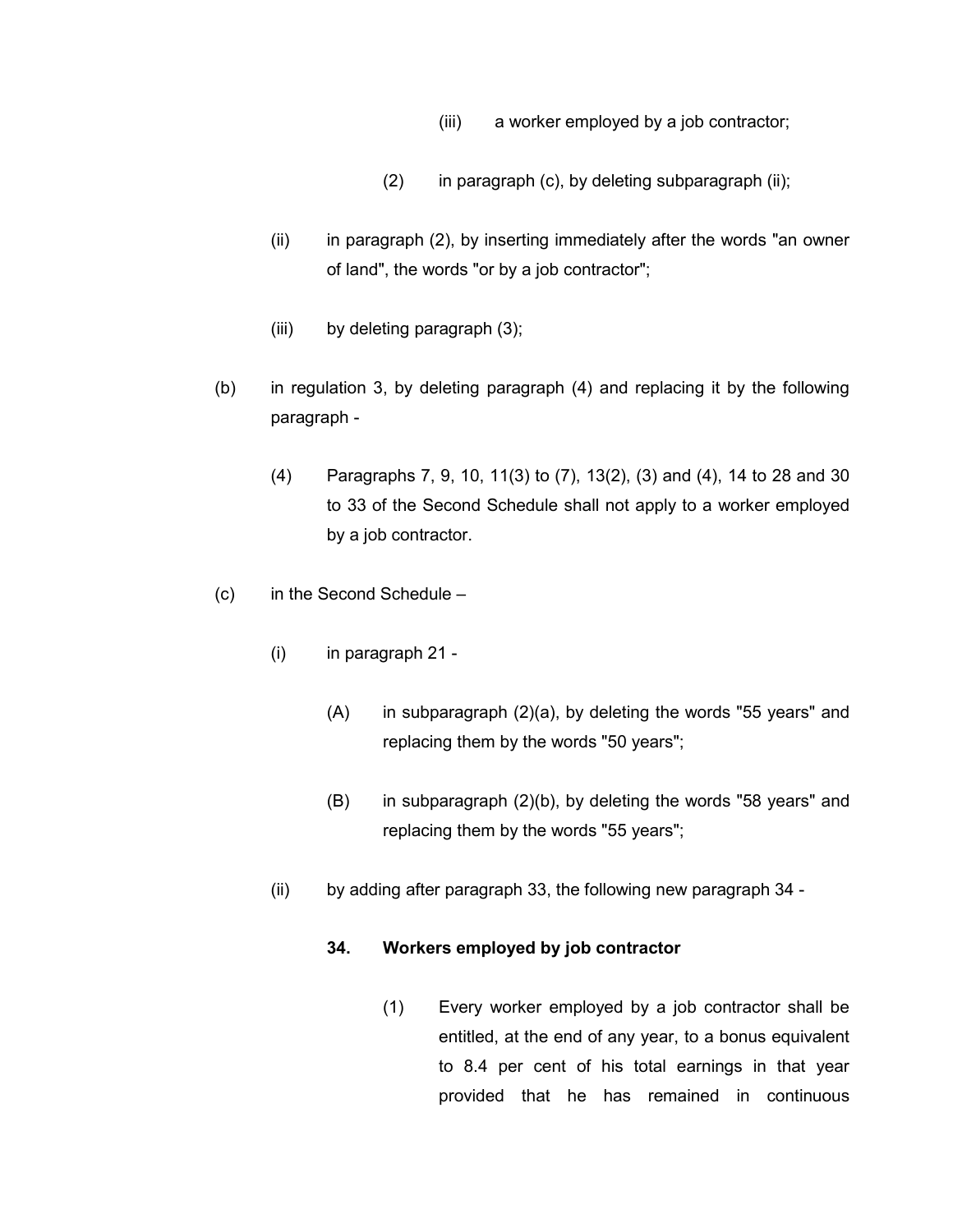employment with the same job contractor for at least 4 leeks in that year.

- (2) For the purposes of subparagraph (1), a worker shall be deemed to be in continuous employment where he has worked an average of at least two-thirds of the total number of working days during which he has been in the employment of the job contractor.
- (3)(a) Every job contractor shall provide a

pair of boots, a pair of good quality gloves once a fortnight and an appropriate mask to every field worker.

- (b) Every article of protective equipment-
	- (i) may remain in the possession of the worker;
	- (ii) shall remain the property of the job contractor; and
	- (iii) shall be replaced by the job contractor as soon as it becomes unserviceable.
- (14) The **Sugar Industry (Non-Agricultural Workers) (Remuneration Order) Regulation 1985** are amended -
	- (a) in regulations
		- $(i)$  in paragraph  $(1)$  -
			- (A) by inserting in its appropriate alphabetical order, the following new definition –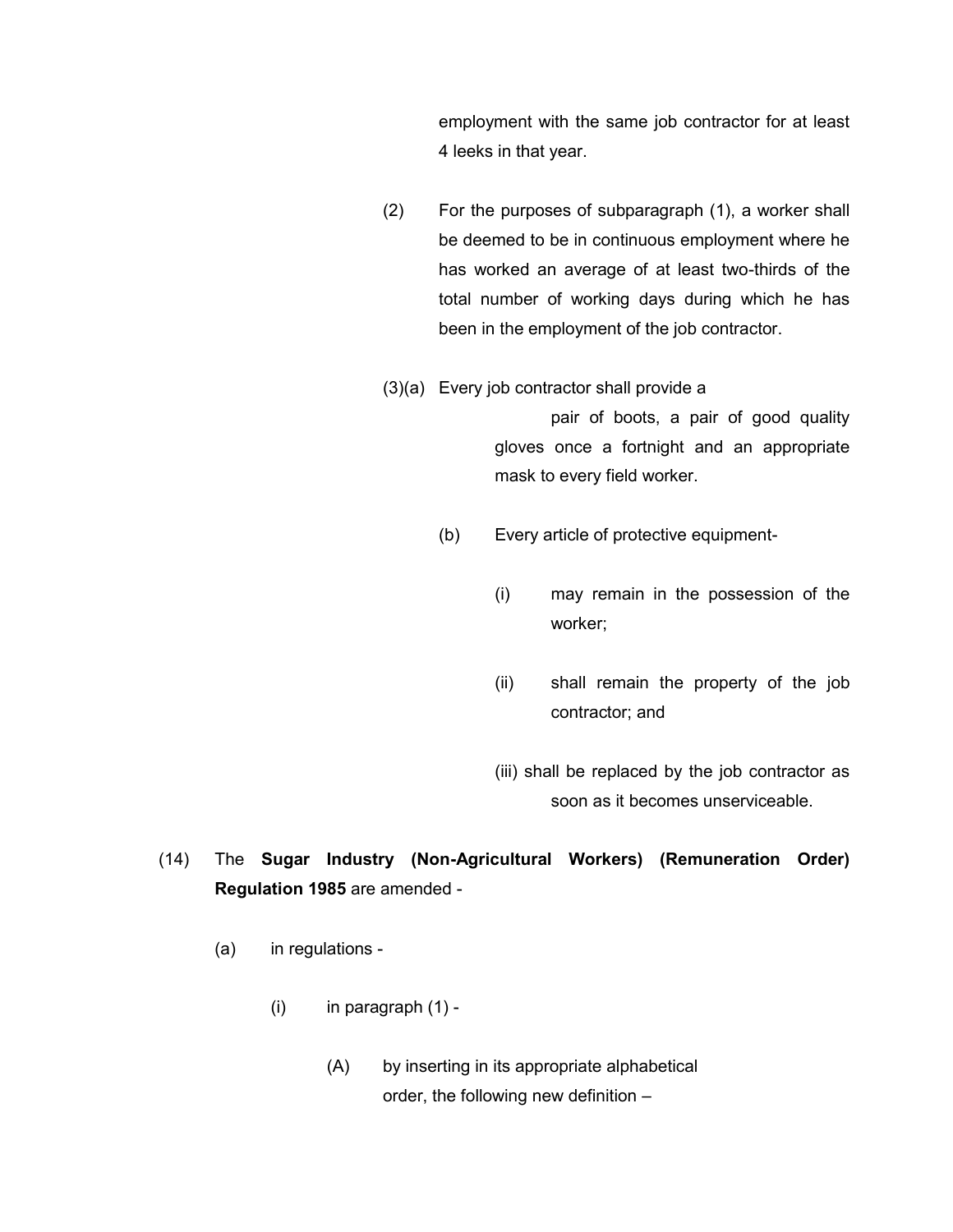"job contractor" has the same meaning as in the Labour Act;

- (B) in the definition of "worker"
	- (1) in paragraph (b), by adding after sub- paragraph (iii), the following new sub- paragraph, the word "and" being added at the end of subparagraph (iii)-
		- (iv) a worker employed by a job contractor;
	- $(2)$  in paragraph  $(c)$ , by deleting subparagraph  $(ii)$ ;
- (ii) in paragraph (2), by inserting immediately after the words "an owner of land", the words "or by a job contractor";
- (iii) by deleting paragraph (3);
- (b) in regulation 3, by deleting paragraph (4) and replacing it by the following paragraph -
	- (4) Paragraphs 5 to 7, 9 to 16 and 18 to 30 of the Second Schedule shall not apply to a worker employed by a job contractor.
- (c) in the Second Schedule, by adding after paragraph 30, the following new paragraph 31 -

#### **31. Workers employed by job contractor**

- (1) Every worker employed by a job contractor shall be entitled, at the end of any year, to a bonus equivalent to 8.4 per cent of his total earnings in that year provided that he has remained in continuous employment with the same job contractor for at least 4 weeks in that year.
- (2) For the purposes of subparagraph (1), a worker shall be deemed to be in continuous employment where he has worked an average of at least two-thirds of the total number of working days during which he has been in the employment of the job contractor.
- (3)(a) Every job contractor shall provide a pair of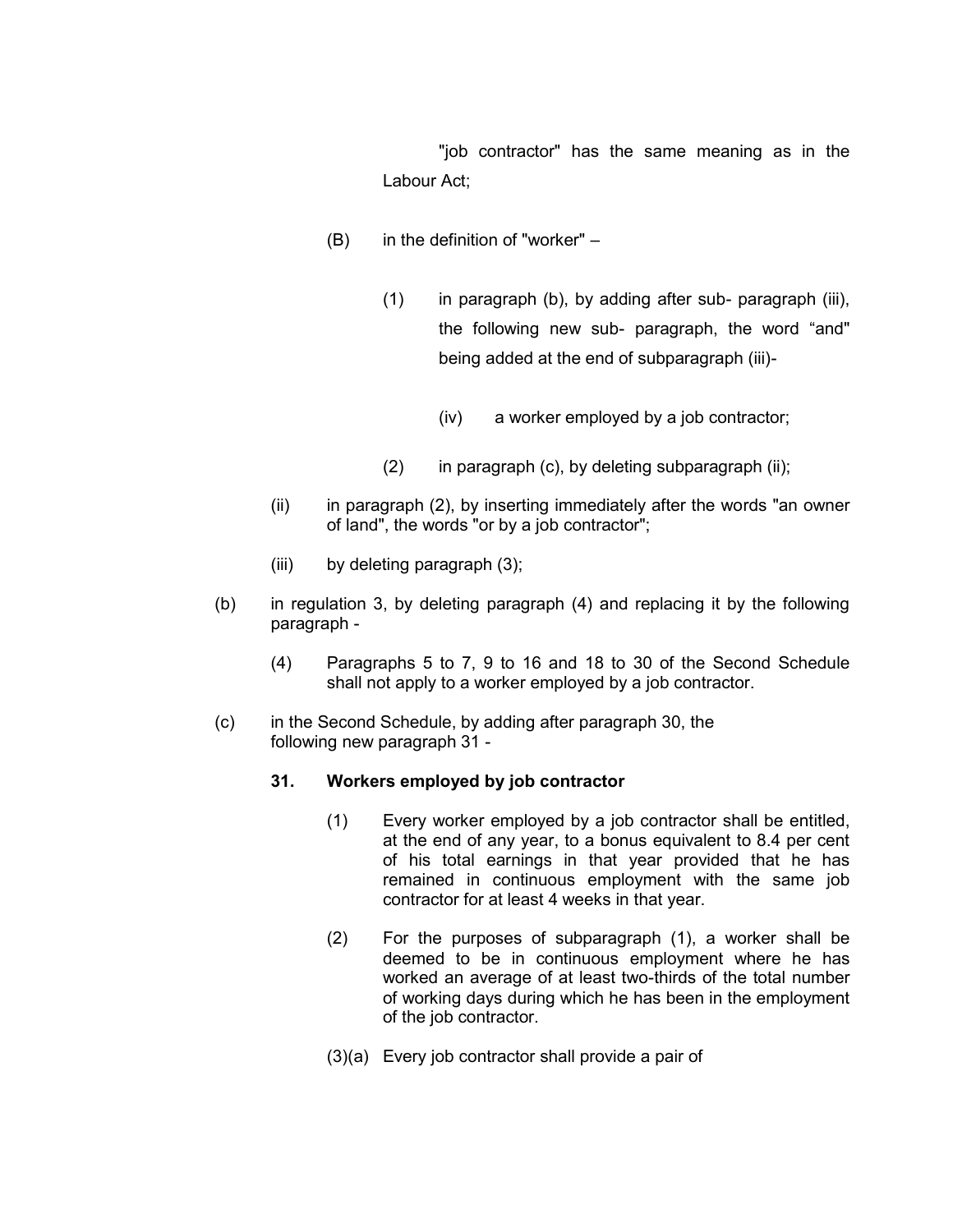boots, a pair of good quality gloves once a fortnight and an appropriate mask to every field worker.

- (b) Every article of protective equipment
	- (i) may remain in the possession of the worker;
	- (ii) shall remain the property of the job contractor; and
	- (iii) shall be replaced by the job contractor as soon as it becomes unserviceable.

#### **36. Repeal and savings**

- (1) The following enactments are repealed
	- (a) the Sugar Sector Package Deal Act 1985;
	- (b) the Sugar Industry Efficiency Act 1988.
- (2) Notwithstanding the repeal of the enactments specified in subsection (1)
	- (a) any permit issued or authorisation granted and in force immediately before the coming into operation of this Act, and
	- (b) any act or thing done under those enactments,

shall be deemed to have been issued, granted or done, as the case may be, under this Act.

(3) Any application for a land conversion authority pending at the time when this Act comes into force shall be dealt with in all respects as if this Act had not come into force.

#### **37. Commencement**

**Proclaimed by [\[Proclamation No. 15 of 2001\]](https://supremecourt.govmu.org/get-doc-link/Proclamation_No._15_of_2001) w.e.f. 1st August 2001 [Sections-Part I of the schedule to the Proclamation]**

 **[\[Proclamation No. 15 of 2001\]](https://supremecourt.govmu.org/get-doc-link/Proclamation_No._15_of_2001) w.e.f. 17th September 2001 [Sections- Part II of the schedule to the Proclamation]**

 **[\[Proclamation No. 34 of 2002\]](https://supremecourt.govmu.org/get-doc-link/Proclamation_No._34_of_2002) w.e.f. 17th August 2002 [Sections – 20, 21, 22, 24(2) and (3). 35(4), 35(8)© (iii), 35(13) and (14)**

Different dates may be fixed for the coming into operation of different sections of this Act.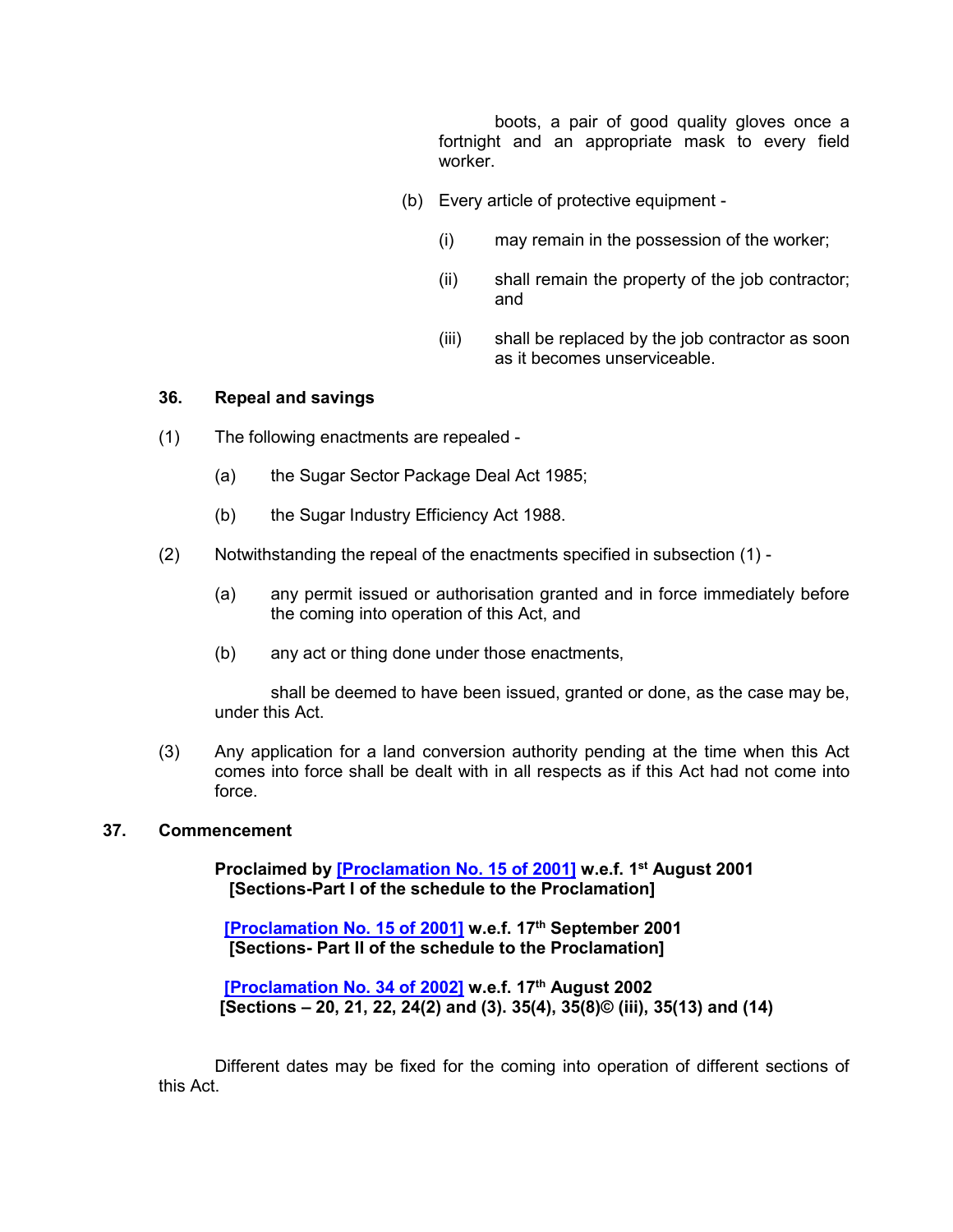## **FIRST SCHEDULE** (sections  $3(6)$  and  $(34)$ )

--------------

**Sections of the Companies Act 1984 not applicable to the Sugar Investment Trust**

| Items | Sections    |
|-------|-------------|
|       | 37 to 45    |
|       | Part XI     |
|       | 320 and 321 |

## **Sections of the Companies Act 2001 not applicable to the Sugar Investment Trust**

| Items | Sections                                                               |
|-------|------------------------------------------------------------------------|
|       | 22 and 23                                                              |
| 2     | 32 and 33                                                              |
| 3     | 39 to 46                                                               |
| 4     | 49                                                                     |
| 5     | 81 and 82                                                              |
| 6     | 114                                                                    |
| 6A    | 119, in so far as<br>paragraph 2 of the Fifth<br>Schedule is concerned |
| 7     | 133                                                                    |
| 8     | 135                                                                    |
| 9     | 137 to 140                                                             |
| 10    | 158 and 159                                                            |
| 11    | 329                                                                    |
| 12    | 355                                                                    |

--------------------------

### **SECOND SCHEDULE**

(sections  $4(i)$  and  $10(1)$ )

#### **Part I - Activities**

- 1. Leisure, entertainment and gaming
- 2. Banking
- 3. Investment in securities, whether listed or not

**Amended by [GN No. 16 of 2005]**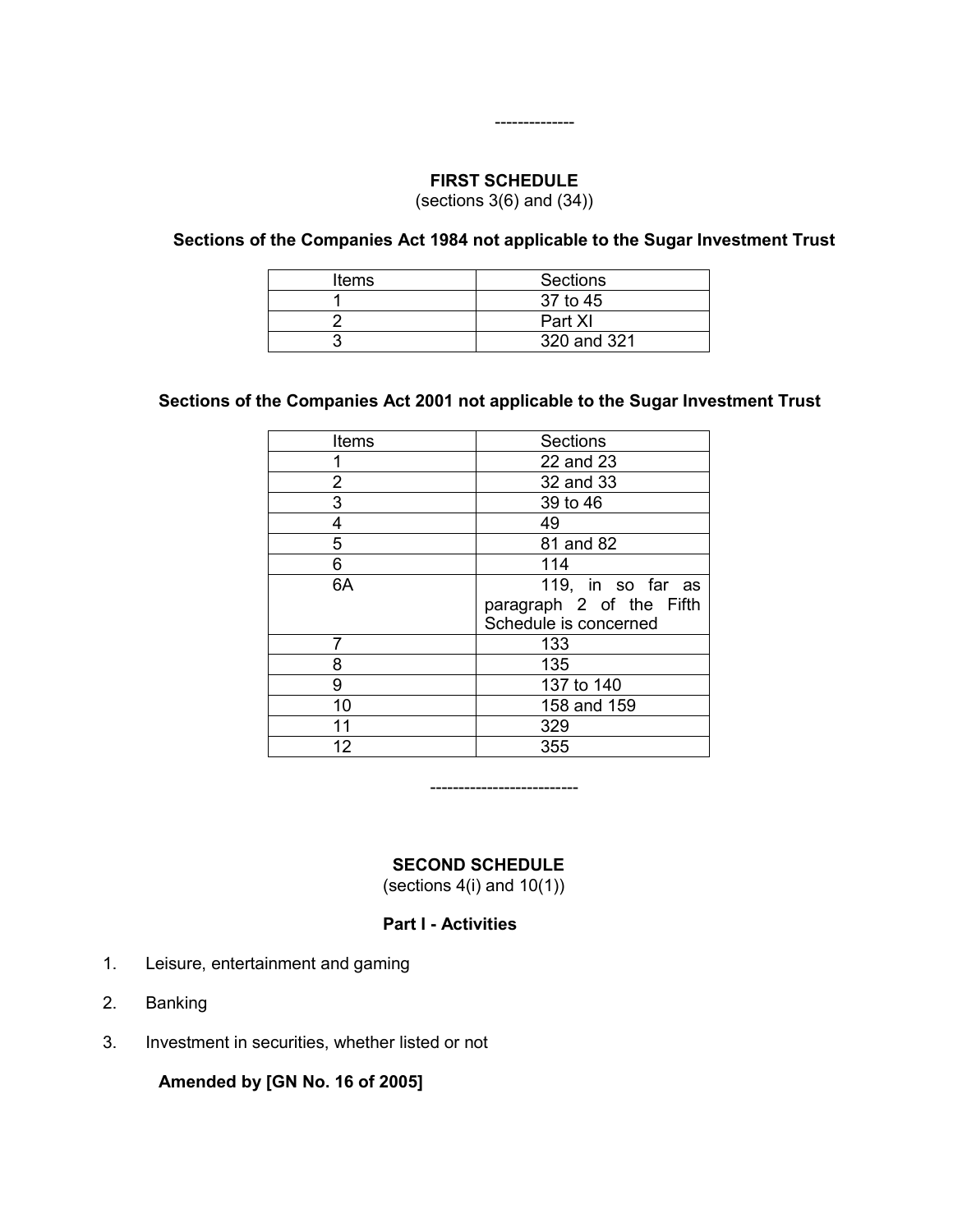#### **Part II - Persons**

- 1. A shareholder of the Sugar Investment Trust or a body directly controlled by it
- 2. A cooperative credit society registered under the Cooperative Societies Act

------------------------------- **THIRD SCHEDULE** 

(sections 2, 6, 9, 23 and 27)

### **PART I - Meaning of employee**

"employee'-

(a) means any person who on 1 June 1994 was, or at any time thereafter becomes, an employee of a producer and who was or is governed by -

#### **Amended by [\[Act No. 26 of 2001\]](https://supremecourt.govmu.org/get-doc-link/Act_No._26_of_2001)**

- (i) the Sugar Industry (Agricultural Workers) (Remuneration Order) Regulations 1983;
- (ii) the Sugar Industry (Non-Agricultural Workers) (Remuneration Order)Regulations 1985;
- (iii) the Field-crop and orchard Workers (Remuneration Order) Regulations 1991;
- (iv) the Livestock Worker (Remuneration Order) Regulations 1991; or
- (v) any procedure agreement to which any producer is a party or a signatory; and
- (b) includes any person who is  $-$ 
	- (i) an employee of a producer or of the management organisation of the producer and whose duties are related to the administrative aspect of its sugar, cane growing or sugar milling activities;
	- (ii) an employee of the Mauritius Cane Industry Authority, the Mauritius Sugar Syndicate, the Sugar Industry Labour Welfare Fund and the Sugar Insurance Fund Board 1984; or

### **Amended by [\[Act No. 40 of 2011\]](https://supremecourt.govmu.org/get-doc-link/Act_No._40_of_2011)**

(iii) an employee of a central organisation dealing with sugar matters not specified in sub-paragraph (ii) and approved by the Minister.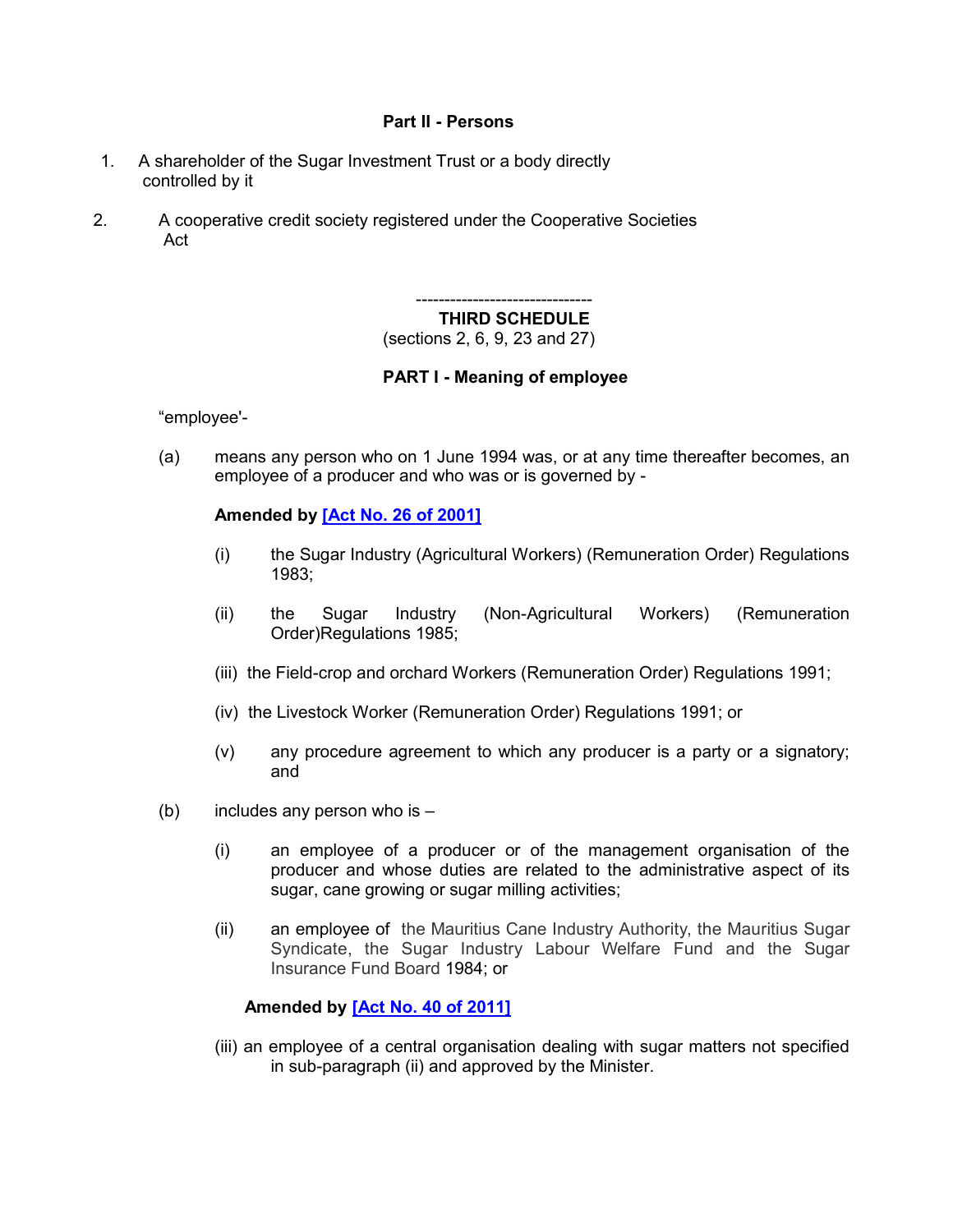## **PART II - Meaning of planter**

'planter' means the planter as defined in the Mauritius Cane Industry Authority Act 2011 who, -

- (c) is not the miller;
- (d) does not control directly or indirectly the miller; or
- (e) is not controlled by the miller; and

includes a metayer specified in Section 2 of the Sugar Insurance Fund Act.

#### **Amended by [\[Act No. 40 of 2011\]](https://supremecourt.govmu.org/get-doc-link/Act_No._40_of_2011)**

#### **PART III - Meaning of producer**

- 1. 'producer' means any of the producers listed in paragraph 2 below and includes any entity engaged in sugar cane growing or sugar milling activities which would result from the setting up of public sugar milling companies.
	- 2. List of producers -

Flacq United Estates Limited The Medine Sugar Estate Company Ltd Deep River-Beau Champ Ltd Constance-La Gaieté Sugar Estate Company Ltd Mon Désert Alma Ltd Benares Sugar Company Ltd Mon Trésor Mon Dédsert Ltd Savannah Sugar Estate Company Ltd Compagnie Usinière de Belle Vue Ltée Compagnie Agricole de Belle Vue Ltée Beau Plateau Ltd The Beau Plan Sugar Estate Company Ltd Compagnie Usinière de Beau Plan Limitée La Nouvelle Industrie Ltée Compagnie Sucrière de St Antoine Ltée Compagnie de Beau Vallon Ltée Societé de Riche-en-Eau Saint Félix Sugar Estate Company Ltd Societé Usinière de St Félix Compagnie Sucrière de Bel Ombre Ltd Societé Usinière de Bel Ombre Compagnie Agricole du Mount Ltée Compagnie Usinière du Mount Ltée Societé Union Saint Aubin Bel Air Sugar Estate Ltd The Union Sugar Estates Company Ltd Societé de la Savanne SocietééTerracine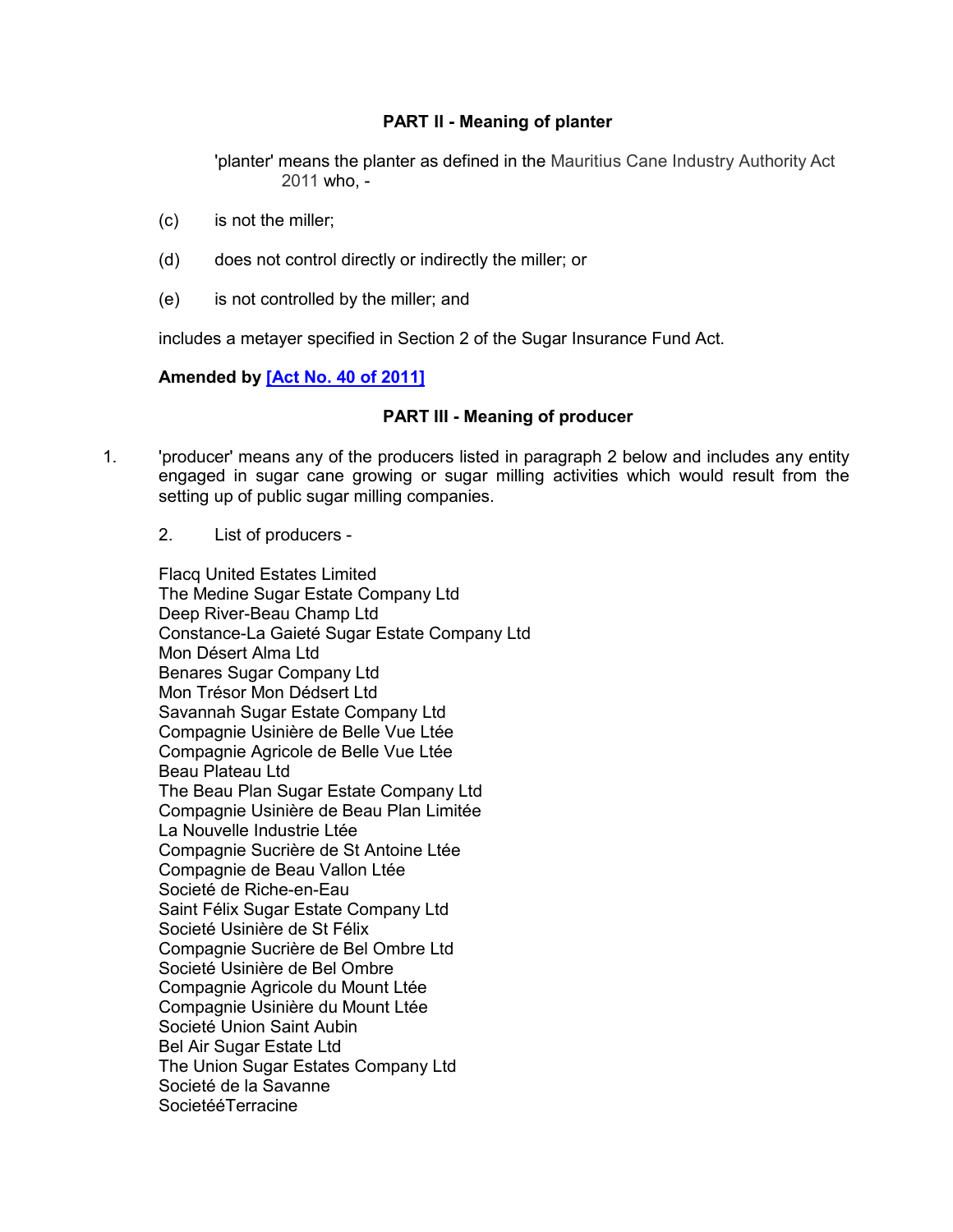Cascade Ltd La Digue Ltd Vallon Vert Ltd Gros Ruisseau Ltd Bois Sec Ltd Bonne Aubaine Ltd Taluseau Ltd Petit St Aubin Ltd Adelson Ltd Societé Sucrière de Rivière du Rempart Jean R. Lagesse Societé Camot Societé Monitel Societé Arnon Societé Veaugues Societé Maintenon Societé de L'Eure Societé Morbihan Societé de l'Ardeche Societé de la Drome Societé de la Charente Societé de Verdée Societé de Beaugency Societé Solognocte Societé Charbonnière Societé Narcay Societé Valencay Societé Armorial Societé Beauce Societé Bellegarde Societé du Lot Societé du Cher Societé du Tarn Societé du Gard Societé Arlenay Societé du Manir Societé Chaucay Societé de Larcay Societé Tendu Societé Bois Joli Societé de Feuille-en-bois Societé du Moulins Societé Fleury-Les-Aubrais Societé de La Baule Societé du Bongite The Rose Belle Sugar Estate Board established under the Rose Belle Sugar Estate Board Act

**Amended by [\[Act No. 15 of 2013\]](https://supremecourt.govmu.org/get-doc-link/Act_No._15_of_2013)**

------------------------------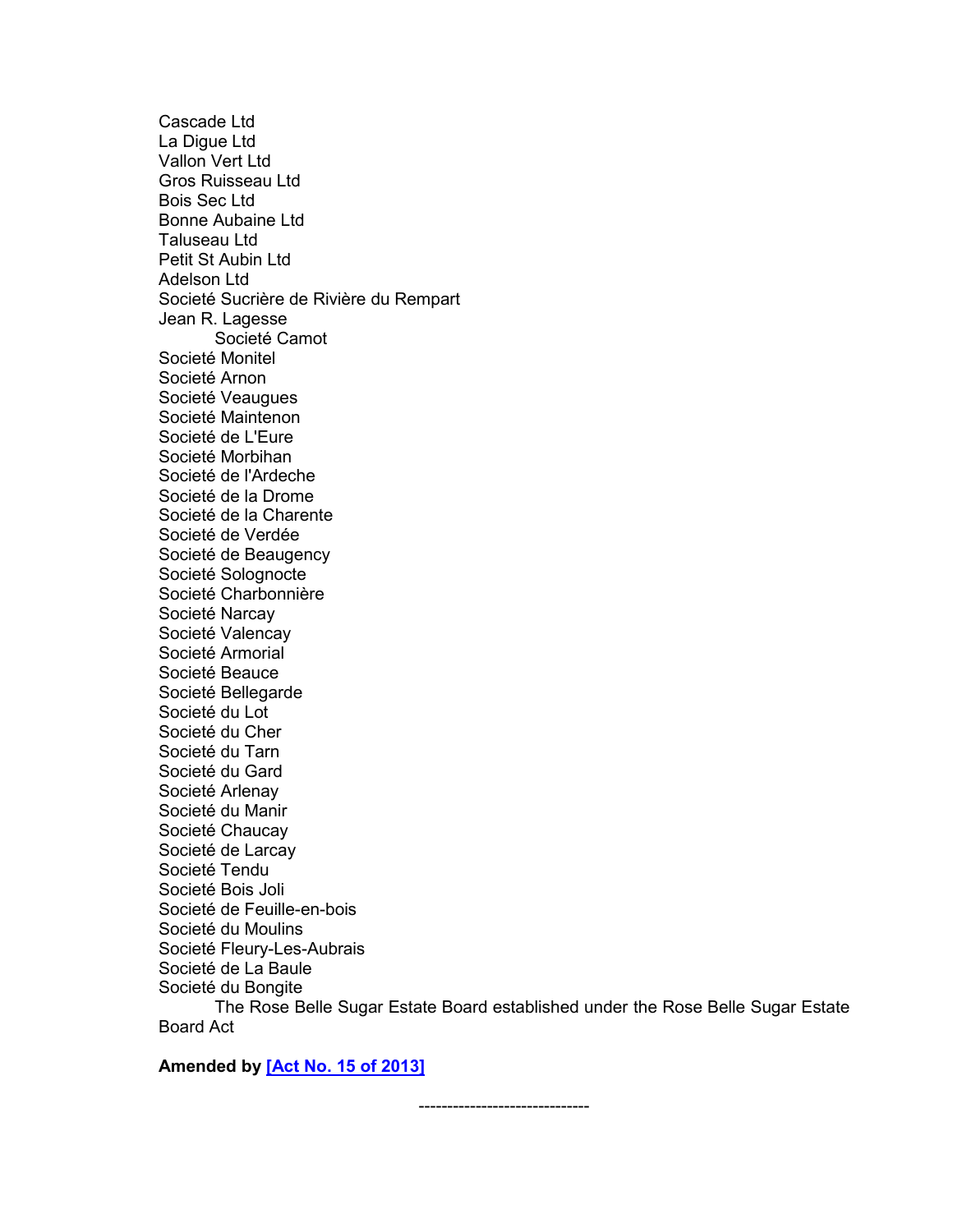## **FOURTH SCHEDULE**

(sections 2, 11, 12, 31 and 34)

## **Specified Entity**

- 1. The National Pensions Fund established under the National Pensions Act
- 2. The National Savings Fund established under the National Savings Fund Act 1995

## 3 - 4 . **Deleted by [\[Act No. 4 of 2017\]](https://supremecourt.govmu.org/get-doc-link/Act_No._4_of_2017)**

- 5. The Landscope (Mauritius) Ltd or such body controlled by it as may be approved by the Minister to whom responsibility for the subject of finance is assigned";
- 6. The Development Bank of Mauritius Ltd
- 7. The National Housing Development Co. Ltd.
- 8. The Employees' Real Estate Investment Trust or such body controlled by it as may be approved by the Minister to whom responsibility for the subject of finance is assigned.
- 9. The State Investment Corporation Ltd.
- 10. The Mauritius Multisports Infrastructure Ltd.

# **Amended by [\[Act No. 26 of 2001\];](https://supremecourt.govmu.org/get-doc-link/Act_No._26_of_2001) [\[Act No. 20 of 2002\]](https://supremecourt.govmu.org/get-doc-link/Act_No._20_of_2002)[;\[Act No. 28 of 2004\];](https://supremecourt.govmu.org/get-doc-link/Act_No._28_of_2004) [\[Act No. 4](https://supremecourt.govmu.org/get-doc-link/Act_No._4_of_2017)  [of 2017\]](https://supremecourt.govmu.org/get-doc-link/Act_No._4_of_2017)**

-------------------------------

**FIFTH SCHEDULE** 

(sections 11 and 29)

# **Schemes**

Modernisation includes investment in connection with the following:

**1. Bagasse electricity production**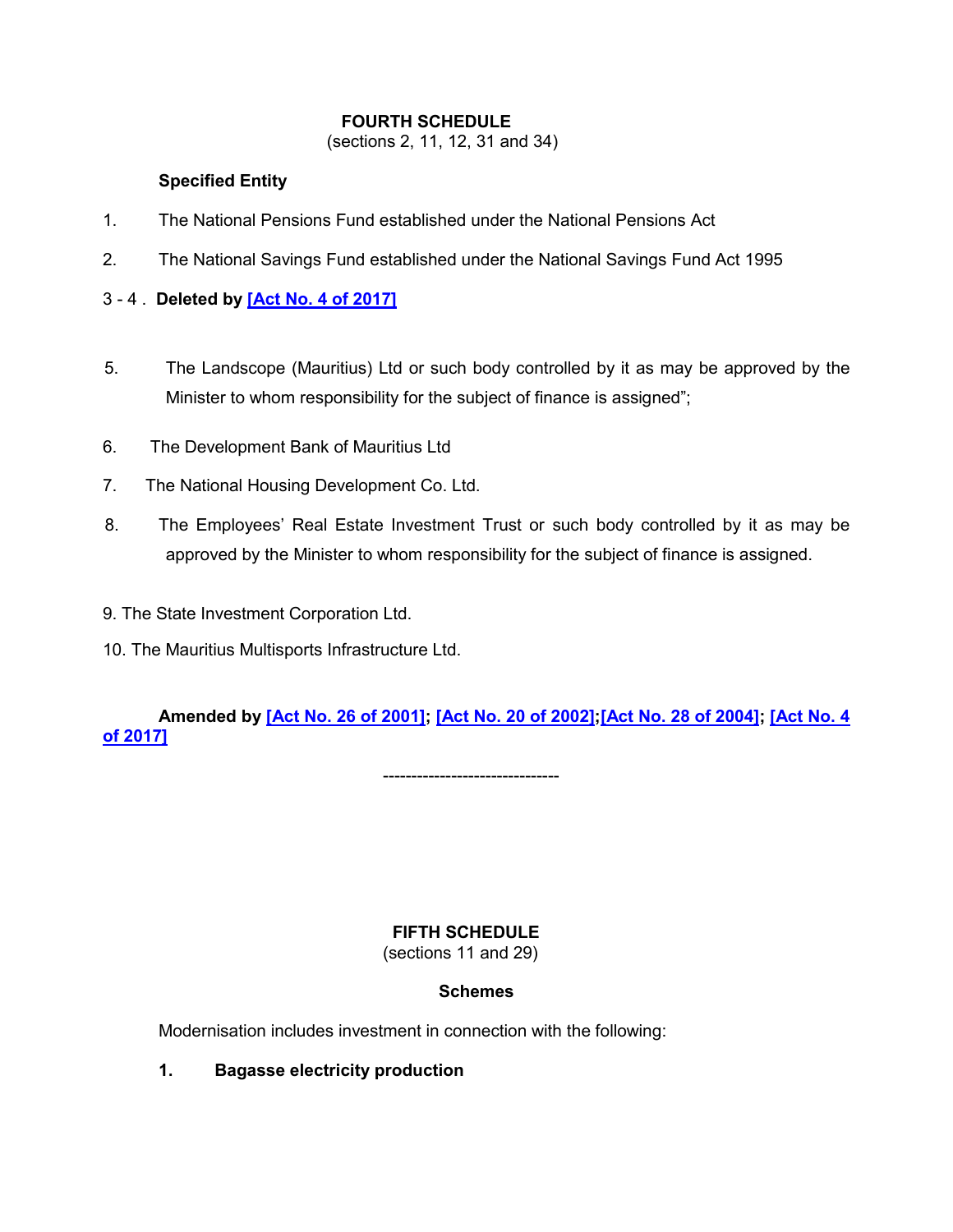- (a) Steam generating equipment including boilers operating at not less than 25 bars and associated auxiliaries intended to improve efficiency of the steam generating process;
- (b) Bagasse drying;
	- (c) Storage and handling of bagasse;
- (d) (i) bagasse transport (ordinary); and
	- (ii) bagasse transport (specialised);
- (e) Steam saving prime-movers;
- (f) Electrical power generating equipment with an inlet steam pressure of not less than 23 bars and a rated capacity of not less than 3 mega Watt intended for efficient operation of the factory and for the use of electrical prime-movers;
- (g) Process steam-saving equipment such as:
	- (i) heaters; and
	- (ii) pre-evaporator or other device leading to intensive bleeding and steam economy;
- (h) Other equipment leading to improved steam/energy balance.

### **2. Factory rehabilitation and modernisation**

Equipment intended to improve overall recovery and/or to increase

capacity including equipment required for automation of operations, sugar cane handling equipment and feed table to cope with increasing extraneous matter brought about by mechanisation of sugar cane harvesting operations and equipment used for the desugarisation of molasses.

#### **3. Irrigation and water use**

- (a) Irrigation equipment and related infrastructure for land not already irrigated with special reference to efficient use of water, enhanced labour productivity and energy saving;
- (b) Irrigation equipment and related infrastructure intended to replace existing and/or obsolete equipment with special reference to efficient use of water, enhanced labour productivity and energy saving;
- (c) Water transport equipment.

### **4. Land preparation**

(a) Derocking;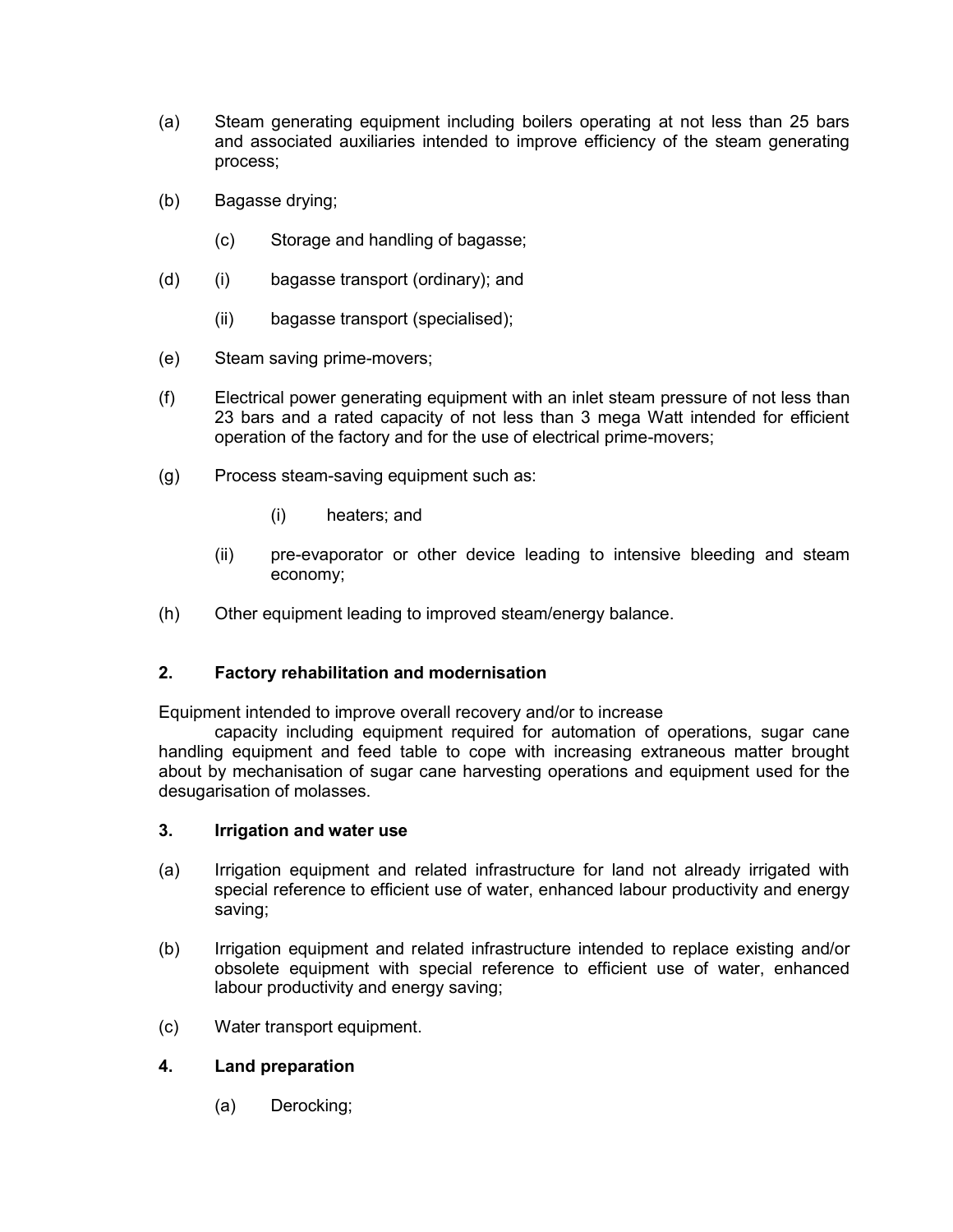(b) Equipment required for and schemes leading to infrastructural changes necessary for mechanisation.

## **5. Field mechanisation**

- (a) Harvesting equipment and high pay load tractors and trailers for bulk transport;
- (b) Loading equipment;
- (c) Sugar cane planters and other equipment used in cultural operations.

### **6. Diversification within sugar**

- (a) The production of such type of sugar as may be approved by the Mauritius Cane Industry Authority;
- (b) The production of high value added products obtained by using molasses.
- (f) An agrobased industry where sugar used represents not less than 500 tons per year.

## **Added by [\[GN No. 173 of 2001\];](https://supremecourt.govmu.org/get-doc-link/GN_No._173_of_2001) Amended by [\[Act No. 20 of 2002\];](https://supremecourt.govmu.org/get-doc-link/Act_No._20_of_2002) [\[Act No. 40](https://supremecourt.govmu.org/get-doc-link/Act_No._40_of_2011)  [of 2011\]](https://supremecourt.govmu.org/get-doc-link/Act_No._40_of_2011)**

#### **7. Pollution control**

#### (a) **Air pollution control**

- (i) Gravity settling chambers;
- (ii) Spray chambers, water spray nozzles;
- (iii) Modification to chimneys (stacks) to make provisions for sampling ports and related structures;
- (iv) Scrubbers;
- (v) Multi-clones and/or modifications to boilers for accommodating same;
- (vi) Subsiders/screens/settling tanks;
- (vii) Flyash dewatering devices;

#### (viii)Flyash recovery and refiring systems; and

(ix) Enclosures for conveyors.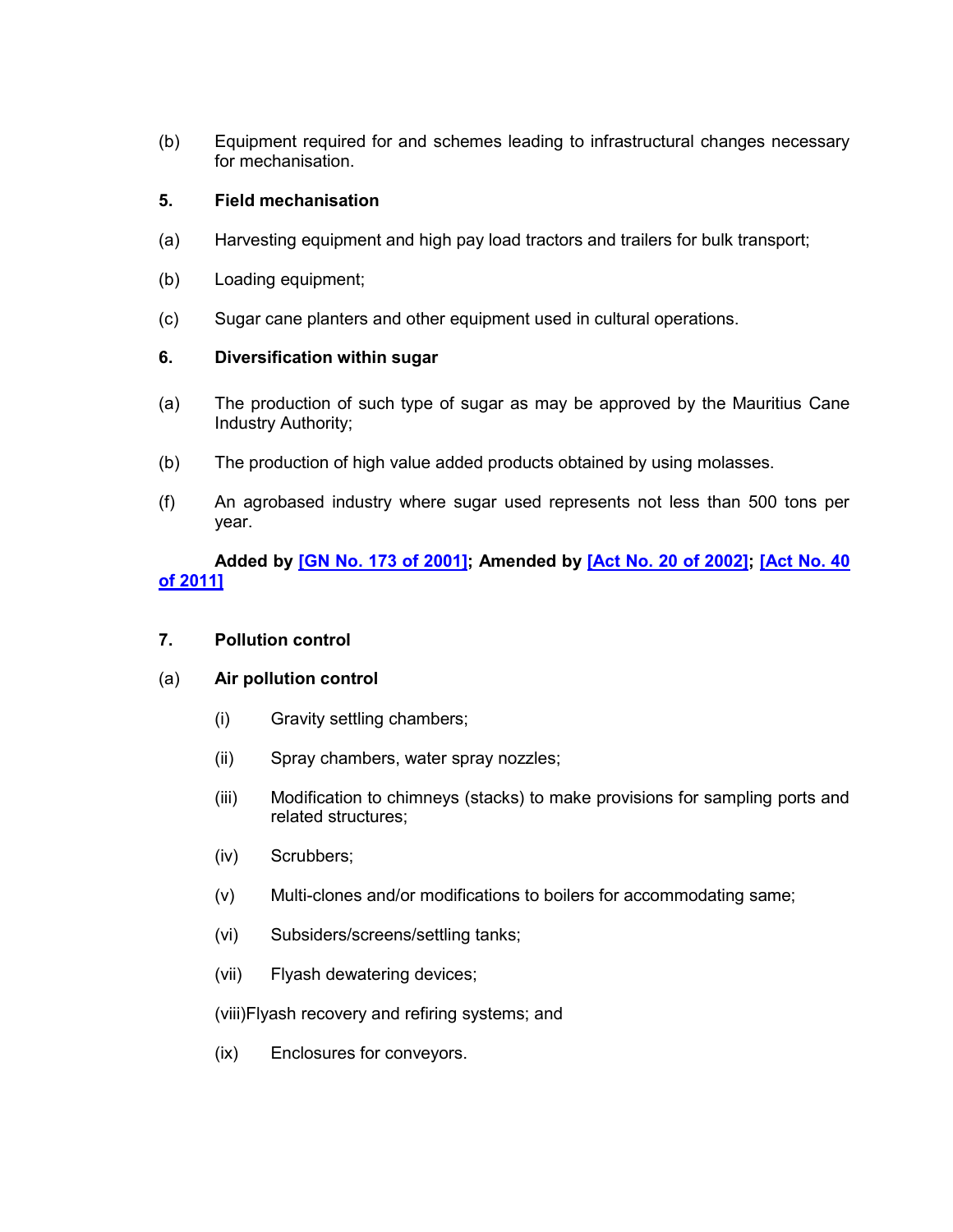## (b) **Water pollution control**

- (i) Rechannelling work with respect to separation of condenser water streams from the other streams;
- (ii) High Efficiency entrainment arrestors;
- (iii) Oil and grease separators;
- (iv) Aerobic and anaerobic ponds or tanks;
- (v) Filtration ponds or sedimentation pond;
- (vi) Aerators;
- (vii) Spray ponds and cooling towers; and
- (viii) Haulage trucks.

## (c) **Noise pollution control**

- (i) Silencers;
- (ii) Enclosure for equipment, piping, pressure reducer valve and safety valve.
- **8. Fire prevention equipment**

# **Amended by [\[Act No. 15 of 2013\]](https://supremecourt.govmu.org/get-doc-link/Act_No._15_of_2013)**

--------------------------------

# **SIXTH SCHEDULE – Repealed by [\[Act No. 15 of 2021\]](https://supremecourt.govmu.org/get-doc-link/Act_No._15_of_2021)**

---------------------------- **SEVENTH SCHEDULE**  (section 16)

### **Meaning of agricultural diversification**

Agricultural diversification comprises:

- $(a)$  the setting up of :
	- (i) a permanent garden and related infrastructure;
		- (ii) a green house using high technology production techniques;
	- (iii) a shade house;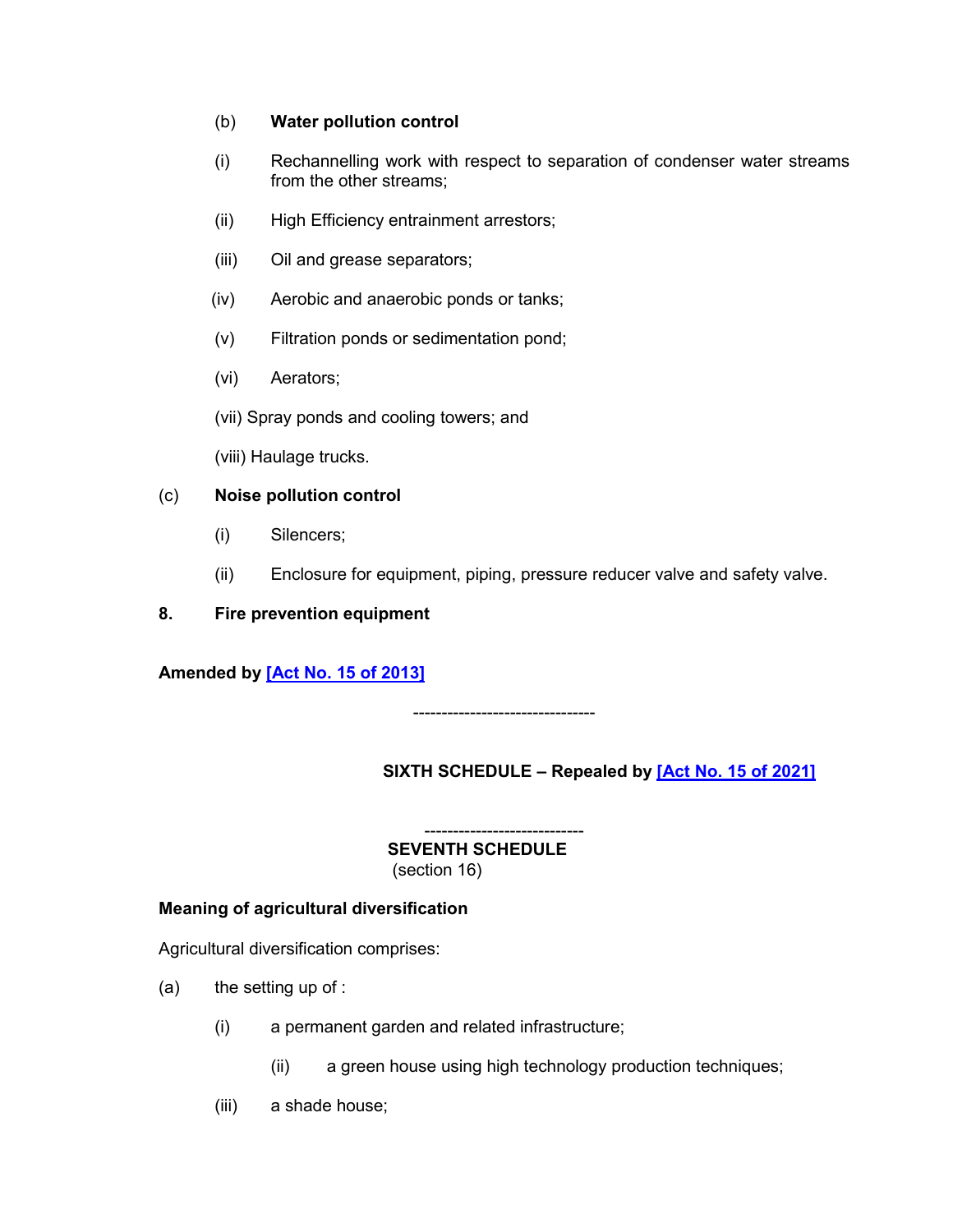- (iv) an installation for the production of comestible mushrooms; and
- (v) any highly intensive or automated irrigation areas and any related infrastructure;
- (b) the acquisition of any equipment or the construction of any installation or infrastructure for the storage and conditioning of fruit and vegetables;
- (c) the infrastructural works and the acquisition of equipment related to aquaculture;
- (d) the production of vanilla, spices and medicinal plants;
- (e) the setting up of an orchard to produce specified fruit;
- (f) the acquisition of know how and techniques related to items (a) above.

----------------------------------

### **EIGHTH SCHEDULE**

(section 17)

### **Determination of extent of land used and rented out**

#### **PART I**

### **Determination of land used and the percentage rented out**.

- 1. For purposes of determining the acreage used for crops other than sugar cane, extents used shall be adjusted by the full stand equivalent factor, the land occupancy factor and the crop priority factor.
- 2. For purposes of determining the percentile of the acreage used for crops other than sugar cane rented out to growers, extents used shall be adjusted by the full stand equivalent factor and the land occupancy factor.
- 3. (a) The full stand and crop priority factors are specified in Tables I and II of Part II respectively.
	- (b) The land occupancy factor is the value expressed to the first decimal point obtained by dividing the length of the crop cycle expressed in weeks by 15; all ratios which are less than 1.0 shall be deemed to be 1,
	- (c) The crop cycle is the period of time in weeks from sowing to harvest (or last harvest, in the case of multiple harvests).

### **PART II**

### **TABLE I - FULL STAND EQUIVALENT OF FIELD CROPS**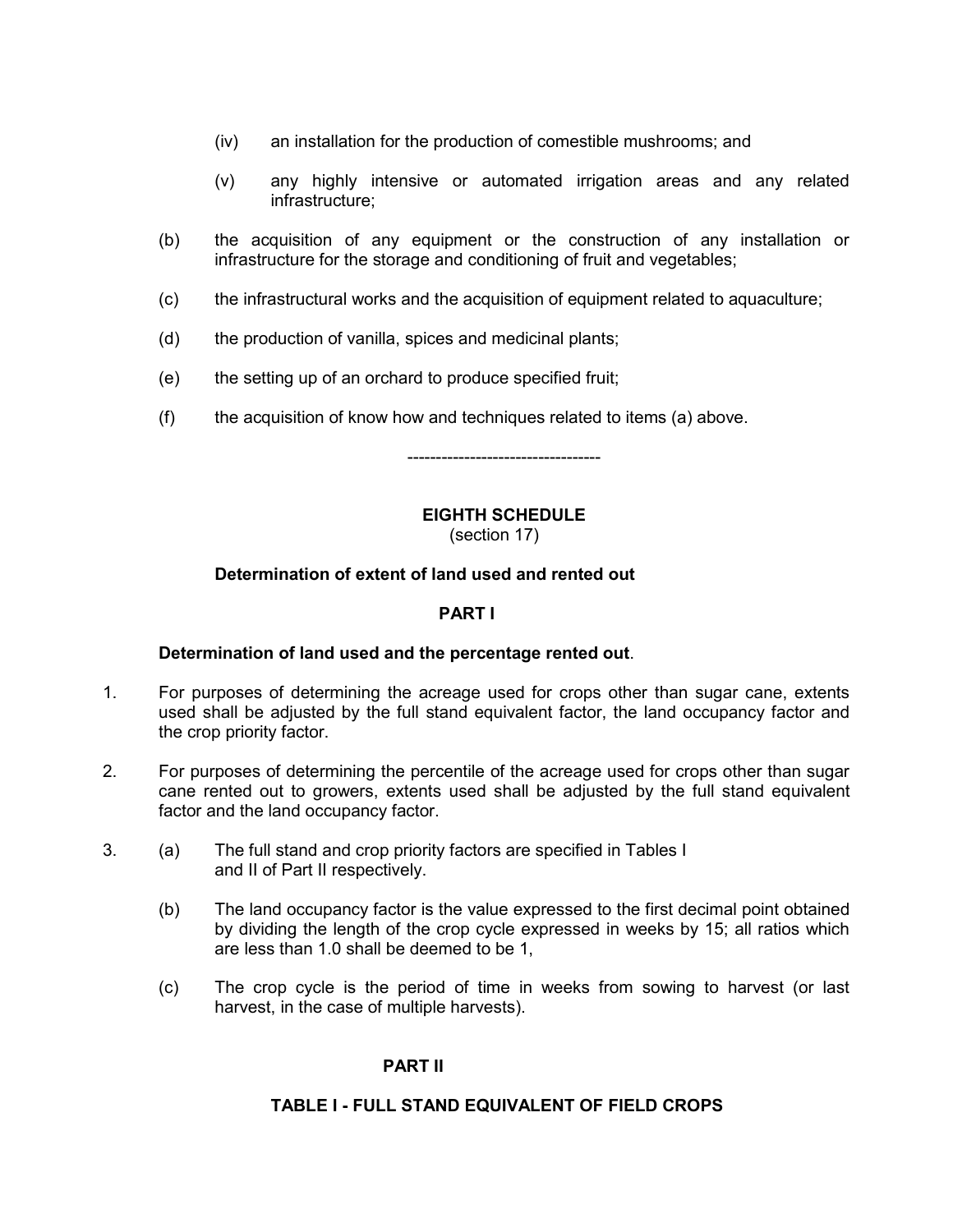|      | Crop<br>Full Stand | Cropping Pattern                                                                                                                          | Plant density              |            |
|------|--------------------|-------------------------------------------------------------------------------------------------------------------------------------------|----------------------------|------------|
|      |                    | (Plants/ha)                                                                                                                               | Equivalent                 |            |
| 1.00 | Potato             | $(1.1)$ Pure stands                                                                                                                       | 41, 660                    |            |
|      |                    | In uniformly-spaced sugar cane                                                                                                            |                            |            |
|      | 0.50<br>0.25       | $(1.2)$ 1 row/interrow<br>$(1.3)$ 1 row/alternate<br>interrow                                                                             | 20, 800<br>10,             | 400        |
|      |                    | In differentially-spaced sugar cane                                                                                                       |                            |            |
|      | 0.50               | $(1.4)$ 2 rows/large interrow                                                                                                             | 20 <sub>r</sub>            | 800        |
|      | 0.25               | (1.5)<br>row/large<br>interrow<br>1                                                                                                       | 10 <sub>r</sub>            | 400        |
| 1.00 | Maize              | (2.1) Pure Stands                                                                                                                         | 62, 500                    |            |
|      |                    | In Uniformly-spaced sugar cane<br>$(1.2)$ 1 row/interow<br>(1.3) 1 row/alternate interrow<br>0.67<br>0.33                                 | 41,<br>20 <sub>r</sub>     | 600<br>800 |
|      |                    | In differentially-spaced sugar cane                                                                                                       |                            |            |
|      | 0.67<br>0.33       | 2 rows/large interrow<br>(1.4)<br>1 row/large interrow<br>(1.5)                                                                           | 41,<br>20 <sub>1</sub>     | 600<br>800 |
|      | Groundnut          | (3.1) Pure Stands                                                                                                                         |                            | 200,000    |
| 1.00 | and Dry Beans      |                                                                                                                                           |                            |            |
|      |                    | In Uniformly-spaced sugar cane<br>$(3.2)$ 2 rows/interrow<br>$0.63$ $(3.3)$ 1 row/interrow<br>0.32 (3.4) 1 row/alternate interrow<br>0.16 | 125, 000<br>62, 500<br>31, | 250        |
|      | 0.63               | In differentially-spaced sugar cane<br>$(3.5)$ 3 rows/large<br>interrow<br>and<br>1 row/small interrow                                    | 125,                       | 000        |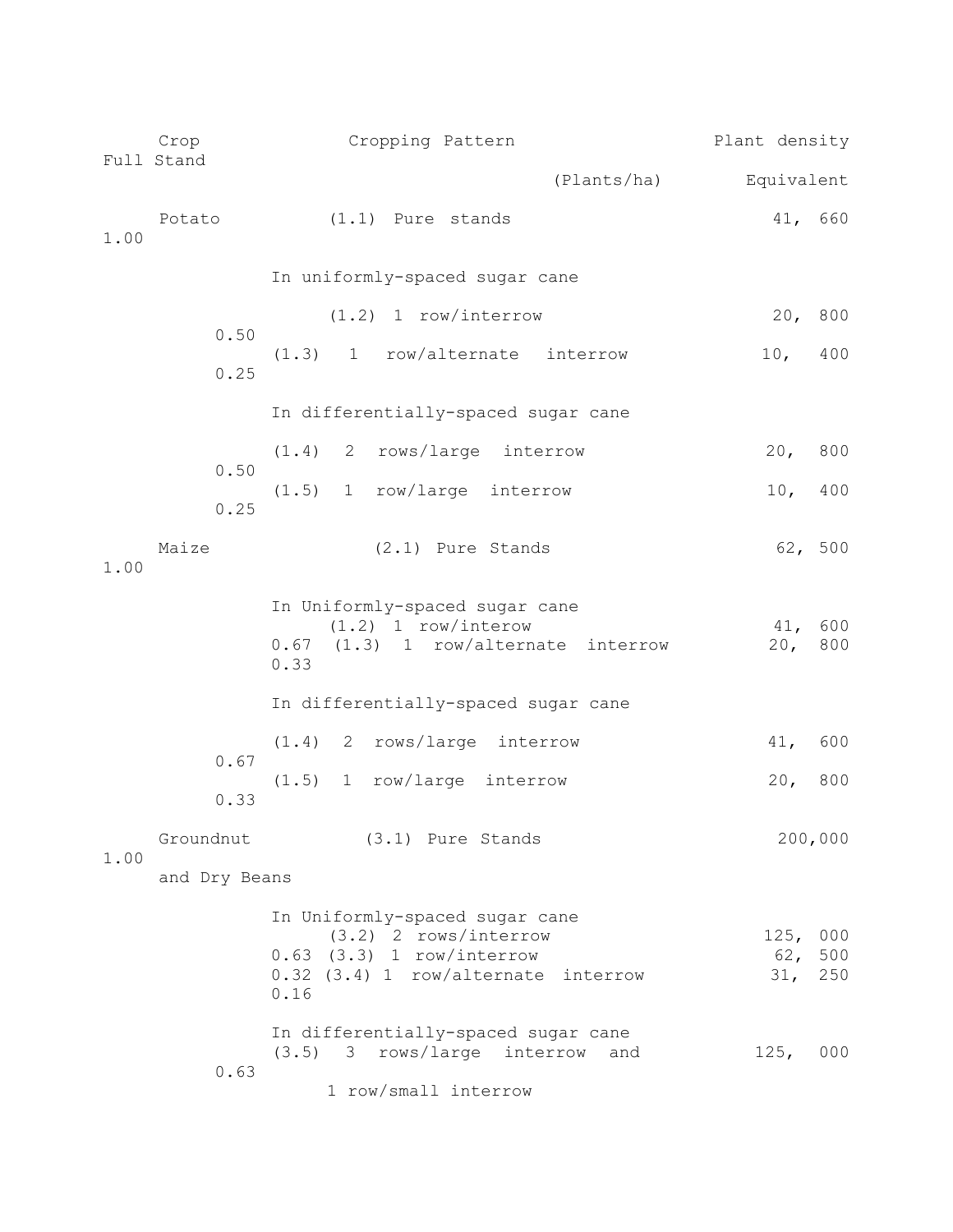|      | 0.32               |       | $(3.6)$ 2 rows/large interrow                                                                                                                                        |  |              | 62, 500      |
|------|--------------------|-------|----------------------------------------------------------------------------------------------------------------------------------------------------------------------|--|--------------|--------------|
|      | 0.16               |       | $(3.7)$ 1 row/large interrow                                                                                                                                         |  |              | 31, 250      |
|      | Triple<br>Mixtures |       | In Uniformly-spaced sugar cane<br>(4.1) 1 row maize/alternate interrow 20, 900<br>and 1 row potato/alternate interrow 10, 400<br>In differentially-spaced sugar cane |  |              | 0.58         |
|      |                    |       | (4.2) 2 rows maize/large interrow 41, 600<br>and 1 row bean/small interrow                                                                                           |  | 31, 250      | 0.83         |
| . 00 | Other              | Crops |                                                                                                                                                                      |  | $(5.1)$ Pure | Stands       |
|      |                    |       | In Uniformly-spaced sugar cane<br>$(5.2)$ 1 row/interrow<br>$(5.3)$ 1 row/alternate interrow                                                                         |  |              | 0.50<br>0.25 |
|      |                    |       | In differentially-spaced sugar cane<br>$(5.4)$ 2 rows/large interrow<br>(5.5) 1 row/large interrow                                                                   |  |              | 0.50<br>0.25 |

#### **TABLE II**

**CROP PRIORITY FACTORS** 

1.00

Crops Crop Priority Factor Maize: short cycle and full season ] Groundnut: spanish and vatencia ] Onions: March setts ]<br>Tobacco ] Tobacco 1 1.0 Sweet Potato [19]<br>Cassava [19] Cassava Potato [1] Dry beans: Red kidney and Navy ] Seeds and cuttings for vegetables 1 1.25 Cut flowers other than anthurium ] Pineapples **Disk is a set of the set of the set of the set of the set of the set of the set of the set of the s**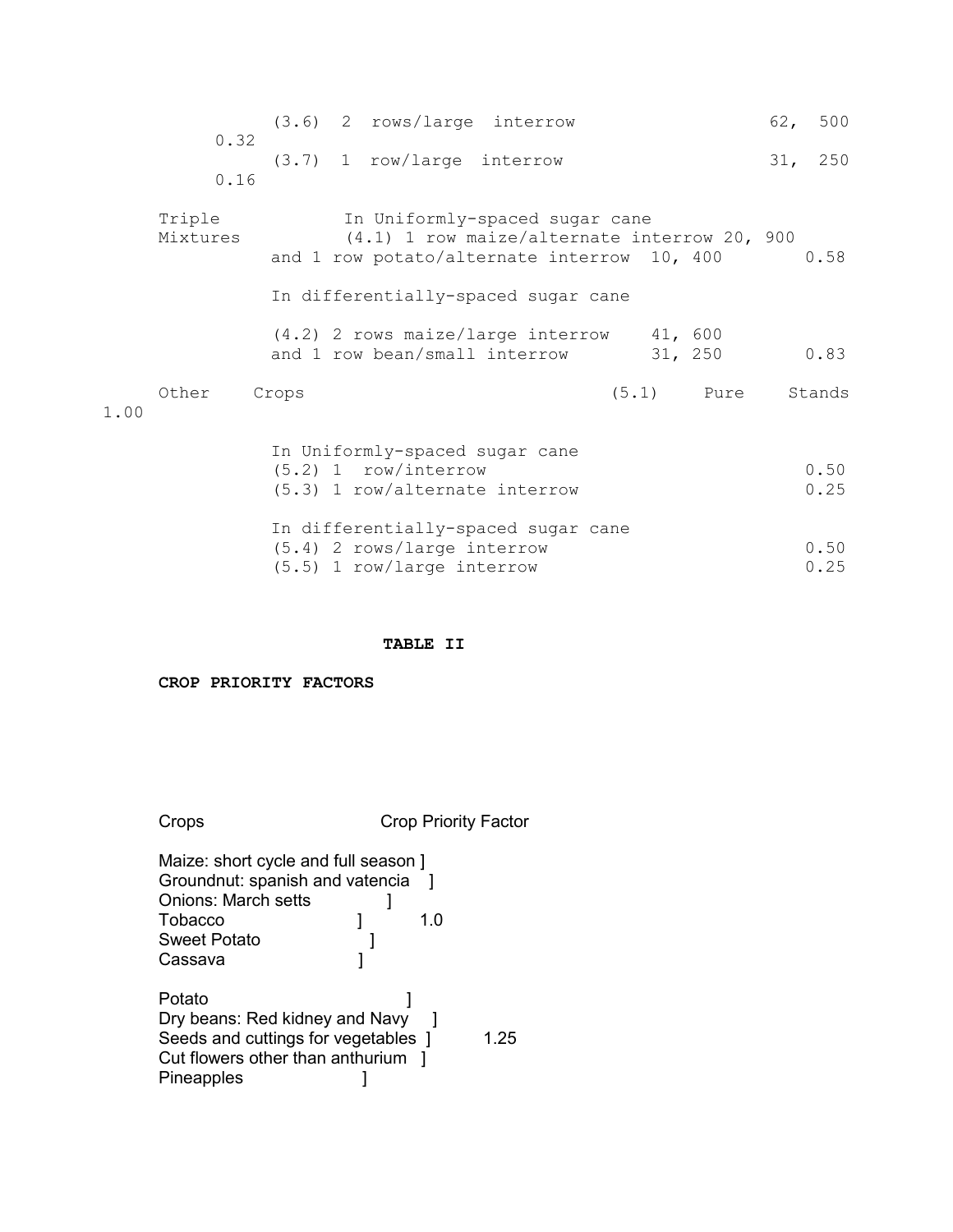| Onions other than March setts<br>Garlic<br>Ginger |      |      |
|---------------------------------------------------|------|------|
| Turmeric                                          |      |      |
| Chillies: Cipaye and bird type                    |      |      |
| Sweet Pepper: Bell and Jalapeno type]             |      | 1.50 |
| Melon: Charentais type                            |      |      |
| Aubergine: Globose type                           |      |      |
| Carrots                                           |      |      |
| Tomato: Salad and chery type                      |      |      |
| All cucurbits                                     |      |      |
| All crucifers                                     |      |      |
| Other fresh vegetables                            |      |      |
| First season potatoes                             |      |      |
| Tomato (pomme d'amour)                            |      |      |
|                                                   |      |      |
| Okra: exportable cv                               | 1.75 |      |
| Green beans: exportable cv                        |      |      |
|                                                   |      |      |
|                                                   |      |      |
|                                                   |      |      |

**NINTH SCHEDULE** (section 17)

#### **Meaning of permanent garden**

1. Permanent garden means a plot of land which for a period of at least eight years shall be devoted to the production of the following:

Onions other than March setts **Garlic Ginger Turmeric** Chillies: cipaye and bird type Sweet Pepper: Bell and Jalapeno type Melon: Charentais type Aubergine: Globose type **Carrots** Tomato: Cooking, Salad and Cherry type **Character Cookranding** Okra: exportable Green beans: exportable All cucurbits All crucifers **All crucifers All crucifers Other fresh vegetables** High Value Added Crops for the local and export markets **Canadian Cryanic** Organic **Products** Cut Flowers **Seeds** and planting material First season potatoes Vanilla Spices Medicinal plants

2. A permanent garden is also understood to comprise: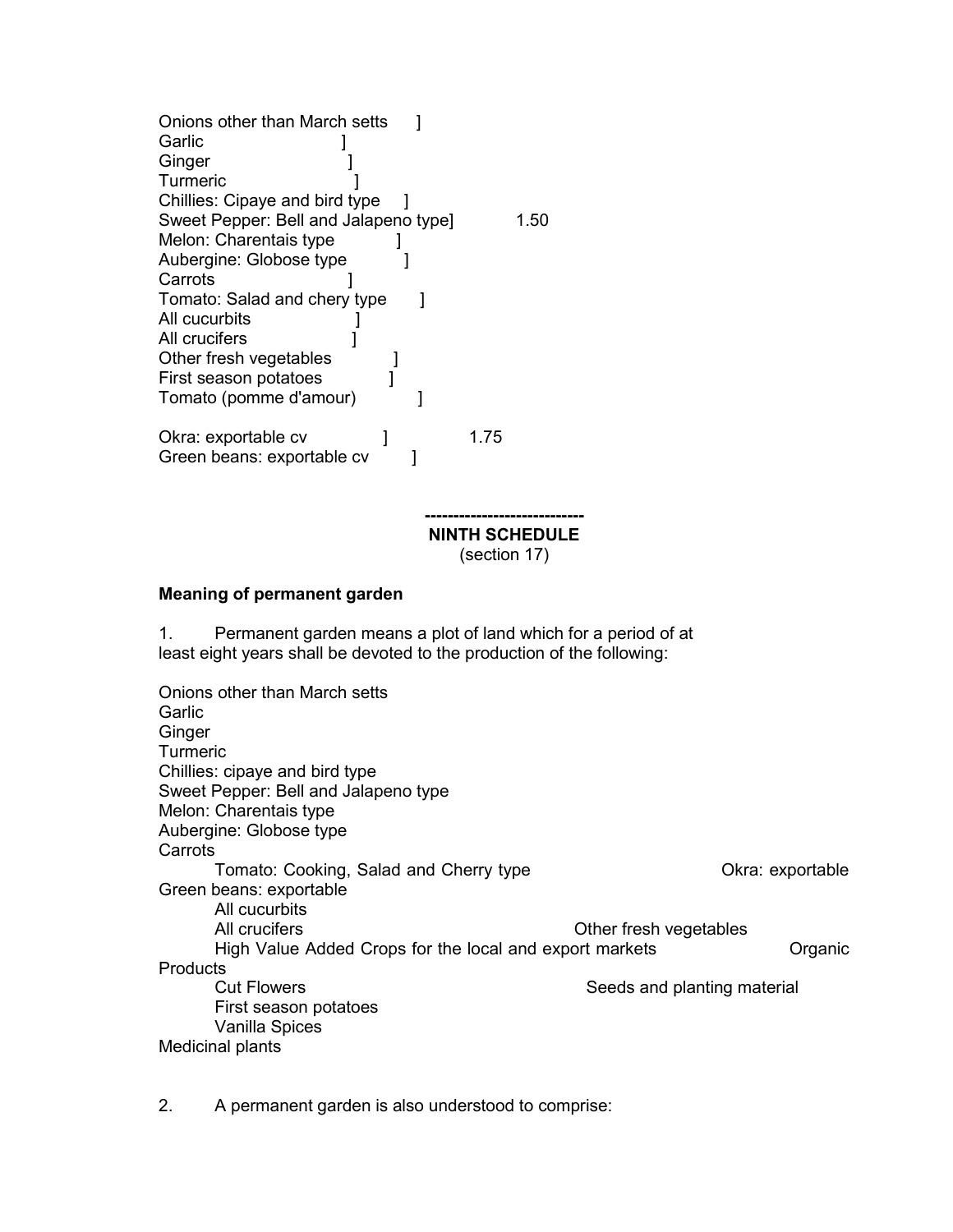- (i) a green house, hydroponic installations, shade houses, highly intensive or automated irrigation areas and other related installations where the plants at paragraph 1 above are cultivated;
- (ii) a shed for the production of comestible mushrooms; and
- (iii) surfaces devoted to intensive aquaculture.
- 3. The assessment of the effective acreage used for the purposes of a permanent garden shall be made by the Mauritius Sugar Authority.

#### ---------------------------------- **TENTH SCHEDULE**  (section 17)

#### **Meaning of specified fruits**

1. Specified fruits include:

| Avocado Pear                   | commonly known as<br>Avocat |                          |
|--------------------------------|-----------------------------|--------------------------|
| Banana                         | Banane                      |                          |
| <b>Brazil Cherry</b>           | Cerise                      |                          |
| <b>Citrus Fruits</b>           | Agrumes                     |                          |
| Coconut                        | Coco                        |                          |
| <b>Custard Apple</b>           |                             | Coeur de Boeuf Goyava    |
| Goyave                         |                             |                          |
| Grapes                         | Raisin                      |                          |
| Indian Jujube                  | Masson                      |                          |
| <b>Jack Fruit</b>              | Jacques                     |                          |
| Java Plum                      | Jamblon                     |                          |
| Jew Plum                       |                             | Fruit de Cythere Lichees |
| Letchis                        |                             |                          |
| Longan or Dragon's Eye         | Longane                     |                          |
| Loquat                         | <b>Bibasse</b>              |                          |
| Mango                          | Mangue                      |                          |
| Palm Heart                     |                             | Coeur de Palmiste Papaya |
| Papaye                         |                             |                          |
| <b>Passion Fruit</b>           | Fruit de la passion         |                          |
|                                |                             | ou Grenadille            |
| Pineapple                      | Ananas                      |                          |
| Plantain                       |                             | Plantain Pomegranate     |
| Grenade                        |                             |                          |
| Rose Apple                     | Jamrosa                     |                          |
| Sour Sop                       | Corossol                    |                          |
| <b>Star Fruit or Carambola</b> | Carambole                   |                          |
| Sugar Apple or Sweet sop"      | Atte                        |                          |
| <b>Surinam Cherry</b>          | Roussaille                  |                          |
| <b>Water Apple</b>             | Jamalac Rouge ou            |                          |
|                                |                             | <b>Blanc</b>             |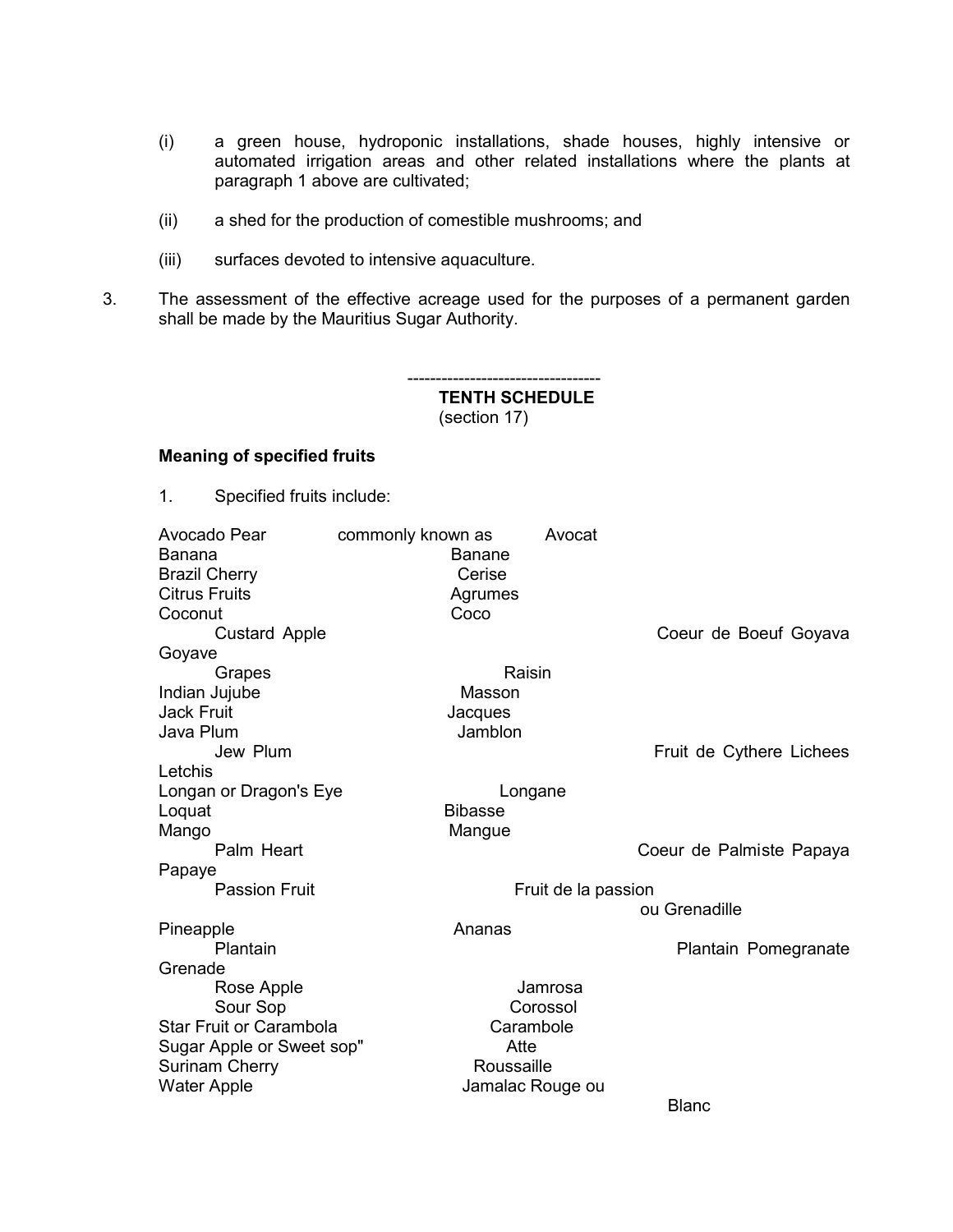2. The assessment of the effective acreage devoted to orchards with the specified fruits shall be made by the Mauritius Sugar Authority.

------------------------

# **ELEVENTH SCHEDULE**

*(sections 23, 23A, 27 and 34)*

*Conditions for Voluntary Retirement Scheme and Early* 

*Retirement Scheme*

### **Part I**

### **1. Cash compensation**

The cash compensation shall be the product of -

### N x F x W

- where N: is the number of years of service on the day the Minister approves a VRS or an ERS and includes a proportion for any uncompleted year
	- F: is the number of months of compensation payable per year of service and shall be determined from the scale given in Table I below
	- W: is the basic wage or basic salary applicable on the day the Minister approves a VRS or an ERS

# **Table I: Determination of F**

|    | Category of employees       | No. of months per year of service |
|----|-----------------------------|-----------------------------------|
| (a | Female agricultural or non- | 2.0                               |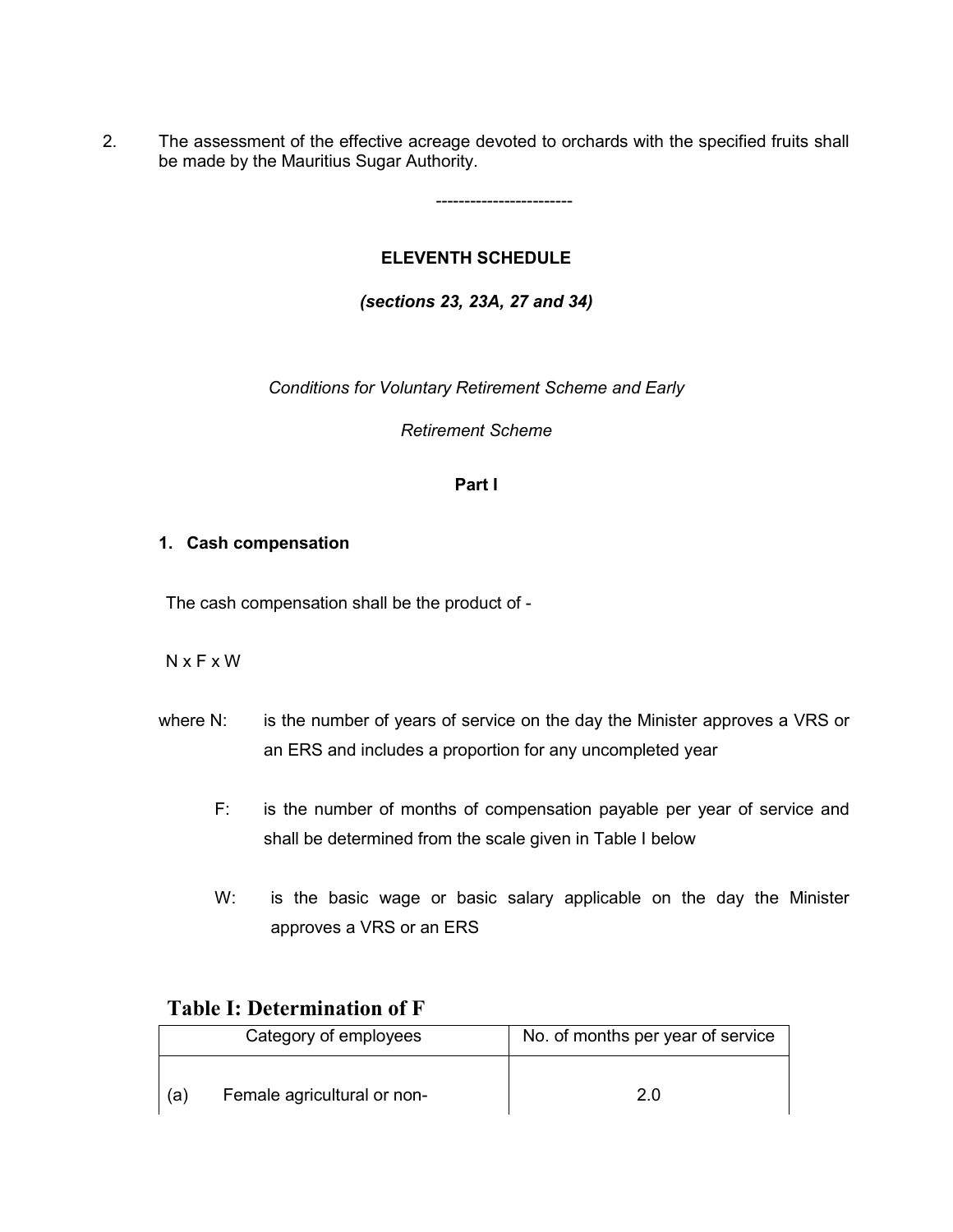|     | agricultural worker -                                  |     |
|-----|--------------------------------------------------------|-----|
|     | (i)<br>'er; or                                         |     |
|     | reckoning not less than 25<br>(ii)<br>years of service |     |
| (b) | Male agricultural or non-agricultural<br>worker $-$    | 2.0 |
|     | (i)<br>of the age of 50 or over; or                    |     |
|     | (ii)<br>reckoning not less than 30<br>years of service |     |
|     | All other cases including staff                        | 1.5 |

# **2. Land entitlement**

Land entitlement for employees shall be in accordance with Table II below -

# **Table II: Land entitlement**

|     | Category of employees                                  | Extent of land (perches) |
|-----|--------------------------------------------------------|--------------------------|
| (a) | Female agricultural or non-<br>agricultural worker -   | 7.0                      |
|     | (i)<br>er; or                                          |                          |
|     | (ii)<br>reckoning not less than 25<br>years of service |                          |
| (b) | Male agricultural or non-agricultural<br>worker $-$    | 7.0                      |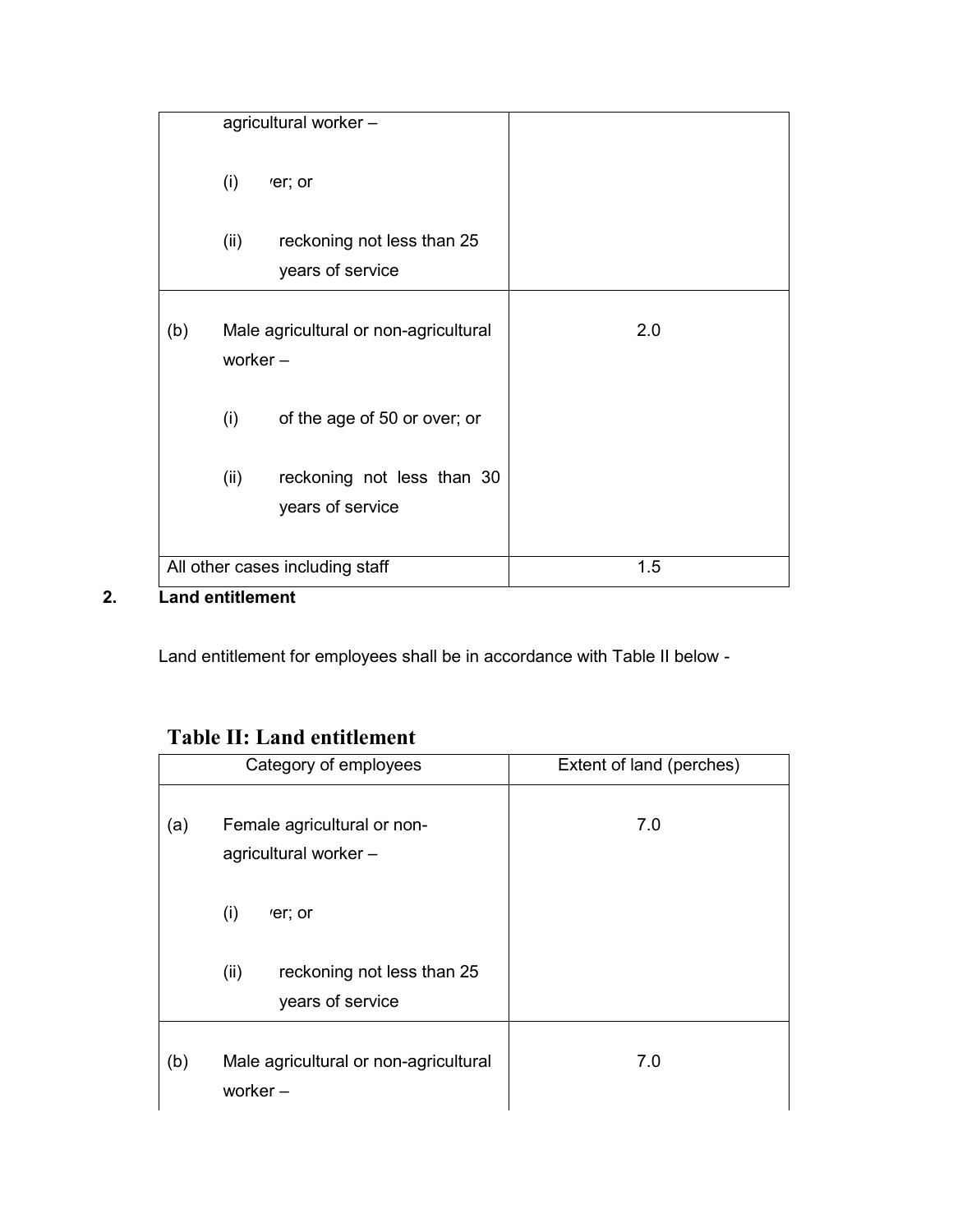| $\mathsf{(i)}$ | of the age of 50 or over; or                   |  |
|----------------|------------------------------------------------|--|
| (ii)           | reckoning not less than 30<br>years of service |  |
|                | All other cases including staff                |  |

# **3. Safeguarding of interest of retiring workers**

- (a) Where an employer intends to implement a VRS, all his employees, who retire between the date this Act comes into operation and the date the application for approval of the VRS is approved by the Minister, shall be entitled to the benefits under the VRS.
- (b) In the case of a factory closure, all those employees in respect of that factory, who have voluntarily terminated their contract of employment pursuant to the VRS in the year immediately preceding the closure, shall be entitled to the difference, where applicable, between the conditions under section 25 of the Mauritius Cane Industry Authority Act 2011 and those under the VRS.

### **Amended by [Act No. [40 of 2011\]](https://supremecourt.govmu.org/get-doc-link/Act_No._40_of_2011)**

### **4. Choice of site for land granted**

The planter, miller, service provider or any other relevant company undertaking a VRS or an ERS shall, in respect of the land granted by way of compensation -

- (a) agree with the employees on the site or sites;
- (b) undertake the necessary infrastructural works for the division of plots under reference, namely roads, drains, electricity and water supply;
- (c) provide social amenities as are agreed with the workers; and
- (d) undertake to carry out the maintenance of the roads and drains of the new housing estates and the refuse collection at its own cost for a period of 3 years from the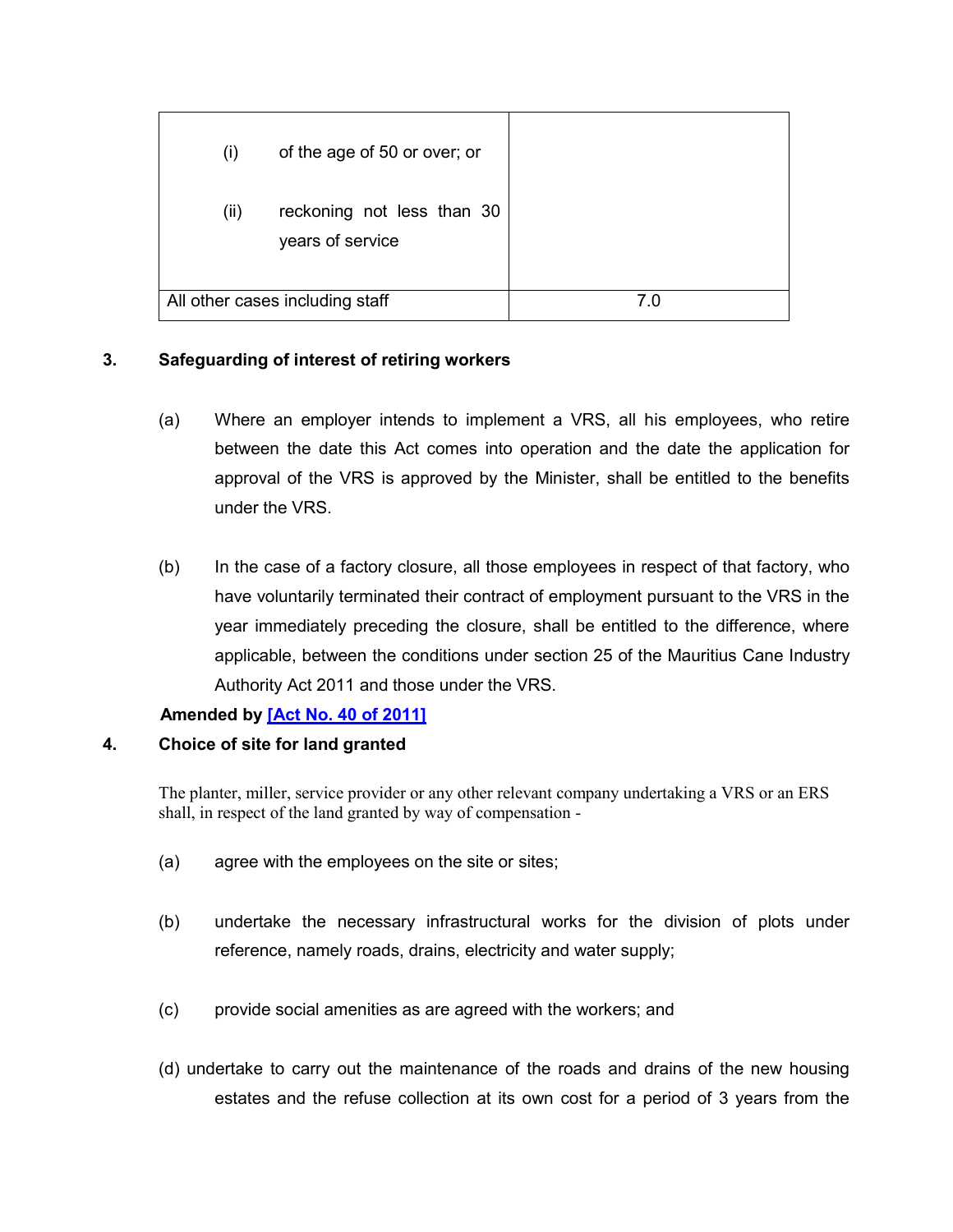date on which the portions of land are allocated to their recipients or until such time as the local authorities take over these responsibilities, whichever the earlier.

# **5. Entitlement to estate houses and hospital facilities**

- (a) The agricultural and non-agricultural workers presently living in estate houses shall be given a two-year period following the date on which they become owners of their land entitlements to vacate those houses.
- (b) The agricultural and non-agricultural workers shall be entitled to use the facilities offered by the relevant hospital for a period of 5 years as from the day the Minister approves a request for a VRS or an ERS.

# **6. Training scheme**

The planter, miller, service provider or any other relevant company undertaking a VRS or an ERS shall dispense, where a worker or employee has signified his acceptance in writing in respect of an offer for a VRS or an ERS, a training scheme, in collaboration with the Mauritius Sugar Authority, to the worker or employee 2 months prior to the voluntary termination of his contract of employment.

# **7. Children of workers**

- (1) For the same two-year period referred to in paragraph 5, the planter, miller, service provider or any other relevant company shall reimburse the school transport of the worker's children living on the estate.
- (2) The children of agricultural and non-agricultural workers shall remain eligible for the various scholarships offered by the SILWF for secondary education.
- (3)(a) Provision shall be made, for a period of 10 years, for annual scholarships to be awarded to 2 of the children of the workers concerned by the VRS or an ERS to follow any diploma/degree course at the University of Mauritius, the University of Technology of Mauritius or any recognised institution.
	- (b) This scheme shall be operated under the aegis of the Ministry of Education.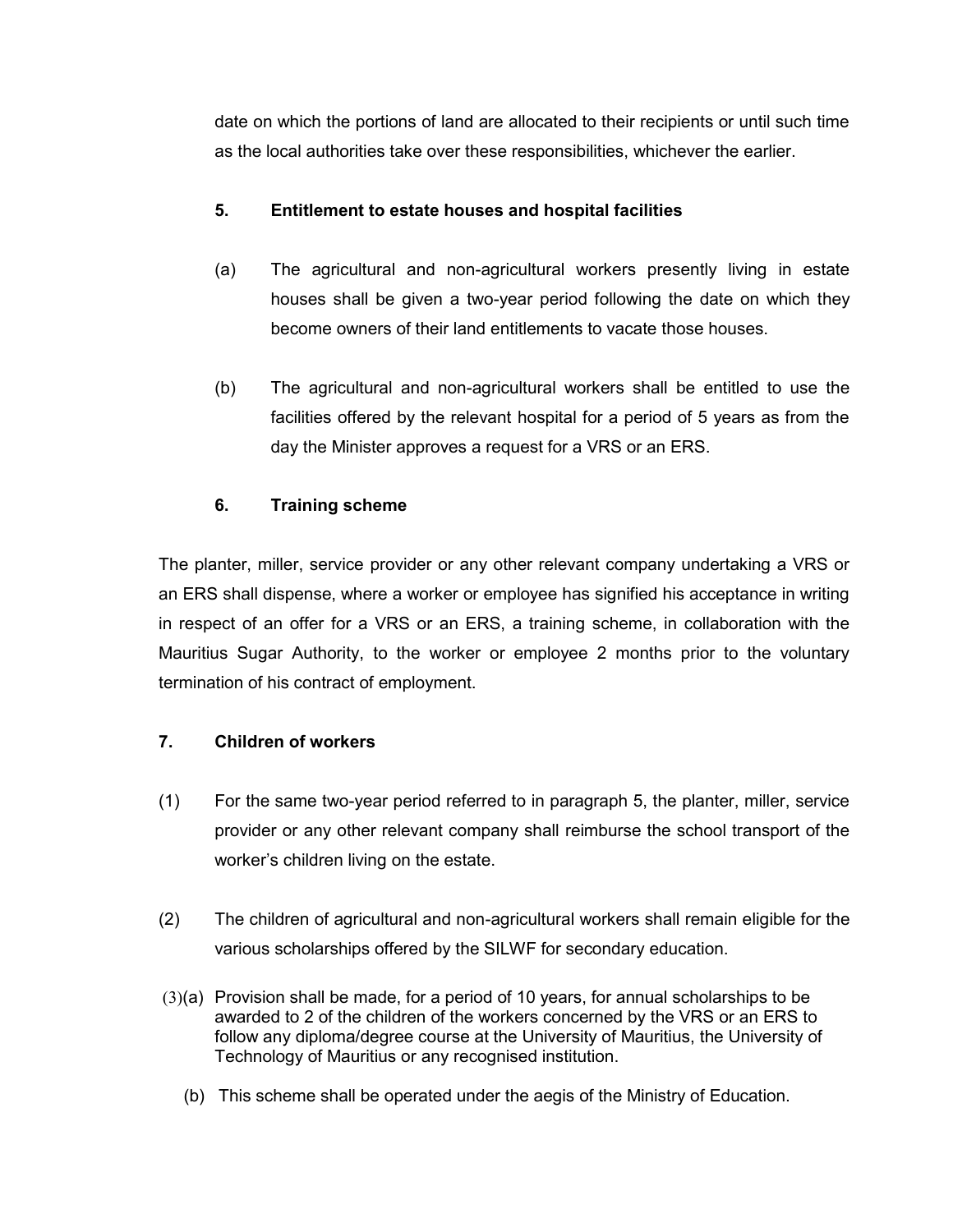## **8. Guarantees to heirs in specified cases**

Where any employee specified in paragraph 3(a) and (b) passes away or where any employee passes away between the time a request for a VRS or an ERS is made to the Minister and the request is approved by the Minister, the benefits accruing, after deduction of any death gratuity paid or payable, shall be paid to the heirs.

## **9. Signature of documents**

All documents relating to the acceptance of a VRS or an ERS shall be signed by the parties concerned in the presence of an official of the Mauritius Sugar Authority.

## **10. Non acceptance of offer of VRS or ERS**

A copy of all documents relating to the refusal of a VRS or an ERS by an employee or a worker shall, not later than 30 days of any such refusal, be submitted to the Mauritius Sugar Authority by the planter, miller or service provider, as the case may be.

# **Part II**

### **11. Facilities for construction of houses**

- An agricultural or a non-agricultural worker or his children, as the case may be, shall be entitled, for the purpose of erecting one house on the plot of land allocated to him under paragraph 2 of Part I -
	- (a) to a loan from the Mauritius Housing Company Ltd on terms and conditions applicable for the phasing out of sugar estate camps; or
	- (b) to a Government sponsored grant for the casting of a roof slab or for the purchase of building materials from the National Housing Development Company Ltd.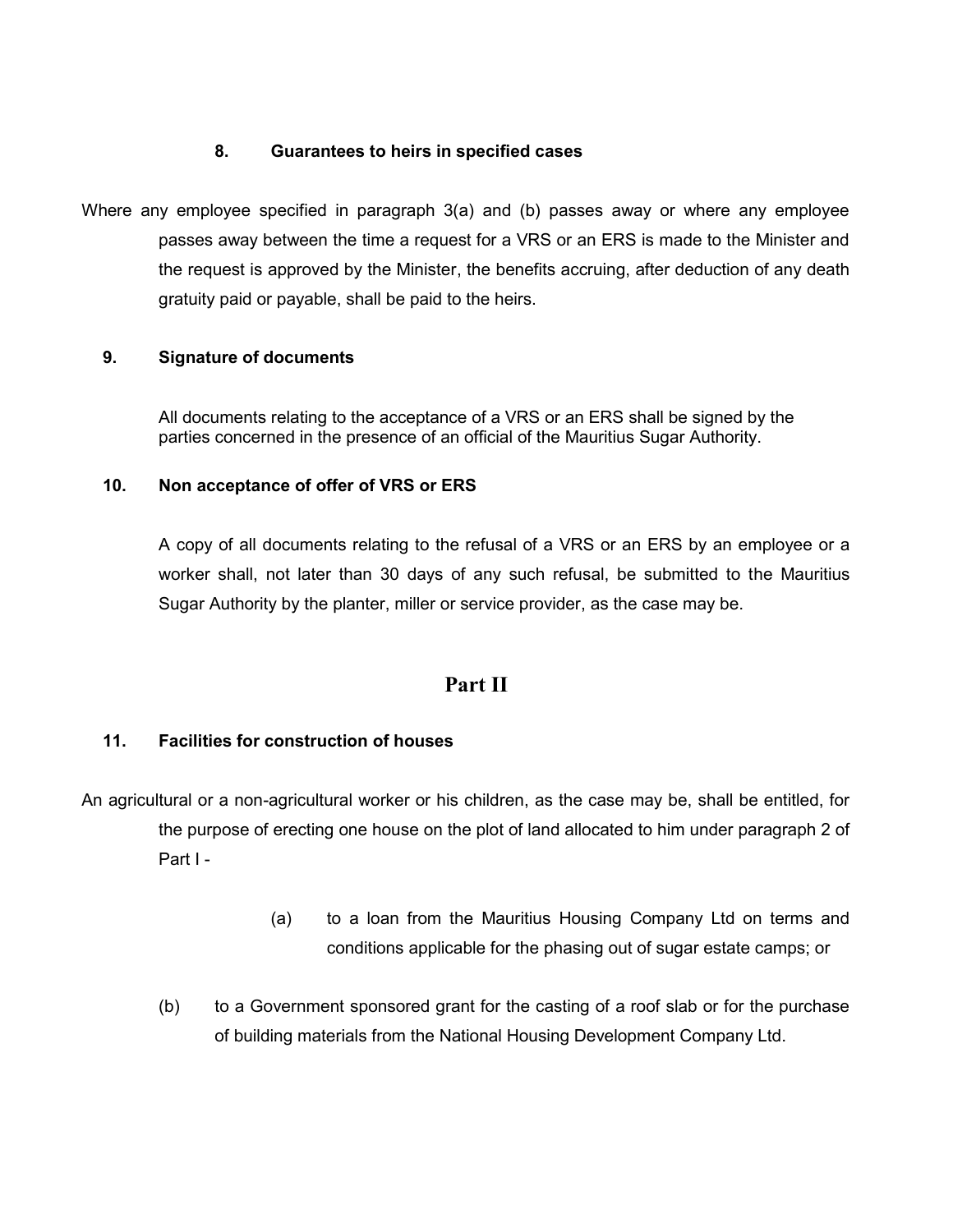**Amended by [\[Act No. 20 of 2002\];](https://supremecourt.govmu.org/get-doc-link/Act_No._20_of_2002) [\[Act No. 3 of 2007\];](https://supremecourt.govmu.org/get-doc-link/Act_No._3_of_2007) [\[Act No. 15 of 2013\]](https://supremecourt.govmu.org/get-doc-link/Act_No._15_of_2013)**

----------------------

## **TWELFTH SCHEDULE**

(sections 28, 29 and 34)

## **Land conversion tax**

## **PART I**

#### **1. Definition of tax Payable**

Subject to Part II, tax shall be paid in accordance with the table below -

| Area of land converted | Rates of land conversion tax |
|------------------------|------------------------------|
|                        | (Rs per hectare)             |

Category I Category II

| Less than 0.25 hectare | 250,000 | Nil |
|------------------------|---------|-----|
|                        |         |     |

| 0.25 hectare but less than 0.50 hectare            | 500.000   | 50,000    |
|----------------------------------------------------|-----------|-----------|
| 0.50 hectare but less than 1.00 hectare 1,000,000  |           | 250,000   |
| 1.00 hectare but less than 5.00 hectares 2,000,000 |           | 1,000,000 |
| 5.00 hectares and above                            | 3.500.000 | 1,500,000 |

#### **Part II**

#### **II. Payment of tax**

1. The rates specified in Category I of part I shall be applicable to-

(a) subject to paragraph 1A, a plot of land which formed part, on 1 January 1991, of a larger extent of agricultural land which had a total acreage exceeding 10.5522 hectares (25 arpents) which may or may not have been subsequently subdivided into 2 or more lots;

(b) the aggregate area of a plot of land prior to its subdivision the for agricultural purposes, where the application for of the conversion is made within a period of 5 years of the date on which the deed witnessing the subdivision is transcribed;

(c) land owned by a company, Societé or partnership, engaged in the business of sale and purchase of land, which has made an application for land conversion in respect of that land;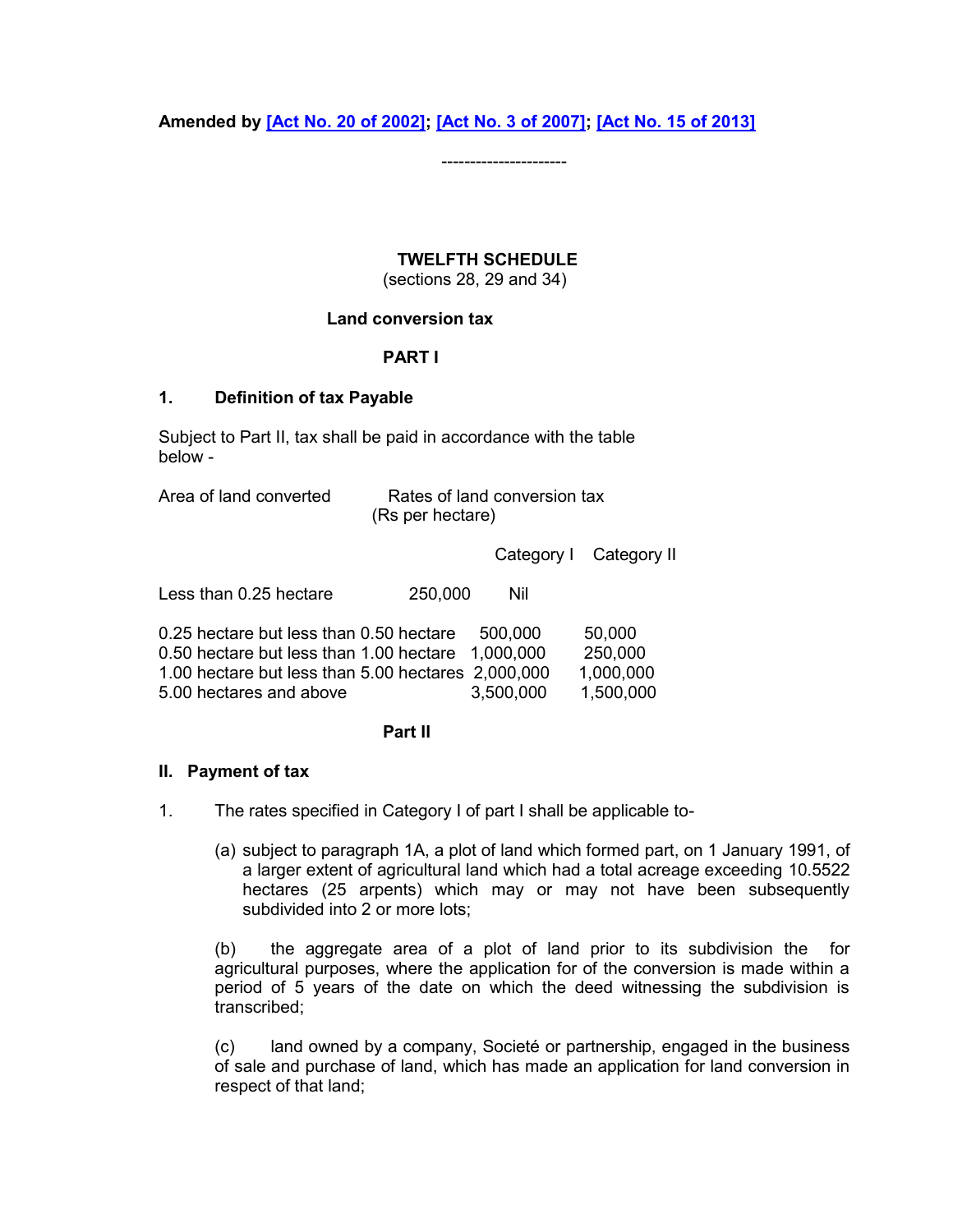(d) where land conversion is for the purpose of a Smart City project as specified in the Economic Development Board Act 2017

1A. Paragraph 1 shall not apply where the plot of land is in respect on an application made under section 28(11)(b);

- 2. The rates specified in Category II of Part I shall be applicable to any other agricultural land.
- 3. The land conversion tax payable shall be computed by apportioning the acreages converted to the appropriate categories and by determining the total amount of tax payable on the aggregate area in each category.
- 4. Subject to paragraph 5, the tax computed in accordance with paragraph 3 shall be the total of the taxes payable in each category.
- 5. Where more than one conversion are effected by one and the same person, the land conversion tax shall be the difference between the tax calculated as specified in paragraph 4 and the tax already paid.
- 6. The land conversion tax shall be computed on the total extent of the land to be converted, which land shall include stone heaps, in field access roads and any buildings used for the purposes of agricultural production.
- 7. Where written authority for land conversion is granted and tax is payable, the applicant shall, within a period not exceeding 6 months after obtaining the authority, settle all amounts due, failing which the authority shall lapse automatically.
- 8. Subject to paragraph 9, any applicant shall
	- (a) endeavour to obtain all necessary clearances and permits, including any Building and Land Use Permit, within a period of 2 years after having been granted authority for land conversion;
	- (b) start the conversion of the land within a period of 6 months from the date on which he obtained the last clearance or permit required for the proposed conversion, failing which the authority shall lapse automatically;
	- (c) complete the project in the manner specified in the authority granted within a period of *5* years from the date on which he obtained the last clearance or permit required for the conversion, failing which the authority shall lapse automatically.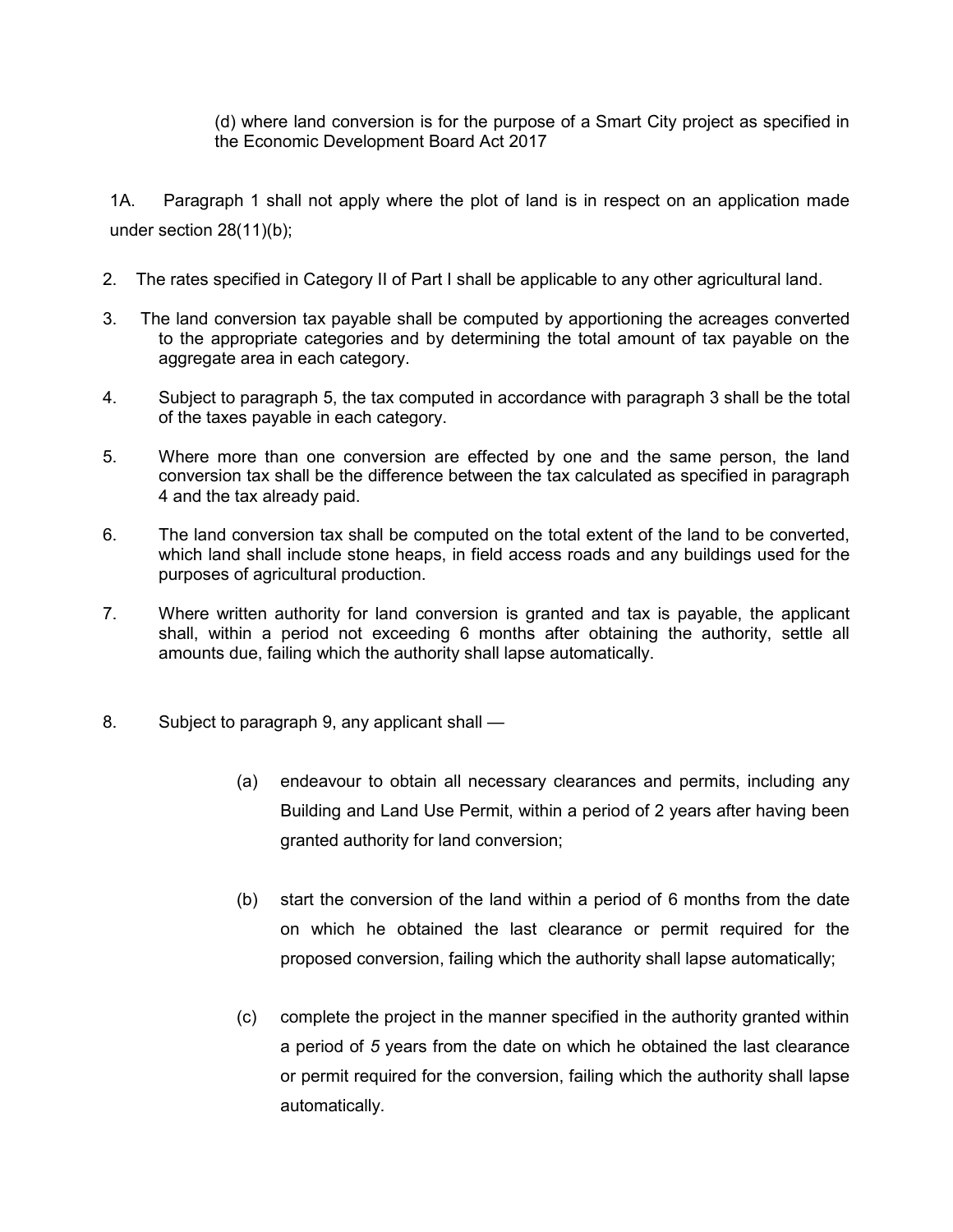- 9. Paragraph 8 shall not apply
	- (a) where land conversion is for the purpose of setting up a residential unit for the applicant's personal use or that of his ascendant or descendant;
	- (b) where land conversion is for the purpose of a large investment project deemed by the Minister to be in the economic interest of Mauritius, and approved as such by Cabinet.

# **Amended by [\[Act No. 1 of 2009\]](https://supremecourt.govmu.org/get-doc-link/Act_No._1_of_2009)**

10. Where an authority has lapsed, no further application in respect of the same land shall be considered within a period of 6 months of the date on which it has lapsed.

# **Amended by [\[Act No. 14 of 2005\];](https://supremecourt.govmu.org/get-doc-link/Act_No._14_of_2005) [\[Act No. 3 of 2007\];](https://supremecourt.govmu.org/get-doc-link/Act_No._3_of_2007) [\[Act No. 1 of 2009\];](https://supremecourt.govmu.org/get-doc-link/Act_No._1_of_2009) [\[Act No. 20](https://supremecourt.govmu.org/get-doc-link/Act_No._20_of_2011)  [of 2011\];](https://supremecourt.govmu.org/get-doc-link/Act_No._20_of_2011) [\[Act No. 26 of 2012\];](https://supremecourt.govmu.org/get-doc-link/Act_No._26_of_2012) [\[Act No. 15 of 2013\];](https://supremecourt.govmu.org/get-doc-link/Act_No._15_of_2013) [\[Act No. 34 of 2016\];](https://supremecourt.govmu.org/get-doc-link/Act_No._34_of_2016) [\[Act No. 11 of 2017\]](https://supremecourt.govmu.org/get-doc-link/Act_No._11_of_2017)**

#### **Part III**

Where an authority for conversion granted under section 28 in respect of a land to which the rates applicable are the rates specified in Category I of Part I and where the land converted is in excess of 5 hectares, the applicant shall within a period of 2 years -

- (a) plough back at least 50 per cent of the proceeds arising from the conversion to sugar production at field or factory level or diversification within sugar;
- (b) fully compensate the loss in agricultural production computed by the committee by generating an equivalent amount of such production for at least one crop cycle of eight years by -
	- (i) putting under sugar cane cultivation other land belonging to the applicant; or
	- (ii) implementing projects relating to water and energy saving irrigation methods.

#### **Part IV**

The amount referred to in section 29(l)(6)(ii) is 2 million rupees and shall be adjusted yearly by using the indexation method used for the specialised financial returns.

> -------------------------- **THIRTEENTH SCHEDULE**  (section 34)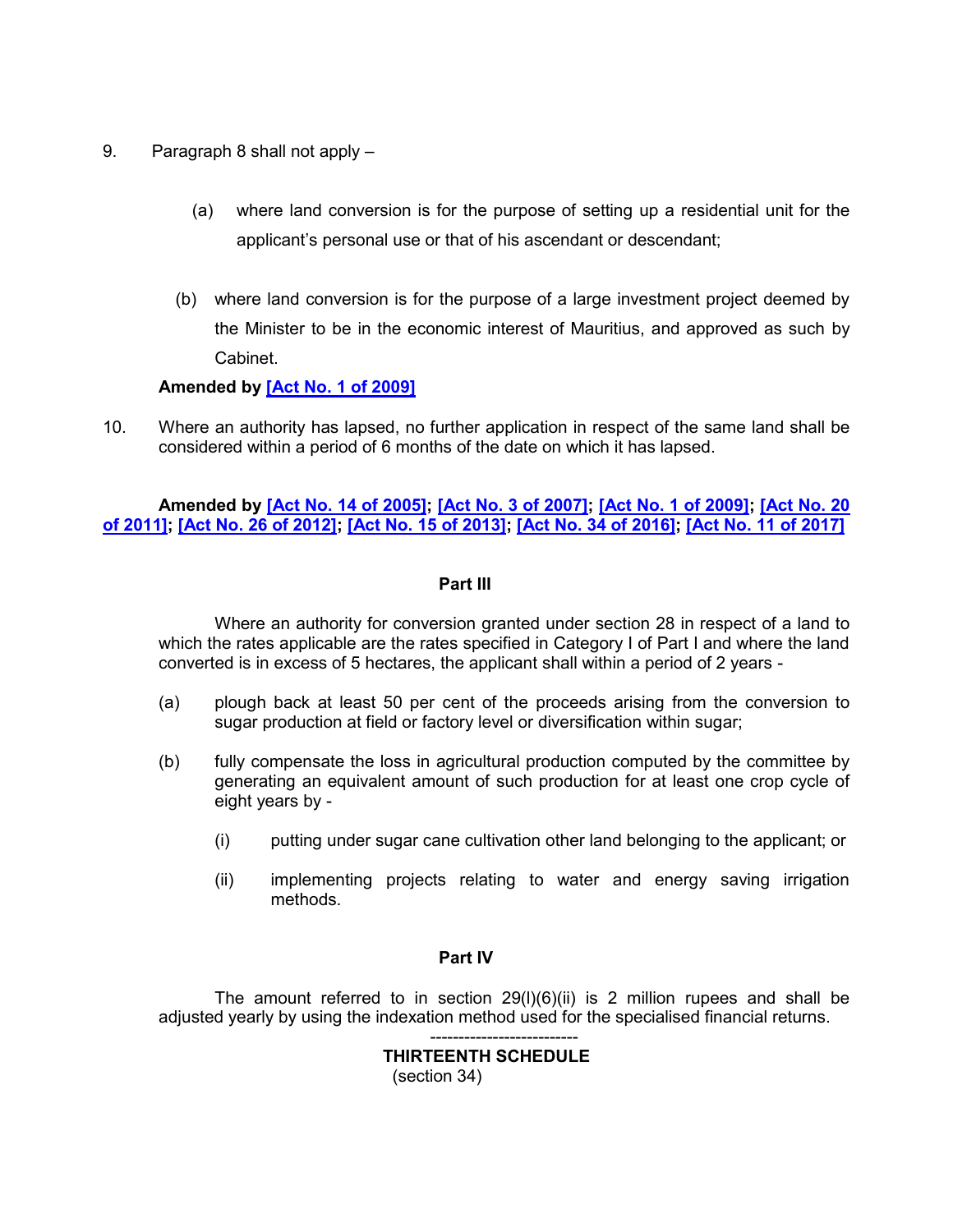# **SCHEDULE**

(regulations 2 and 3)

# **PART I - BODIES**

Any local authority Sugar Industry Labour Welfare Fund Mon Dessert Mon Trésor Ltd Rose Belle Sugar Estate Board Flacq United Estates Limited Cascade Ltd La Digue Ltd Vallon Vert Ltd Gros Ruisseau Ltd Bois Sec Ltd Bonne Aubaine Ltd Taluseau Ltd Petit St Aubin Ltd Adelson Ltd Beizim Estates

# **PART II - BODIES OR PERSONS**

Any body or person concerned in the sale or purchase of land or building pursuant to sections 11 and 12 of the Sugar Industry Efficiency Act 2001.

> ----------------------------- **FOURTEENTH SCHEDULE**  (section 34)

# **EIGHTH SCHEDULE**

(section 20(6))

# **Calculation of Contributory Retirement Pension**

1. For the purpose of calculating a Contributory Retirement Pension under section 20(3) and (4) and (6):

# **Amended by [\[Act No. 31 of 2003\]](https://supremecourt.govmu.org/get-doc-link/Act_No._31_of_2003)**

- (a) an incomplete year shall be reckoned as 1/12th year for each completed month;
- (b) the following shall have the same meaning as defined in the Third Schedule -
	- (i) "amount of remuneration producing one pension point";
	- (ii) "benefit year";
	- (iii) "financial year".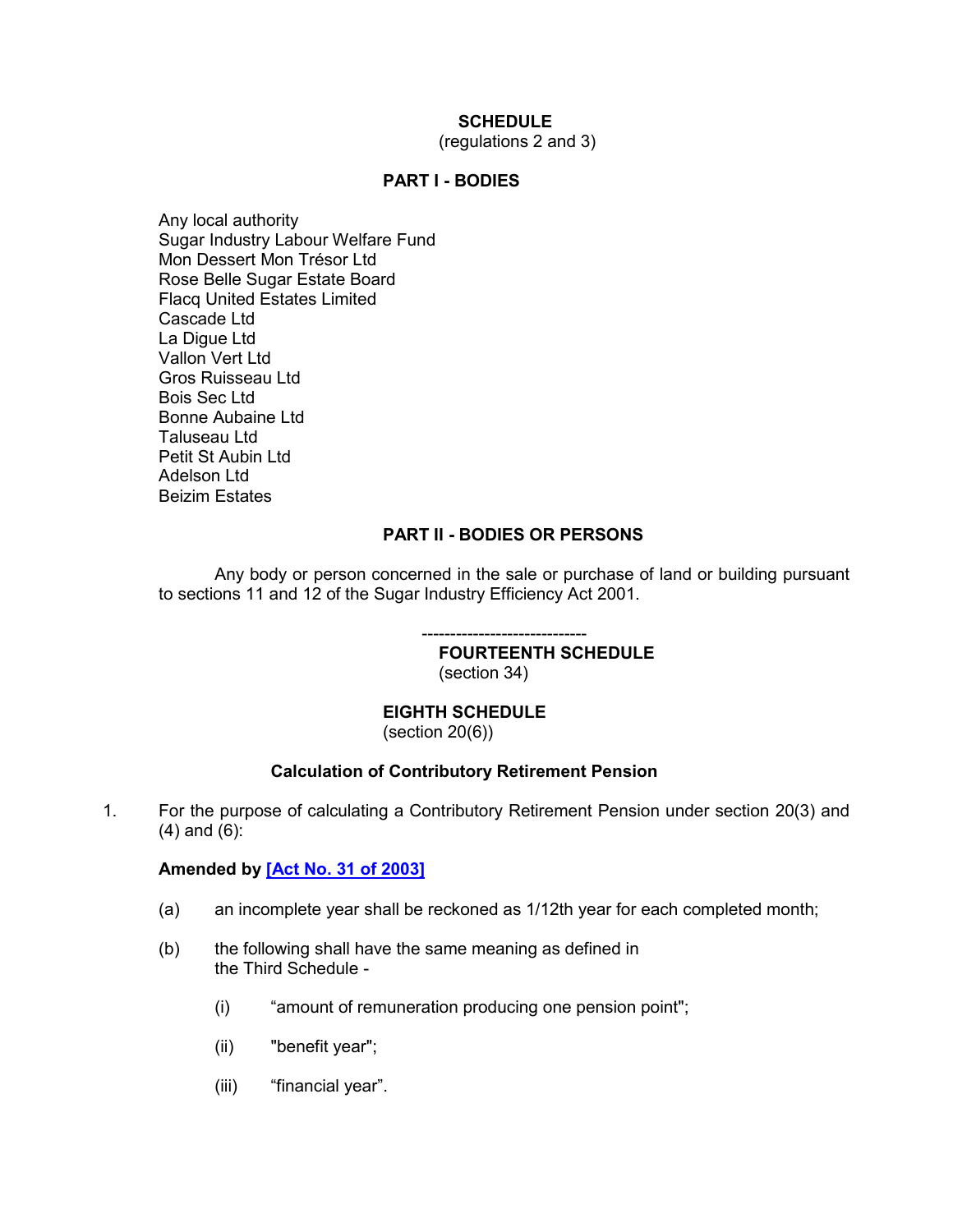- (iv) "relevant benefit year";
- (v) "value in rupees of one pension point";
- (c) "actual financial year" means the financial year immediately preceding the date of retirement;

## **Amended by [\[GN No. 85 of 2002\]](https://supremecourt.govmu.org/get-doc-link/GN_No._85_of_2002)**

- (d) "actual number of pension points" means the number of pension points from the date of entry to the end of the actual financial year.
- (e) "date of entry" means
	- (i) where contributions were first payable between 1 July 1978 and 30 June 1980, the date on which the contributions were first payable or the beginning of the financial year in which the insured person attains the age of 19, whichever is the later;
	- (ii) where contributions were first payable on or after 1 July 1980, the beginning of the financial year in which the insured person attains the age of 19 on 1 July 1980, whichever is the later.
- (f) "date of retirement" in relation to a sugar industry worker means-
	- (a) for the purpose of section 20(3) or 20(6) of the Act, as the case may be the date of the contract of employment is voluntary terminated by the worker under section 23 of the Sugar Industry Efficiency Act 2001;
- for the purpose of section 20(4) of the Act, the date the worker retires under the paragraph 21 of the Second Schedule to the Sugar Industry (Agricultural Workers)(Remuneration Order) Regulations 1983.

**Amended by [\[GN No. 85 of 2002\]](https://supremecourt.govmu.org/get-doc-link/GN_No._85_of_2002) Amended by [\[Act No. 31 of 2003\]](https://supremecourt.govmu.org/get-doc-link/Act_No._31_of_2003)**

- 2. Pension points
- (a) The pension points accruing to all insured person in a financial year shall be determined by dividing his remuneration in that year by the amount of remuneration producing one pension point.
- (b) For the purpose of paragraph 3 the projected number of pension points shall be equal to:

Actual number of pension points multiplied by Number of years from

the date of entry to the date of entitlement

 divided by Number of years from the date of entry to the end of the actual financial